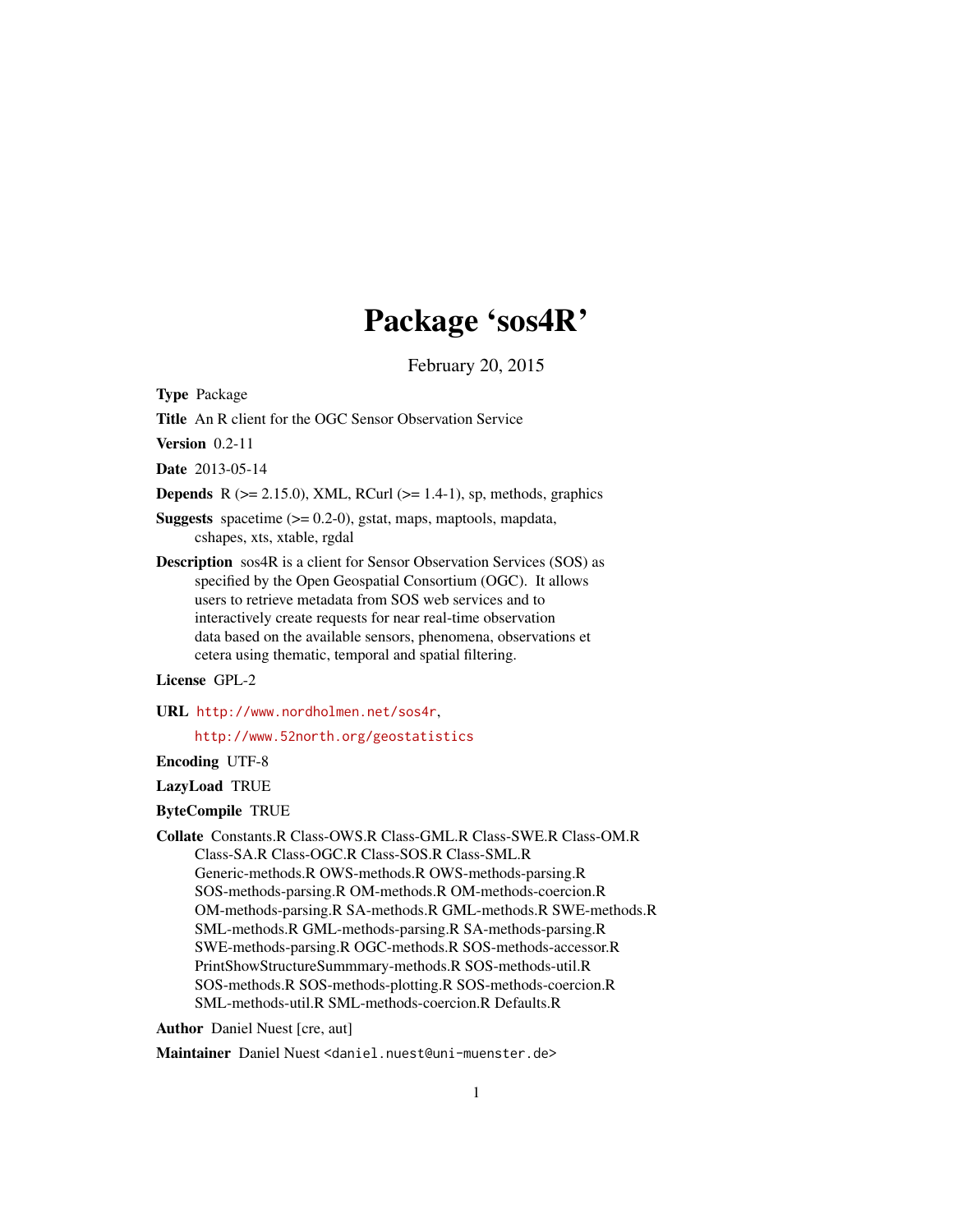NeedsCompilation no Repository CRAN Date/Publication 2013-05-14 21:42:55

# R topics documented:

| 3                                                                                                              |
|----------------------------------------------------------------------------------------------------------------|
| 5                                                                                                              |
| 6                                                                                                              |
| 6                                                                                                              |
| 9                                                                                                              |
| 11                                                                                                             |
| 12                                                                                                             |
| $encodeRequestKVP-methods \dots \dots \dots \dots \dots \dots \dots \dots \dots \dots \dots \dots \dots$<br>12 |
| 13                                                                                                             |
| 13                                                                                                             |
| 14                                                                                                             |
| 15                                                                                                             |
| 16                                                                                                             |
| 19                                                                                                             |
| 20                                                                                                             |
| <b>KML</b><br>25                                                                                               |
| 26                                                                                                             |
| 28                                                                                                             |
| 30                                                                                                             |
| 33                                                                                                             |
| 34                                                                                                             |
| 39                                                                                                             |
| 42                                                                                                             |
| 43                                                                                                             |
| 45                                                                                                             |
| 46                                                                                                             |
| 50                                                                                                             |
| 51                                                                                                             |
| 53                                                                                                             |
| 54                                                                                                             |
| 55                                                                                                             |
| 58                                                                                                             |
| 60                                                                                                             |
| 61                                                                                                             |
| 62                                                                                                             |
| 64                                                                                                             |
| 65                                                                                                             |
| 66                                                                                                             |
| 68                                                                                                             |

**Index** [71](#page-70-0)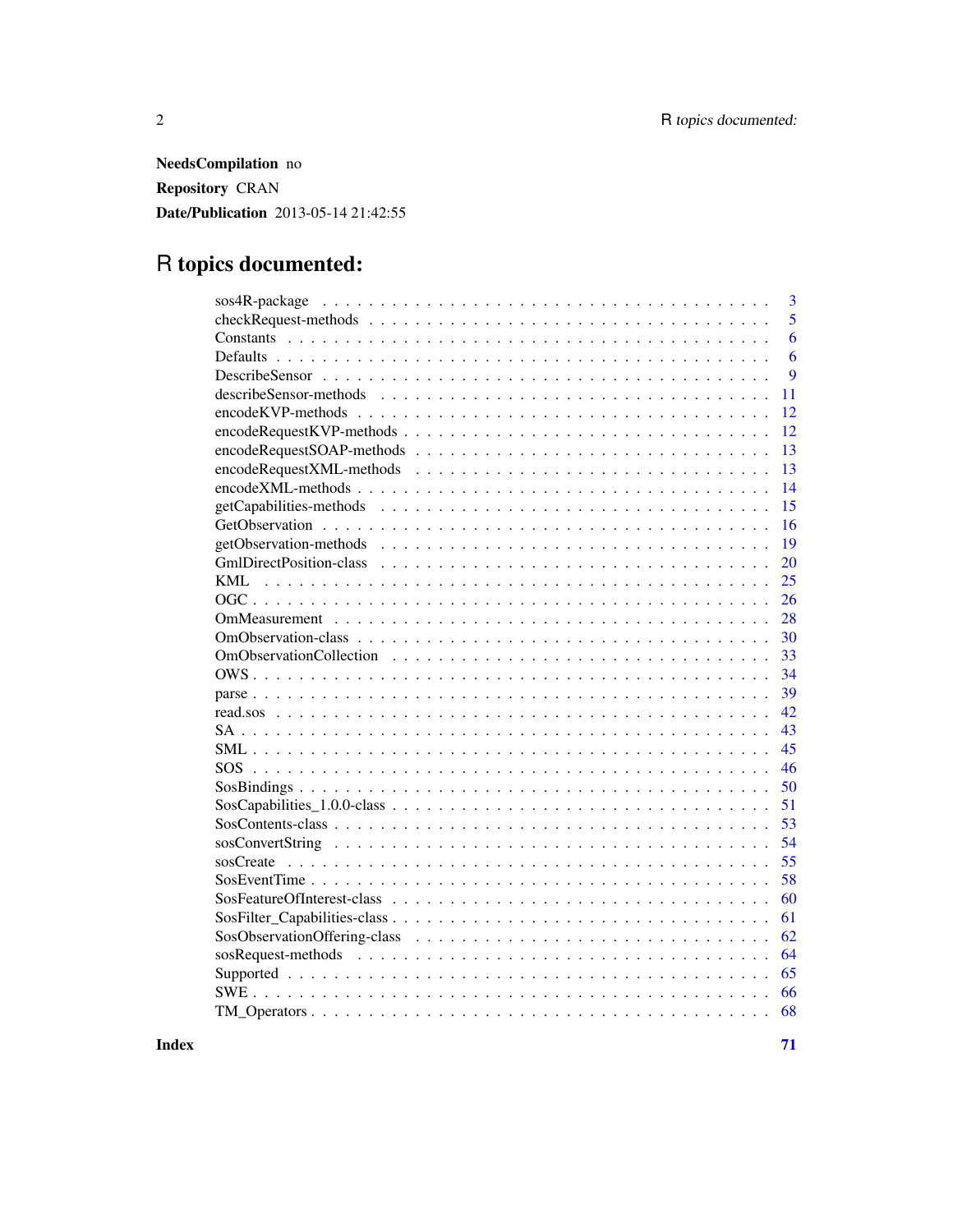### <span id="page-2-0"></span>Description

sos4R is a client for Sensor Observation Services (SOS). It allows users to retrieve metadata from SOS web service instances as specified by the Open Geospatial Consortium (OGC) and subsequently to interactively create requests for observation data based on the available sensors, phenomena, observations, offerings etc.

# Details

| sos4R          |
|----------------|
| Package        |
| $0.2 - 11$     |
| 2013-05-14     |
| $GPL-2$        |
| yes            |
| yes            |
| XML, RCurl, sp |
|                |

#### Note

The development of this software was gratefully supported by the 52North Student Innovation Prize for Geoinformatics 2010.

To stay updated on all matters around sos4R go to the development blog at [http://www.nordholmen](http://www.nordholmen.net/sos4r/). [net/sos4r/](http://www.nordholmen.net/sos4r/).

If you want to ask questions about using the software, please go to the 52North forum for the geostatistics community (<http://geostatistics.forum.52north.org/>), or consider subscribing to the mailing list (<http://list.52north.org/mailman/listinfo>).

The most extensive documenation is contained in the package vignette.

# Author(s)

Daniel Nuest <daniel.nuest@uni-muenster.de>

# References

Na, A., Priest, M. (Eds.), 2007. Sensor Observation Service. OpenGIS Implementation Standard, Version 1.0, OGC 06-009r6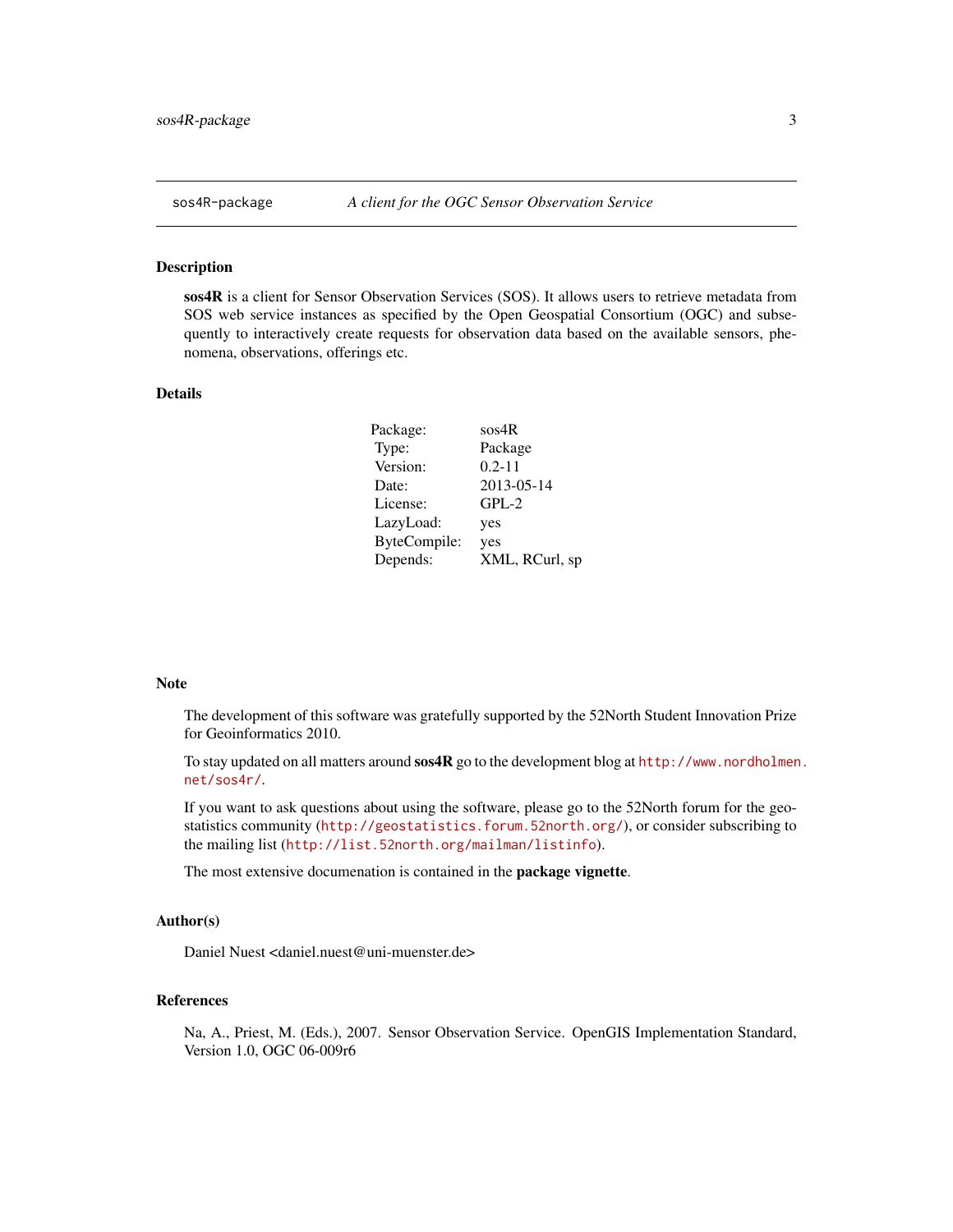# See Also

See also the package vignette, vignette(sos4R).

# Examples

```
## Not run:
# Take a SOS from the example list
sos.url = SosExampleServices()[[1]]
# Open the connection
sos = SOS(url = SOS)# List offerings, procedures and observedProperties
names(sosOfferings(sos))
sosProcedures(sos)
sosObservedProperties(sos)
# Create time period (last 30 days)
tPeriod <- sosCreateEventTimeList(
time = sosCreateTimePeriod(
sos = pegelsos,
begin = Sys.time() - (3600 * 24 * 30),
end = Sys.time())# Request data for all observed properties and procedures of a certain offering
observation <- getObservation(sos = sos,
observedProperty = sosObservedProperties(sos),
offering = sosOfferings(sos)[[2]],
procedure = sosProcedures(sos),
eventTime = tPeriod)
# Inspect result
sosResult(observation)
str(sosResult(observation))
# Inspect attributes of the data fields
if(is.list(sosResult(observation))) {
attributes(sosResult(observation)[,1])
}
else {
attributes(sosResult(pegelObs)[,1])
}
# Use custom converting function and connection method. This mechanism works
# the same for encoders and decoders.
myConverters <- SosDataFieldConvertingFunctions(
"myNumericUnit" = sosConvertDouble)
mySos <- SOS(sos.url, method = "GET", dataFieldConverters = myConverters)
sosDataFieldConverters(mySos)
```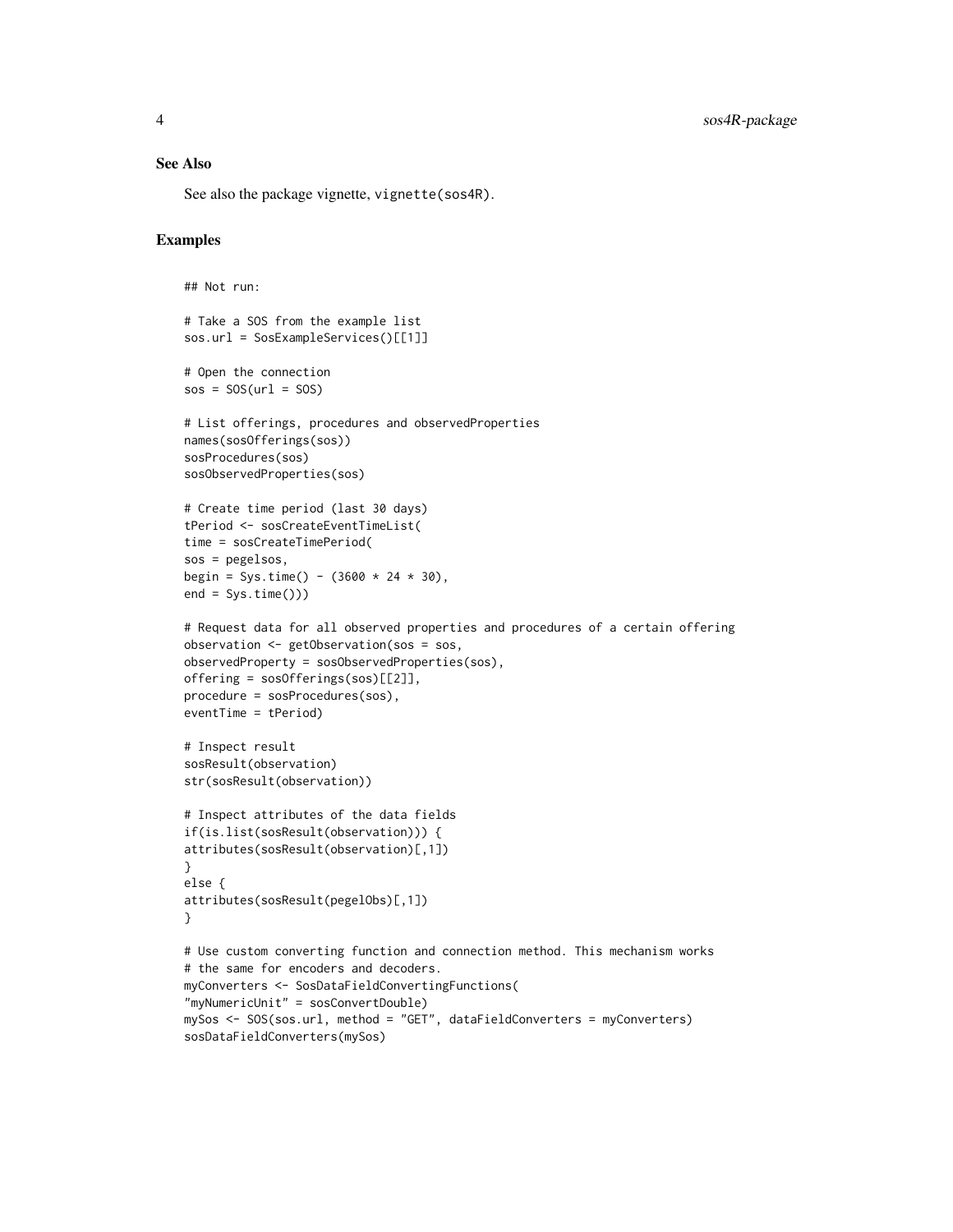# <span id="page-4-0"></span>checkRequest-methods 5

# get the cheat sheet sosCheatSheet() # view the NEWS file sosNews() # DEPRECATED: the changes document #sosChanges()

## End(Not run)

checkRequest-methods *Methods for Function checkRequest*

### Description

A function to check request prior to sending them to a service. This function is autmatically called during the request process and can be used to check the request for consistency with ifself as well as with available metadata, and also perform additional validity checks that might not be possible with class validation.

#### **Methods**

- signature(service = "SOS", operation = "DescribeSensor", verbose = "logical") Checking a DescribeSensor request that is send to a SOS. This method currently checks the following elements:
	- operation@service attribute must be SOS
	- operation@request attribute must be DescribeSensor
	- operation@procedure must be listed in the given service's capabilities
	- operation@outputFormat must be supported by the operations capabilities description
	- operation@method must be supported by the package implemenations. See [SosBind](#page-49-1)[ings.](#page-49-1)
- signature(service = "SOS", operation = "SosGetObservationById", verbose = "logical") Checking a GetObservationById request. Warning: Function not implemented yet.
- signature(service = "SOS", operation = "SosGetObservation", verbose = "logical") Checking a GetObservation request. Warning: Function not implemented yet.
- signature(service = "SOS", operation = "OwsGetCapabilities\_1.1.0", verbose = "logical") Checking a GetCapabilities request. Warning: Function not implemented yet.

signature(service = "SOS", operation = "OwsGetCapabilities\_2.0.0", verbose = "logical") Checking a GetCapabilities request. Warning: Function not implemented yet.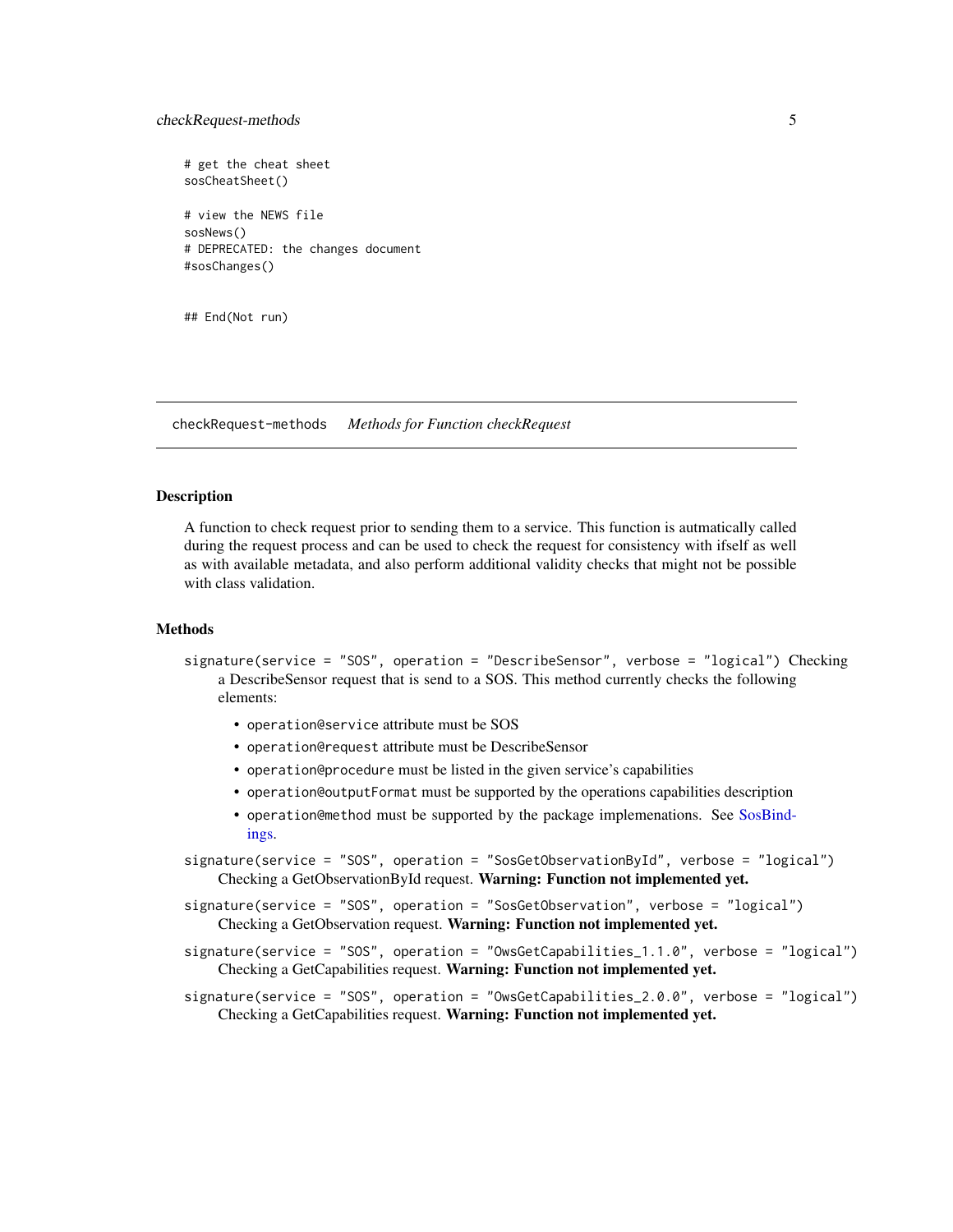<span id="page-5-2"></span><span id="page-5-0"></span>

#### <span id="page-5-3"></span>Description

The package sos4R comes with a set of constant character strings and fixed supported features, for example for names of XML elements, XML Namespace prefixes, or supported formats and models.

# Details

Most of these variables should be pretty self-explanatory.

Constants for names of XML elements start with a lowercase character string of the namespace prefix (e.g. "gml"), a unique name of the element (where parts like "type" and special characters may be left out, and other descripte elements may be added for clarity), and end with "Name".

Examples: codegmlEnvelopeName, ogcGeometryOperandLineStringName, ogcTempOpTMEqualsName.

The OwsExceptionsData() function provides access to the fixed exception codes, meanings and respective HTTP codes and messages.

The **mime types** are used for automatic detection of the best fitting parser.

### References

See also [Defaults](#page-5-1) for default parameter settings.

Whiteside A. (Ed.), OGC Web Services Common Specification, Open Geospatial Consortium Inc., OGC 06-121r3, Version: 1.1.0 with Corrigendum 1

#### Examples

```
# example constants
sosNamespacePrefix
gmlNameName
sweUomName
```
# Data frame holding OWS exception code information OwsExceptionsData()

<span id="page-5-1"></span>Defaults *Default Parameter Settings and Handling Functions*

### Description

These values are default parameters and handling functions for connections and requests to, as well as response processing of ansers from, Sensor Observation Services. These allow to simplify a SOS connection for the most common use cases and non-expert users.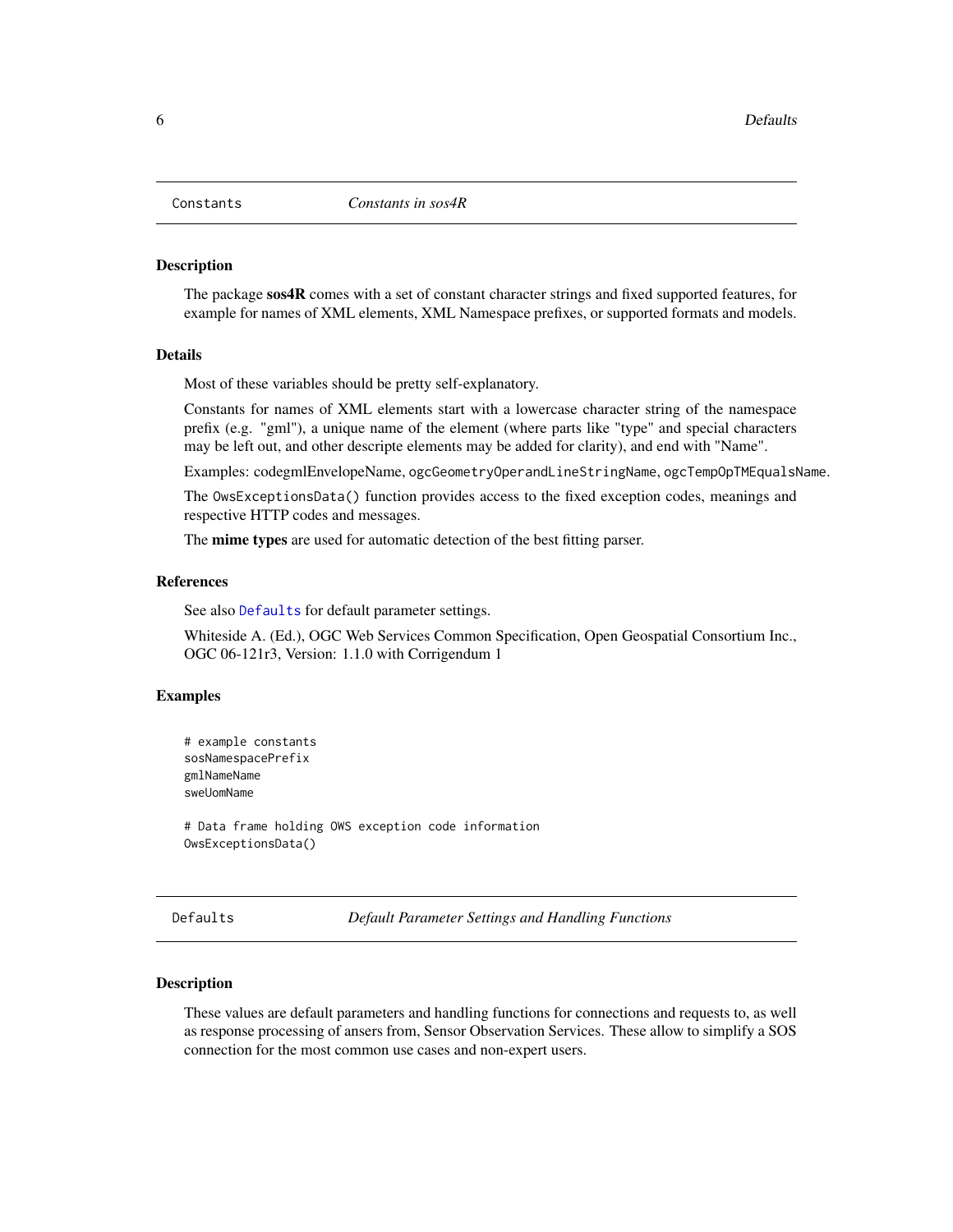### Defaults 7

# Usage

SosDefaultConnectionMethod()

```
SosParsingFunctions(..., include = character(0), exclude = character(0))
SosEncodingFunctions(..., include = character(0), exclude = character(0))
SosDataFieldConvertingFunctions(..., include = character(0), exclude = character(0))
```

```
SosDisabledParsers()
```

```
SosExampleServices()
```
SosDefaults()

```
SosResetParsingFunctions(sos)
```
# Arguments

| $\cdots$ | Named references to functions to be used for the respective element during pars-<br>ing, encoding oder conversion, e.g. "myUnit" = myUnitParser.                                                                                                      |
|----------|-------------------------------------------------------------------------------------------------------------------------------------------------------------------------------------------------------------------------------------------------------|
| include  | A list of names of elements whose functions shall be included in the returned list,<br>e.g. include = $c$ ("GetObservation", "DescribeSensor"). This inclusion<br>is done <b>after</b> replacing the default functions based on the $\dots$ argument. |
| exclude  | A list of names of elements whose functions shall be excluced in the returned<br>list, e.g. exclude = $c("Describesensor")$ . This exclusion is done <b>after</b><br>replacing the default functions based on the  argument.                          |
| SOS      | An object of class SOS.                                                                                                                                                                                                                               |

# Details

The default values are strongly related to what is actually implemented in the package, but also often resemble the (hopefully) most common use cases.

Some defaults are accessed directly, others should be accessed using a function. The latter is required for cases where a runtime evaluation is needed, e.g. for default values of construction functions.

A special case are the functions to access the default functions for specific purposes, which are the parsing functions, the encoding functions and the field converting functions. See the examples on how to use them.

The function SosDisabledParsers can be used to use no parsing at all (despite the parsing for the capabilities response, which is required for establishing a connection to a SOS. This function is helpful to inspect the unprocessed responses from a service.

The function SosResetParsingFunctions can be used to replace the included parsing functions of a SOS object with the default ones. This is even useful for development of the default parsing functions.

### The default parameter values are:

sosDefaultCharacterEncoding \Sexpr[results=verbatim,stage=render]{sosDefaultCharacterEncoding}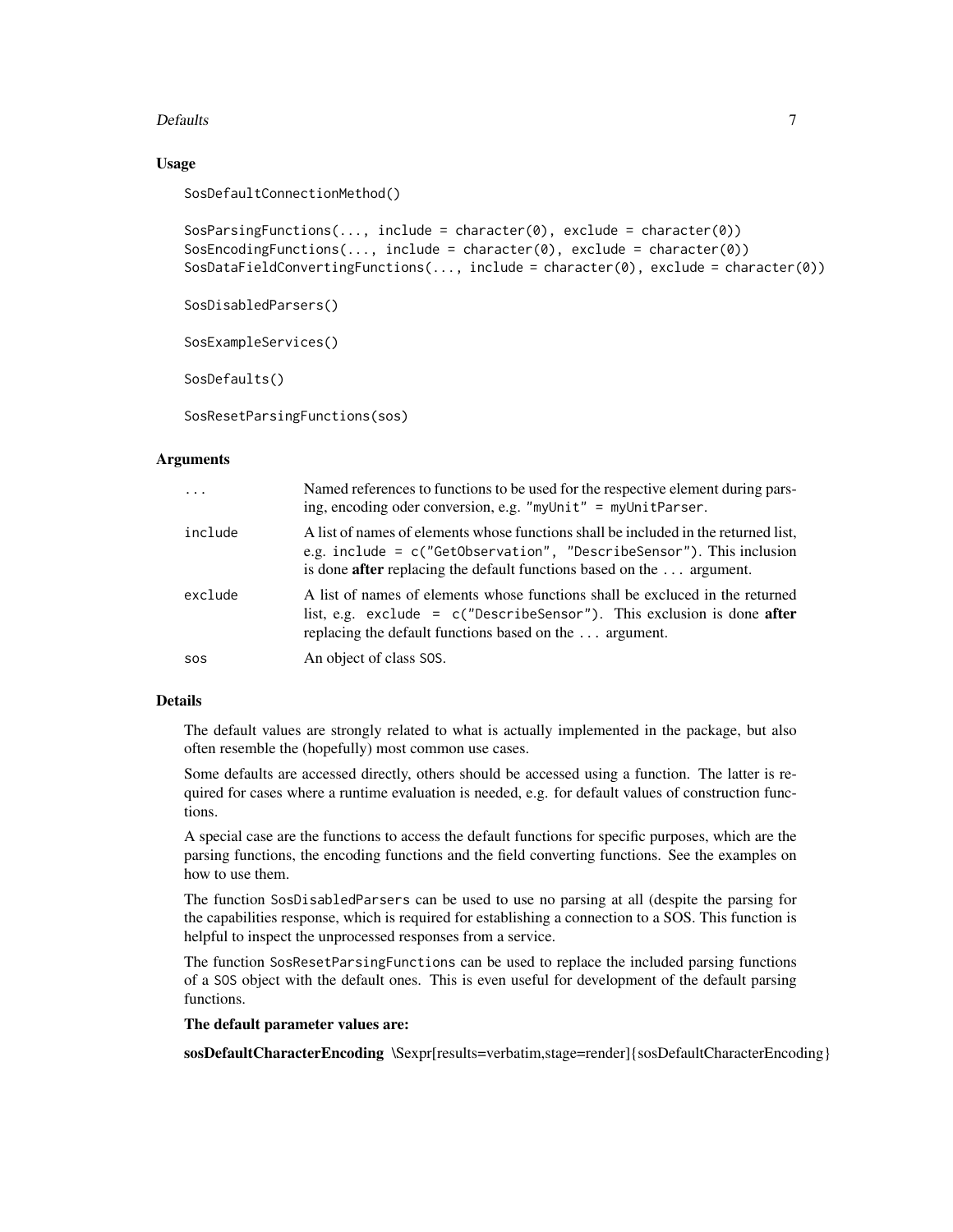#### 8 Defaults

sosDefaultDescribeSensorOutputFormat \Sexpr[results=text,stage=render]{sosDefaultDescribeSensorOutputFormat} sosDefaultGetCapSections \Sexpr[results=text,stage=render]{sosDefaultGetCapSections} sosDefaultGetCapAcceptFormats \Sexpr[results=text,stage=render]{sosDefaultGetCapAcceptFormats} sosDefaultGetCapOwsVersion \Sexpr[results=text,stage=render]{sosDefaultGetCapOwsVersion} sosDefaultGetObsResponseFormat \Sexpr[results=text,stage=render]{sosDefaultGetObsResponseFormat} sosDefaultTimeFormat \Sexpr[results=text,stage=render]{sosDefaultTimeFormat} sosDefaultFilenameTimeFormat \Sexpr[results=text,stage=render]{sosDefaultFilenameTimeFormat} sosDefaultTempOpPropertyName \Sexpr[results=text,stage=render]{sosDefaultTempOpPropertyName} sosDefaultTemporalOperator \Sexpr[results=text,stage=render]{sosDefaultTemporalOperator} sosDefaultSpatialOpPropertyName \Sexpr[results=text,stage=render]{sosDefaultSpatialOpPropertyName}

The **default parsing functions** can be replaced for a variety of XML elements, so that you only need to replace the parts of the parsing that really must be changed. Be aware that inclusion and exclusion are performed after merging the given functions with the defaults!

Example Services: This list contains a few SOS instances that were tested (to different degress) with sos4R. The package authors do not maintain these services, so no guarantee can be given that these are usable.

### Value

The default value of the respective setting or parameter. This can be a list, especially a named list of functions.

# References

**[Constants](#page-5-2)** 

# Examples

```
# simple default values
show(sosDefaultCharacterEncoding)
show(sosDefaultDescribeSensorOutputFormat)
show(sosDefaultGetCapAcceptFormats)
show(sosDefaultGetCapOwsVersion)
show(sosDefaultGetCapSections)
show(sosDefaultGetObsResponseFormat)
show(sosDefaultSpatialOpPropertyName)
show(sosDefaultTempOpPropertyName)
show(sosDefaultTemporalOperator)
show(sosDefaultTimeFormat)
SosDefaultConnectionMethod()
## Not run:
```

```
# usage of defaults in construction method for SOS class
sos <- SOS("http://mysos.com/sos", method = SosDefaultConnectionMethod(),
timeFormat = sosDefaultTimeFormat)
```

```
## End(Not run)
```
# functions to disable all parsing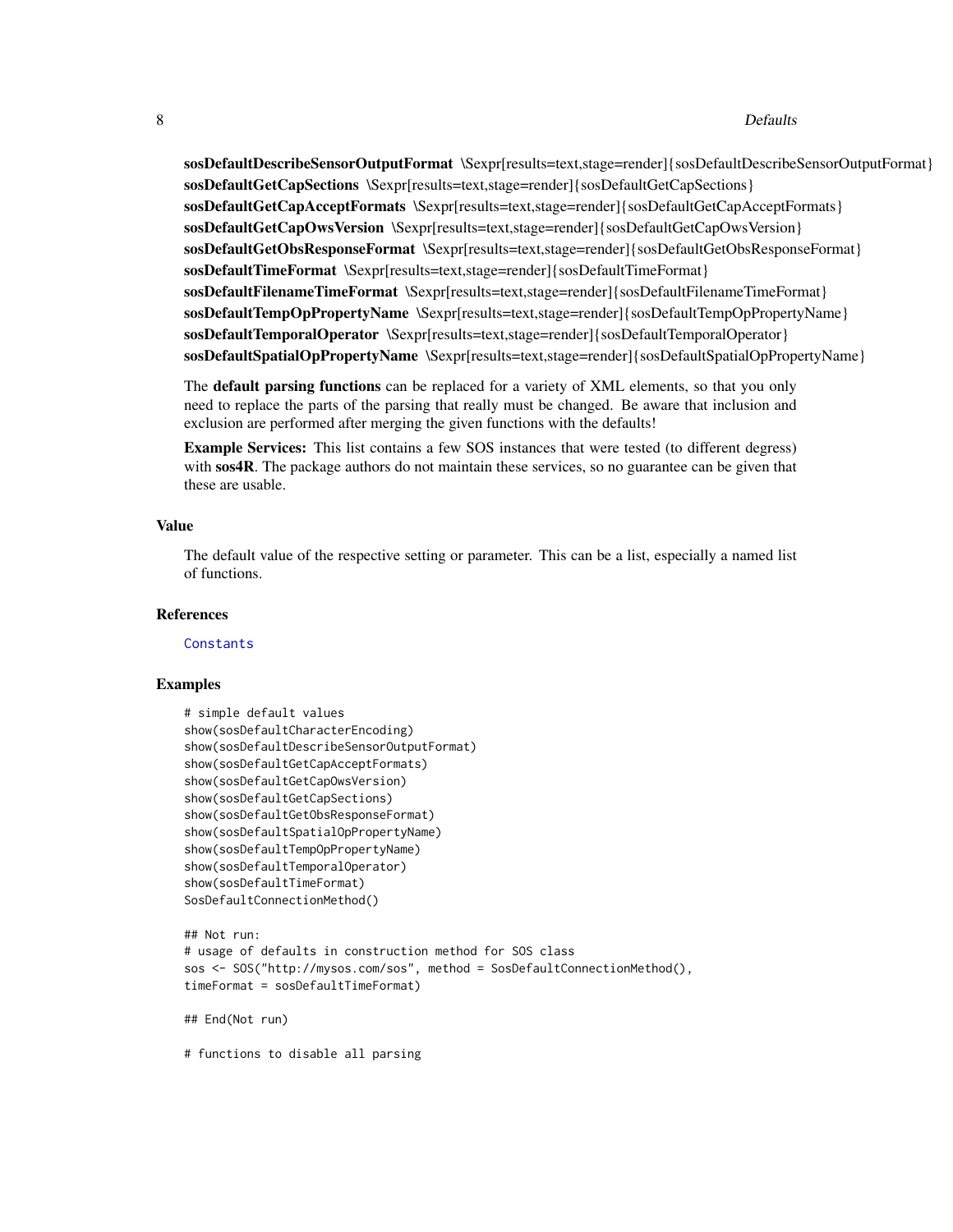# <span id="page-8-0"></span>DescribeSensor 9

```
SosDisabledParsers()
# Replace a parsing function
myER <- function(xml) {
return("EXCEPTION!!!11")
}
SosParsingFunctions("ExceptionReport" = myER)
# use inclusion and exclusion, important: even the just added function needs to
# be included manually!
SosParsingFunctions("ExceptionReport" = myER,
include = c("GetObservation", "DescribeSensor", "ExceptionReport"))
SosParsingFunctions(exclude = c("GetObservation", "DescribeSensor"))
## Not run:
# Replace an encoding function
myEncoding <- function(object, v) {
return(str(object))
}
sos = SOS(url = "http://mysos.com/sos",
encoders = SosEncodingFunctions("POST" = myPostEncoding))
# Use custom converting function and connection method. This mechanism works the
# same for encoders and decoders.
myConverters <- SosDataFieldConvertingFunctions(
"myNumericUnit" = sosConvertDouble,
mySos <- SOS(sos.url, method = "GET", dataFieldConverters = myConverters)
sosDataFieldConverters(mySos)
# inspecting XML using dummy parsing function
sos = SOS(url = "http://mysos.com/sos", parsers = SosDisabledParsers)
describeSensor(sos, sosProcedures(sos)[[1]])
## End(Not run)
# a list of example services
SosExampleServices()
# a named list of all defaults
SosDefaults()
# replace the parsing functions with the default ones
## Not run:
sos <- SosResetParsingFunctions(sos)
## End(Not run)
```
<span id="page-8-1"></span>

DescribeSensor *Class and Construction Function for "SosDescribeSensor"*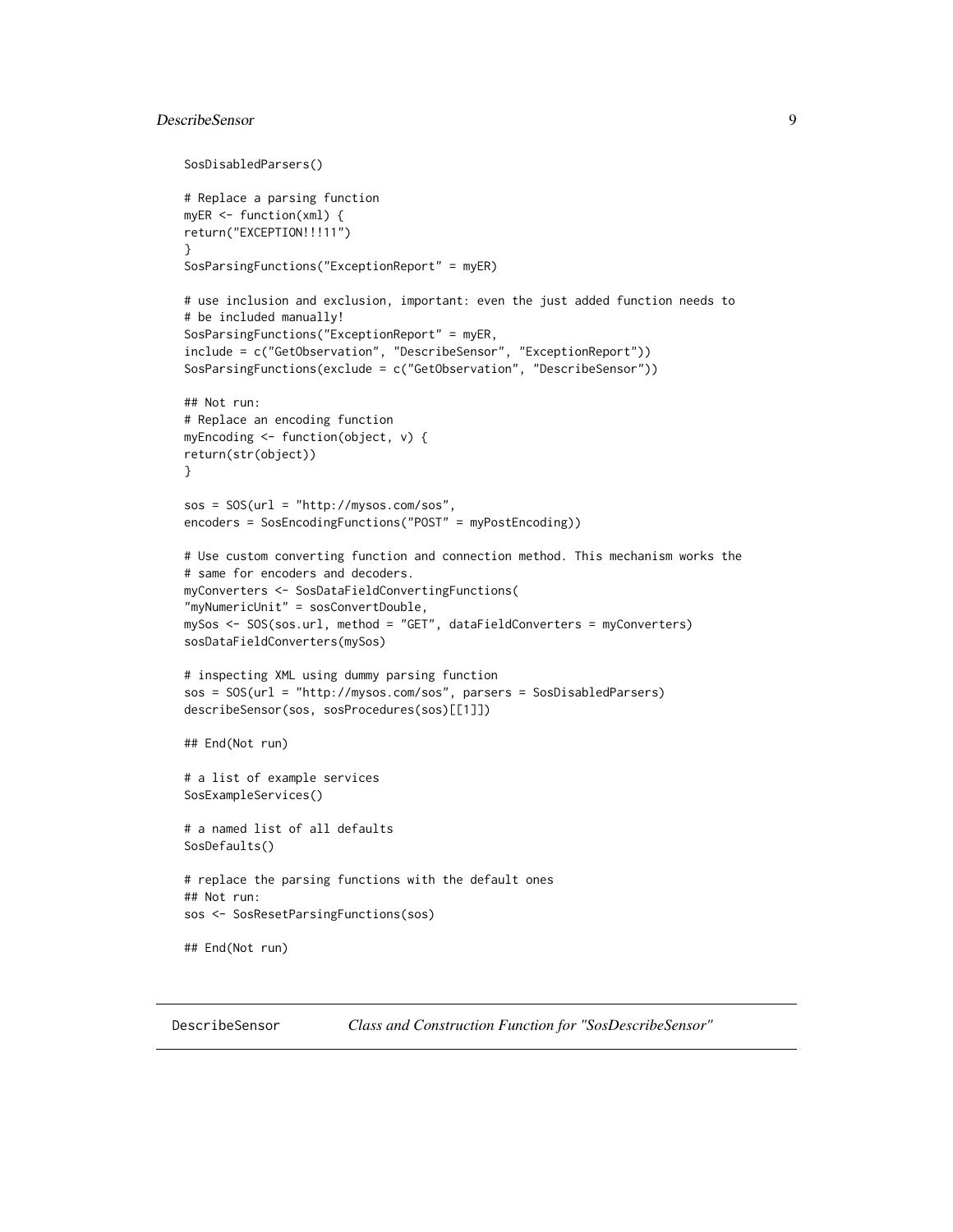# Description

The DescribeSensor Operatiosn of a Sensor Observation Service can be used to retrieve metadata of procedures that are available from a SOS. This sensor description is normally encoded in SensorML. Please also consult the specification for details on possible contents of the request.

This functions should not be called directly, but instead using the function [describeSensor](#page-10-1).

#### Usage

SosDescribeSensor(service, version, procedure, outputFormat)

#### Arguments

| service      | The service attribute of the request, e.g. 'SOS'.                                               |
|--------------|-------------------------------------------------------------------------------------------------|
| version      | The version attribute of the request, e.g. $\langle 1.0.0 \rangle$ .                            |
| procedure    | The value of the procedure elements in the request, e.g. 'urn: procedure: 42'.                  |
| outputFormat | The value of the output format element in the request, e.g. 'text/xml; subtype="sensorML/1.0.1" |

### Value

The value of the construction function is an object of class [SosDescribeSensor-class](#page-8-1)

#### Objects from the Class

Objects can be created by calling the construction function of the form DescribeSensor $(\ldots)$ . The contain the procedure identifier that is to be described by a service.

#### **Slots**

procedure: Object of class "character", the identifier of the procedure. outputFormat: Object of class "character", the requested output format. service: Object of class "character", the service type, e.g. "SOS". request: Object of class "character", the name of the request, "DescribeSensor". version: Object of class "character", the service version, e.g. "1.0.0"

### Extends

Class ["OwsServiceOperation"](#page-33-1), directly.

# Methods

- checkRequest signature(service = "SOS", operation = "DescribeSensor", verbose = "logical"): Checks the contents of the request before sending it.
- encodeRequestKVP signature(obj = "DescribeSensor"): Encode the information in the request as key-value-pairs for HTTP GET connections, see [encodeRequestKVP-methods](#page-11-1).
- encodeRequestSOAP signature(obj = "DescribeSensor"): Encode the information in the request as XML for SOAP connections, see [encodeRequestSOAP-methods](#page-12-1).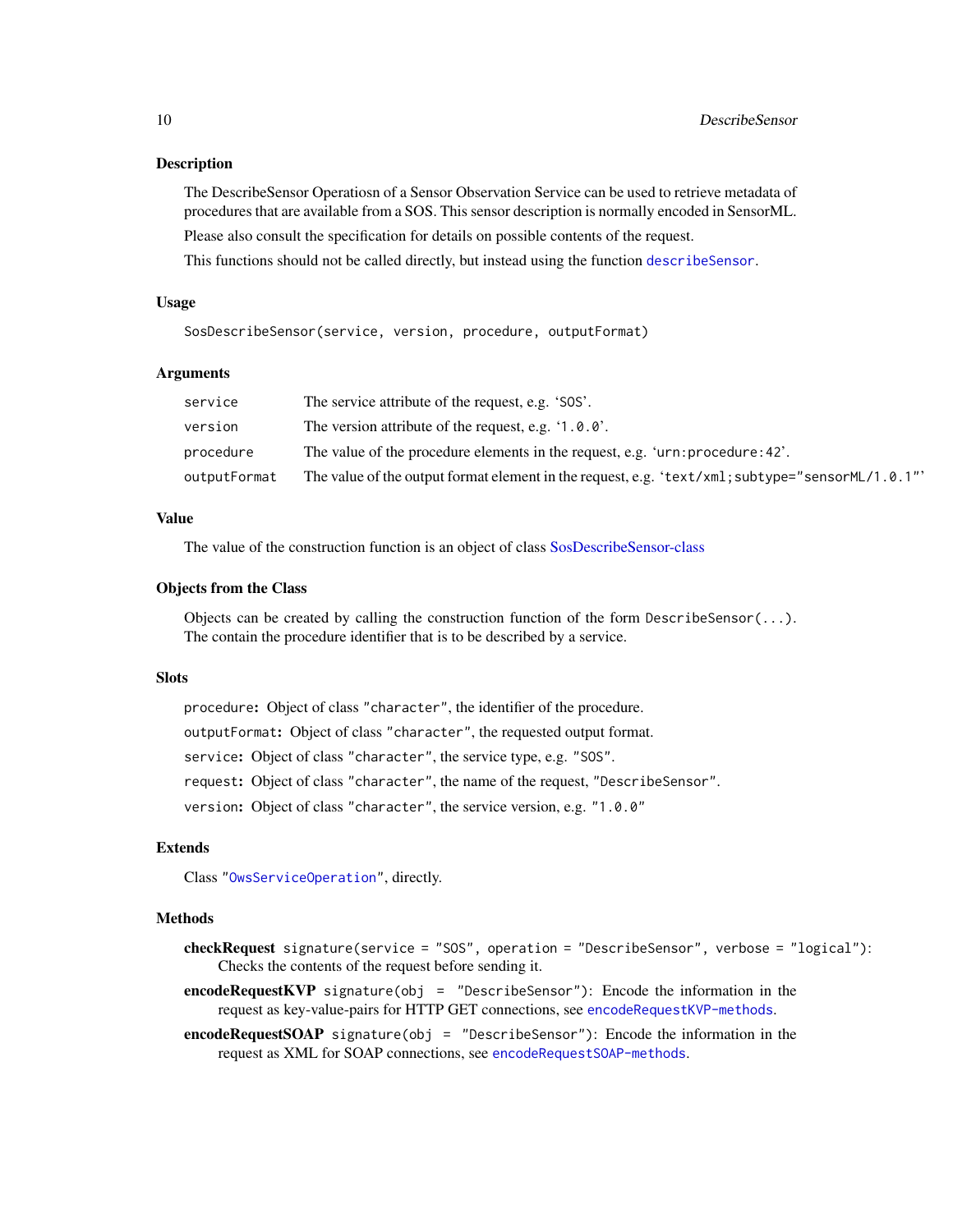- <span id="page-10-0"></span>encodeRequestXML signature(obj = "DescribeSensor"): Encode the information in the request as XML for HTTP POST connections, see [encodeRequestXML-methods](#page-12-2).
- show signature(object = "DescribeSensor"): Show a human readable excerpt of the contents of the object.

### Author(s)

Daniel Nuest <daniel.nuest@uni-muenster.de>

# References

See OGC 06-009r6 section 8.4, or the XSD schema file at [http://schemas.opengis.net/sos/](http://schemas.opengis.net/sos/1.0.0/sosDescribeSensor.xsd) [1.0.0/sosDescribeSensor.xsd](http://schemas.opengis.net/sos/1.0.0/sosDescribeSensor.xsd).

# See Also

See Also [SensorML](#page-44-1) and [describeSensor.](#page-10-1)

### Examples

showClass("SosDescribeSensor")

```
# example for construction function
describeSensorRequest <- SosDescribeSensor(service = "SOS", version = "1.0.0",
procedure = "urn:procedure:42", outputFormat = "text/xml")
print(describeSensorRequest)
```

```
# encode the request in XML
encodeRequestXML(describeSensorRequest)
```
describeSensor-methods

*Method for a DescribeSensor Request to a SOS*

#### <span id="page-10-1"></span>Description

This method sends a DescribeSensor request for a description of the given procedure to the given Sensor Observation Service instance.

#### Methods

signature(sos = "SOS", procedure = "character") Method requests a description of the given procedure from the given SOS.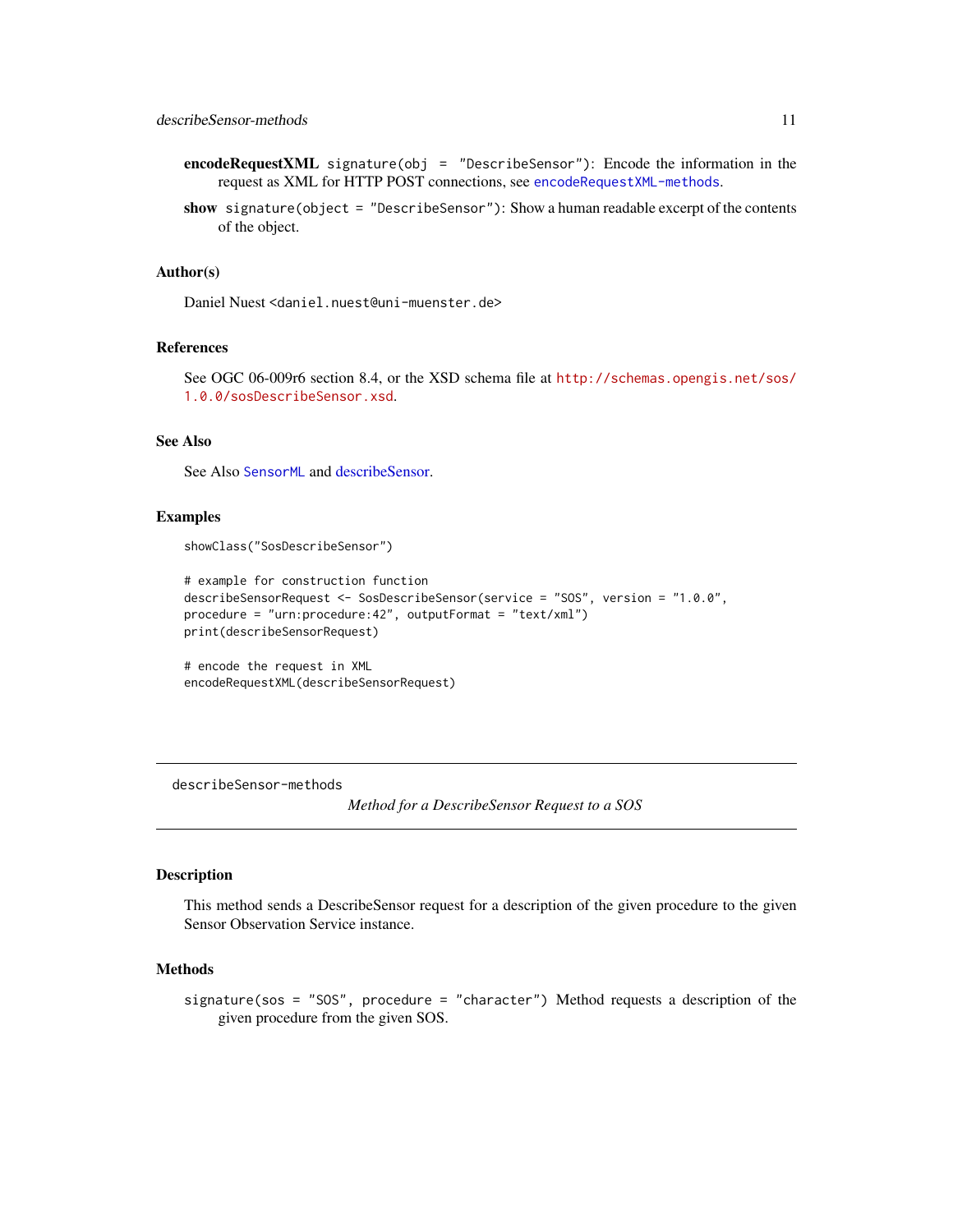<span id="page-11-0"></span>encodeKVP-methods *Encode Classes as KVP*

#### <span id="page-11-2"></span>Description

These methods convert a given object to a key-value-pair representation to be used in GET requests. The given instance of SOS is possibly used for encoding sub-elements or accessing metadata which is required for the encoding, like time stamp format.

#### Methods

signature(obj = "OgcBinaryTemporalOp", sos = "SOS") Convert the given object to a KVP representation.

signature(obj = "SosEventTime", sos = "ANY") Convert the given object to a KVP representation.

signature(obj = "POSIXt", sos = "ANY") Convert the given object to a string format suitable for KVP representation.

#### See Also

[SosBindings](#page-49-1), [http://en.wikipedia.org/wiki/Key\\_Value\\_Pair](http://en.wikipedia.org/wiki/Key_Value_Pair)

<span id="page-11-1"></span>encodeRequestKVP-methods

*Methods for Encoding Requests to SOS in KVP Format*

#### Description

These methods encode objects representing requests to a Sensor Observation Service into a key-value-pair format which can be used in the GET binding, see [SosBindings.](#page-49-1)

#### Methods

- signature(obj = "SosDescribeSensor") Encode a DescribeSensor request.
- signature(obj = "SosGetObservation") Encode a GetObservation request.
- signature(obj = "SosGetObservationById") Encode GetObservationById request.
- signature(obj = "OwsGetCapabilities") Dispatching method, checks the version attribute and forwards the encoding to the appropriate method. This method should be called rather than calling the versioned methods directly!
- signature(obj = "OwsGetCapabilities\_1.1.0") Encode GetCapabilities request with OWS version 1.1.0.
- signature(obj = "OwsGetCapabilities\_2.0.0") Encode GetCapabilities request with OWS version 2.0.0.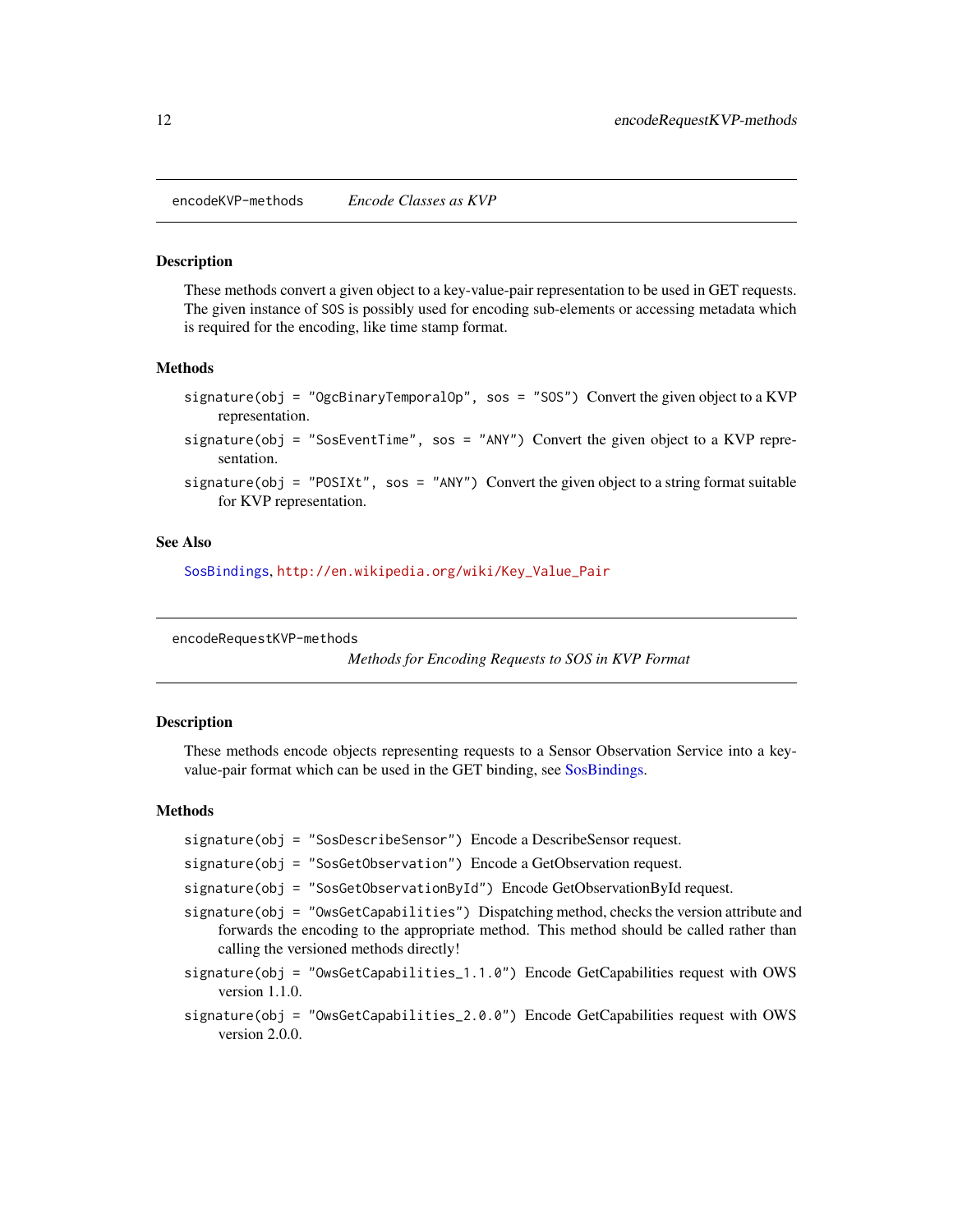<span id="page-12-1"></span><span id="page-12-0"></span>encodeRequestSOAP-methods

*Methods for Encoding Requests to SOS in SOAP Format*

# <span id="page-12-4"></span>Description

These methods encode objects representing requests to a Sensor Observation Service into a SOAP message format to be used in the SOAP binding (see [SosBindings](#page-49-1)).

# Methods

```
signature(obj = "SosDescribeSensor") Encode a DescribeSensor operation.
signature(obj = "SosGetObservation") Encode a GetObservation operation.
signature(obj = "SosGetObservationById") Encode a GetObservationById operation.
signature(obj = "OwsGetCapabilities") Encode a GetCapabilities operation.
```
### See Also

[SosBindings](#page-49-1) ,[encodeXML](#page-13-1)

<span id="page-12-2"></span>encodeRequestXML-methods

*Methods for Encoding Requests to SOS in XML Format*

# <span id="page-12-3"></span>Description

These methods encode objects representing requests to a Sensor Observation Service into a XML format wich can be used in the POST binding, see [SosBindings](#page-49-1).

# Methods

```
signature(obj = "SosDescribeSensor") Encode a DescribeSensor request.
signature(obj = "SosGetObservation") Encode a GetObservation request.
signature(obj = "SosGetObservationById") Encode a GetObservationById request.
signature(obj = "OwsGetCapabilities") Encode a GetCapabilities request.
```
# References

Annex A (normative) "SOS Schema" in Na, A., Priest, M. (Eds.), Sensor Observation Service, Open Geospatial Consortium Inc., OGC 06-009r6, Version: 1.0.

#### See Also

[SosBindings](#page-49-1), [encodeXML](#page-13-1)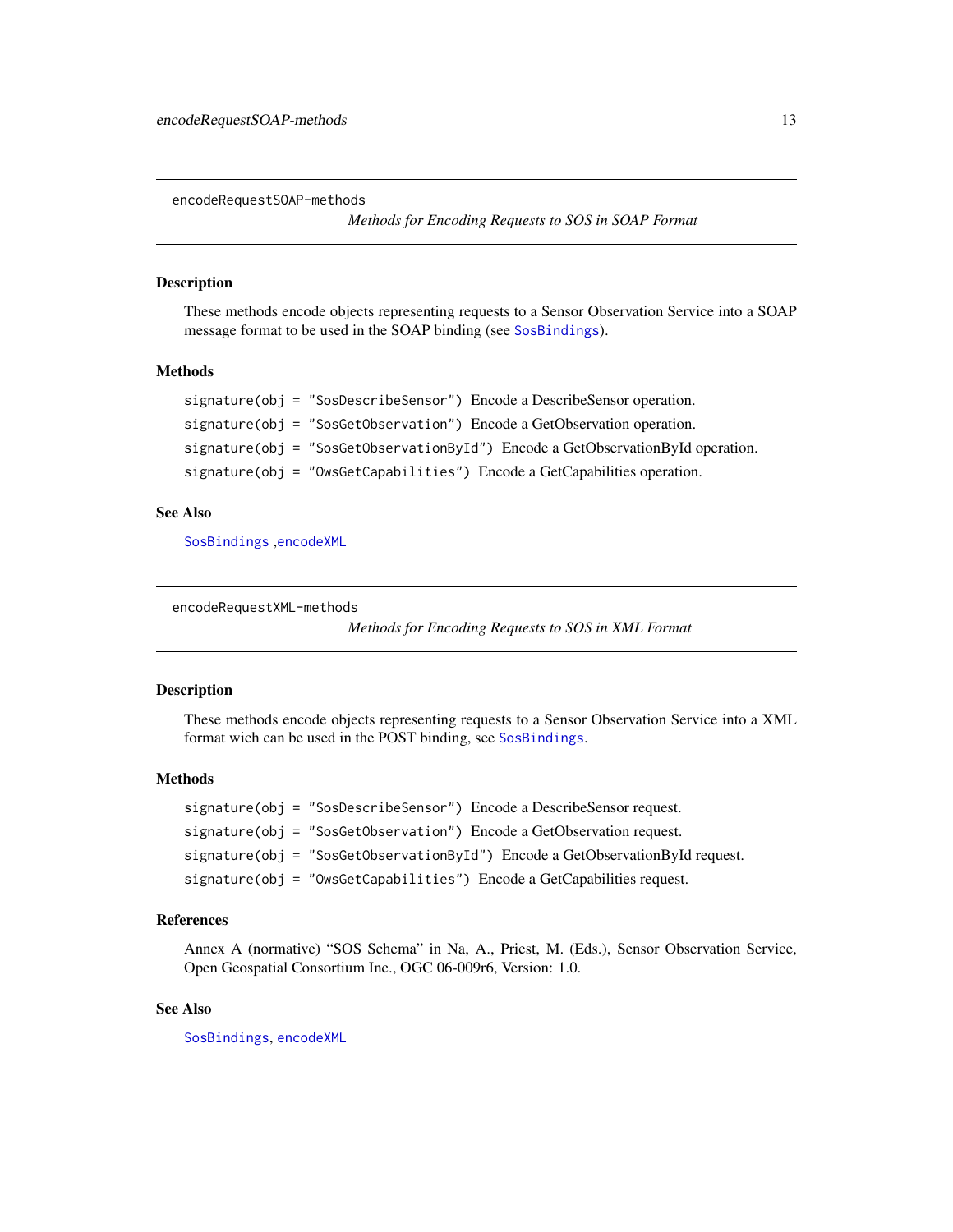<span id="page-13-0"></span>encodeXML-methods *Encode Classes as XML*

#### <span id="page-13-1"></span>**Description**

These methods convert the given objects to XML representations for HTTP POST requests. The given instance of SOS is possibly used for encoding sub-elements or accessing metadata which is required for the encoding, like time stamp format.

#### Methods

- signature(obj = "GmlDirectPosition", sos = "SOS") Convert the given object to an XML representation.
- signature(obj = "GmlEnvelope", sos = "SOS") Convert the given object to an XML representation.
- signature(obj = "GmlLineString", sos = "SOS") Convert the given object to an XML representation.
- signature(obj = "GmlPointProperty", sos = "SOS") Convert the given object to an XML representation.
- signature( $obj = "GmlPoint", sos = "SOS")$  Convert the given object to an XML representation.
- signature(obj = "GmlPolygon", sos = "SOS") Convert the given object to an XML representation.
- signature(obj = "GmlTimeInstantProperty", sos = "SOS") Convert the given object to an XML representation.
- signature(obj = "GmlTimeInstant", sos = "SOS") Convert the given object to an XML representation.
- signature(obj = "GmlTimePeriod", sos = "SOS") Convert the given object to an XML representation.
- signature(obj = "GmlTimePosition", sos = "SOS") Convert the given object to an XML representation.
- signature(obj = "POSIXt", sos = "SOS") Converts the time object to a string that is suitable to be used as the value of XML time elements.
- $signature(obj = "OgcBBOX", sos = "SOS")$  Convert the given object to an XML representation.
- signature(obj = "OgcComparisonOps", sos = "SOS") Convert the given object to an XML representation.
- signature(obj = "OgcContains", sos = "SOS") Convert the given object to an XML representation.
- signature(obj = "OgcIntersects", sos = "SOS") Convert the given object to an XML representation.
- signature(obj = "OgcOverlaps", sos = "SOS") Convert the given object to an XML representation.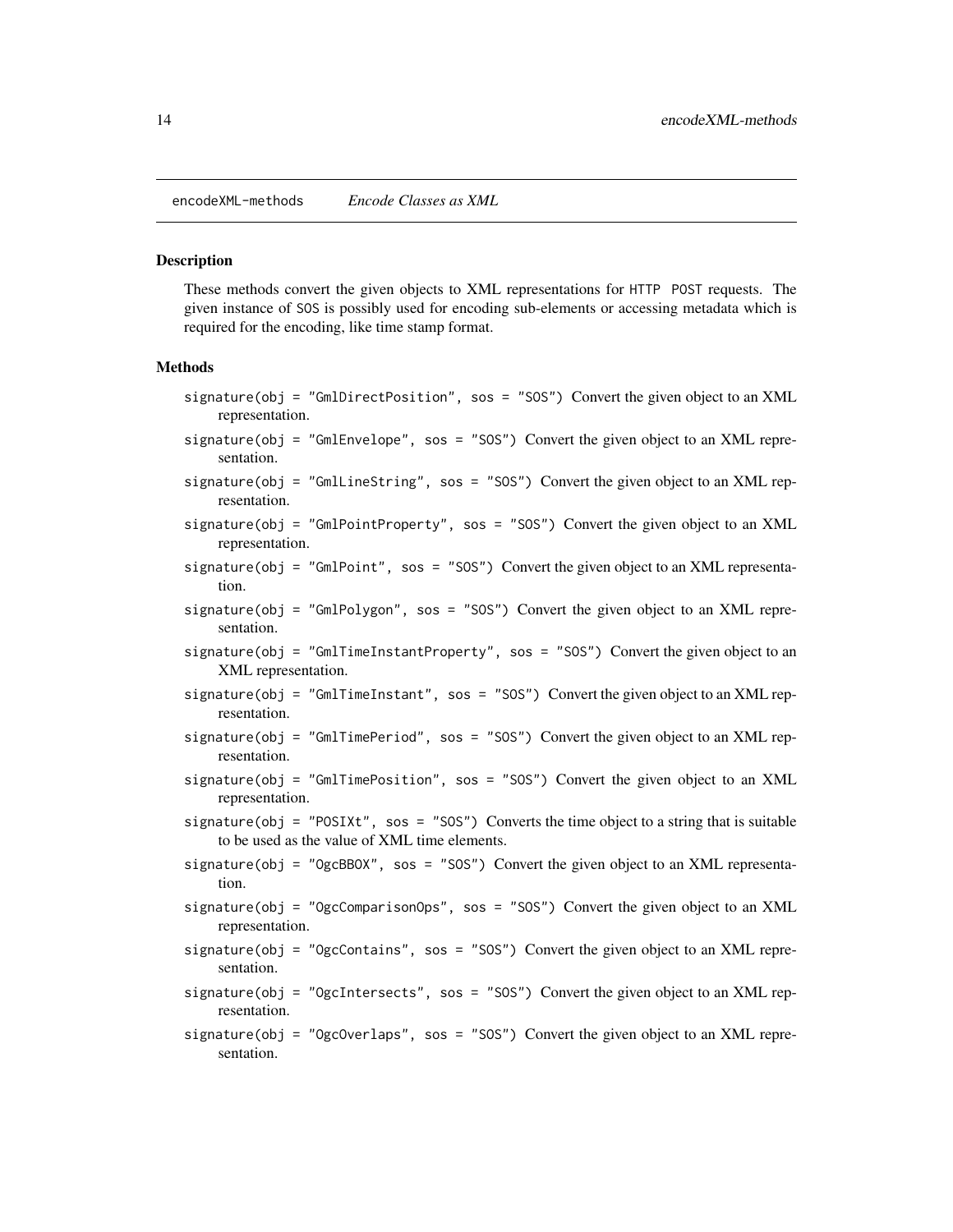- <span id="page-14-0"></span> $signature(obj = "SosEventTime", sos = "SOS")$  Convert the given object to an XML representation.
- signature(obj = "SosEventTimeLatest", sos = "SOS") Convert the given object to an XML representation.
- signature(obj = "SosFeatureOfInterest", sos = "SOS") Convert the given object to an XML representation.
- signature(obj = "TM\_After", sos = "SOS") Convert the given object to an XML representation.
- signature(obj = "TM\_Before", sos = "SOS") Convert the given object to an XML representation.
- signature(obj = "TM\_During", sos = "SOS") Convert the given object to an XML representation.
- signature(obj = "TM\_Equals", sos = "SOS") Convert the given object to an XML representation.
- signature(obj = "XMLNode", sos = "SOS") Convert the given object to an XML representation.

### References

XML specification: <http://www.w3.org/XML/>.

#### See Also

[encodeRequestXML](#page-12-3), [encodeRequestSOAP](#page-12-4)

getCapabilities-methods

*Request Capabilities from a SOS*

# Description

This method request the metadata description of a given Sensor Observation Service, the Capabilities document.

#### Methods

```
signature(sos = "SOS") Request capabilities description from a SOS.
signature(inspect = "logical") Print out the sent and received documents to console.
signature(verbose = "logical") Extensive debugging information printed to console.
```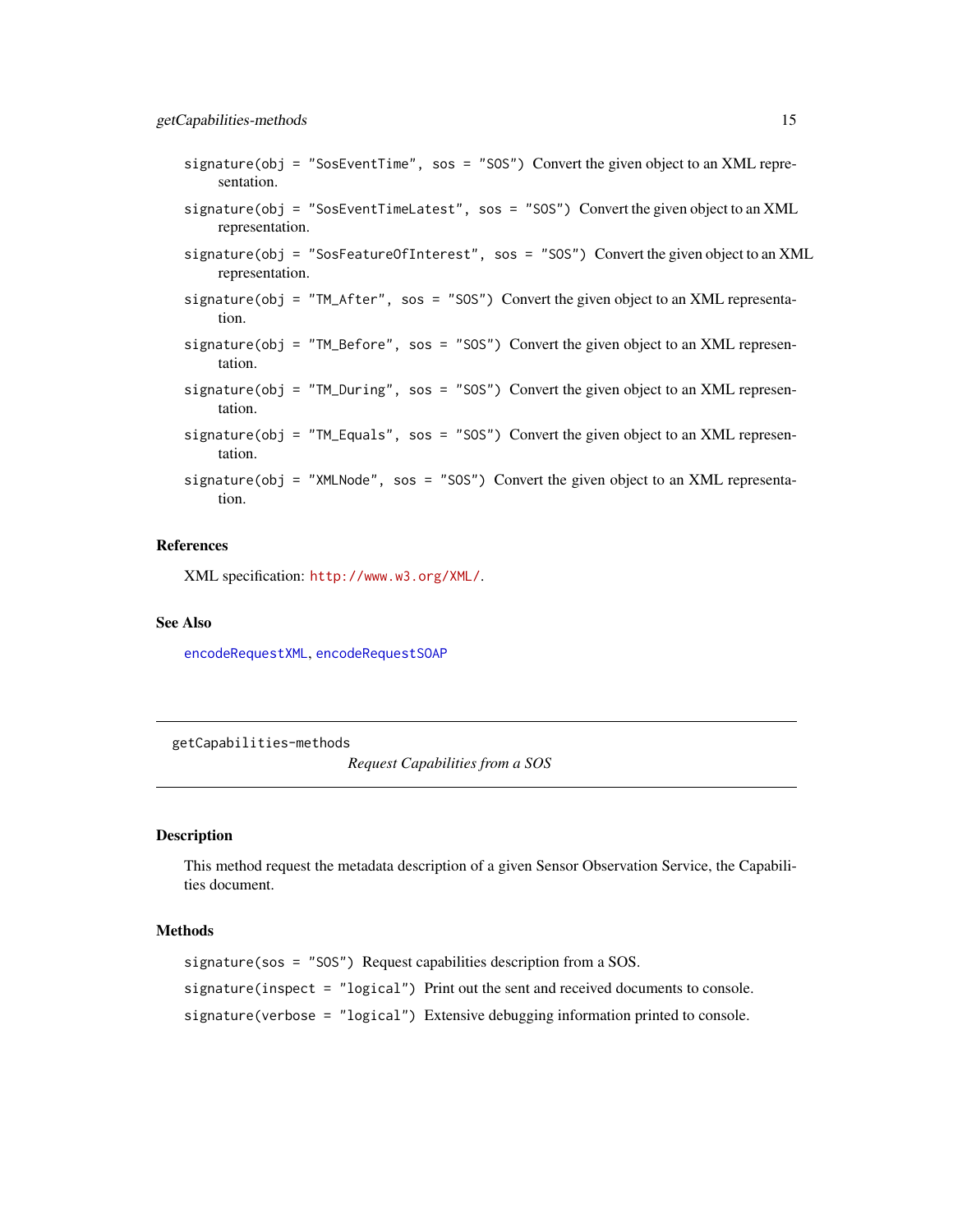<span id="page-15-0"></span>

#### <span id="page-15-1"></span>Description

Classes (and their construction functions) to request observations from a Sensor Observation Service.

# Usage

```
SosGetObservation(service, version, offering, observedProperty, responseFormat,
srsName = as.character(NA), eventTime = list(NA),
procedure = as.character(NA), featureOfInterest = NULL, result = NULL,
resultModel = as.character(NA), responseMode = as.character(NA),
BBOX = as.character(NA))
SosGetObservationById(service, version, observationId, responseFormat,
srsName = as.character(NA), resultModel = as.character(NA),
responseMode = as.character(NA))
```
# Arguments

| service           | The service attribute of the request, e.g. 'SOS'.                                                                                                                                                                                                                                                                         |
|-------------------|---------------------------------------------------------------------------------------------------------------------------------------------------------------------------------------------------------------------------------------------------------------------------------------------------------------------------|
| version           | The version attribute of the request, e.g. '1.0.0'.                                                                                                                                                                                                                                                                       |
| observationId     | The value of the ObservationId element in the request, e.g. 'o_12345', which is<br>to be optained. This could have been obtained by the client via a URL in a feed,<br>alert, or some other notification.                                                                                                                 |
| offering          | The offering element value in the request, e.g. "temperatures". All other<br>parameters are depending on the selected offering.                                                                                                                                                                                           |
| observedProperty  |                                                                                                                                                                                                                                                                                                                           |
|                   | A list of values for observedProperty elements in the request, e.g. "urn: property: AirTemperature"'.<br>IDs of phenomena are advertised in capabilities document.                                                                                                                                                        |
|                   | responseFormat The responseFormat element value in the request, e.g. 'text/xml; subtype="om/1.0.0"'.<br>ID of the output format to be used for the requested data. The supported output<br>formats are listed in the selected offering capabilities.                                                                      |
| srsName           | The srsName attribute of the request, e.g. 'urn:ogc:def:crs:EPSG:4326'.                                                                                                                                                                                                                                                   |
| eventTime         | A list of objects of class SosEventTime-class which are added as eventTime<br>elements to the request. Allows a client to request observations from a specific<br>instant, multiple instances or periods of time in the past, present and future. The<br>supported range is listed in the selected offering capabilities. |
| procedure         | A list of procedure identifiers added to the request as procedure elements.                                                                                                                                                                                                                                               |
| feature0fInterest |                                                                                                                                                                                                                                                                                                                           |
|                   | An object of class SosFeatureOfInterest added to the request as the featureOfIn-<br>terest element, or NULL. Specifies target feature for which observations are re-<br>quested.                                                                                                                                          |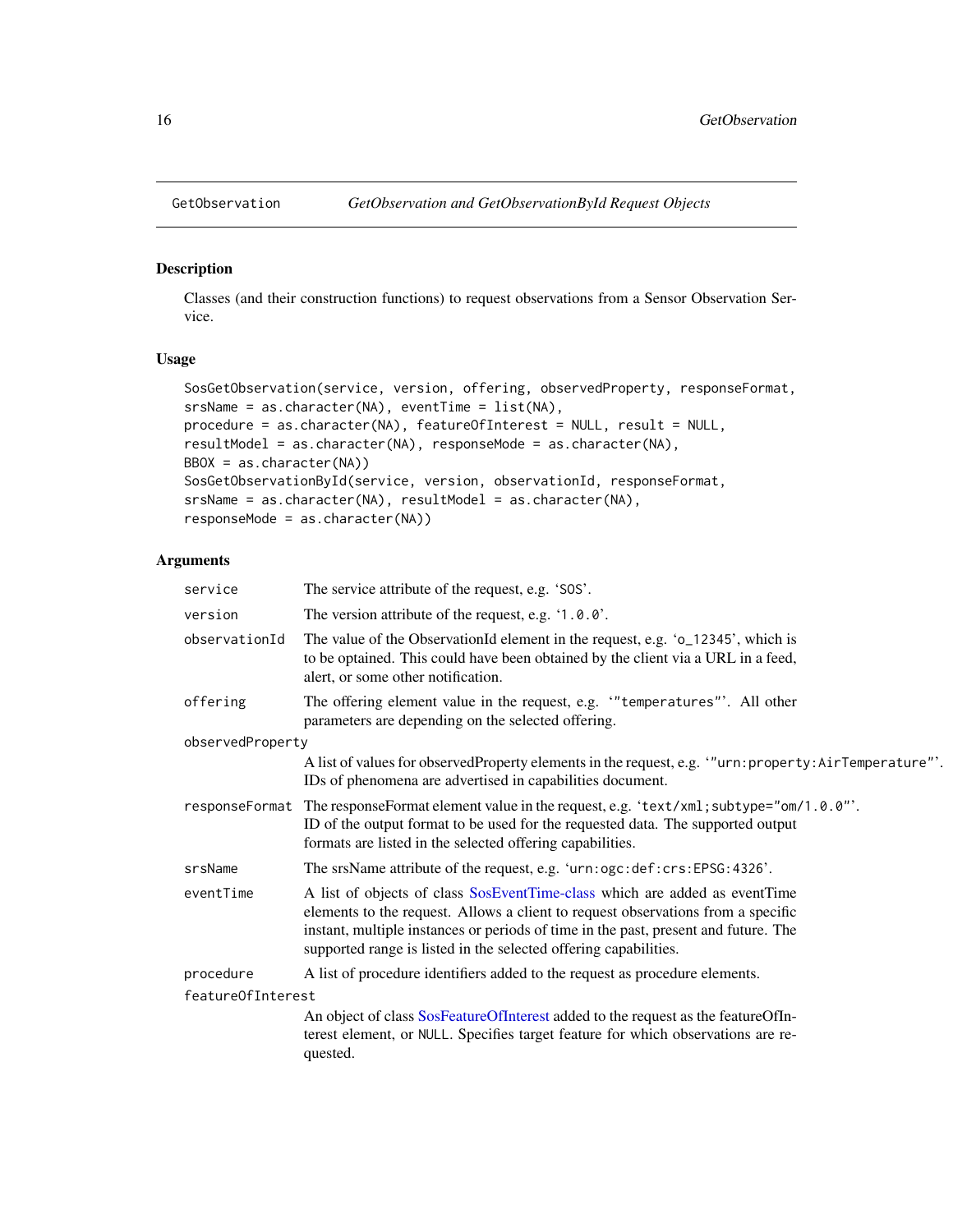# GetObservation 17

| result       | An object of class OgcComparisonOps-class added to the request as result ele-<br>ment, or NULL, or any element that can be encoded using encode XML $(\ldots)$ and<br>then be added to an XML document with addChildren $(\ldots)$ . Filtering: Only<br>report observations where the result matches this expression. |
|--------------|-----------------------------------------------------------------------------------------------------------------------------------------------------------------------------------------------------------------------------------------------------------------------------------------------------------------------|
| resultModel  | The resultModel element of the request, e.g. 'om: Measurement', which is an<br>identifier of the result model to be used for the requested data. The resultModel<br>values supported by a service are listed in the contents section of the service<br>metadata, identified as QName values.                          |
| responseMode | The responseMode element of the request, e.g. 'inline', which allows the client<br>to request the form of the response.                                                                                                                                                                                               |
| <b>BBOX</b>  | A bounding box to be used only with KVP encoding in request via HTTP GET,<br>in the format 'minlon, minlat, maxlon, maxlat, srsURI?', with the spatial ref-<br>erence system being optional. This element is ignored for POST requests, use<br>the parameter featureOfInterest instead, see SosBindings.              |

# Details

Please consult the specification for details on possible contents of the request.

### Value

An object of class [SosGetObservation-class](#page-15-1) or [SosGetObservationById-class](#page-15-1) respectively.

#### Objects from the Class

Objects can be created by calls to the construction functions of the form SosGetObservationById(...) or SosGetObservationById(...).

# Slots

- BBOX: Object of class "character", specifies a bounding box for spatial filtering to be applied in GET requests (only), see [SosBindings](#page-49-1)
- eventTime: Object of class "list", specifies the time period(s) for which observations are requested.
- featureOfInterest: Object of class "SosFeatureOfInterestOrNULL", specifies the feature for which observations are requested. This can either be represented by a reference to a feature ID advertised in the capabilities document or can be a spatial constraint
- observationId: Object of class "character", the Id of the requested observation.
- observedProperty: Object of class "list", specifies the phenomenon or phenomena for which observations are requested.
- offering: Object of class "character", specifies the offering URI advertised in the GetCapabilities document.
- procedure: Object of class "list", procedure parameter specifies the sensor system(s) for which observations are requested.
- request: Object of class "character", the name of the request.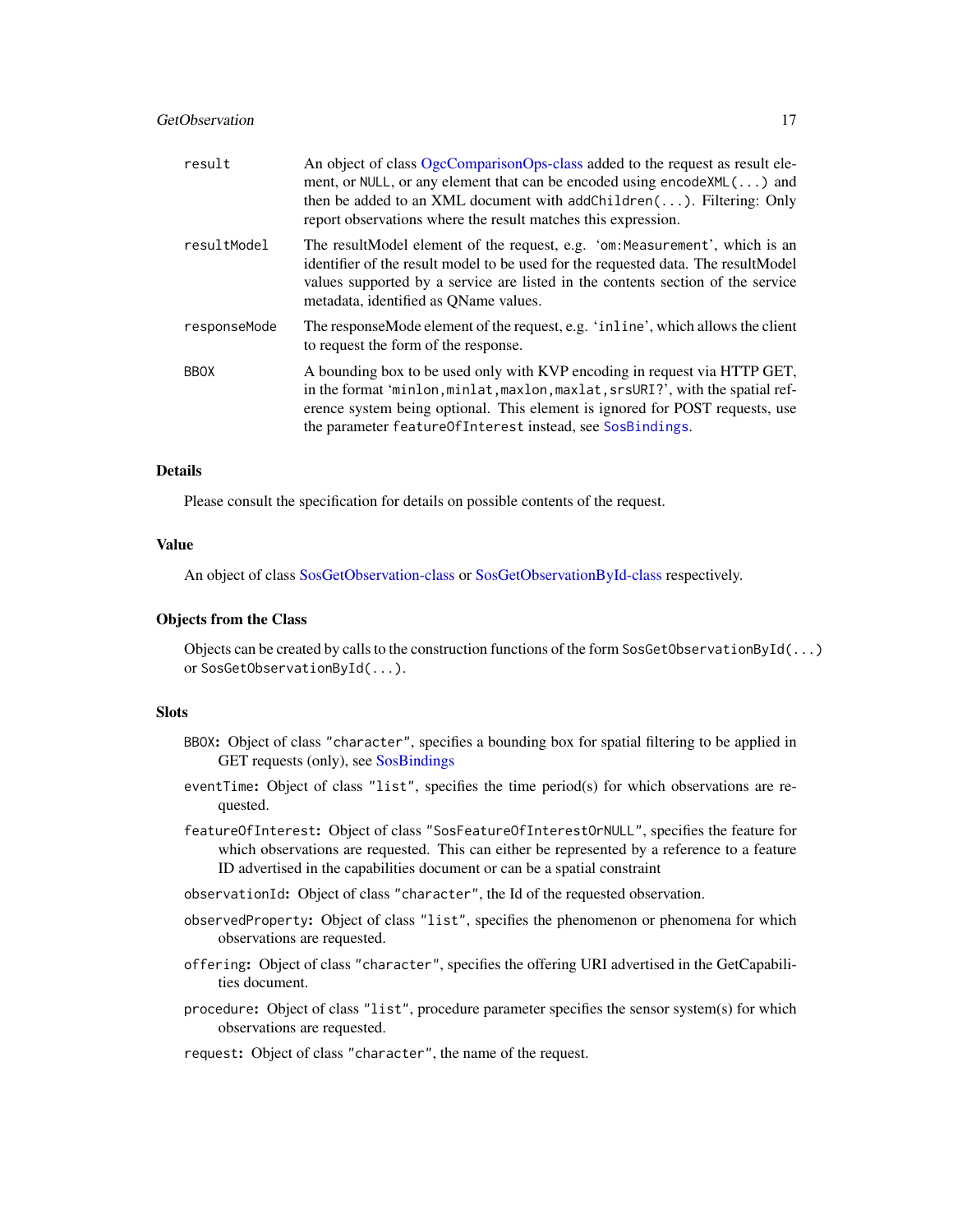- responseFormat: Object of class "character", specifies the desired resultFormat MIME content type for transport of the results.
- responseMode: Object of class "character", specifies whether results are requested in-line, outofband, as an attachment, or if this is a request for an observation template that will be used for subsequent calls to GetResult.
- resultModel: Object of class "character", specifies the QName of the root element of an O&M Observation or element in the appropriate substitution group.
- result: Object of class "ANY", provides a place to put in OGC filter expressions based on property values. This instructs the SOS to only return observations where the result matches this expression.
- service: Object of class "character", service type identifier.
- srsName: Object of class "character", defines the spatial reference system that should be used for any geometries that are returned in the response. This must be one of the advertised values in the offering specified in gml:srsName elements.
- version: Object of class "character", specification version for operation.

### Extends

SosGetObservation: Class ["OwsServiceOperation"](#page-33-1), directly.

SosGetObservationById: Class ["OwsServiceOperation"](#page-33-1), directly.

### Methods

- checkRequest signature(service = "SOS", operation = "SosGetObservationById", verbose = "logical") or signature(service = "SOS", operation = "GetObservation", verbose = "logical"): Check the request for validity and for compliance with the metadata available in from the given SOS.
- encodeRequestKVP signature(obj = "SosGetObservationById") or signature(obj = "GetObservation"): Transform the information to key-value pair format, see [encodeKVP](#page-11-2).
- encodeRequestXML signature(obj = "SosGetObservationById") or signature(obj = "GetObservation"): Transform the information to XML format, see [encodeXML](#page-13-1).
- encodeRequestSOAP signature(obj = "SosGetObservation"): Transform the information to XML format for SOAP requests.

#### Author(s)

Daniel Nuest <daniel.nuest@uni-muenster.de>

# References

See OGC 06-009r6 section 8.4, or the XSD schema file at [http://schemas.opengis.net/sos/](http://schemas.opengis.net/sos/1.0.0/sosGetObservation.xsd) [1.0.0/sosGetObservation.xsd](http://schemas.opengis.net/sos/1.0.0/sosGetObservation.xsd).

See OGC 06-009r6 section 10.1, or the XSD schema file at [http://schemas.opengis.net/sos/](http://schemas.opengis.net/sos/1.0.0/sosGetObservationById.xsd) [1.0.0/sosGetObservationById.xsd](http://schemas.opengis.net/sos/1.0.0/sosGetObservationById.xsd).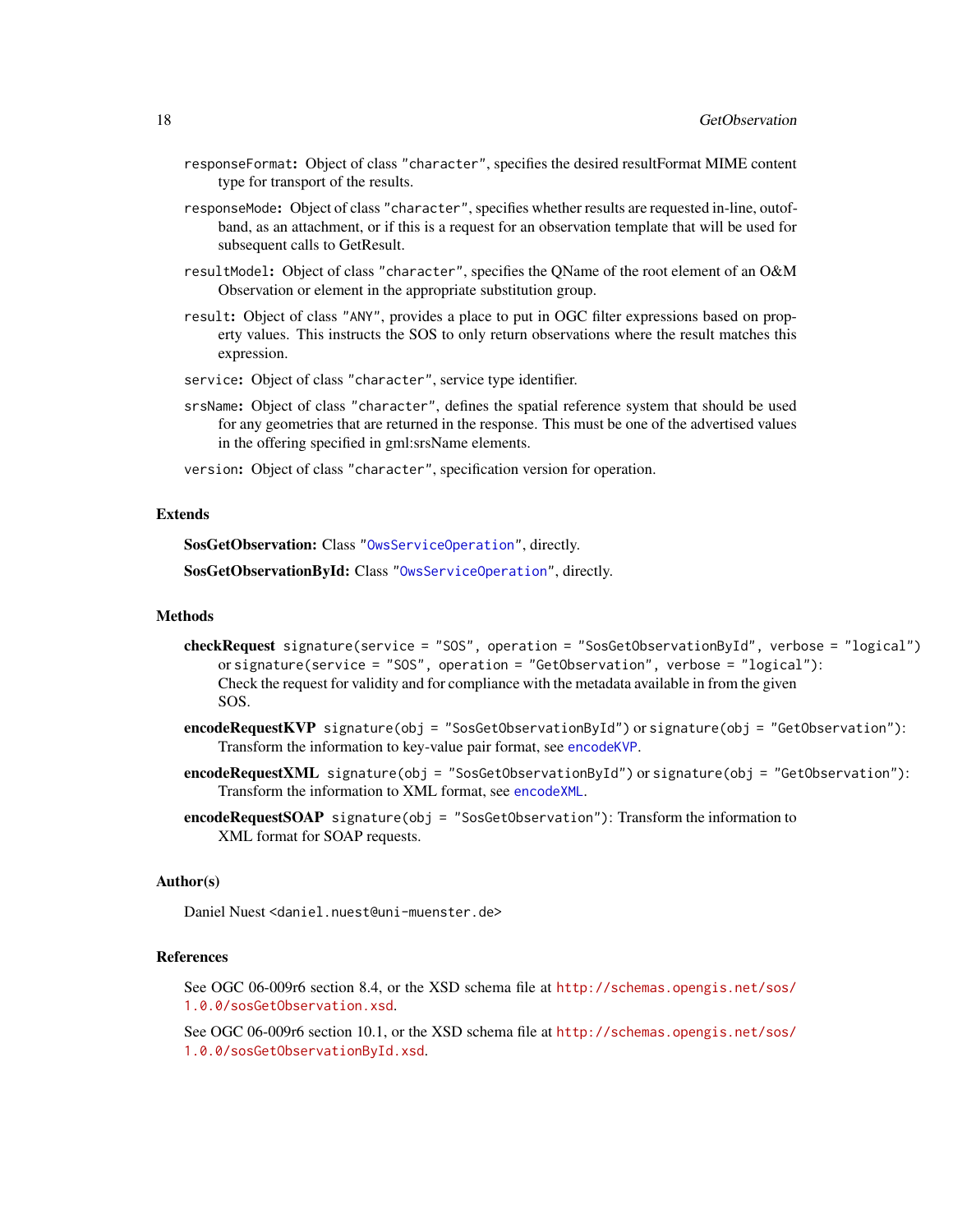# <span id="page-18-0"></span>getObservation-methods 19

### See Also

[SosGetObservation-class](#page-15-1), [SosGetObservationById-class](#page-15-1)

# Examples

```
showClass("SosGetObservation")
showClass("SosGetObservationById")
```

```
observationRequest <- SosGetObservation(service = "SOS", version = "1.0.0",
offering = "temperatures",
observedProperty = list("urn:property:AirTemperature"),
responseFormat = "text/xml;subtype="om/1.0.0"")
print(observationRequest)
```

```
observationByIdRequest <- SosGetObservationById(service = "SOS",
version = "1.0.0", observationId = "o_12345",
responseFormat = "text/xml; subtype=8quot; om/1.0.08quot;"print(observationByIdRequest)
```

```
## Not run:
sos <- SOS("http://mysos.net/sos")
encodeXML(observationByIdRequest, sos = sos)
```

```
## End(Not run)
```
getObservation-methods

*Request Observations*

# Description

This method sends a GetObservation request to the given SOS.

### Details

It takes a variety of inputs, of which only the offering is mandatory for GetObservation request, and the observationId for GetObservationByIdRequests.

### Methods

- $signature(sos = "SOS", offering = "SosObservationOffering") or signature(sos = "SOS", offering = "ch"$ Request observation data from the given SOS for the given offering (either character identifier or an object of class SosObservationOffering).
- signature(sos = "SOS", observationId = "character") Request observation data from the given SOS for the given observation identifier.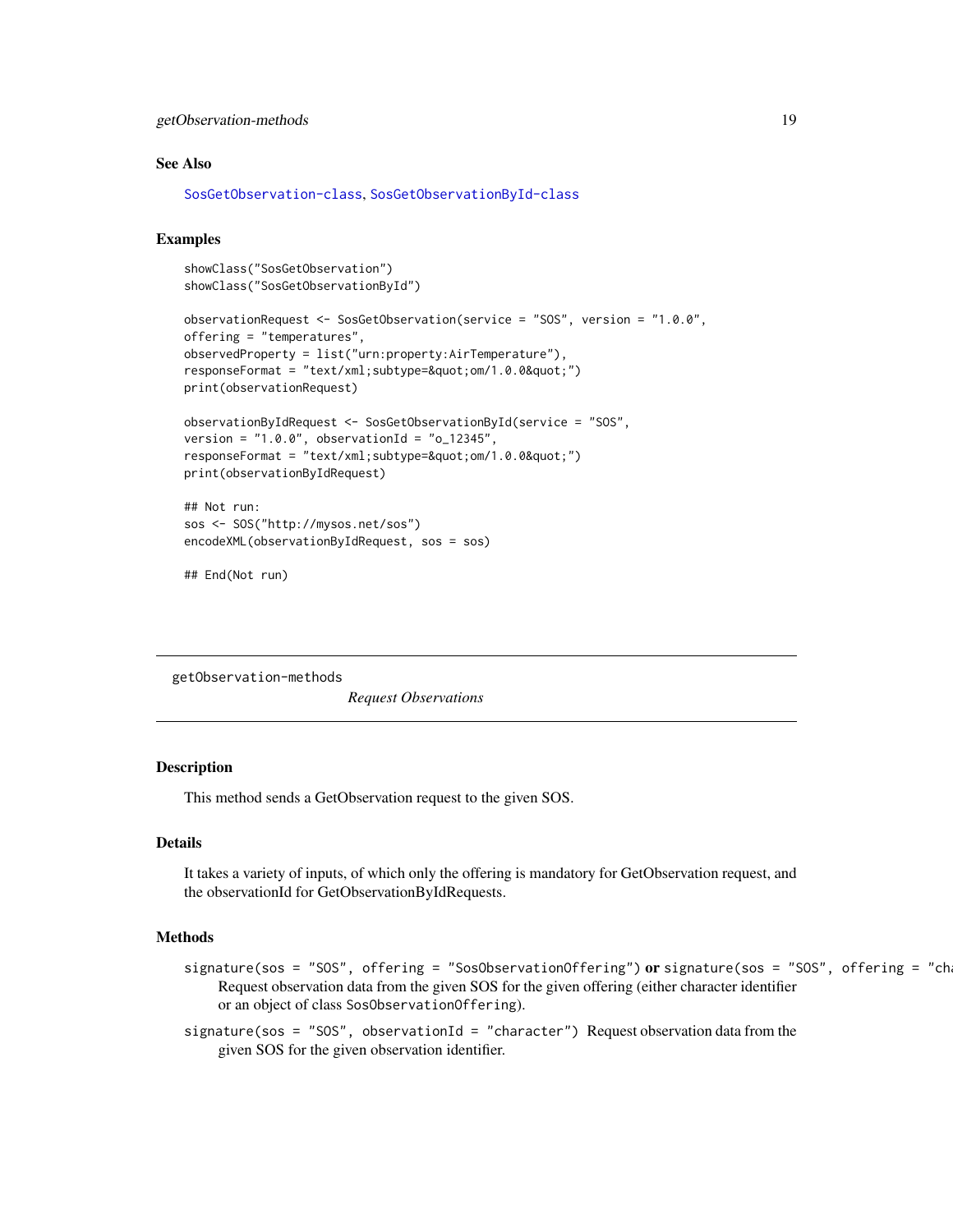# Examples

```
## Not run:
# by identifier
sos \leq SOS(\ldots)os.offerings <- sosOfferings(sos)
obsId <- getObservationById(sos = sos, observationId = "o_3508493")
# TODO
```
## End(Not run)

```
GmlDirectPosition-class
```
*Classes and Construction Functions from the GML Namespace*

# <span id="page-19-1"></span>Description

Classes for GML elements and their respective construction functions. See the referenced specification for details.

### Usage

```
GmlDirectPosition(pos, srsName = as.character(NA), srsDimension = NA_integer_,
axisLabels = as.character(NA), uomLabels = as.character(NA))
GmlDirectPositionLatLon(lat, lon, srsName = as.character(NA),
srsDimension = NA_integer_, axisLabels = as.character(NA),
uomLabels = as.character(NA))
GmlEnvelope(lowerCorner, upperCorner, srsName = as.character(NA),
srsDimension = NA_integer_, axisLabels = as.character(NA),
uomLabels = as.character(NA))
GmlFeatureCollection(featureMembers, id = as.character(NA))
GmlPoint(pos, id = as.character(NA), srsName = as.character(NA),
srsDimension = NA_integer_, axisLabels = as.character(NA),
uomLabels = as.character(NA))
GmlPointProperty(href = as.character(NA), point = NULL)
GmlFeatureProperty(href = as.character(NA), feature = NULL)
GmlTimeInstant(timePosition, id = as.character(NA), relatedTimes = list(NA),
frame = as.character(NA))
GmlTimeInstantProperty(href = as.character(NA), time = NULL)
GmlTimeInterval(interval, unit, radix = NA, factor = NA)
GmlTimePeriod(begin = NULL, beginPosition = NULL, end = NULL,
endPosition = NULL, duration = as.character(NA), timeInterval = NULL,
id = as.character(NA), relatedTimes = list(NA), frame = as.character(NA))
GmlTimePosition(time, frame = as.character(NA),
calendarEraName = as.character(NA),
indeterminatePosition = as.character(NA))
GmlMeasure(value, uom)
```
<span id="page-19-0"></span>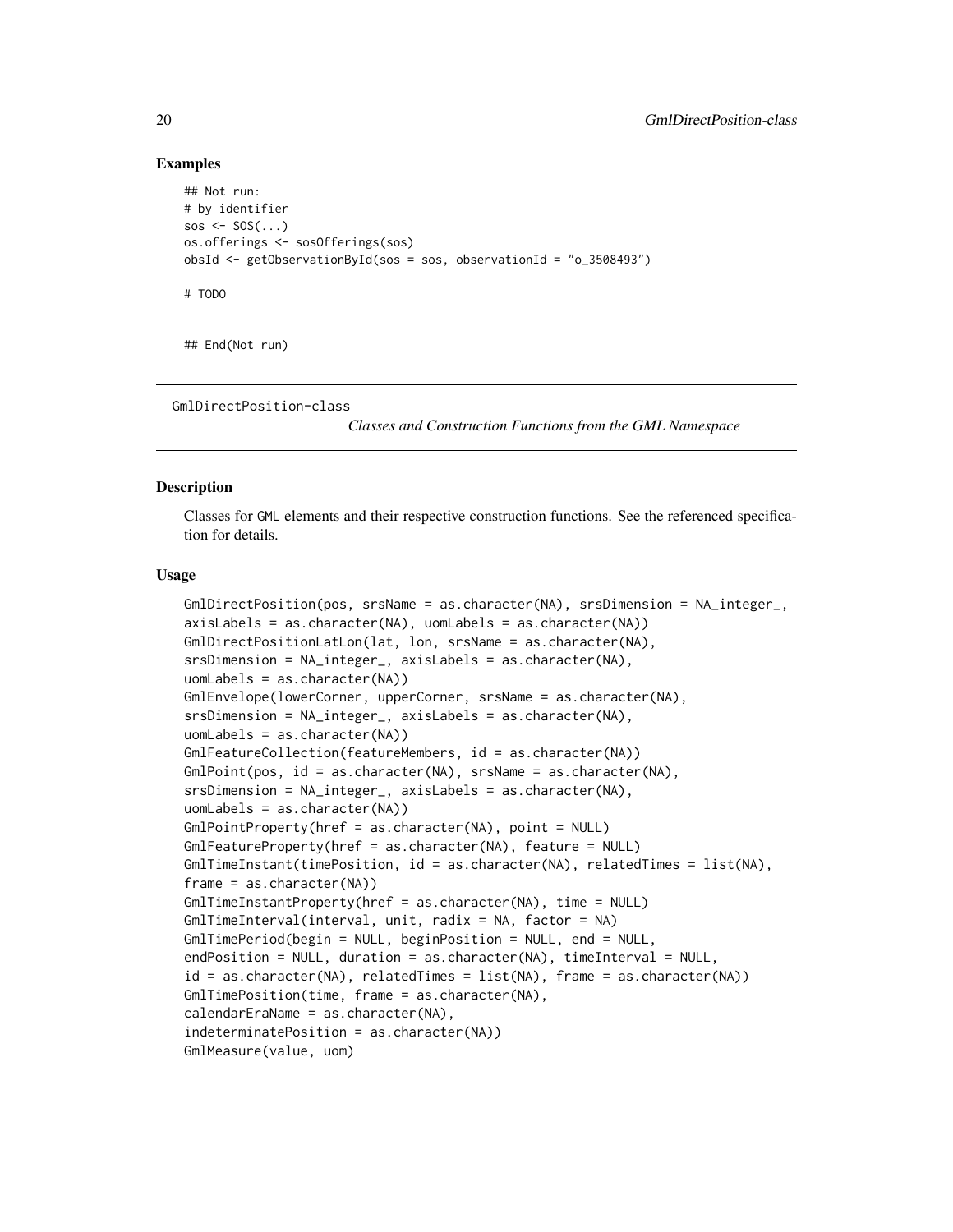# Arguments

| axisLabels            | See corresponding slot description. |
|-----------------------|-------------------------------------|
| begin                 | See corresponding slot description. |
| beginPosition         | See corresponding slot description. |
| calendarEraName       |                                     |
|                       | See corresponding slot description. |
| duration              | See corresponding slot description. |
| end                   | See corresponding slot description. |
| endPosition           | See corresponding slot description. |
| factor                | See corresponding slot description. |
| feature               | See corresponding slot description. |
| featureMembers        | See corresponding slot description. |
| frame                 | See corresponding slot description. |
| href                  | See corresponding slot description. |
| h i                   | See corresponding slot description. |
| indeterminatePosition |                                     |
|                       | See corresponding slot description. |
| interval              | See corresponding slot description. |
| lat                   | Latitude coordinate parameter.      |
| lon                   | Longitue coordinate parameter.      |
| lowerCorner           | See corresponding slot description. |
| point                 | See corresponding slot description. |
| pos                   | See corresponding slot description. |
| radix                 | See corresponding slot description. |
| relatedTimes          | See corresponding slot description. |
| srsDimension          | See corresponding slot description. |
| srsName               | See corresponding slot description. |
| time                  | See corresponding slot description. |
| timeInterval          | See corresponding slot description. |
| timePosition          | See corresponding slot description. |
| unit                  | See corresponding slot description. |
| uomLabels             | See corresponding slot description. |
| upperCorner           | See corresponding slot description. |
| value                 |                                     |
|                       | See slot description.               |

# Details

The "...OrNULL" classes are used to model optional slots.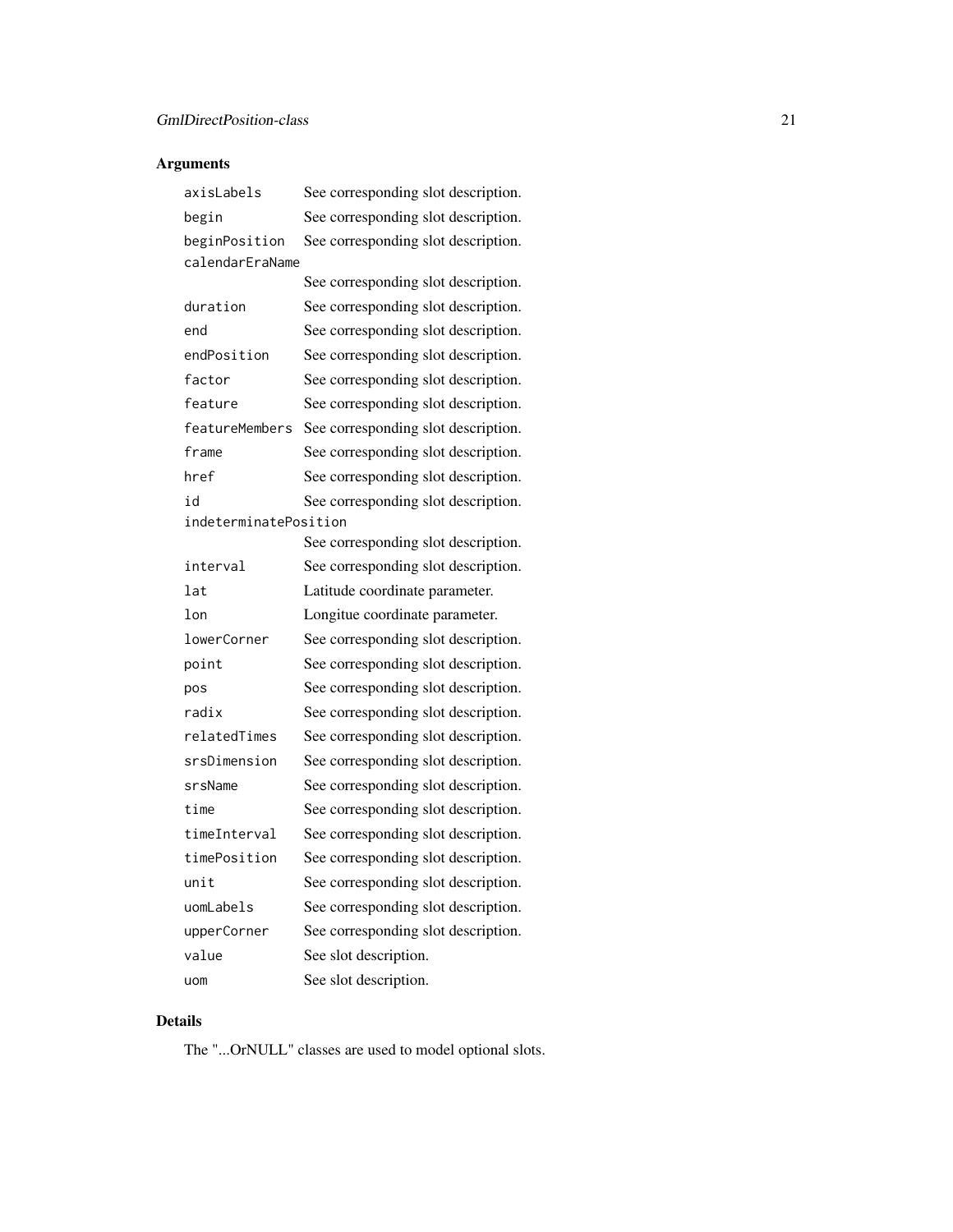# Value

The construction functions return an object of the respective class.

#### Objects from this classes

Objects can be created by calling the according construction functions. e.g. in the form  $G\text{mPoint}(...)$ .

# Extends

GmlFeature: Class ["GmlFeatureOrNULL"](#page-19-1), directly.

GmlFeatureCollection: Class ["GmlFeature"](#page-19-1), directly. Class ["GmlFeatureOrNULL"](#page-19-1), by class "GmlFeature", distance 2.

GmlLineString: Class ["GmlGeometry"](#page-19-1), directly.

GmlPoint: Class ["GmlGeometry"](#page-19-1), directly.

GmlTimeGeometricPrimitive: Class ["GmlTimePrimitive"](#page-19-1), directly. Class ["GmlTimeObject"](#page-19-1), by class "GmlTimePrimitive", distance 2. Class ["GmlTimeObjectOrNULL"](#page-19-1), by class "GmlTimePrimitive", distance 3.

GmlTimeInstant: Class ["GmlTimeGeometricPrimitive"](#page-19-1), directly. Class ["GmlTimeInstantOrNULL"](#page-19-1), directly. Class ["GmlTimePrimitive"](#page-19-1), by class "GmlTimeGeometricPrimitive", distance 2. Class ["GmlTimeObject"](#page-19-1), by class "GmlTimeGeometricPrimitive", distance 3. Class ["GmlTimeObjectOrNULL"](#page-19-1), by class "GmlTimeGeometricPrimitive", distance 4.

GmlTimeInstantProperty: Class ["GmlTimeGeometricPrimitive"](#page-19-1), directly. Class ["GmlTimeInstantPropertyOrNULL"](#page-19-1), directly. Class ["GmlTimePrimitive"](#page-19-1), by class "GmlTimeGeometricPrimitive", distance 2. Class ["GmlTimeObject"](#page-19-1), by class "GmlTimeGeometricPrimitive", distance 3. Class ["GmlTimeObjectOrNULL"](#page-19-1), by class "GmlTimeGeometricPrimitive", distance 4.

GmlTimeInterval: Class ["GmlTimeIntervalOrNULL"](#page-19-1), directly.

GmlTimeObject: Class ["GmlTimeObjectOrNULL"](#page-19-1), directly.

GmlTimePrimitive: Class ["GmlTimeObject"](#page-19-1), directly. Class ["GmlTimeObjectOrNULL"](#page-19-1), by class "GmlTimeObject", distance 2.

# Virtual Classes

No objects may be created from the following virtual classes: GmlFeature, GmlTimeObject, GmlTimePrimitive, GmlTimeGeometricPrimitive, GmlGeometry, all ...OrNULL classes.

### **Slots**

- axisLabels: Object of class "character": An character vector of labels for all the axes of this CRS.
- begin: Object of class "GmlTimeInstantPropertyOrNULL": An object of class GmlTimeInstantProperty-class, the start time of a GmlTimePeriod-class.
- beginPosition: Object of class "GmlTimePositionOrNULL": An object of class GmlTimePosition-class, the start time of a GmlTimePeriod-class.

calendarEraName: Object of class "character": The name of the calendar era.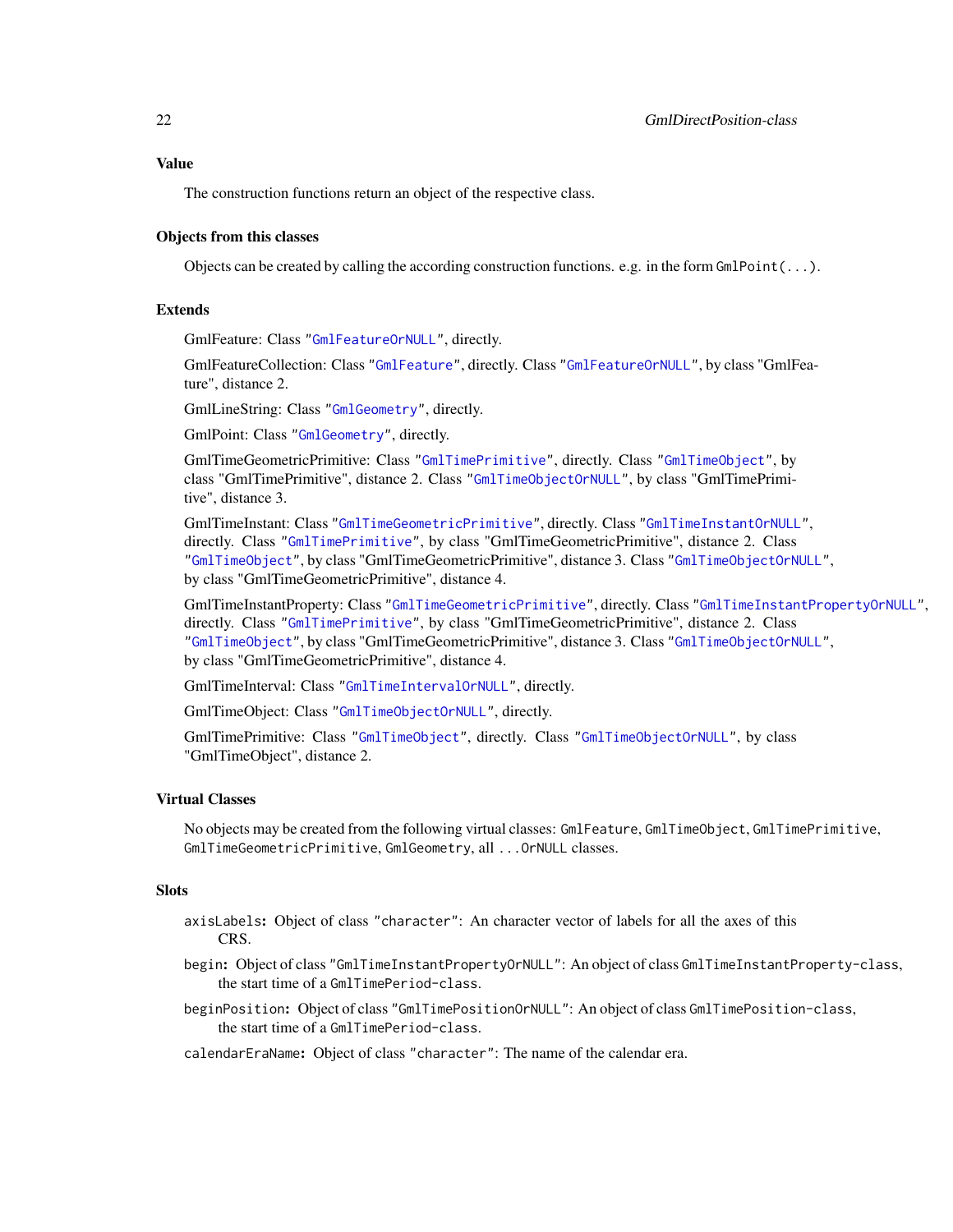- duration: Object of class "character": Duration of an interval using ISO 8601 syntax for temporal length.
- end: Object of class "GmlTimeInstantPropertyOrNULL": An object of class GmlTimeInstantProperty-class, the end time of a GmlTimePeriod-class.
- endPosition: Object of class "GmlTimePositionOrNULL": An object of class GmlTimePosition-class, the end time of a GmlTimePeriod-class.
- exterior: Object of class "ANY" for future use in GmlPolygon.
- factor: Object of class "integer": Factor parameter for a GmlTimeInterval-class. The resolution of the time interval is to one radix ^(-factor) of the specified time unit.
- feature: Object of class "GmlFeatureOrNULL": The directly contained feature in a GmlFeature-class.
- featureMembers: Object of class "list": A list of GmlFeature-class in a GmlFeatureCollection-class.
- frame: Object of class "character": Provides a URI reference that identifies a description of the reference system.
- href: Object of class "character": Reference to a property.
- id: Object of class "character": The identifier/id attribute (gml:id).
- indeterminatePosition: Object of class "character": Inexact temporal positions may be expressed using the optional indeterminatePosition parameter. This takes one of the following values: after, before, now, unknown.
- interior: Object of class "ANY" for future use in GmlPolygon.
- interval: Object of class "character": Interval parameter for a GmlTimeInterval-class.
- lowerCorner: Object of class "GmlDirectPosition": Object of class GmlDirectPosition-class, the lower (left) corner of an GmlEnvelope-class.
- point: Object of class "ANY": An object of class GmlPoint in a GmlPointProperty-class.
- points: Object of class "list" A list of positions for future use in GmlLineString.
- posList: Object of class "ANY": A list of positions for future use in GmlLineString.
- pos: Object of class "character": Character string containing the coordinates in a GmlDirectPosition-class, or a GmlDirectPosition-class in a GmlPoint-class.
- poss: Object of class "list": A list of positions for future use in GmlLineString.
- radix: Object of class "integer": Radix parameter for a GmlTimeInterval-class. The resolution of the time interval is to one radix  $\wedge$  (-factor) of the specified time unit.
- relatedTimes: Object of class "list": List of related times.
- srsDimension: Object of class "integer": Dimensions of the coordinate reference system as stated in the coordinate reference system definition., e.g. '2'.
- srsName: Object of class "character": Name of the spatial reference system for bounding box, e.g. '"urn:ogc:def:crs:EPSG:4326"'.
- timeInterval: Object of class "GmlTimeIntervalOrNULL": Time interval element in a GmlTimePeriod-class, an object of class GmlTimeInterval-class.
- time: Object of class "GmlTimeInstantOrNULL": The actual time as an object of class POSIXt in a GmlTimePosition-class, or an object of class GmlTimeInstant-class in a GmlTimeInstantProperty-class.
- timePosition: Object of class "GmlTimePosition": An object of class GmlTimePosition-class in a GmlTimeInstant-class.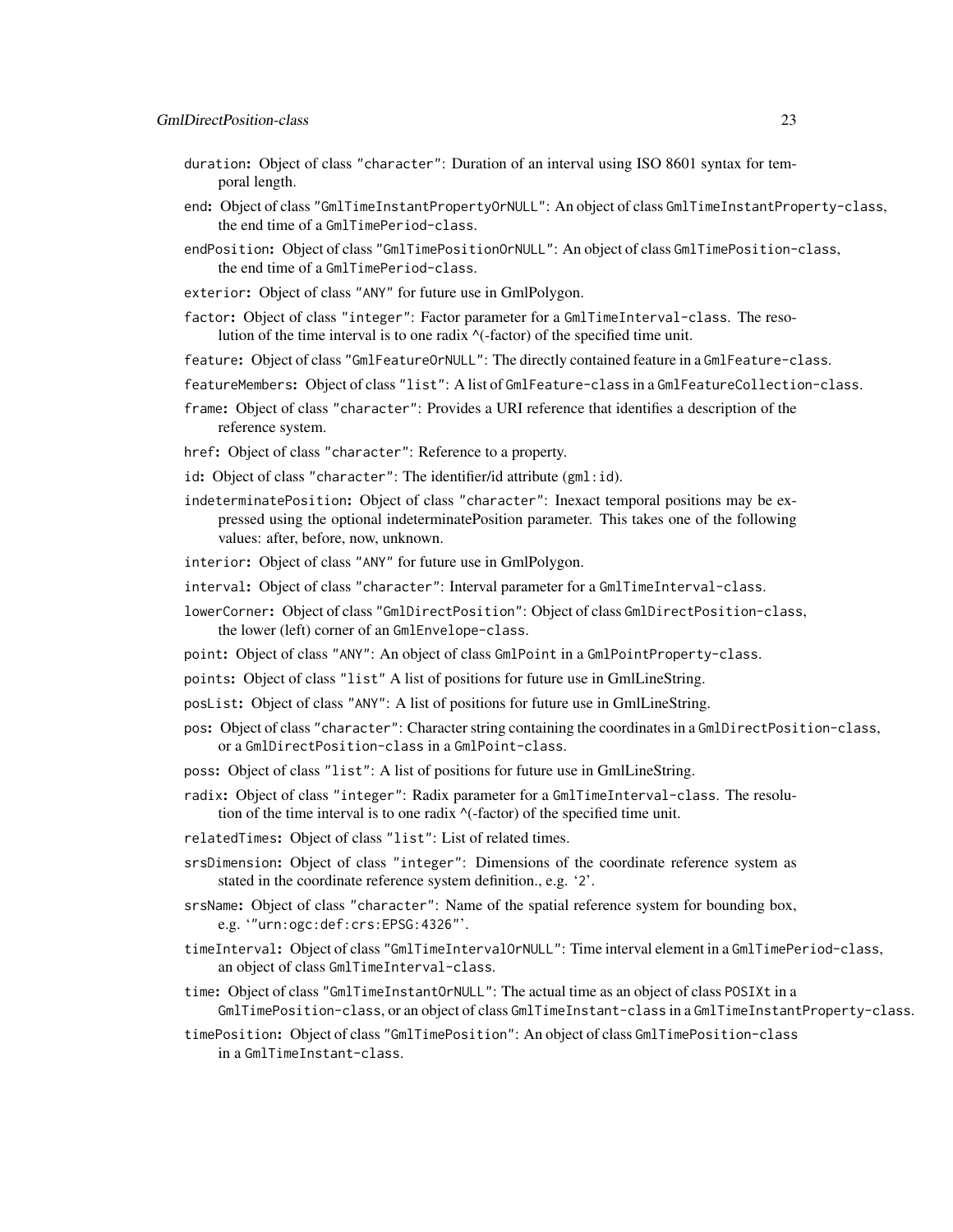unit: Object of class "character": Unit parameter for a GmlTimeInterval-class.

- uomLabels: Object of class "character": Unit of measurement labels as an ordered character vector for the axes in a bounding box, e.g. '"deg"'.
- upperCorner: Object of class "GmlDirectPosition": Object of class GmlDirectPosition-class, the upper (right) corner of an GmlEnvelope-class.

uom: Object of class "character": The unit of measurement in a OmMeasure object.

uom: Object of class "character": The unit of measurement in a GmlMeasure object.

value: Object of class "numeric": The actual value in a GmlMeasure object.

# **Methods**

# Author(s)

Daniel Nuest <daniel.nuest@uni-muenster.de>

# References

GML specification at <http://www.opengeospatial.org/standards/gml>.

# Examples

```
showClass("GmlDirectPosition")
showClass("GmlEnvelope")
showClass("GmlFeature")
showClass("GmlFeatureCollection")
showClass("GmlFeatureOrNULL")
showClass("GmlFeatureProperty")
showClass("GmlGeometry")
showClass("GmlLineString")
showClass("GmlPoint")
showClass("GmlPointProperty")
showClass("GmlPolygon")
showClass("GmlTimeGeometricPrimitive")
showClass("GmlTimeInstant")
showClass("GmlTimeInstantOrNULL")
showClass("GmlTimeInstantProperty")
showClass("GmlTimeInstantPropertyOrNULL")
showClass("GmlTimeInterval")
showClass("GmlTimeIntervalOrNULL")
showClass("GmlTimeObject")
showClass("GmlTimeObjectOrNULL")
showClass("GmlTimePeriod")
showClass("GmlTimePosition")
showClass("GmlTimePositionOrNULL")
showClass("GmlTimePrimitive")
```
# create direct position

encodeXML signature(obj = "GmlDirectPosition", sos = "SOS") or signature(obj = "GmlEnvelope", sos = " and more: Convert the given element to an XML respresentaion, and XML "encoding".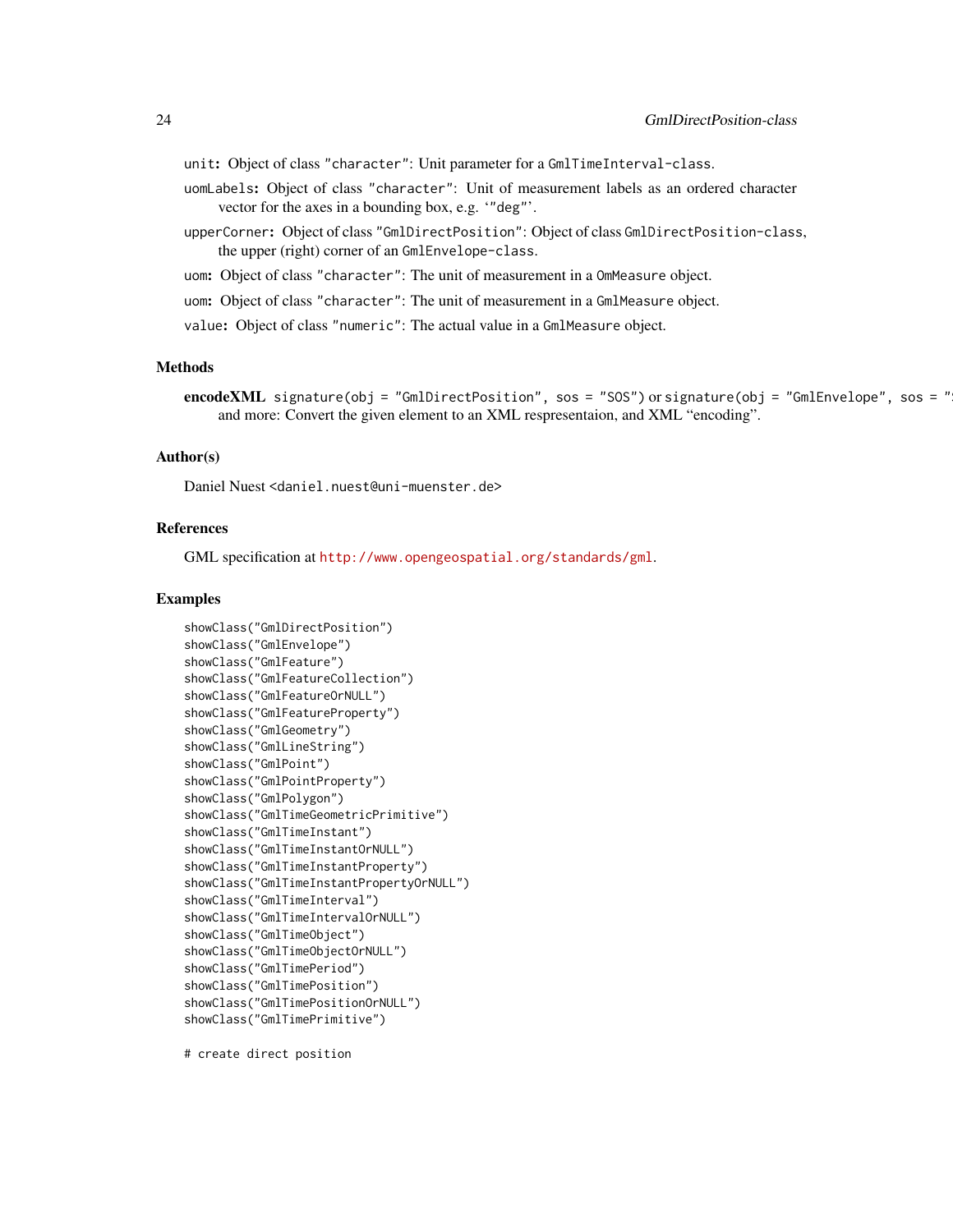### <span id="page-24-0"></span> $KML$  25

```
pos1 <- GmlDirectPosition(pos = "7.0 52.0")
show(pos1)
# create envelope
env1 <- GmlEnvelope(upperCorner = pos1, lowerCorner = GmlDirectPosition("6.0 51.0"))
print(env1)
# wrap elements in feature collection
GmlFeatureCollection(id = "001", featureMembers=list(pos1, env1))
# create point with ID
point1 <- GmlPoint(pos = pos1, id = "002")# create point properties
GmlPointProperty(href = "http://link.to/point")
GmlPointProperty(point = point1)
# time interval of one day
GmlTimeInterval(interval = "1", unit = "d")
# referenced feature
GmlFeatureProperty(href = "http://link.to/feature")
# create a time position and wrap it into a time instant
timePos1 <- GmlTimePosition(time = as.POSIXct("2010-01-01"))
# create direct or referenced time instant
timeInst1 <- GmlTimeInstant(timePosition = timePos1)
timeInst1
GmlTimeInstantProperty(href = "http://link.to/timeInstant")
# create different variants of time periods
# one hour with time positions
GmlTimePeriod(beginPosition = timePos1,
endPosition = GmlTimePosition(time = timePos1@time+3600))
# one week backwards from now
aWeekAgo <- GmlTimeInstantProperty(time = GmlTimeInstant(
time = GmITimePosition(time = Sys.time()-(3600*24*7))))now <- GmlTimeInstantProperty(time = GmlTimeInstant(
time = GmlTimePosition(time = Sys.time())))
GmlTimePeriod(begin = aWeekAgo, end = now)
```
KML *Methods for the Namespace kml*

### **Description**

Methods for handling responses in Keyhole Markup Language (KML) format.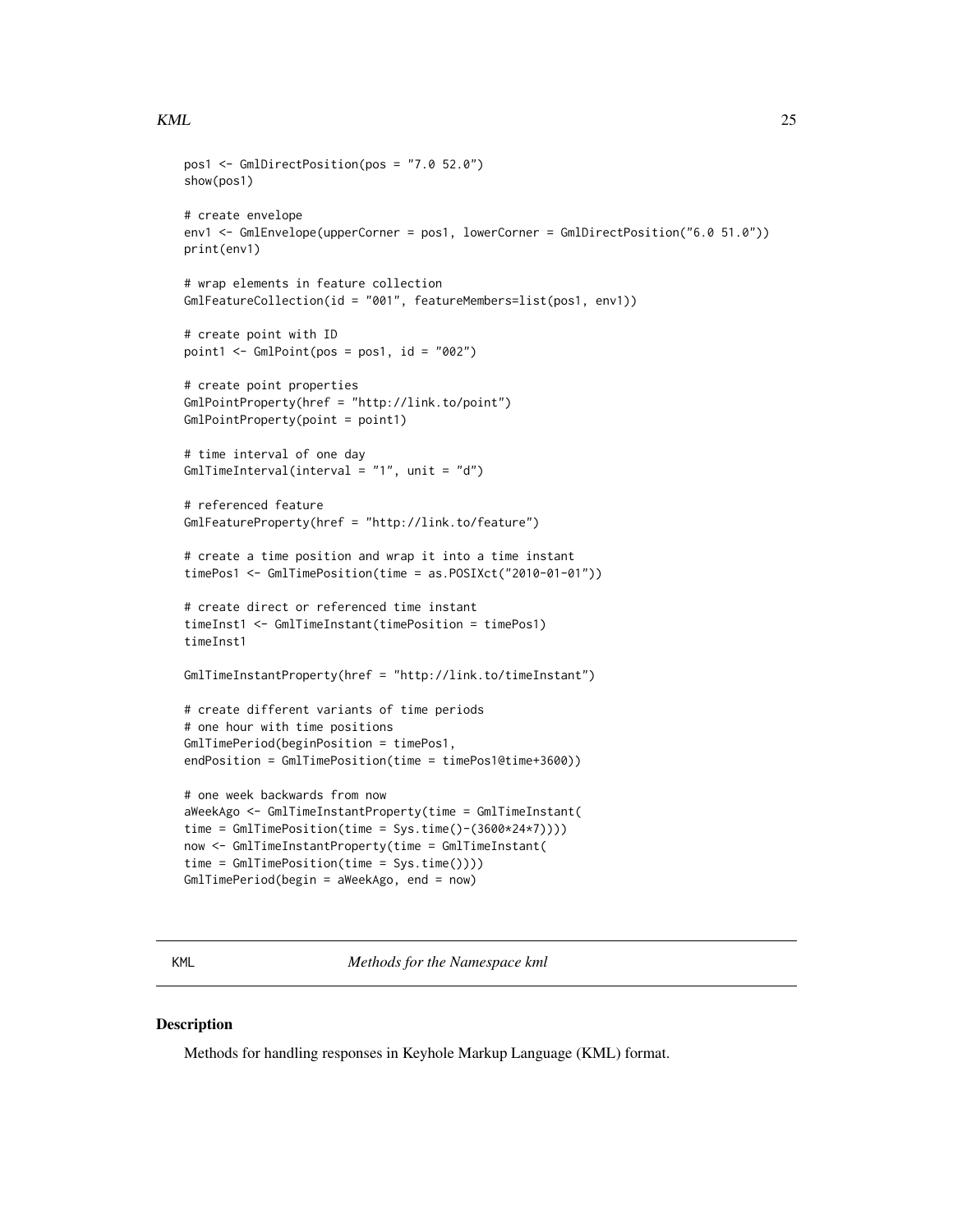<span id="page-25-0"></span>At the current stage, the parsers simply returns an object from the package XML with the KML document.

# Author(s)

Daniel Nuest <daniel.nuest@uni-muenster.de>

### References

```
http://www.opengeospatial.org/standards/kml
http://code.google.com/intl/de-DE/apis/kml/documentation/
```
# Examples

#

OGC *Classes and Construction Functions for the OGC Namespace*

### <span id="page-25-1"></span>Description

These classes represent elements from the OpenGIS(R) Filter Encoding Implementation Specification that are used in requests to Sensor Observation Services.

# Usage

```
OgcBBOX(propertyName = sosDefaultSpatialOpPropertyName, envelope)
OgcContains(propertyName = sosDefaultSpatialOpPropertyName, geometry = NULL,
envelope = NULL)
OgcIntersects(propertyName = sosDefaultSpatialOpPropertyName, geometry = NULL,
envelope = NULL)
OgcOverlaps(propertyName = sosDefaultSpatialOpPropertyName, geometry = NULL,
envelope = NULL)
```
#### Arguments

|                     | Arguments for the construction functions are as follows. |  |
|---------------------|----------------------------------------------------------|--|
|                     | The value for the property Name attribute.               |  |
| <b>geomettyName</b> | The geometry to be used in a spatial filter.             |  |
| envelope            | The geometry to be used in a sptial filter.              |  |

#### Details

These comprise spatial and temporal operations and operators which can be encoded in different ways.

The ...OrNULL classes are used to model optional slots.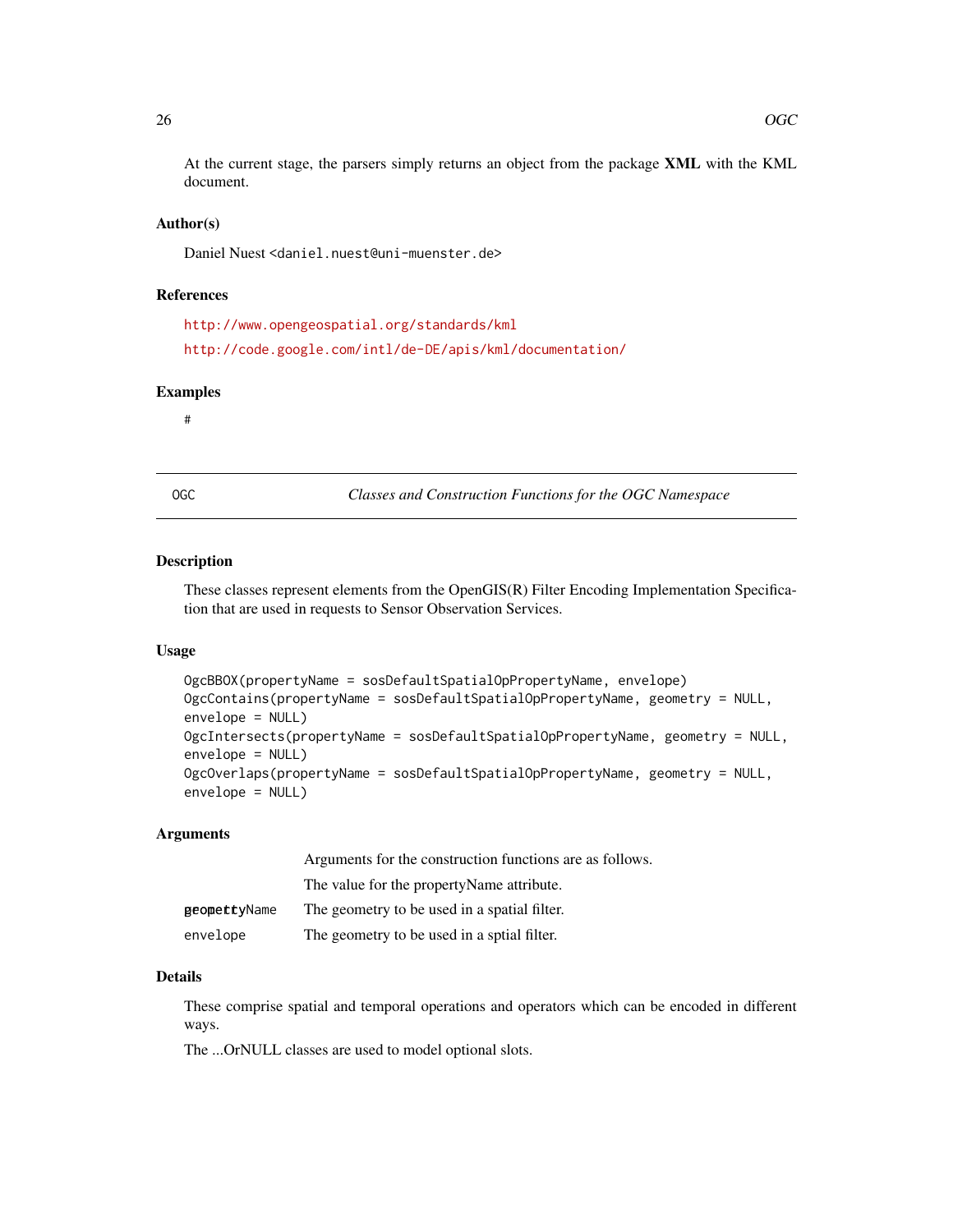# $\overline{OGC}$  27

# Value

The value of the construction functions is an object of the respective class.

# Objects from the Class

Objects can be created by calls to the respective construction functions of the form OgcBBOX( ...), OgcContains(...), or OgcIntersects.

The following classes are virtual, no objects may be created from them: OgcBinaryTemporalOp, OgcBinaryTemporalOpOrNULL, OgcComparisonOps, codeOgcComparisonOpsOrNULL, OgcSpatialOps, OgcSpatialOpsOrNULL.

# **Slots**

propertyName: Object of class "character", the value of the propertyName attribute.

geometry: Object of class "GmlGeometry", a geometry contained in a spatial filter.

- envelope: Object of class "GmlEnvelope", an envelope contained in a spatial filter.
- time: Object of class "GmlTimeGeometricPrimitive", a time element contained in a temporal filter.

### Extends

OgcBBOX, OgcBinarySpatialOp: Class ["OgcSpatialOps"](#page-25-1), directly. Class ["OgcSpatialOpsOrNULL"](#page-25-1), by class "OgcSpatialOps", distance 2.

OgcBinaryTemporalOp: Class ["OgcBinaryTemporalOpOrNULL"](#page-25-1), directly.

OgcContains, OgcIntersects, OgcOverlaps: Class ["OgcBinarySpatialOp"](#page-25-1), directly. Class ["OgcSpatialOps"](#page-25-1), by class "OgcBinarySpatialOp", distance 2. Class ["OgcSpatialOpsOrNULL"](#page-25-1), by class "OgcBinarySpatialOp", distance 3.

OgcSpatialOps: Class ["OgcSpatialOpsOrNULL"](#page-25-1), directly.

#### Methods

- encodeKVP signature(obj = "OgcBinaryTemporalOp", sos = "SOS"): Encode the given operation in key-value-pair style, see [encodeKVP](#page-11-2)
- encodeXML signature(obj = "OgcBBOX", sos = "SOS"): Encode the given operation in XML, see [encodeXML](#page-13-1)
- encodeXML signature(obj = "OgcComparisonOps", sos = "SOS"): Encode the given operation in XML, see [encodeXML](#page-13-1)
- **encodeXML** signature(obj = "OgcContains", sos = "SOS"): Encode the given operation in XML, see [encodeXML](#page-13-1)
- encodeXML signature(obj = "OgcIntersects", sos = "SOS"): Encode the given operation in XML, see [encodeXML](#page-13-1)
- **encodeXML** signature(obj = "OgcOverlaps", sos = "SOS"): Encode the given operation in XML, see [encodeXML](#page-13-1)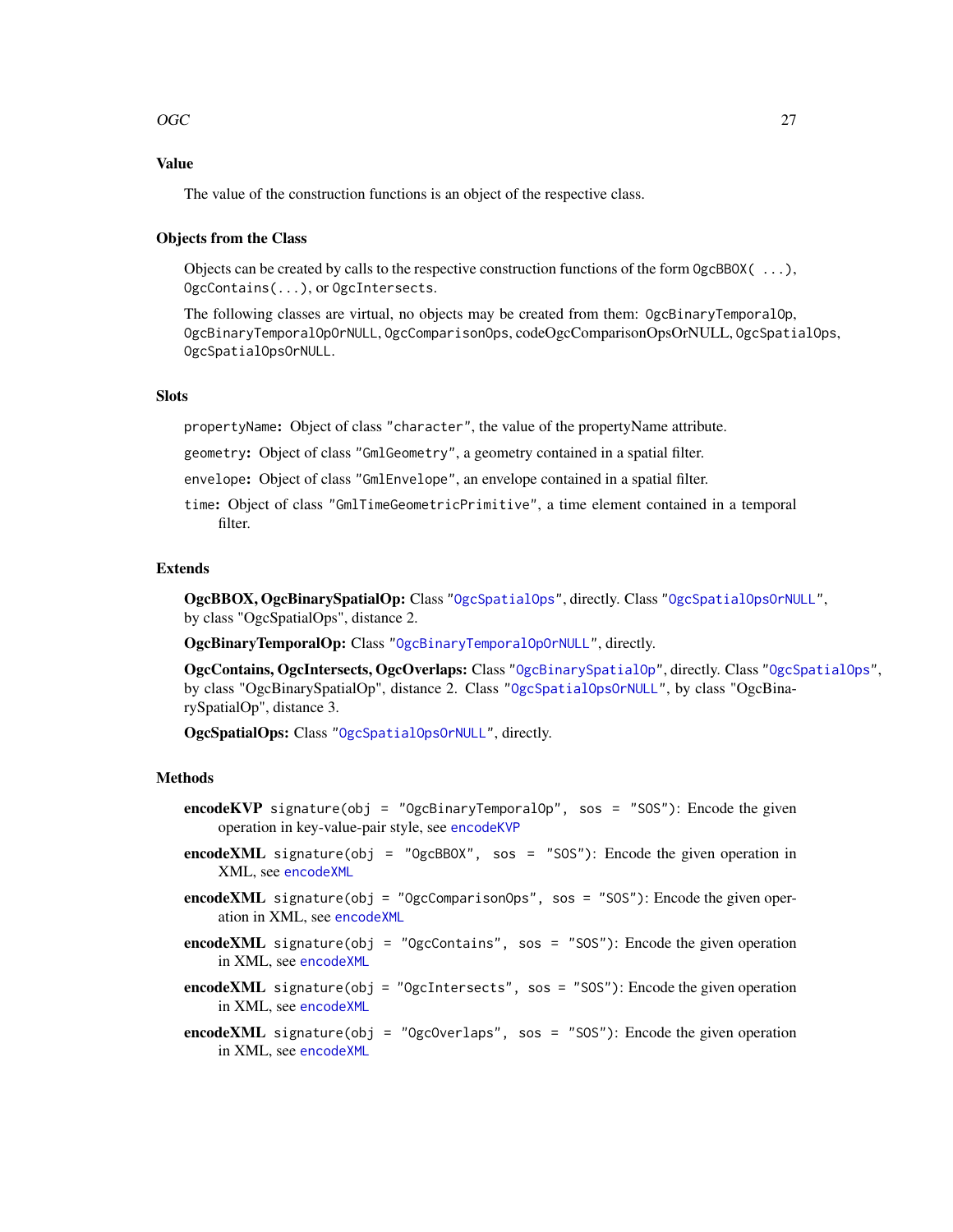# <span id="page-27-0"></span>Warning

The encoding functions of these classes are not completely implemented yet.

# Note

This implementation of the Filter Encoding Specification is not complete.

#### Author(s)

Daniel Nuest <daniel.nuest@uni-muenster.de>

### References

Vretanos, Panagiotis A. (Ed.), OpenGIS(R) Filter Encoding Implementation Specification, OGC 04-095, Version: 1.1.0

Schemas: <http://schemas.opengis.net/filter/1.1.0/>

### Examples

```
showClass("OgcBBOX")
showClass("OgcBinarySpatialOp")
showClass("OgcBinaryTemporalOp")
showClass("OgcBinaryTemporalOpOrNULL")
showClass("OgcComparisonOps")
showClass("OgcContains")
showClass("OgcOverlaps")
showClass("OgcSpatialOps")
showClass("OgcSpatialOpsOrNULL")
```
# TBD examples for construction functions

```
OmMeasurement Class and Construction Function for om:Measurement Elements
```
### <span id="page-27-1"></span>Description

Classes and construction functions for objects from the OGC Observations and Measurements specification.

### Usage

```
OmMeasurement(samplingTime, procedure, observedProperty, featureOfInterest,
result, metadata = NA, resultTime = NULL, resultQuality = NA,
parameter = NA)
```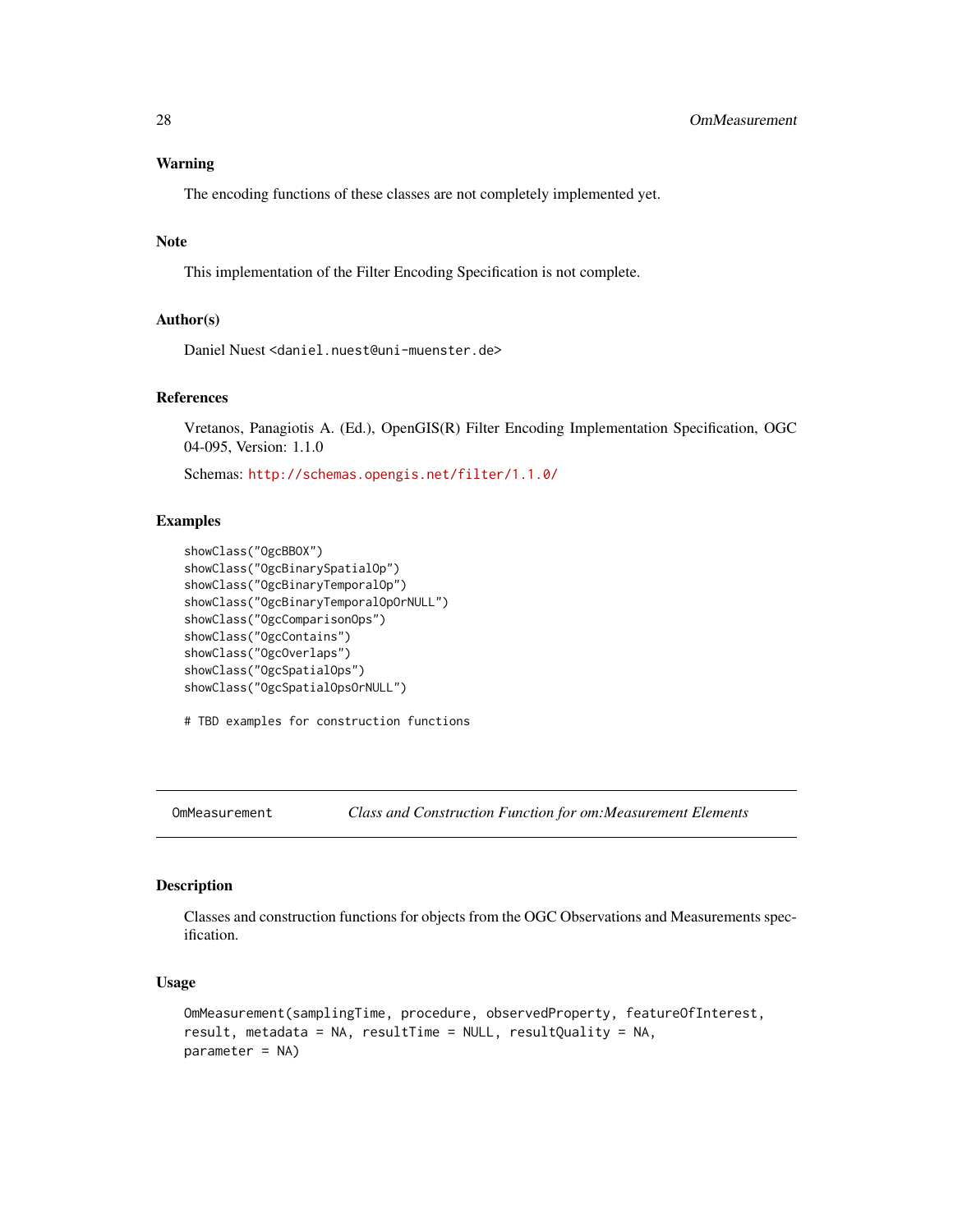# OmMeasurement 29

### **Arguments**

| samplingTime      | See slot description. |
|-------------------|-----------------------|
| procedure         | See slot description. |
| observedProperty  |                       |
|                   | See slot description. |
| featureOfInterest |                       |
|                   | See slot description. |
| result            | See slot description. |
| metadata          | See slot description. |
| resultTime        | See slot description. |
| resultQuality     | See slot description. |
| parameter         | See slot description. |

# Details

A Measurement contains a [GmlMeasure](#page-19-1).

#### Value

The construction functions return an object of the respective class.

# Objects from the Class

Objects can be created by calls to the construction function of the form  $\text{OmMeas}$ urement $(\ldots)$ .

# **Slots**

- featureOfInterest: Object of class "GmlFeature": A feature of any type (ISO 19109, ISO 19101), which is a representation of the observation target, being the real-world object regarding which the observation is made.
- metadata: Object of class "ANY": Observation metadata.
- observedProperty: Object of class "SwePhenomenonProperty": Identifies or describes the phenomenon for which the observation result provides an estimate of its value. It must be a property associated with the type of the feature of interest.
- parameter: Object of class "ANY": A general event-specific parameter. This will typically be used to record environmental parameters, or event-specific sampling parameters that are not tightly bound to either the feature-of-interest or the procedure.
- procedure: Object of class "ANY": The description of a process used to generate the result. It must be suitable for the observed property.
- result: Object of class "ANY": Contains the value generated by the procedure. The type of the observation result must be consistent with the observed property, and the scale or scope for the value must be consistent with the quantity or category type.

# resultQuality: Object of class "ANY": Event specific quality of a result.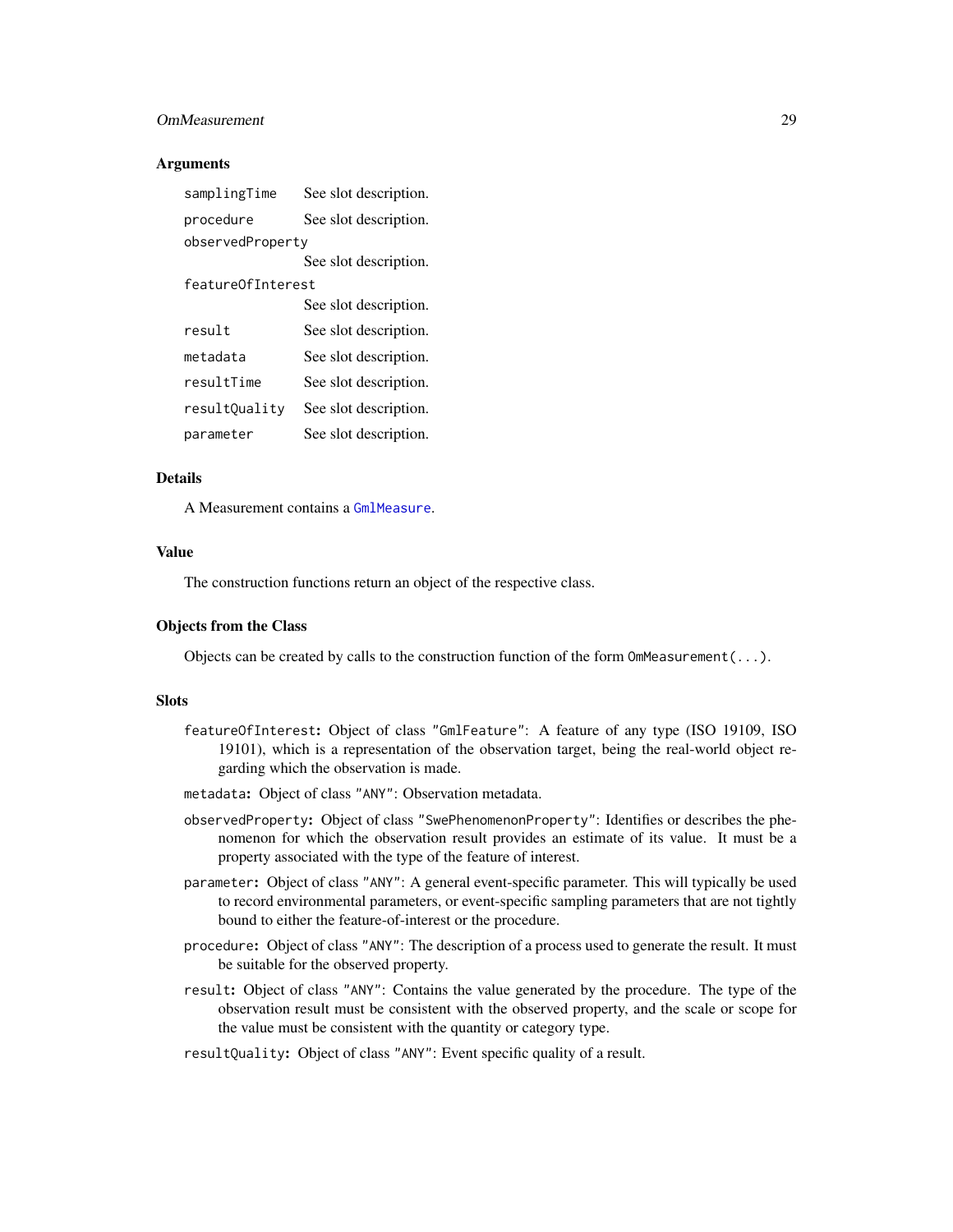- <span id="page-29-0"></span>resultTime: Object of class "GmlTimeObjectOrNULL": The time when the procedure associated with the observation act was applied. For some observations these are identical, in which case the resultTime may be omitted. However, there are important cases where they differ.
- samplingTime: Object of class "GmlTimeObjectOrNULL": The time that the result applies to the feature-of-interest. This is the time usually required for geospatial analysis of the result.

#### Extends

OmMeasurement: Class ["OmObservation"](#page-29-1), directly. Class ["OmObservationOrNULL"](#page-29-2), by class "OmObservation", distance 2.

### Methods

sosResult signature(obj = "OmMeasurement"): Get the data in the measurement as a data.frame.

sosGetCRS signature(obj = "OmMeasurement"): Get the coordinate reference system used in the feature of interest.

# Author(s)

Daniel Nuest <daniel.nuest@uni-muenster.de>

# References

Cox, S. (Ed.), Observations and Measurements - Part 1 - Observation schema, Open Geospatial Consortium Inc., OGC 07-022r1, Version: 1.0

# See Also

See also [OmObservation-class](#page-29-1), [GmlMeasure](#page-19-1).

#### Examples

```
showClass("OmMeasurement")
```
# TBD examples for construction function

# TBD examples for sosResult

<span id="page-29-1"></span>OmObservation-class *Classes for om:Observation Elements*

#### <span id="page-29-2"></span>Description

Classes and construction functions for objects from the OGC Observations and Measurements specification.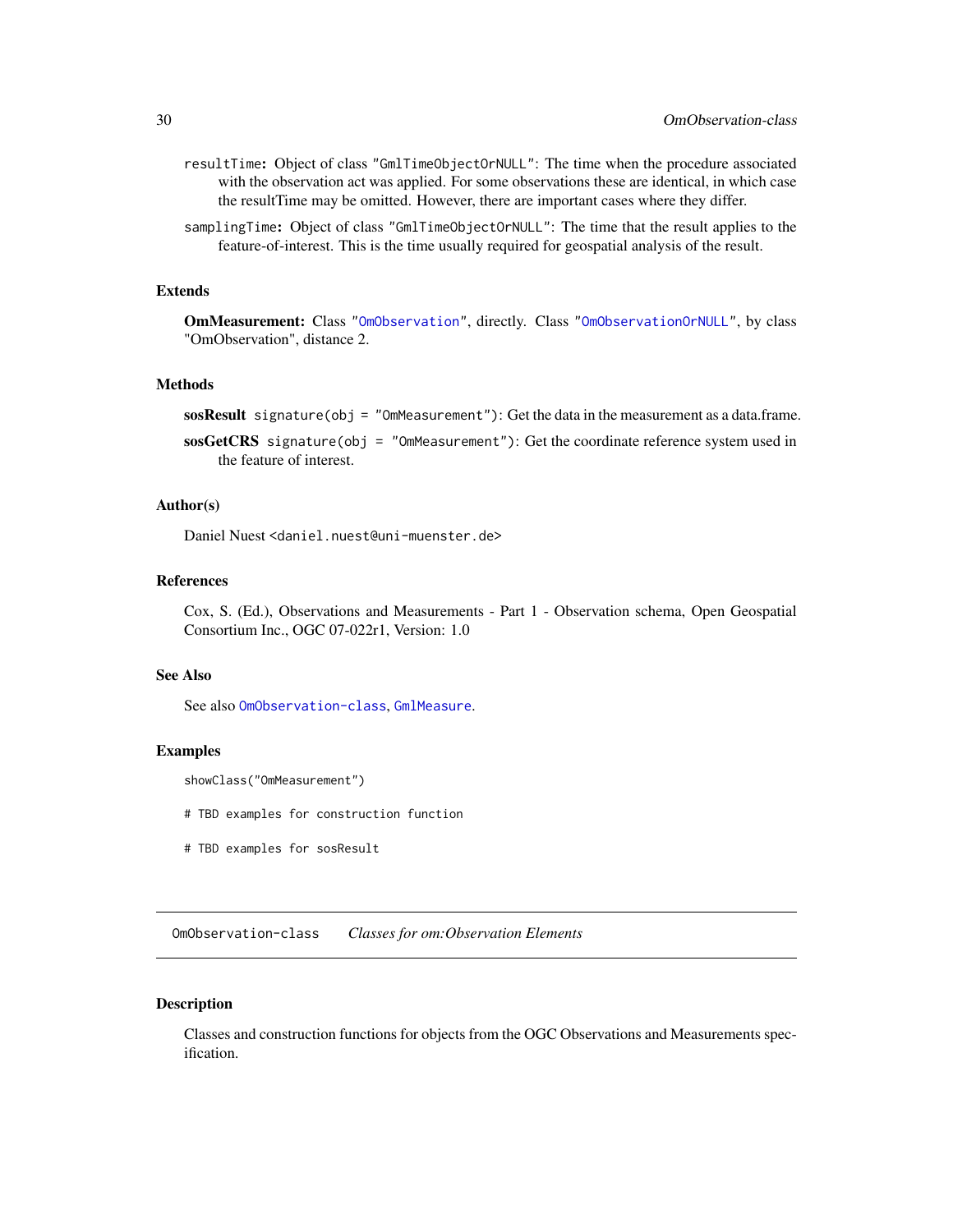# OmObservation-class 31

# Usage

```
OmObservation(samplingTime, procedure, observedProperty, featureOfInterest,
result, metadata = NA, resultTime = NULL, resultQuality = NA,
parameter = NA)
OmObservationProperty(href = as.character(NA), obs = NULL)
```
# Arguments

| samplingTime      | See slot description. |
|-------------------|-----------------------|
| procedure         | See slot description. |
| observedProperty  |                       |
|                   | See slot description. |
| featureOfInterest |                       |
|                   | See slot description. |
| result            | See slot description. |
| metadata          | See slot description. |
| resultTime        | See slot description. |
| resultQuality     | See slot description. |
| parameter         | See slot description. |
| href              | See slot description. |
| obs               | See slot description. |

# Details

The class OmObservationProperty can be used to reference to an (online) observation.

The ...OrNULL classes are used to model optional slots.

# Value

The construction functions return an object of the respective class.

# Objects from the Class

Objects can be created by calls to the construction functions of the form  $\text{OmObservation}(\ldots)$  and OmObservationProperty(...).

The following classes are virtual, no objects may be created from them: OmObservationOrNULL-class.

# Slots

- samplingTime: Object of class "GmlTimeObjectOrNULL": The time that the result applies to the feature-of-interest. This is the time usually required for geospatial analysis of the result.
- procedure: Object of class "ANY": The description of a process used to generate the result. It must be suitable for the observed property.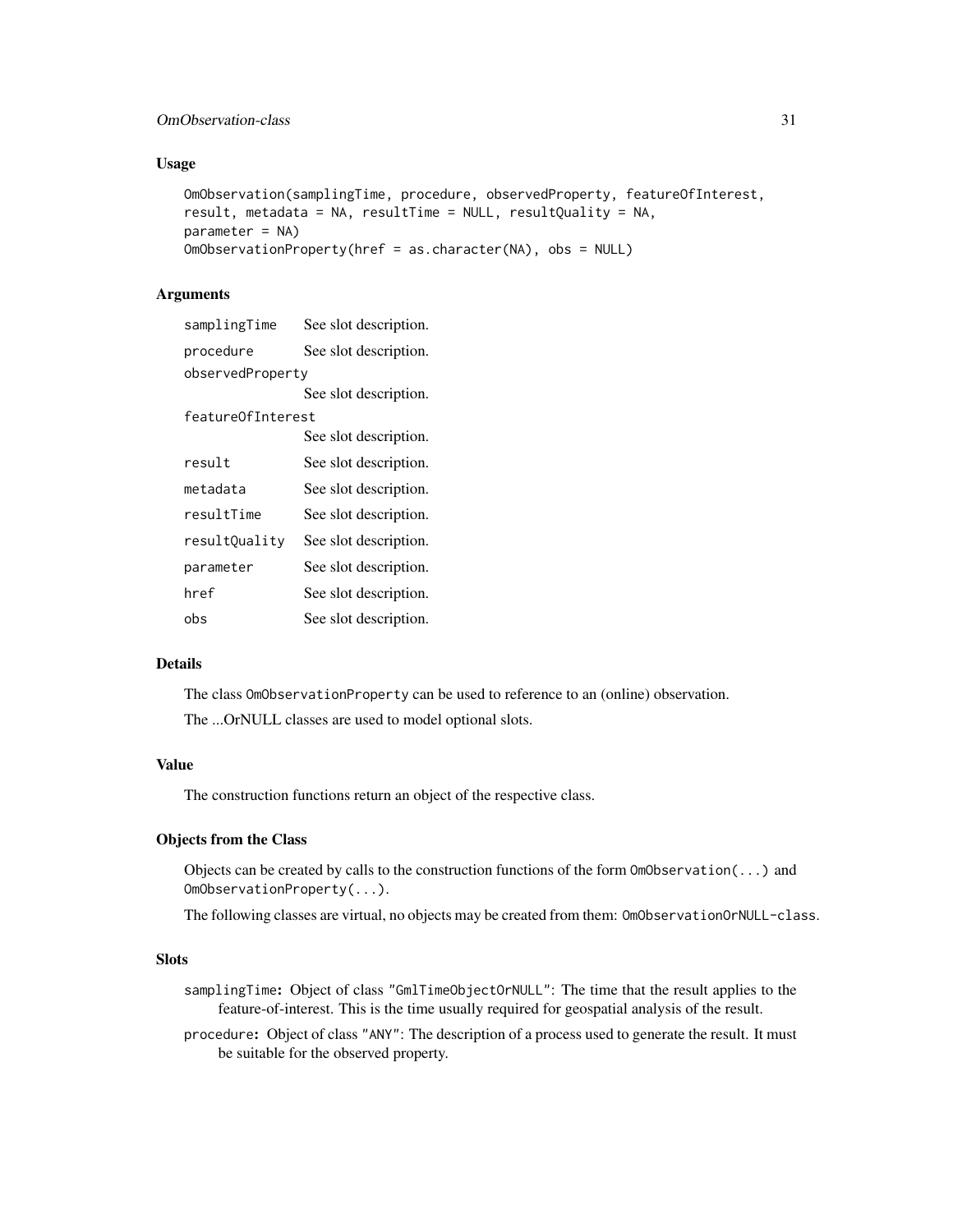- observedProperty: Object of class "SwePhenomenonProperty": Identifies or describes the phenomenon for which the observation result provides an estimate of its value. It must be a property associated with the type of the feature of interest.
- featureOfInterest: Object of class "GmlFeature": A feature of any type (ISO 19109, ISO 19101), which is a representation of the observation target, being the real-world object regarding which the observation is made.
- result: Object of class "ANY": Contains the value generated by the procedure. The type of the observation result must be consistent with the observed property, and the scale or scope for the value must be consistent with the quantity or category type.
- metadata: Object of class "ANY": Observation metadata.
- resultTime: Object of class "GmlTimeObjectOrNULL": The time when the procedure associated with the observation act was applied. For some observations these are identical, in which case the resultTime may be omitted. However, there are important cases where they differ.
- resultQuality: Object of class "ANY": Event specific quality of a result.
- parameter: Object of class "ANY": A general event-specific parameter. This will typically be used to record environmental parameters, or event-specific sampling parameters that are not tightly bound to either the feature-of-interest or the procedure.
- href: Object of class "character": Referenced observation in a OmObservationProperty.

#### Extends

OmObservation Class ["OmObservationOrNULL"](#page-29-2), directly.

#### Methods

sosResult signature(obj = "OmObservation"): Accessor function for the result slot of an observation or measurement.

# Author(s)

Daniel Nuest <daniel.nuest@uni-muenster.de>

### References

Cox, S. (Ed.), Observations and Measurements - Part 1 - Observation schema, Open Geospatial Consortium Inc., OGC 07-022r1, Version: 1.0

#### See Also

See Also as [OmMeasurement-class](#page-27-1).

# Examples

```
showClass("OmObservation")
showClass("OmObservationProperty")
showClass("OmObservationOrNULL")
```
# TBD examples for construction methods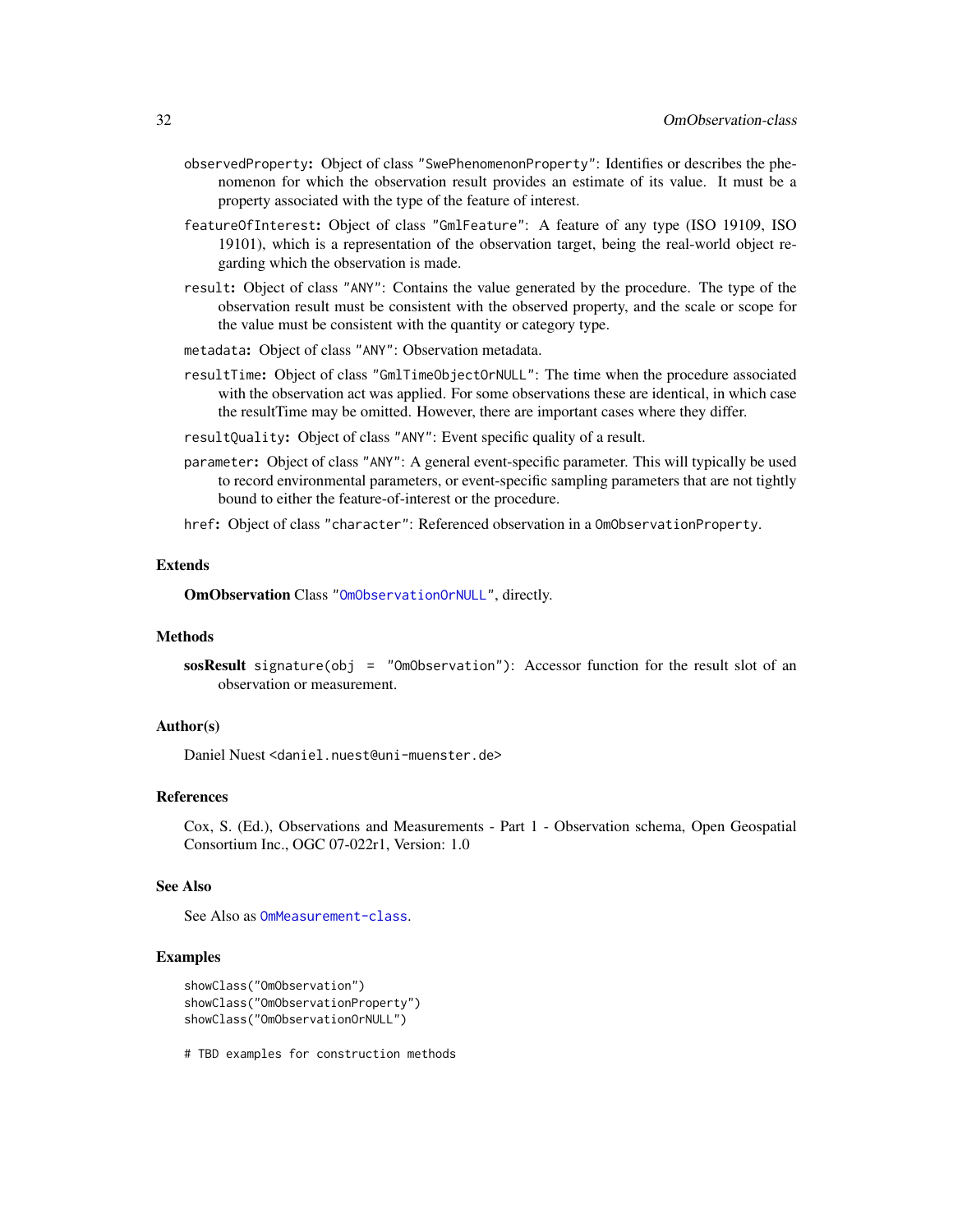# <span id="page-32-0"></span>OmObservationCollection 33

```
OmObservationProperty(href = "http://link.to/myObservation")
# get result from an observation
## Not run:
result <- observation@result
# the accessor method also works with lists of observations
result <- sosResult(observation)
resultList <- sosResult(observationList)
## End(Not run)
```
OmObservationCollection

*Class "OmObservationCollection"*

# Description

Collection of arbitrary observations.

# Objects from the Class

Objects can be created by calls to the construction function of the form  $OmObservationCollection(...).$ 

# **Slots**

boundedBy: Object of class "list" containing a representation of the bounding box of the contained observations.

members: Object of class "list" containing objects of class OmObservation or OmMeasurement.

# Methods

- **length** signature( $x =$  "OmObservationCollection"): Returns the number of observations in the slot members.
- sosResult signature(obj = "OmObservationCollection"): Extract the result slots from the containted observations or measurements.

# Author(s)

Daniel Nuest <daniel.nuest@uni-muenster.de>

### References

Cox, S. (Ed.), Observations and Measurements - Part 1 - Observation schema, Open Geospatial Consortium Inc., OGC 07-022r1, Version: 1.0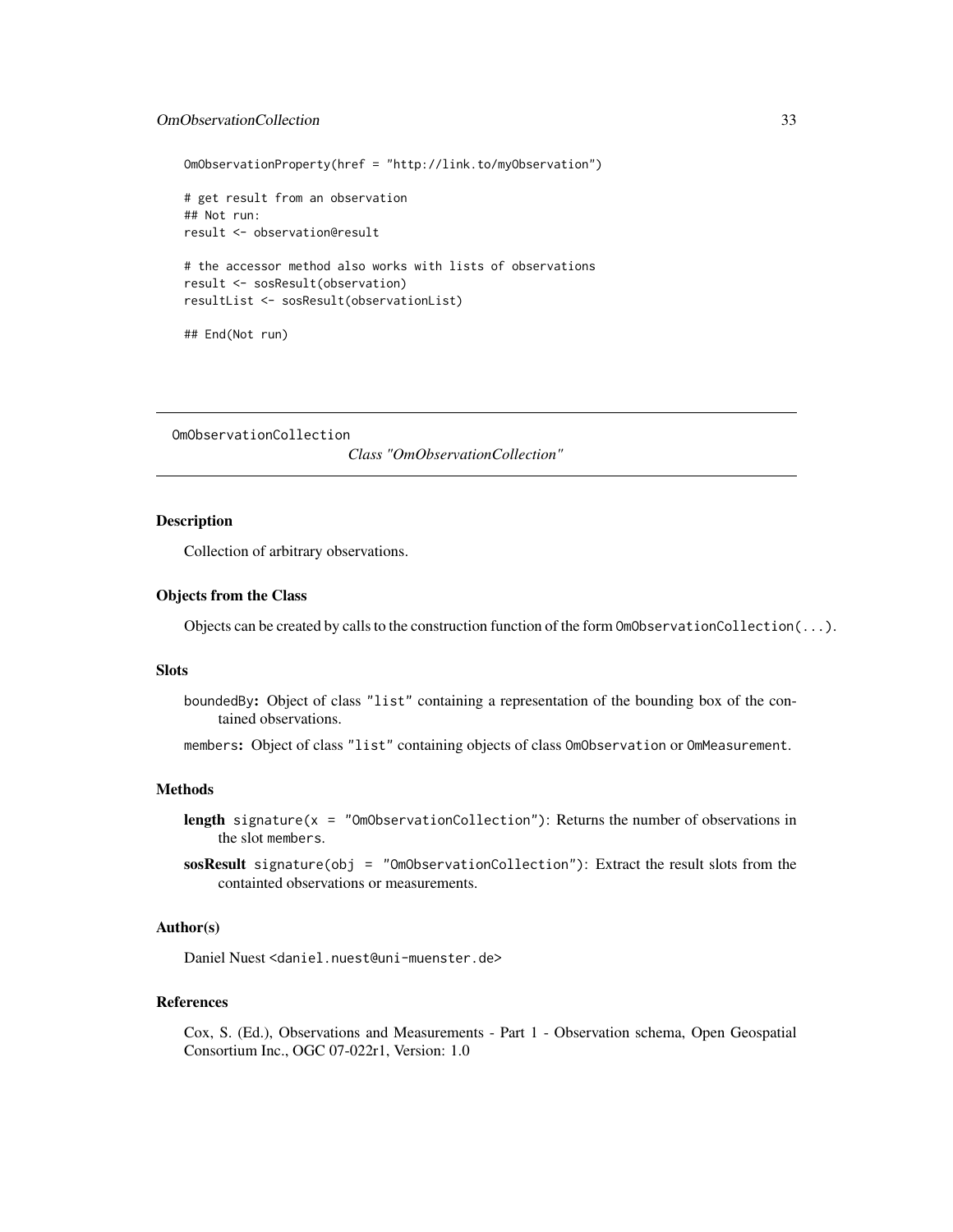<span id="page-33-0"></span>[OmObservation](#page-29-1) or [OmMeasurement](#page-27-1).

# Examples

showClass("OmObservationCollection")

OWS *Classes and Construction Functions for Elements of the OWS Namespace*

# <span id="page-33-1"></span>**Description**

These classes represent elements from the OGC Web Services Common Specification and the OGC Web Services Common Standard.

### Usage

```
OwsCapabilities(version, updateSequence = NA,
owsVersion = sosDefaultGetCapOwsVersion, identification = NULL,
provider = NULL, operations = NULL, contents = NULL, languages = NULL)
OwsException(exceptionCode, exceptionText = c(), locator = as.character(NA))
OwsExceptionReport(version, lang = as.character(NA), exceptions = list(NA))
OwsGetCapabilities(service, acceptVersions, sections = sosDefaultGetCapSections,
acceptFormats = sosDefaultGetCapAcceptFormats,
updateSequence = c(as.character(NA)),owsVersion = sosDefaultGetCapOwsVersion, acceptLanguages = c(NA))
OwsOperation(name, DCPs, parameters = list(NA), constraints = list(NA),
metadata = list(NA))
OwsOperationsMetadata(operations, parameters = list(NA),
constraints = list(NA), extendedCapabilities = xmlNode(NA))
OwsRange(minimumValue = as.character(NA), maximumValue = as.character(NA),
rangeClosure = as.character(NA), spacing = as.character(NA))
OwsServiceProvider(providerName, providerSite = as.character(NA),
serviceContact = xmlNode(NA))
OwsServiceIdentification(serviceType, serviceTypeVersion, profile = c(NA),
title, abstract = c(NA), keywords = c(NA), fees = as.character(NA),
accessConstraints = c(NA))
```
# Arguments

abstract Brief narrative description of this server, normally available for display to a human. acceptFormats Unordered character vector of zero or more response formats desired by client, with preferred formats listed first.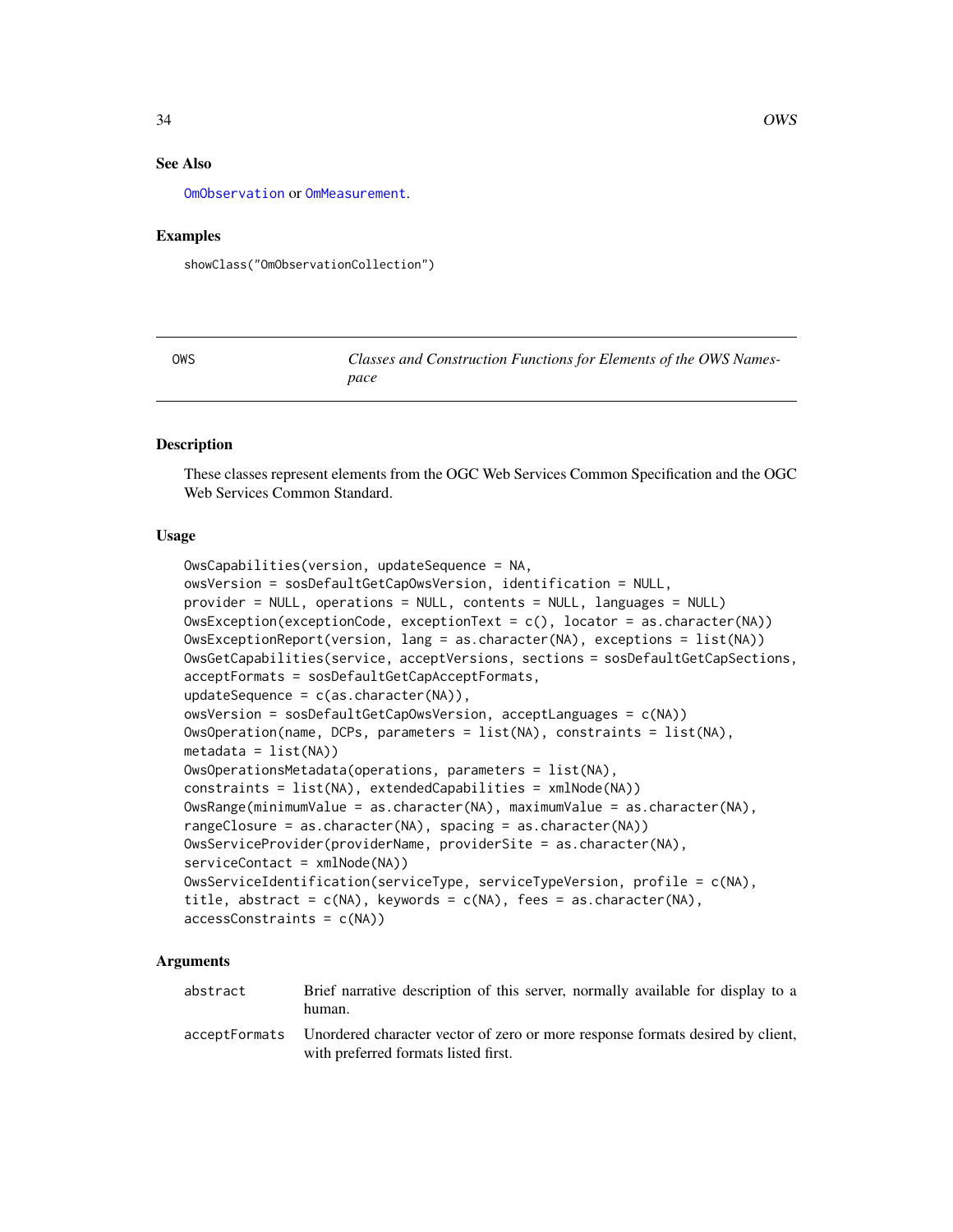### $OWS$  35

| acceptLanguages      |                                                                                                                                                                                                         |
|----------------------|---------------------------------------------------------------------------------------------------------------------------------------------------------------------------------------------------------|
|                      | Unordered character vector of zero or more languages desired by client, with<br>preferred formats listed first. Only OWS 2.0.0!                                                                         |
|                      | acceptVersions Comma-separated prioritized sequence of one or more specification versions<br>accepted by client, with preferred versions listed first.                                                  |
| accessConstraints    |                                                                                                                                                                                                         |
|                      | Access constraints that should be observed to assure the protection of privacy or<br>intellectual property, and any other restrictions on retrieving or using data from<br>or otherwise using a server. |
| constraints          | Constraint on valid domain of a non-parameter quantity that applies to an oper-<br>ation which a server implements.                                                                                     |
| contents             | The provider section of a capabilities document, object of class OwsContentsOrNULL.                                                                                                                     |
| <b>DCPs</b>          | Information for a Distributed Computing Platform (DCP) supported for an op-<br>eration.                                                                                                                 |
| exceptionCode        | The code attribute of an OWS Exception, see OwsExceptionsData.                                                                                                                                          |
| exceptions           | The list of OwsException in a OwsExceptionReport.                                                                                                                                                       |
| exceptionText        | The text element of an OWS Exception, see OwsExceptionsData.                                                                                                                                            |
| extendedCapabilities |                                                                                                                                                                                                         |
|                      | The possible contents of the ExtendedCapabilities subsection are not specified<br>by the SOS standard.                                                                                                  |
| fees                 | Fees and terms for using a server, including the monetary units as specified in<br>ISO 4217.                                                                                                            |
|                      | identification The identification section of a capabilities document, object of class OwsServiceIdentificationOrNULL                                                                                    |
| keywords             | Unordered list of one or more commonly used or formalised word $(s)$ or phrase $(s)$<br>used to describe a server.                                                                                      |
| lang                 | The code attribute of an OWS Exception.                                                                                                                                                                 |
| languages            | The languages section of a capabilities document, currently an object of class<br>XMLAbstractNode.                                                                                                      |
| locator              | The locator attribute of an OWS Exception, see OwsExceptionsData.                                                                                                                                       |
| maximumValue         | Maximum value of a range (numeric parameter).                                                                                                                                                           |
| metadata             | Metadata about an operation and its implementation.                                                                                                                                                     |
| minimumValue         | Minimum value of a range (numeric parameter).                                                                                                                                                           |
| name                 | Name of an operation (request) (for example, GetCapabilities).                                                                                                                                          |
| operations           | A list of objects of class OwsOperation in a OperationsMetadata object. The<br>provider section of a capabilities document.                                                                             |
| owsVersion           | The used OWS specification version.                                                                                                                                                                     |
| parameters           | Parameter valid domain that applies to an operation which a server implements.                                                                                                                          |
| profile              | Identifier of OGC Web Service (OWS) Application Profile.                                                                                                                                                |
| providerName         | Unique identifier for service provider organization.                                                                                                                                                    |
| providerSite         | Reference to the most relevant web site of a service provider.                                                                                                                                          |
| provider             | The provider section of a capabilities document, object of class OwsServiceProviderOrNULL.                                                                                                              |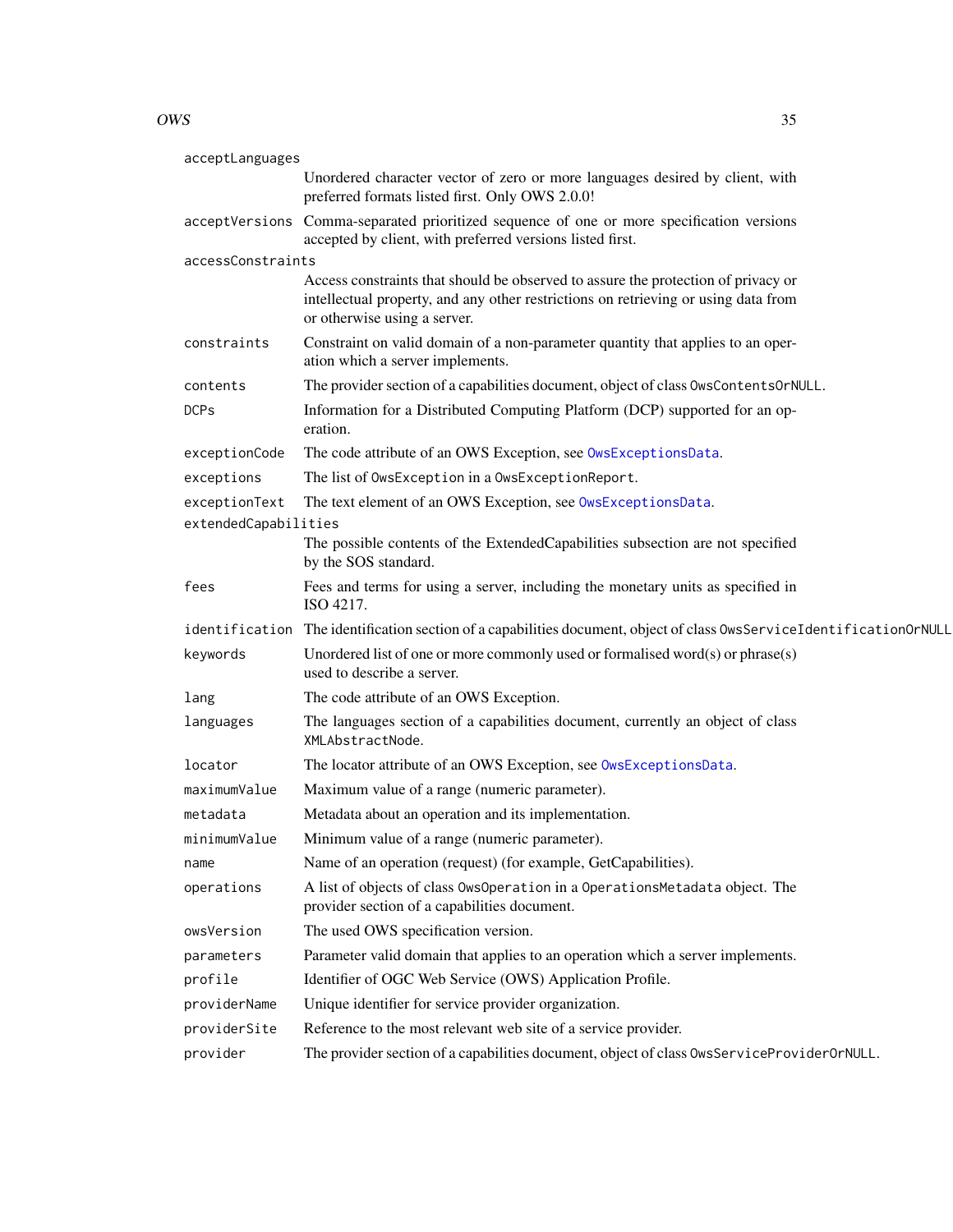| rangeClosure       | Specifies which of minimum and maximum values are included in this range;<br>include when not default of "closed" range. Possible values are closed, open,<br>open-closed, or closed-open.                                                                                                                      |
|--------------------|-----------------------------------------------------------------------------------------------------------------------------------------------------------------------------------------------------------------------------------------------------------------------------------------------------------------|
| sections           | Unordered character vector of zero or more names of sections of service meta-<br>data document to be returned in service metadata document.                                                                                                                                                                     |
|                    | serviceContact Information for contacting service provider.                                                                                                                                                                                                                                                     |
| service            | Service type identifier text.                                                                                                                                                                                                                                                                                   |
| serviceType        | A service type name from registry of services.                                                                                                                                                                                                                                                                  |
| serviceTypeVersion |                                                                                                                                                                                                                                                                                                                 |
|                    | Version of a service type implemented by a server.                                                                                                                                                                                                                                                              |
| spacing            | Regular distance or spacing between allowed values in this range; include when<br>range is not continuous.                                                                                                                                                                                                      |
| title              | Title of a server, normally used for display to a human.                                                                                                                                                                                                                                                        |
|                    | updateSequence Service metadata document version, value is "increased" whenever any change<br>is made in complete service metadata document. This can be used to request a<br>certain version of a metadata document. Parameter is found in both request and<br>reponse, but may not be supported by a service. |
| version            | The version of the document.                                                                                                                                                                                                                                                                                    |

# Details

OwsServiceOperation is the top class which is eventually put into the request method, sosRequest( $\dots$ ). Classes ending in ...OrNULL are used to model optional slots.

# Objects from the Class

Objects can be created by calling the construction functions, e.g. in the form  $\text{OwsCapabilities\_1.1.0}(\ldots)$ , OwsContents(...) or OwsException(...).

The following classes are virtual and no objects may be created from it: OwsContentsOrNULL, OwsServiceIdentificationOrNULL, OwsServiceProviderOrNULL, OwsOperationsMetadataOrNULL.

# **Slots**

Capabilities:

contents: Object of class "OwsContentsOrNULL", the contents section of a capabilities document.

- identification: Object of class "OwsServiceIdentificationOrNULL", the identification section of a capabilities document.
- languages: Object of class "XMLAbstractNode", the languages section of a capabilities document, only OWS 2.0.0!
- operations: Object of class "OwsOperationsMetadataOrNULL", the operations section of capabilities document.
- owsVersion: Object of class "character", the used version of OWS.
- provider: Object of class "OwsServiceProviderOrNULL", the provider section of a capabilities document.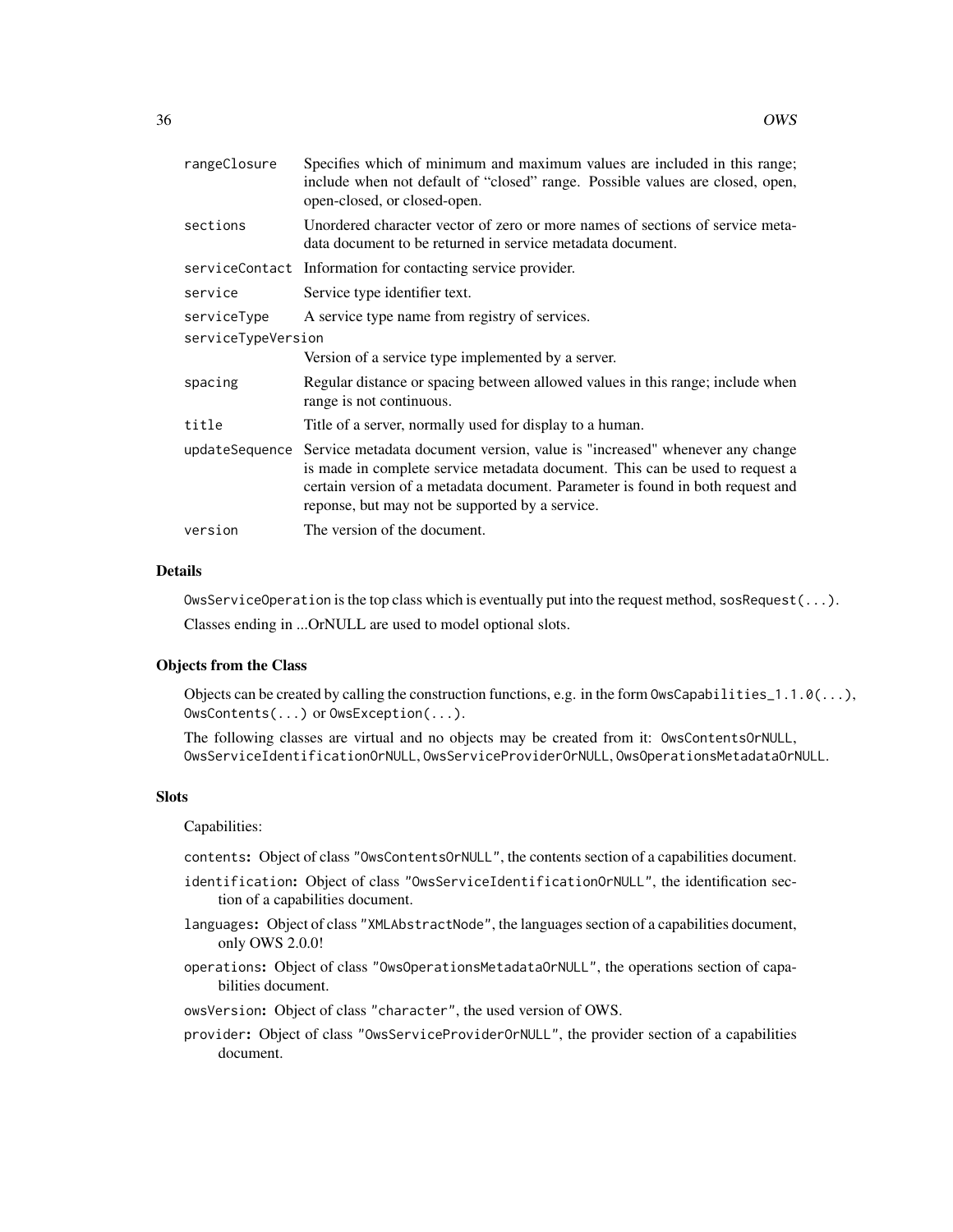- updateSequence: Object of class "character", the updateSequence attribute of a capabilities document.
- version: Object of class "character", the version of the described service in a capabilities document.
- exceptionCode: Object of class "character", the code attribute of an OWS Exception, see [OwsExceptionsData](#page-5-0).
- exceptionText: Object of class "vector", the text of an OWS Exception, see [OwsExceptionsData](#page-5-0).
- locator: Object of class "character", the locator attribute of an OWS Exception, see [OwsExceptionsData](#page-5-0).
- version: Object of class "character", the version of an OWS Exception, see [OwsExceptionsData](#page-5-0).
- lang: Object of class "character", the code attribute of an OWS Exception, see [OwsExceptionsData](#page-5-0).
- exceptions: Object of class "list", the list of OwsException in a OwsExceptionReport.
- sections: Object of class "vector", unordered character vector of zero or more names of sections of service metadata document to be returned in service metadata document.
- acceptFormats: Object of class "vector", unordered character vector of zero or more response formats desired by client, with preferred formats listed first.

updateSequence: Object of class "vector", service metadata document version.

- acceptVersions: Object of class "character", comma-separated prioritized sequence of one or more specification versions accepted by client, with preferred versions listed first.
- service: Object of class "character", the name of the service.
- request: Object of class "character", the name of the operation/request.
- acceptLanguages: Object of class "vector", an unordered character vector of zero or more languages desired by client, with preferred formats listed first. Only OWS 2.0.0!
- name: Object of class "character", name of an operation (request) (for example, GetCapabilities).
- DCPs: Object of class "list", information for a Distributed Computing Platform (DCP) supported for an operation.
- parameters: Object of class "list", parameter valid domain that applies to an operation which a server implements.
- constraints: Object of class "list", Constraint on valid domain of a non-parameter quantity that applies to an operation which a server implements.
- metadata: Object of class "list", metadata about an operation and its implementation.
- operations: Object of class "list", a list of objects of class OwsOperation in a OperationsMetadata object.
- extendedCapabilities: Object of class "XMLAbstractNode", the possible contents of the ExtendedCapabilities subsection.
- minimumValue: Object of class "character", minimum value of a range (numeric parameter).
- maximumValue: Object of class "character", maximum value of a range (numeric parameter).
- rangeClosure: Object of class "character", specifies which of minimum and maximum values are included in this range.
- spacing: Object of class "character", regular distance or spacing between allowed values in this range; included when range is not continuous.
- serviceType: Object of class "character", the service type name from registry of services.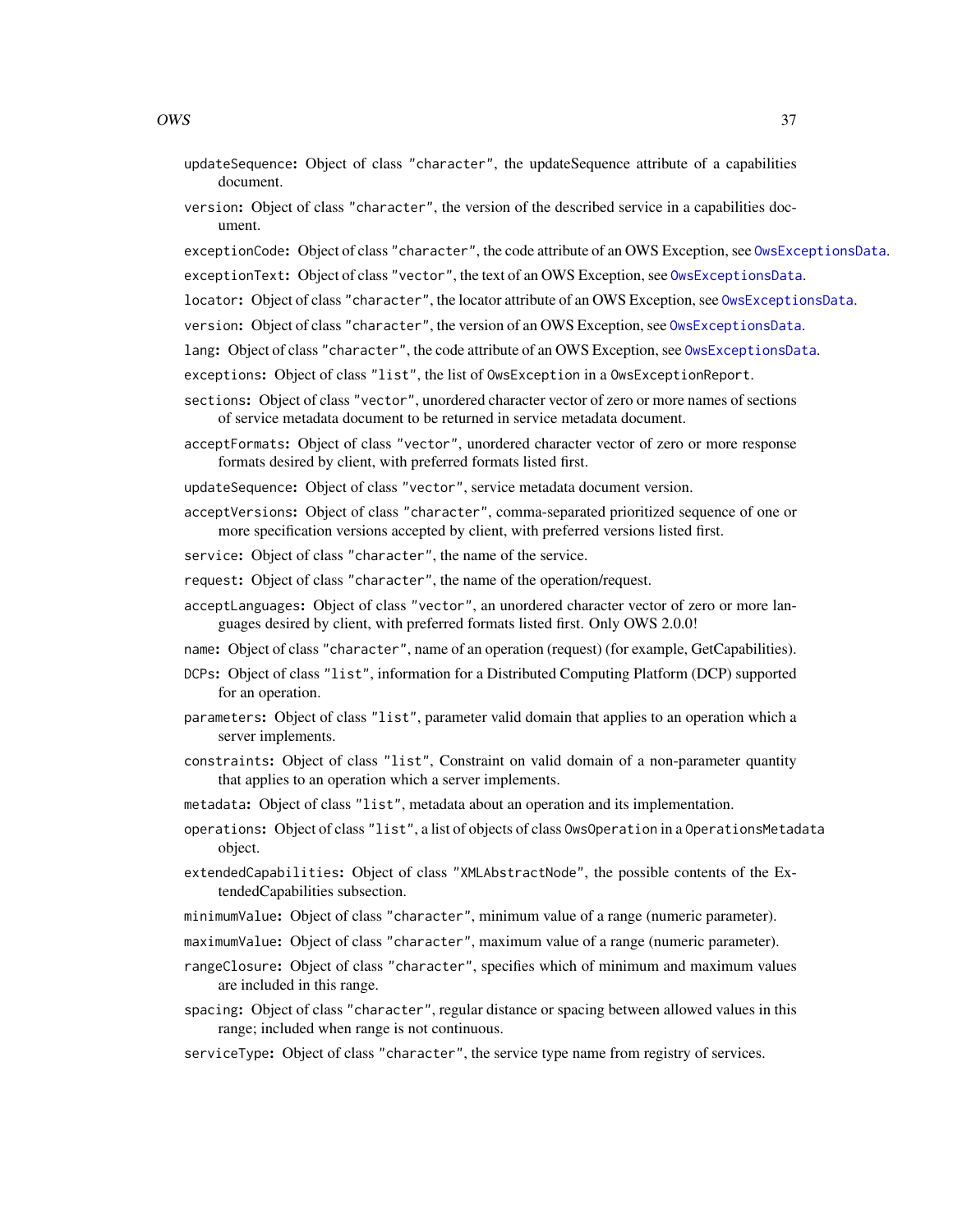- serviceTypeVersion: Object of class "vector", version of a service type implemented by the server.
- profile: Object of class "vector", identifier of OGC Web Service (OWS) Application Profile.
- title: Object of class "vector", title of the server, normally used for display to a human.
- abstract: Object of class "vector", brief narrative description of this server, normally available for display to a human.
- keywords: Object of class "vector", unordered list of one or more commonly used or formalised word(s) or phrase(s) used to describe a server.
- fees: Object of class "character", fees and terms for using a server, including the monetary units as specified in ISO 4217.
- accessConstraints: Object of class "vector", access constraints that should be observed to assure the protection of privacy or intellectual property, and any other restrictions on retrieving or using data from or otherwise using a server.
- providerName: Object of class "character", unique identifier for service provider organization.
- providerSite: Object of class "character", reference to the most relevant web site of a service provider.

serviceContact: Object of class "XMLAbstractNode", information for contacting service provider.

#### Extends

OwsCapabilities\_1.1.0: Class ["OwsCapabilities"](#page-33-0), directly.

OwsCapabilities\_2.0.0: Class ["OwsCapabilities\\_1.1.0"](#page-33-0), directly. Class ["OwsCapabilities"](#page-33-0), by class "OwsCapabilities\_1.1.0", distance 2.

OwsGetCapabilities 1.1.0 Class ["OwsGetCapabilities"](#page-33-0), directly. Class ["OwsServiceOperation"](#page-33-0), by class "OwsGetCapabilities", distance 2.

OwsGetCapabilities\_2.0.0: Class ["OwsGetCapabilities\\_1.1.0"](#page-33-0), directly. Class ["OwsGetCapabilities"](#page-33-0), by class "OwsGetCapabilities\_1.1.0", distance 2. Class ["OwsServiceOperation"](#page-33-0), by class "Ows-GetCapabilities\_1.1.0", distance 3.

OwsServiceIdentification: Class ["OwsServiceIdentificationOrNULL"](#page-33-0), directly.

OwsServiceProvider: Class ["OwsServiceProviderOrNULL"](#page-33-0), directly.

#### Methods

- show signature(object = "<NAME OF CLASS>"): Shows a human readable version of the object.
- checkRequest signature(service = "SOS", operation = "OwsGetCapabilities\_1.1.0", verbose = "logical") or signature(service = "SOS", operation = "OwsGetCapabilities\_2.0.0", verbose = "logical"): Check the given operation for validity and for compliance with the metadata of the given SOS.
- encodeRequestKVP signature(obj = "OwsGetCapabilities"): See link{encodeRequestKVP}.

 $\mathbf{encodeRequest SOAP}$  signature(obj = "OwsGetCapabilities"): See link{encodeRequestSOAP}.

encodeRequestXML signature(obj = "OwsGetCapabilities"): See link{encodeRequestXML}.

 $\mathbf{encodeRequestKVP}$  signature(obj = "OwsGetCapabilities\_2.0.0"): See link{encodeRequestKVP}.

encodeRequestKVP signature(obj = "OwsGetCapabilities\_1.1.0"): See link{encodeRequestKVP}.

sosRequest signature(sos = "SOS", request = "OwsServiceOperation", verbose = "logical", inspect = "log Send the given operation as a request to the given SOS.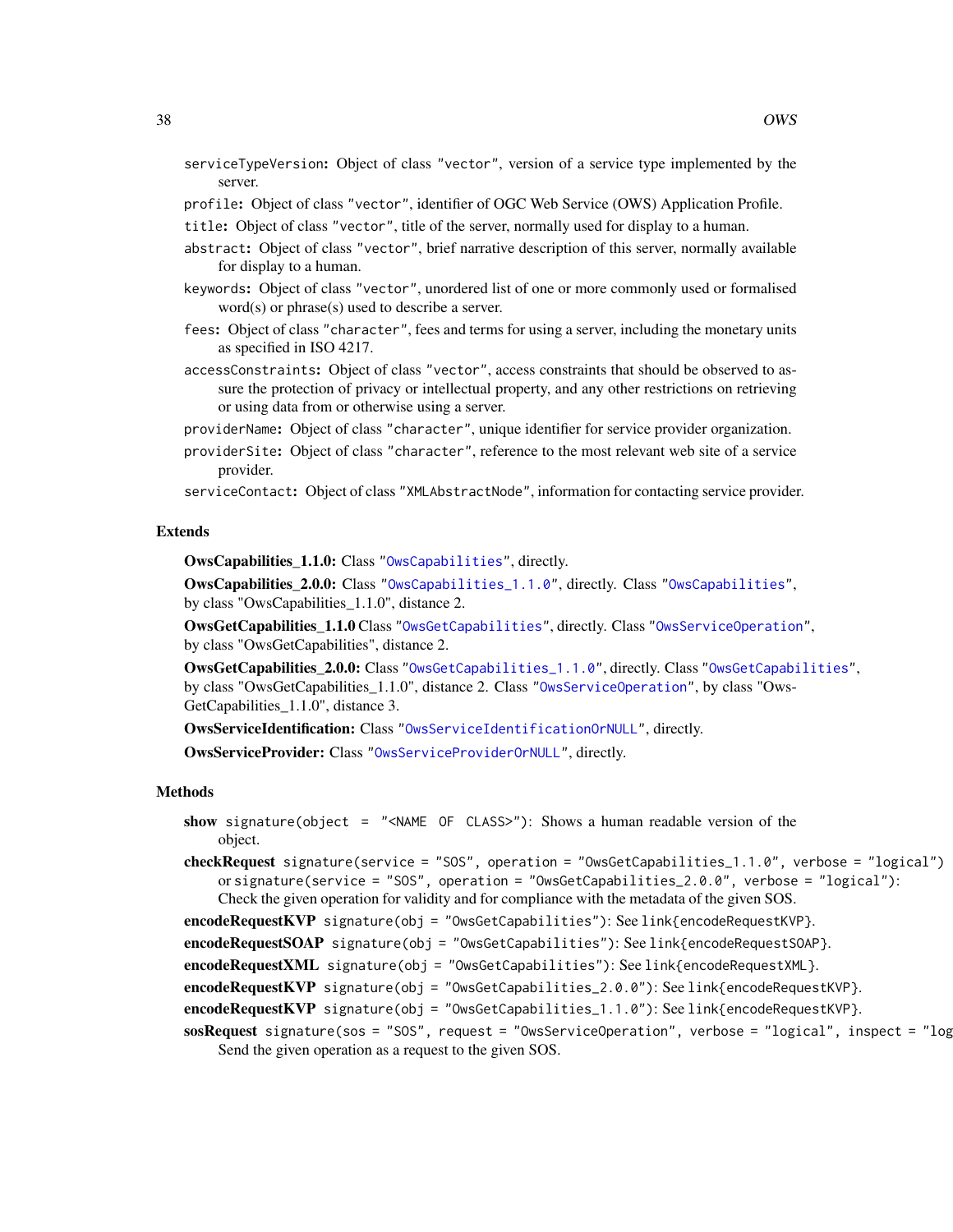#### <span id="page-38-0"></span>parse 39

# Author(s)

Daniel Nuest <daniel.nuest@uni-muenster.de>

#### References

Whiteside A. (Ed.), OGC Web Services Common Specification, Open Geospatial Consortium Inc., OGC 06-121r3, Version: 1.1.0 with Corrigendum 1

Whiteside A., Greenwood, J. (Eds.), OGC Web Services Common Standard, Open Geospatial Consortium Inc., OGC 06-121r9, Version: 2.0.0

#### Examples

```
showClass("OwsCapabilities_1.1.0")
showClass("OwsCapabilities_2.0.0")
showClass("OwsCapabilities")
showClass("OwsContents")
showClass("OwsContentsOrNULL")
showClass("OwsException")
showClass("OwsExceptionReport")
showClass("OwsGetCapabilities_1.1.0")
showClass("OwsGetCapabilities_2.0.0")
showClass("OwsGetCapabilities")
showClass("OwsOperation")
showClass("OwsOperationsMetadata")
showClass("OwsRange")
showClass("OwsServiceIdentification")
showClass("OwsServiceIdentificationOrNULL")
showClass("OwsServiceOperation")
showClass("OwsServiceProvider")
showClass("OwsServiceProviderOrNULL")
```

```
# TBD examples for construction functions
```
parse *Parsing Functions for XML Documents and Elements*

# Description

The functions decode a given XML object to an R representation, which can be an object of a specific class, a list, a named character vector, ...

#### Usage

```
parseFile(sos, file, verbose = FALSE, ...)
parseCSV(obj, verbose = FALSE)
parseNoParsing(obj)
parseCategoryObservation(obj, sos, verbose = FALSE)
```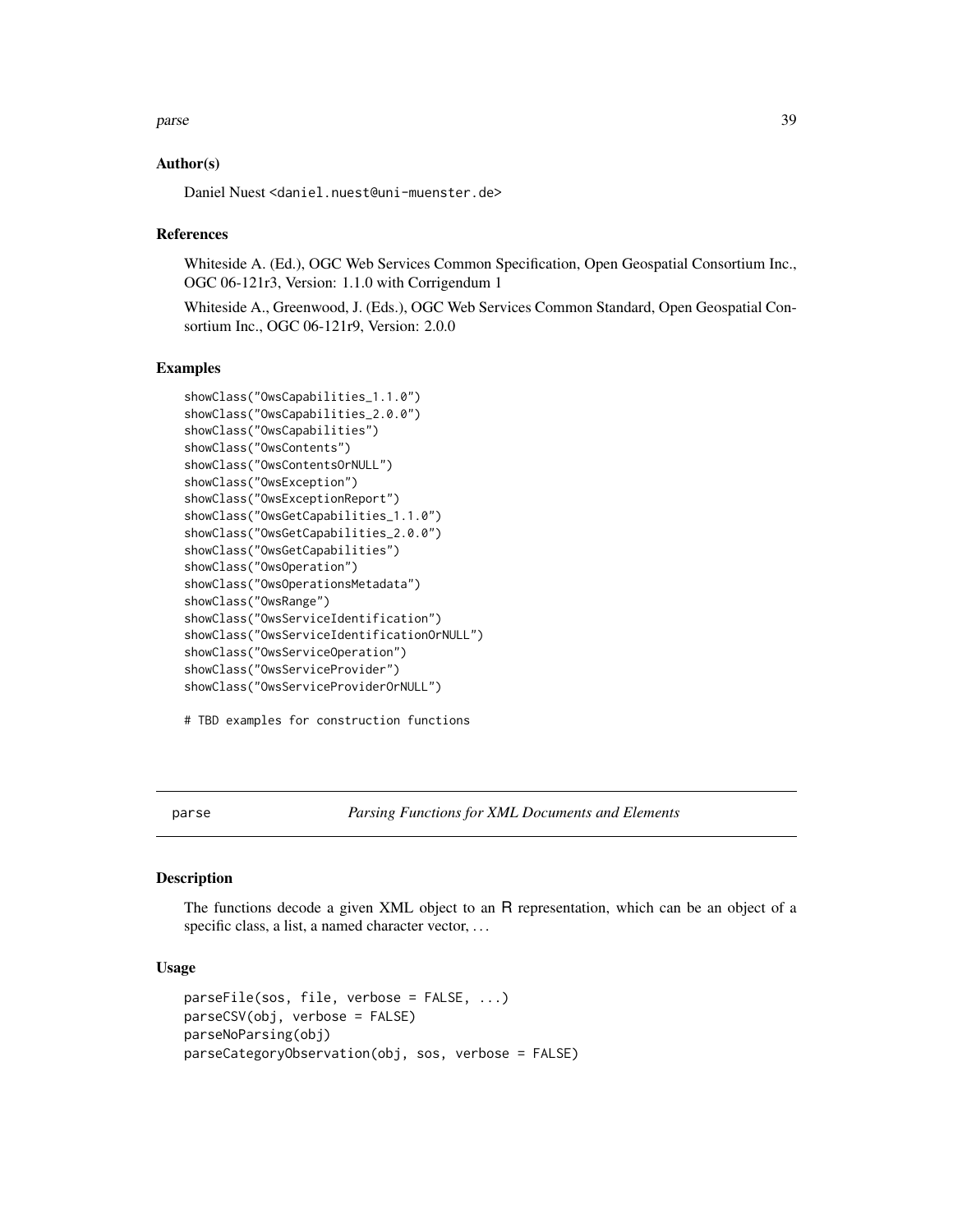```
parseComplexObservation(obj, sos, verbose = FALSE)
parseComponent(obj, sos, verbose = FALSE)
parseCompositePhenomenon(obj, sos, verbose = FALSE)
parseCountObservation(obj, sos, verbose = FALSE)
parseDataArray(obj, sos, verbose = FALSE)
parseElementType(obj, sos, verbose = FALSE)
parseEncoding(obj, sos, verbose = FALSE)
parseFeatureCollection(obj, sos)
parseField(obj, sos, verbose = FALSE)
parseFOI(obj, sos, verbose = FALSE)
parseGeometryObservation(obj, sos, verbose = FALSE)
parseMeasure(obj)
parseMeasurement(obj, sos, verbose = FALSE)
parseObservation(obj, sos, verbose = FALSE)
parseObservationCollection(obj, sos, verbose)
parseOM(obj, sos, verbose = FALSE)
parseOwsException(obj)
parseOwsExceptionReport(obj, verbose = FALSE)
parseOwsOperation(obj)
parseOwsRange(obj)
parseOwsServiceIdentification(obj)
parseOwsServiceProvider(obj)
parsePhenomenonProperty(obj, sos, verbose = FALSE)
parsePoint(obj, sos)
parsePosition(obj, sos)
parseResult(obj, sos, verbose = FALSE)
parseSamplingPoint(obj, sos)
parseSamplingTime(obj, format, verbose = FALSE)
parseSensorML(obj, sos, verbose = FALSE)
parseSosCapabilities(obj, sos)
parseSosFilter_Capabilities(obj, sos)
parseSosObservationOffering(obj, sos)
parseTemporalObservation(obj, sos, verbose = FALSE)
parseTextBlock(obj)
parseTimeGeometricPrimitiveFromParent(obj, format)
parseTimeInstant(obj, format)
parseTimeInstantProperty(obj, format)
parseTimePeriod(obj, format)
parseTimePosition(obj, format)
parseTruthObservation(obj, sos, verbose = FALSE)
parseValues(values, fields, encoding, sos, verbose = FALSE)
```
#### Arguments

| obi | The object to decode, normally objects of either XMLNode or XMLInternal-<br>Document.                                                                |
|-----|------------------------------------------------------------------------------------------------------------------------------------------------------|
| SOS | An object of class SOS-class, which may be utilized/required by some parsing<br>functions to access other parsing functions or encoding information. |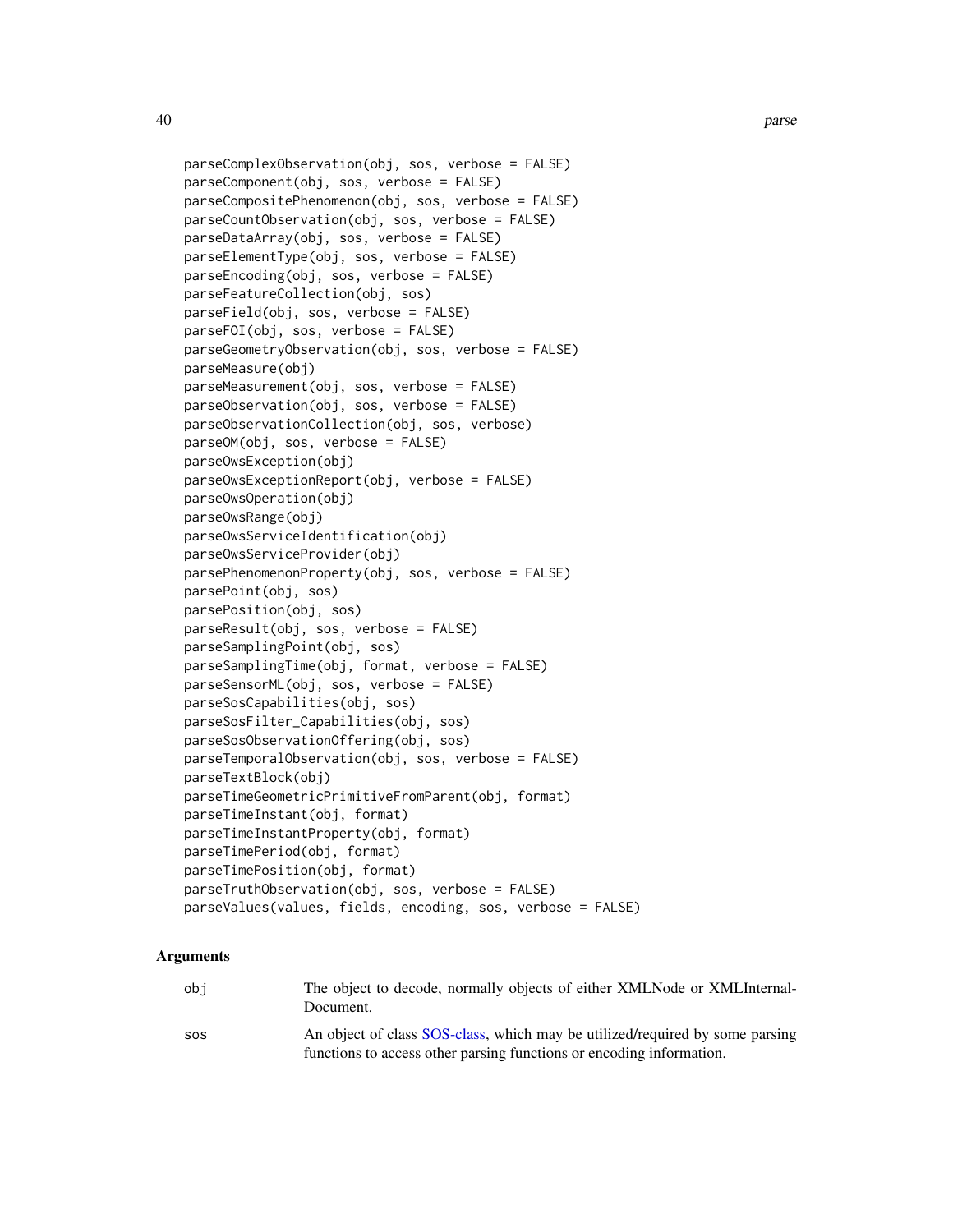parse that the contract of the contract of the contract of the contract of the contract of the contract of the contract of the contract of the contract of the contract of the contract of the contract of the contract of the

| verbose  | A boolean value indication whether information is printed out to the console<br>during the process - potentially a lot of output! |
|----------|-----------------------------------------------------------------------------------------------------------------------------------|
| format   | A character string defining the time format to be used in strptime.                                                               |
| values   | The values to be parsed in parseValues $(\ldots)$ .                                                                               |
| fields   | Field information in parseValues $(\ldots)$ , a named list.                                                                       |
| file     | Name of the file to be parsed in sosParse $(\ldots)$ .                                                                            |
| encoding | Encoding information in parseValues( $\ldots$ ), an object of class SweTextBlock.                                                 |
| $\ddots$ | Additional arguments that are parsed to $xmlParse()$ in $sosParse()$ .                                                            |

# Details

The naming of the functions follow the following rule: parse[optional: namespace prefix][name of the XML element to be parsed]

Not all parsing function that have a SOS object or verbose in their signature, but few actually use it at this points of development. Some of the parsing functions are exchangeable when creating a new SOS connection. Please see the examples!

parseOM is a special function in the respect that it matches sub parsing function depending on an objects xmlName from the list of the given SOS's parsing functions.

parseNoParsing is a convenience function that directly returns the object without any changes.

sosParse allows parsing of files for all elements that have a parsers registered with the given SOS.

# Value

An objects of a specific class depending on the parsing method and the passed object, possibly even lists or named character vectors.

# Warning

Functions might result in error if parsed an object of the wrong type, because that is normally not checked.

Some of the functions are placeholders for future implementations!

# Author(s)

Daniel Nuest <daniel.nuest@uni-muenster.de>

#### See Also

[SosParsingFunctions](#page-5-1), [sosParsers-methods](#page-45-0)

# Examples

```
# parsing a XML string to an exception report object
er.doc <- xmlParseDoc(paste0("<ows:ExceptionReport ",
"xmlns:ows=\"http://www.opengis.net/ows/1.1\" ",
"xmlns:xsi=\"http://www.w3.org/2001/XMLSchema-instance\" ",
"version=\"1.0.0\" ",
```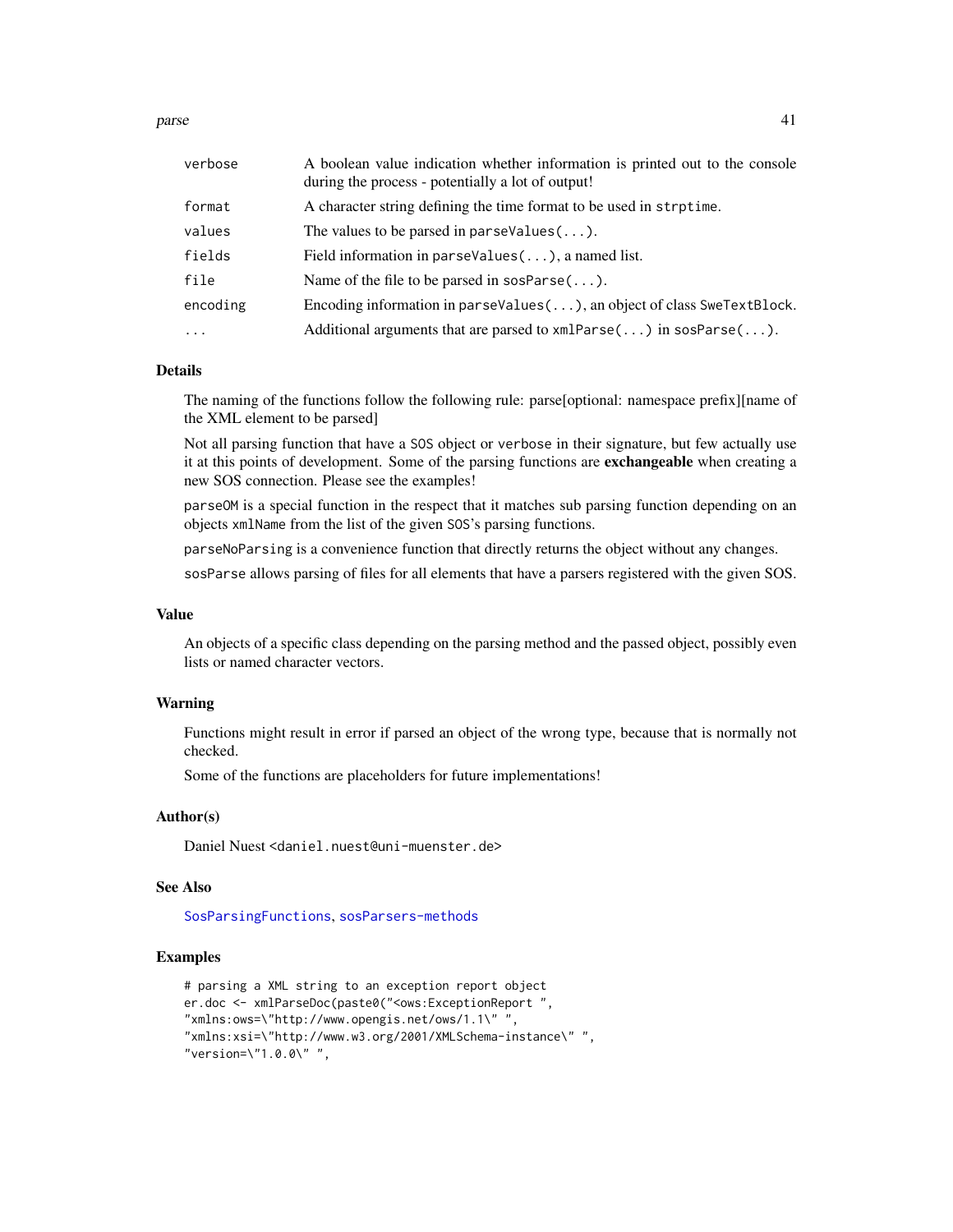```
"xsi:schemaLocation=",
"\"http://schemas.opengis.net/ows/1.1.0/owsExceptionReport.xsd\">",
"<ows:Exception exceptionCode=\"VersionNegotiationFailed\" ",
"locator=\"AcceptVersions\">",
"<ows:ExceptionText>The parameter 'AcceptVersions' does not contain the ",
"version of this SOS: '1.0.0'</ows:ExceptionText>",
"</ows:Exception>",
"</ows:ExceptionReport>"))
er.parsed <- parseOwsExceptionReport(er.doc)
print(er.parsed)
str(er.parsed)
## Not run:
# save and re-parse an observation from file
obsId <- getObservationById(sos = mySOS, observationId = "o_3508493",
saveOriginal = TRUE)
.files <- list.files(getwd())
.startWithO_ <- .files %in% grep("o_", .files, value=TRUE)
.observationFiles <- subset(.files, .startWithO_)
obsId <- parseFile(sos = mySOS, file = .observationFiles[[1]])
## End(Not run)
```
read.sos *Read Data from a SOS Connection*

#### Description

This function provides a high level interface to read data from a SOS connection in an abstract and uncomplicated manner. It wraps the actual request operation (i.e. GetObservation) and also uses different terms for soem properties.

WARNING: FUNCTION IS NOT IMPLEMENTED YET! But any ideas or input is highly appreciated.

#### Usage

```
read.sos(sos, sensors = NA_character_, phenomena = NA_character_,
bbox = NA_character_, times = NA_character_, mergeResult = FALSE,
addLocation = FALSE, verbose = FALSE)
```
#### Arguments

| <b>SOS</b> | The SOS to read data from.                                                       |
|------------|----------------------------------------------------------------------------------|
| sensors    | A character array with sensor identifier(s) to limit data to certain sensors.    |
| phenomena  | A character array with phenomenon identifier(s) to limit data to certain phenom- |
|            | ena.                                                                             |

<span id="page-41-0"></span>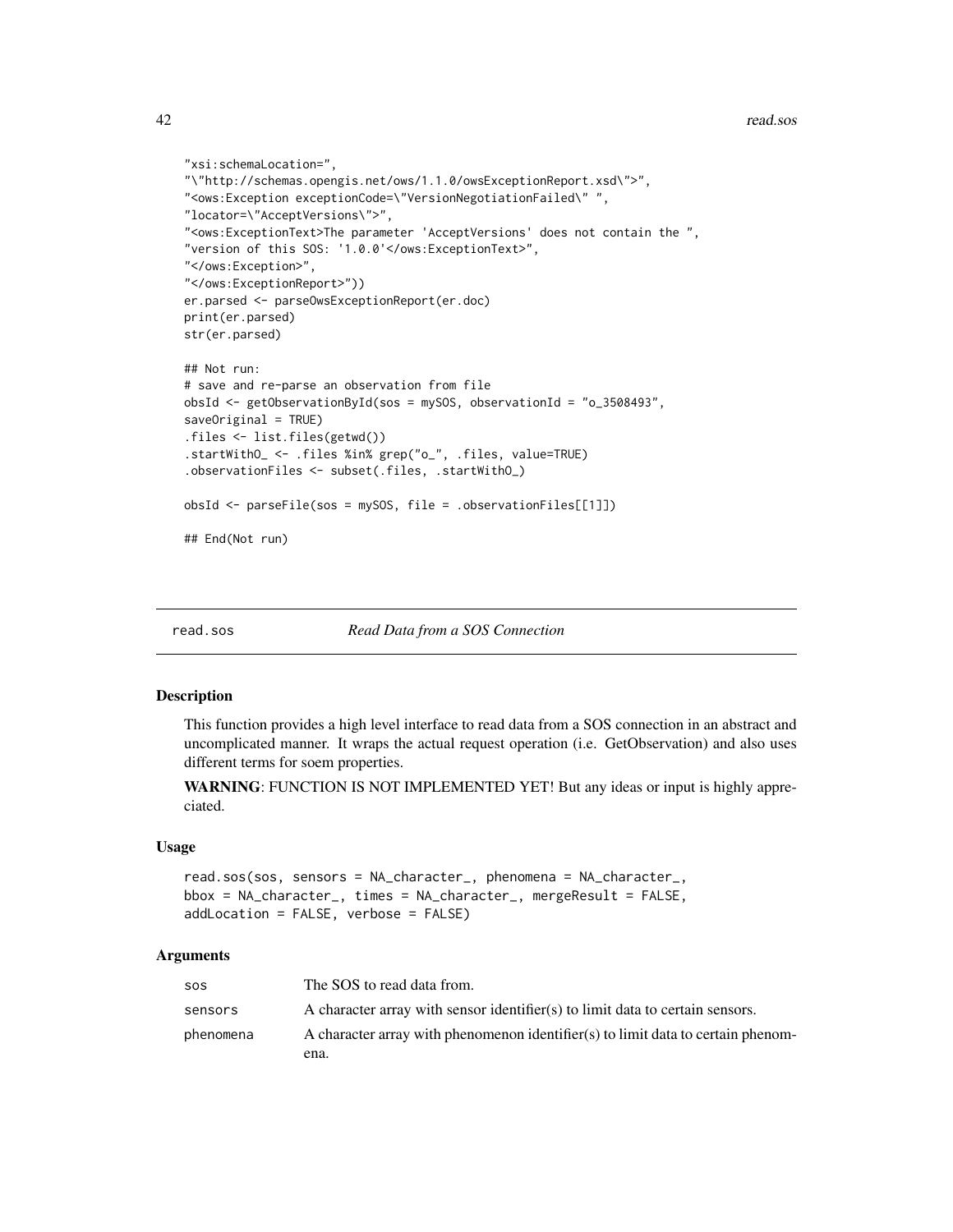<span id="page-42-0"></span>

| bbox        | A bounding box representation to request a certain spatial extend of data.                                                                             |
|-------------|--------------------------------------------------------------------------------------------------------------------------------------------------------|
| times       | A vector of times (e.g. start and end time) as POSIXt classes or character string<br>that can be parsed to POSIXt classes depicting a temporal extend. |
| mergeResult | A flag to turn merging of the results into a single data structure on or off.                                                                          |
| addLocation | A flag to turn the adding of the location to every data set in the result on or off.                                                                   |
| verbose     | Turn verbose logging on/off.                                                                                                                           |

# Value

An object or a list of object from class OmObservation or OmMeasurement.

# Author(s)

Daniel Nuest <daniel.nuest@uni-muenster.de>

# See Also

See Also as [getObservation](#page-18-0).

# Examples

# TBD

SA *Classes of the Namespace sa*

# Description

Classes and construction functions for elements from the OGC specification "Observations and Measurements - Part 2 - Sampling Features".

# Usage

```
SaSamplingPoint(sampledFeatures, position, relatedObservation = list(NA),
relatedSamplingFeature = list(NA), surveyDetails = NA, id = NA_character_)
```
# Arguments

```
sampledFeatures
               \simposition ~~
relatedObservation
               \sim \simrelatedSamplingFeature
               \sim \simsurveyDetails ~~
id \sim
```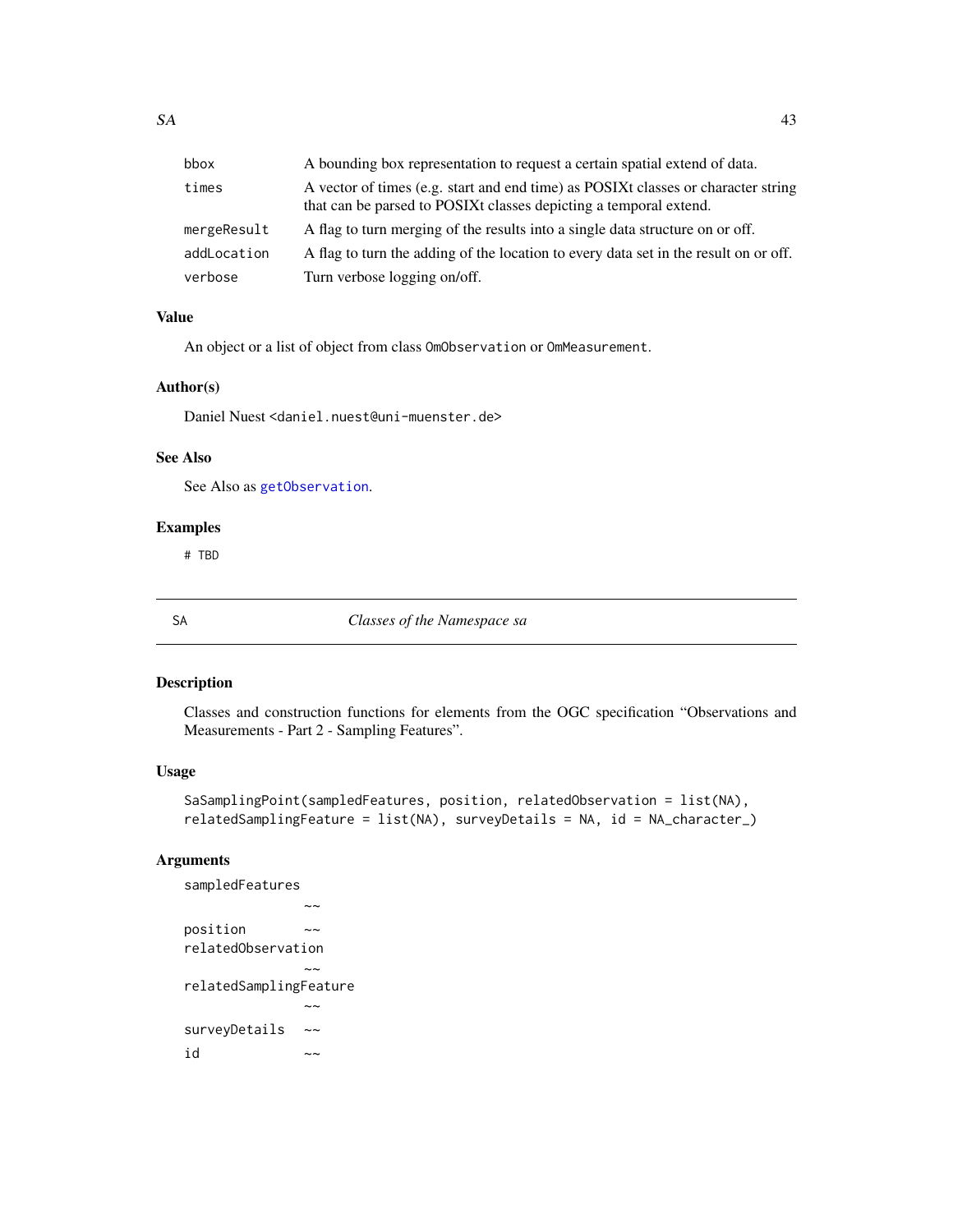# Value

Construction functions: An object of the respective class.

#### Objects from the Class

Objects can be created by calls to the construction functions of the form SaSamplingPoint $(\ldots)$ .

# **Slots**

sampledFeatures: Object of class "list" which contains the sampled features.

- position: Object of class "GmlPointProperty" which contains the position of a feature.
- relatedObservation: Object of class "list" which contains identifiers of related observations.
- relatedSamplingFeature: Object of class "list" which contains identifiers of related sampling features.
- surveyDetails: Object of class "ANY" which can contain information about survey details (which are currently no modeled in an R class).
- id: The identifier of a sampling elements (object of class "character").

shape: Object of class "ANY" which could be used to model the shape of a sampling surface.

area: Object of class "ANY" which could be used to model the area of a sampling surface.

# Extends

SaSamplingPoint and SaSamplingSurface: Class ["GmlFeature"](#page-19-0), directly. Class ["GmlFeatureOrNULL"](#page-19-0), by class "GmlFeature", distance 2.

#### Methods

```
show signature(object = "SaSamplingPoint"): ...
show signature(object = "SaSamplingSurface"): ...
```
#### Author(s)

Daniel Nuest <daniel.nuest@uni-muenster.de>

# References

Simon Cox (Ed.), Observations and Measurements - Part 2 - Sampling Features, OGC 07-002r3

# Examples

```
showClass("SaSamplingPoint")
# create sampling point
SaSamplingPoint(sampledFeatures = list("feature1", "feature2"),
position = GmlPointProperty(href = "http://link.to/point"))
```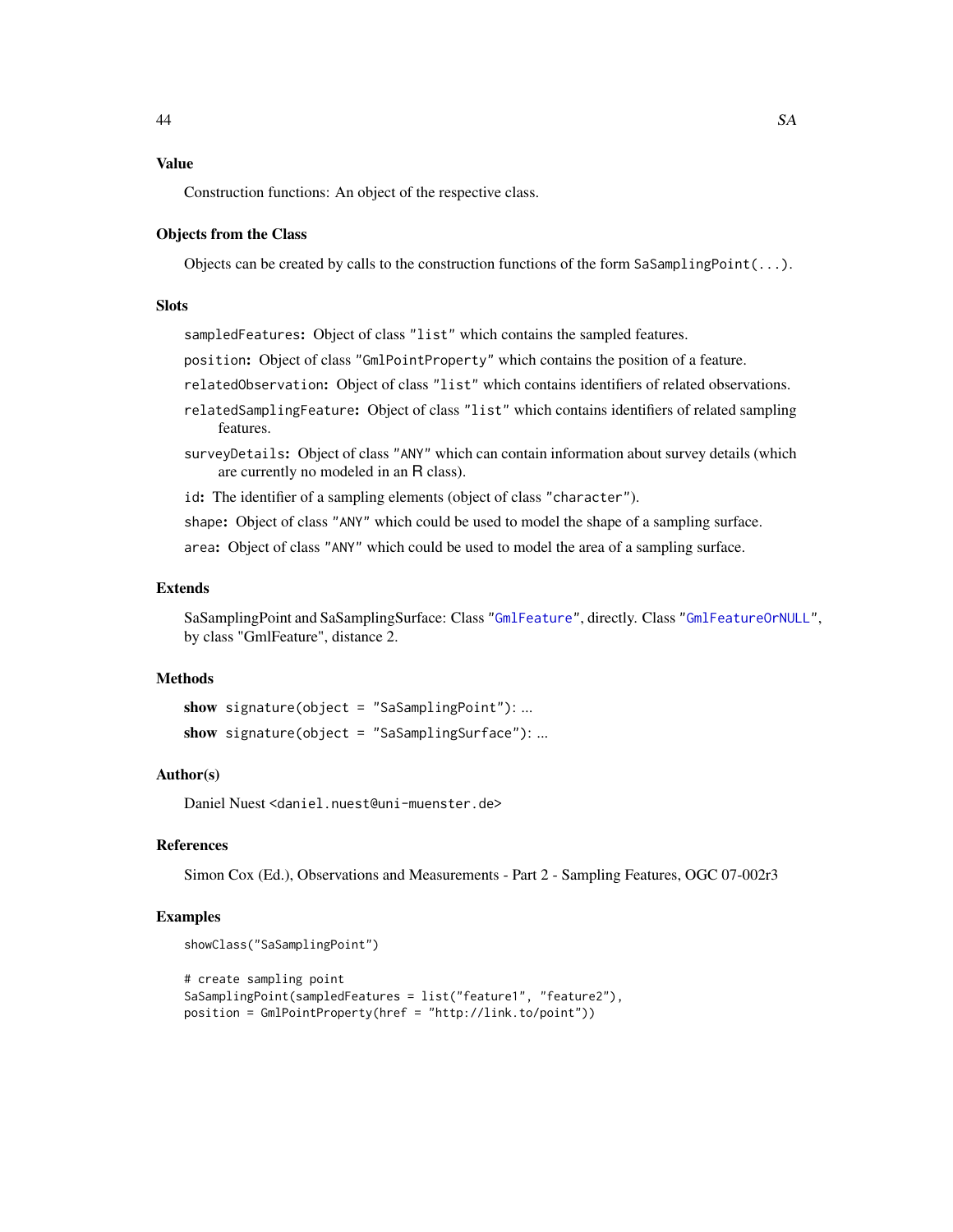#### Description

Classes, construction functions, and accessor functions for elements from the OGC specification "OpenGIS(R) Sensor Model Language (SensorML) Implementation Specification".

The only class at the moment is "SensorML" which wraps an "XMLInternalDocument" and some additional information. This strongly depends on the SensorML Profile for Discovery to find the respective paramters.

#### Objects from the Class

Objects can be created by calls to the construction method in the form SensorML(...).

#### **Slots**

xml: Object of class "XMLInternalDocument", holds the XML representation of the sensor description.

coords: Object of class "data.frame", holds the position of the sensor.

id: Object of class "character", the main identifier of the sensor.

name: Object of class "character", a naming identifier of the sensor.

description: Object of class "character", a normal text description of the sensor.

boundedBy: Object of class "matrix", the bounding box of the sensor.

# Methods

show signature(object = "SensorML"): Prints a short statement to the command line.

plot signature(object = "SensorML"): Plots the sensor using coercion to an object of class "Spatial".

# Author(s)

Daniel Nuest <daniel.nuest@uni-muenster.de>

# References

Botts, M., Robin, A. (Eds.), OpenGIS(R) Sensor Model Language (SensorML) Implementation Specification, Open Geospatial Consortium: 07-000.

Houbie, F., Skivee F., Robin A., Jirka S., Broering, A., Nuest D. (2009): OGC(R) Catalogue Services Specification 2.0 - Extension Package for ebRIM Application Profile: SensorML. OGC Discussion Paper. Open Geospatial Consortium: 09-163. [http://portal.opengeospatial.org/](http://portal.opengeospatial.org/files/?artifact_id=37944) [files/?artifact\\_id=37944](http://portal.opengeospatial.org/files/?artifact_id=37944).

<span id="page-44-0"></span>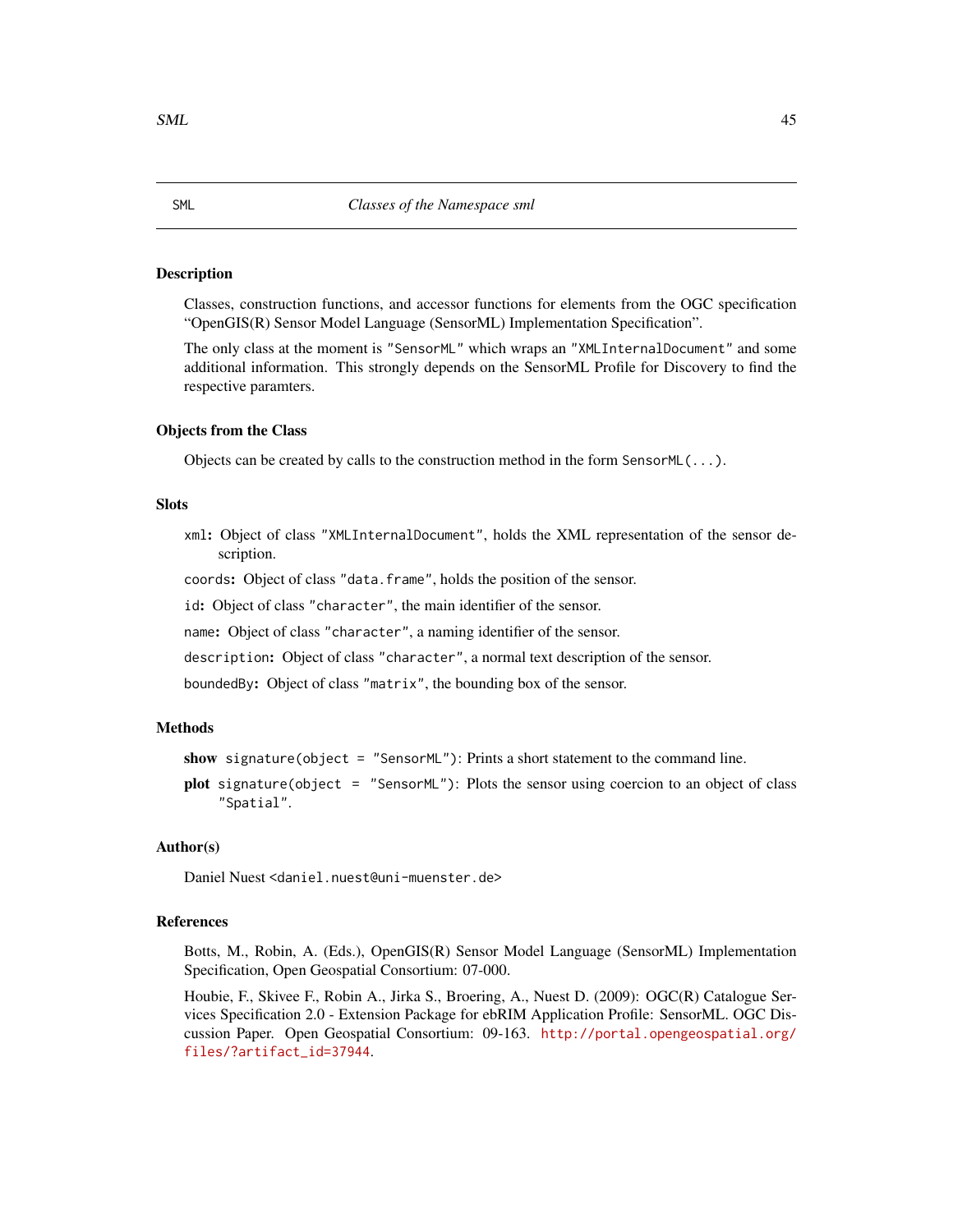# Examples

showClass("SensorML")

```
## Not run:
weathersos <- SOS("http://v-swe.uni-muenster.de:8080/WeatherSOS/sos")
proc1 <- sosProcedures(weathersos)[[1]][[1]]
proc1.descr <- describeSensor(weathersos, proc1, verbose = TRUE)
plot(proc1.descr)
class(proc1.descr)
print(proc1.descr
```
## End(Not run)

<span id="page-45-1"></span>SOS *Class, and Construction and Accessor Functions for "SOS"*

# <span id="page-45-0"></span>Description

Base class of a connection to a Sensor Observation Service.

#### Usage

```
SOS(url, method = SosDefaultConnectionMethod(), version = "1.0.0",
parsers = SosParsingFunctions(), encoders = SosEncodingFunctions(),
dataFieldConverters = SosDataFieldConvertingFunctions(),
curlOptions = list(), curlHandle = getCurlHandle(),
timeFormat = sosDefaultTimeFormat, verboseOutput = FALSE,
switchCoordinates = FALSE, ...)
```
# accessor methods ...

## Arguments

| ur1                 | See the corresponding slot description. |  |
|---------------------|-----------------------------------------|--|
| method              | See the corresponding slot description. |  |
| version             | See the corresponding slot description. |  |
| parsers             | See the corresponding slot description. |  |
| encoders            | See the corresponding slot description. |  |
| dataFieldConverters |                                         |  |
|                     | See the corresponding slot description. |  |
| curlOptions         | See the corresponding slot description. |  |
| curlHandle          | See the corresponding slot description. |  |
| timeFormat          | See the corresponding slot description. |  |
| verbose0utput       | See the corresponding slot description. |  |

<span id="page-45-2"></span>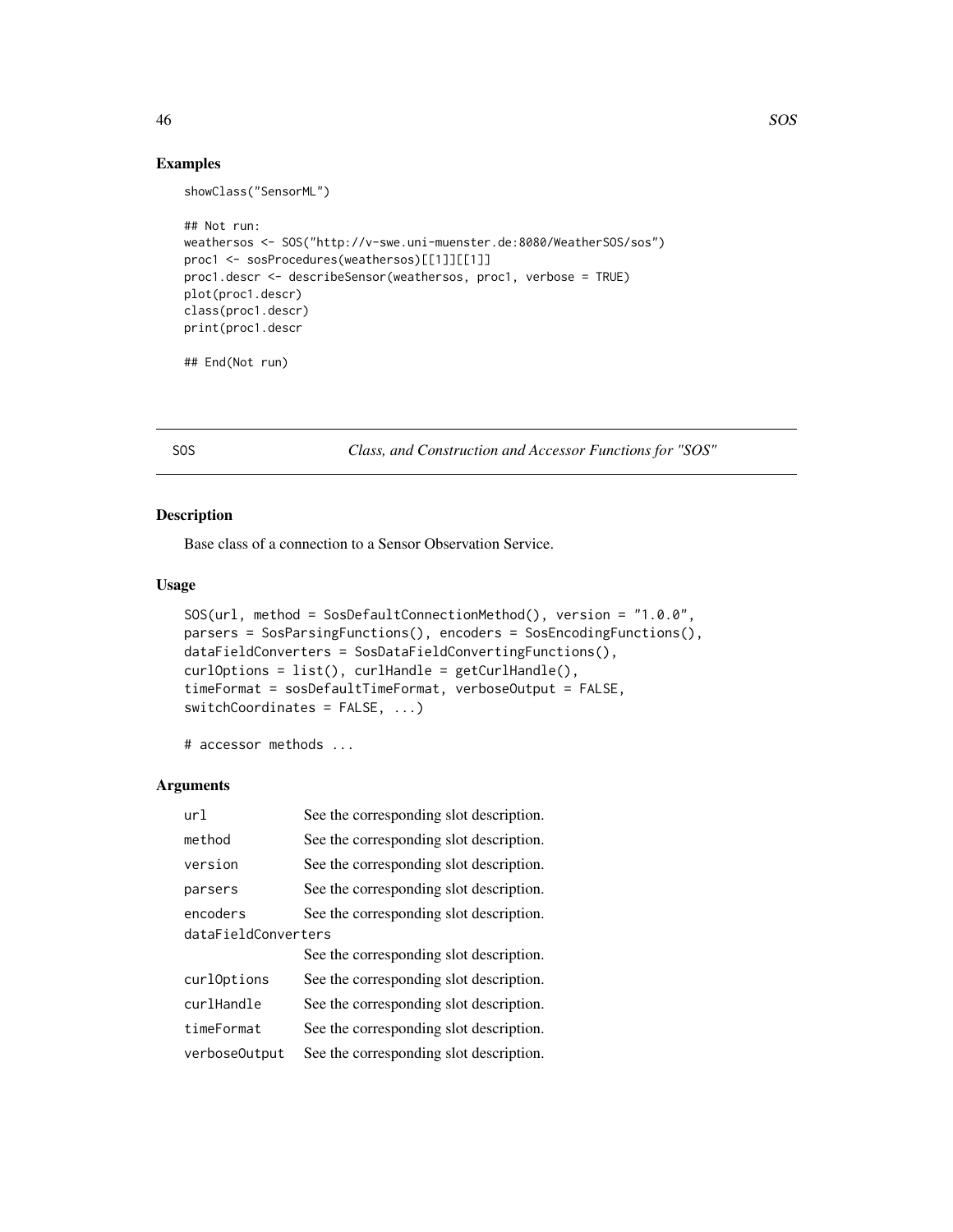switchCoordinates See the corresponding slot description. ... Additional parameters that are passed on to the [getObservation](#page-18-0) call that is done within this function.

# **Details**

From the introduction of the specification document: "The goal of SOS is to provide access to observations from sensors and sensor systems in a standard way that is consistent for all sensor systems including remote, in-situ, fixed and mobile sensors."

#### Value

The construction functions returns an object of class [SOS-class](#page-45-0).

# Objects from the Class

Objects can be created by calls to the construction function of the form SOS(...).

Object from the class can be used in calls to function for metadata retrieval of sensors (link{describeSensor-methods}) and observation data queries (link{getObservation-methods} and link{getObservationById-methods})

#### **Slots**

url: Object of class "character": The endpoint of the service, e.g. http://myUrl.org/SOS1/sos.

- method: Object of class "character": The method, or transport protocol, see [SosSupportedConnectionMethods](#page-64-0) for available ones.
- version: Object of class "character": The connected service's version, e.g. "1.0.0".

capabilities: Object of class "OwsCapabilities" ~~

parsers: Object of class "list" ~~

- encoders: Object of class "list" ~~
- dataFieldConverters: Object of class "list": A list of named functions to be used by the pars-ing methods to convert data values to the correct R type, see [SosDataFieldConvertingFunctions](#page-5-1) for the default functions and how to add your own converters.
- curlHandle: Object of class "CURLHandle": The curl options to be passed on to the methods getURL and postForm from the package RCurl.
- curlOptions: Object of class "ANY": The curl handle to be passed on to the methods getURL and postForm from the package RCurl.
- timeFormat: Object of class "character": The time format to be used or decoding and encoding time character strings to and from POSIXt classes.
- verboseOutput: Object of class "logical": Trigger parameter for extensive debugging information on the console.
- switchCoordinates: Object of class "logical": Trigger switching of lat/long during parsing stage.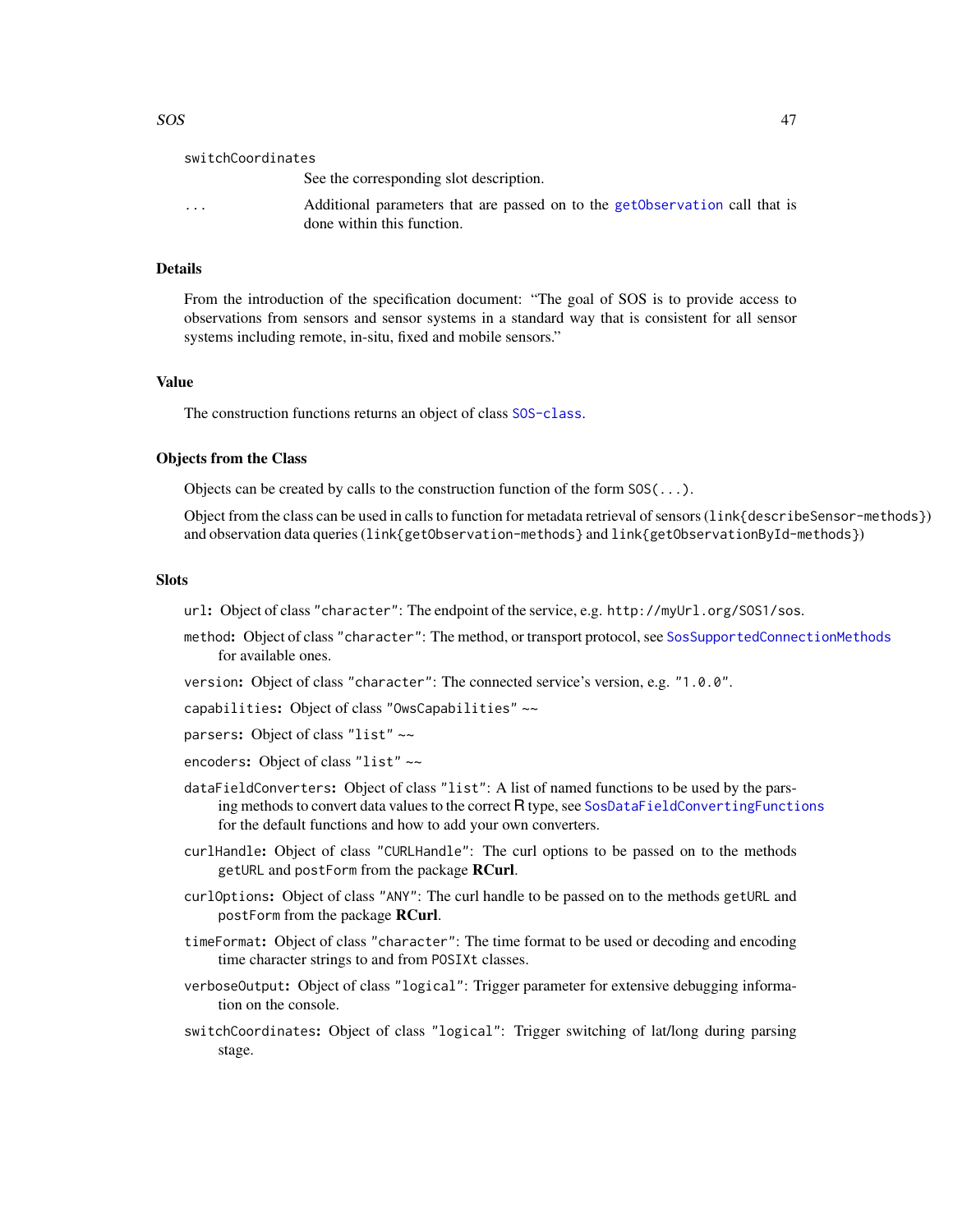#### Methods

- $soshth$ stract signature(obj = "SOS"): ...
- sosCapabilitiesDocumentOriginal signature(sos = "SOS"): To retrieve the full original service metadata document.
- $sosCaps$  signature(sos = "SOS"):...
- sosContents signature(sos = "SOS"): ...
- sosDataFieldConverters signature(sos = "SOS"): ...
- sosTime signature(obj =  $"SOS"$ ): ...
- sosTime signature(obj = "SOS"): ...
- sosTitle signature(obj = "SOS"): ...
- $sosOperations$  signature(sos = "..."): ...
- $sosGetCRS$  signature(obj = "character"): ...
- $sosGetDCP$  signature(sos = "SOS", operation = "character", type = "character"): Get the distributed computing platform URL for the given operation and method type. If type is missing, the function returns all available DCPs.
- sosEncoders signature(sos = "SOS"): ...
- $s$ osFeatureIds signature(obj = "list"): ...
- sosFeaturesOfInterest signature(obj = "list"): ...
- sosGetCRS signature(obj = "character"): Get an object of class  $sp$ :::CRS for a given OGC URN depicting a reference system, like urn:ogc:def:crs:EPSG:1000.
- sosMethod signature(sos = "SOS"): ...
- $soshName$  signature(obj = "..."): ...
- sosObservedProperties signature(sos = "SOS"): ...

 $sosOffering$  signature(sos = "SOS", offeringId = "character"):...

- $sosOfferingIds$  signature(sos = "SOS"): ...
- sosOfferings signature(sos = "SOS"): ...
- sosOperation signature(sos = "SOS", operationName = "character"):...
- sosOperationsMetadata signature(sos = "SOS"): ...
- sosParsers signature(sos = "SOS"): ...

sosProcedures signature(sos = "SOS"): Accessor function for the procedures of a [SOS](#page-45-0) (via list in capabilities of GetObservation operation) or a [SosObservationOffering](#page-61-0).

sosResponseFormats signature(sos = "SOS"): TBD: add missing signatures ...

sosResponseMode signature(sos = "SOS"): ...

sosResultModels signature(sos = "SOS"): ...

sosServiceIdentification signature(sos = "SOS"): ...

sosServiceProvider signature(sos = "SOS"): ...

sosSrsName signature(sos = "SOS"): ...

sosSwitchCoordinates signature(sos = "SOS"): ...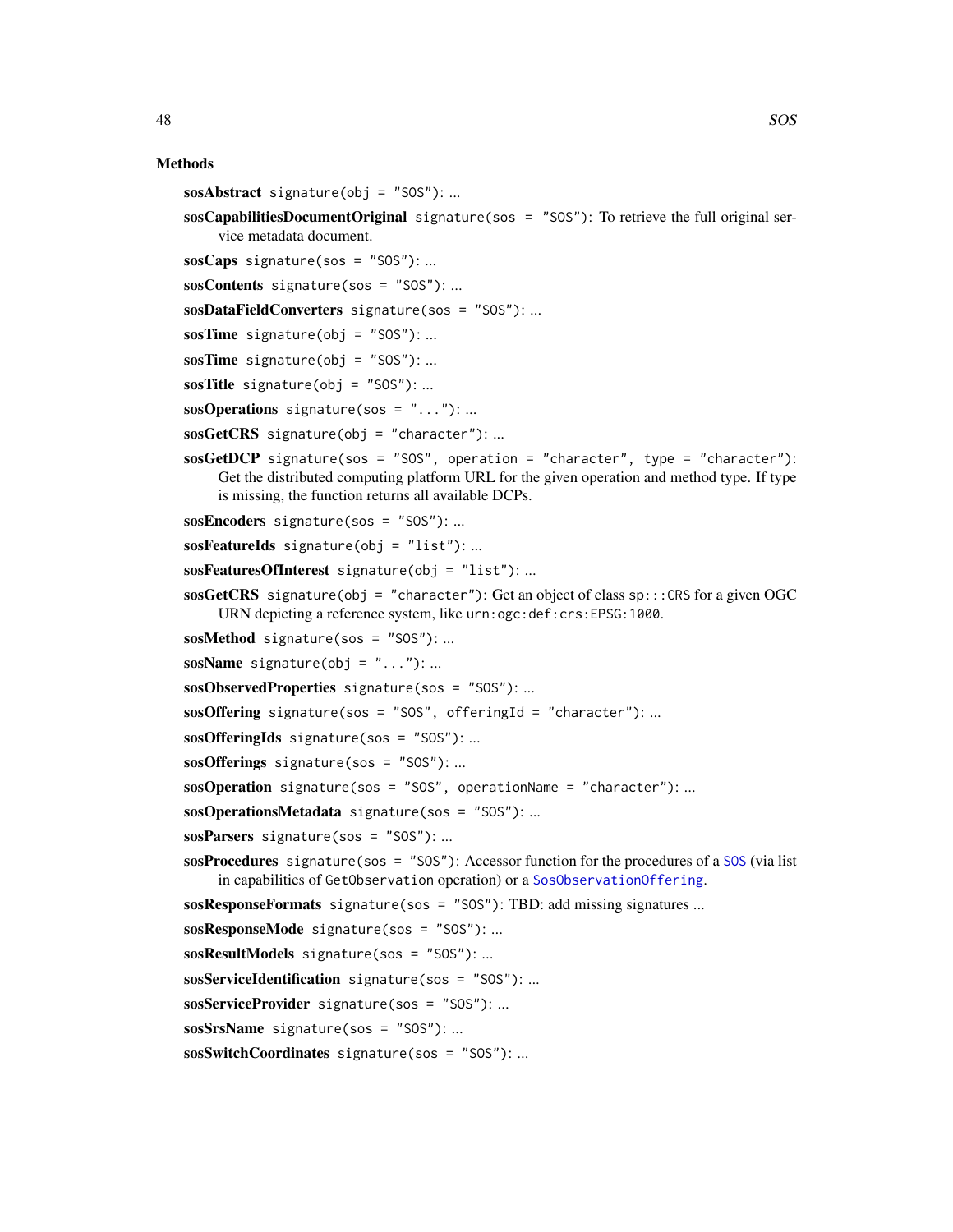```
sosTimeFormat signature(sos = "SOS"): ...
```

```
sosUrl signature(sos = "SOS"): ...
```
sosVersion signature(sos = "SOS"): ...

- sosTime signature(obj = "SOS"): Accessor function for the event time period from the GetObservation operations metadata.
- sosFilter\_Capabilities signature(sos = "SOS"): Accessor function for the filter capabilities of a SOS object.

#### Author(s)

Daniel Nuest <daniel.nuest@uni-muenster.de>

#### References

Na, A., Priest, M. (Eds.), Sensor Observation Service, Open Geospatial Consortium Inc., OGC 06-009r6, Version: 1.0

The document is available for download at <http://www.opengeospatial.org/standards/sos>.

#### See Also

See also creation function [SOS](#page-45-1) and the package vignette for general description of use.

#### Examples

```
showClass("SOS")
## Not run:
# create a SOS connection
mysos <- SOS(url = "http://mysos.org/sos")
# create a SOS connetion with a specific connection method and time format
mysos <- SOS(url = "http://mysos.org/sos",
   method = "GET", timeFormat = "
# turn on verbose output for all methods and functions
SOS(url = "http://mysos.org/sos", verboseOutput = TRUE)
# get the meaning of an exception code
sosExceptionCodeMeaning(ex@exceptionCode)
# create a CRS object from a URN CRS string
sosGetCRS("urn:ogc:def:crs:EPSG:4217")
# create the URL to a GET request for GetCapabilities
sosCapabilitiesUrl(mysos)
## End(Not run)
```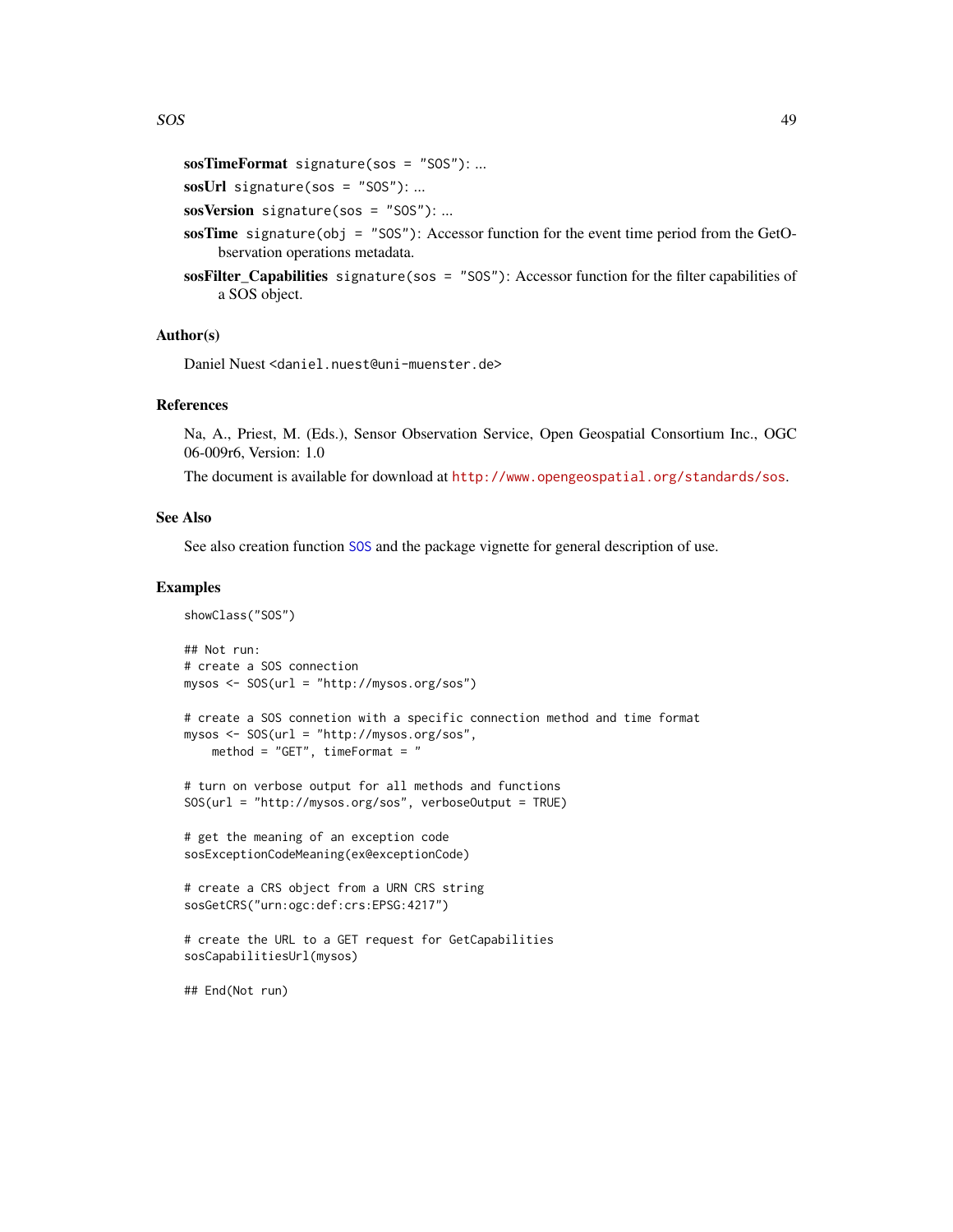<span id="page-49-1"></span><span id="page-49-0"></span>SosBindings *Bindings and Connecition Methods of OGC Sensor Observation Service*

# Description

The SOS comes with three possible methods of transfering data, HTTP GET, HTTP POST and SOAP.

# Details

The POST binding is described in the official SOS specification and should be the default method.

The GET binding is described by OOTethys in a Best Practice document: [http://www.oostethys.](http://www.oostethys.org/best-practices/best-practices-get) [org/best-practices/best-practices-get](http://www.oostethys.org/best-practices/best-practices-get). It contains some special encoding for bounding boxes, as the only spatial filter, and time periods, as the only temporal filter.

The SOAP binding is not official with regards to the spec, and also not implemented yet.

The connection method can be changed on creation of a SOS object.

# References

Wikipedia page for HTTP request methods: [http://en.wikipedia.org/wiki/Hypertext\\_Transf](http://en.wikipedia.org/wiki/Hypertext_Transfer_Protocol#Request_methods)er\_ [Protocol#Request\\_methods](http://en.wikipedia.org/wiki/Hypertext_Transfer_Protocol#Request_methods).

#### See Also

[SosSupportedConnectionMethods](#page-64-0)

# Examples

```
# HTTP connection methods supported by this sos4R implementation
supported <- SosSupportedConnectionMethods()
supported
```

```
sos <- SOS("http://sosurl.org/", method = "GET")
```
## End(Not run)

## Not run: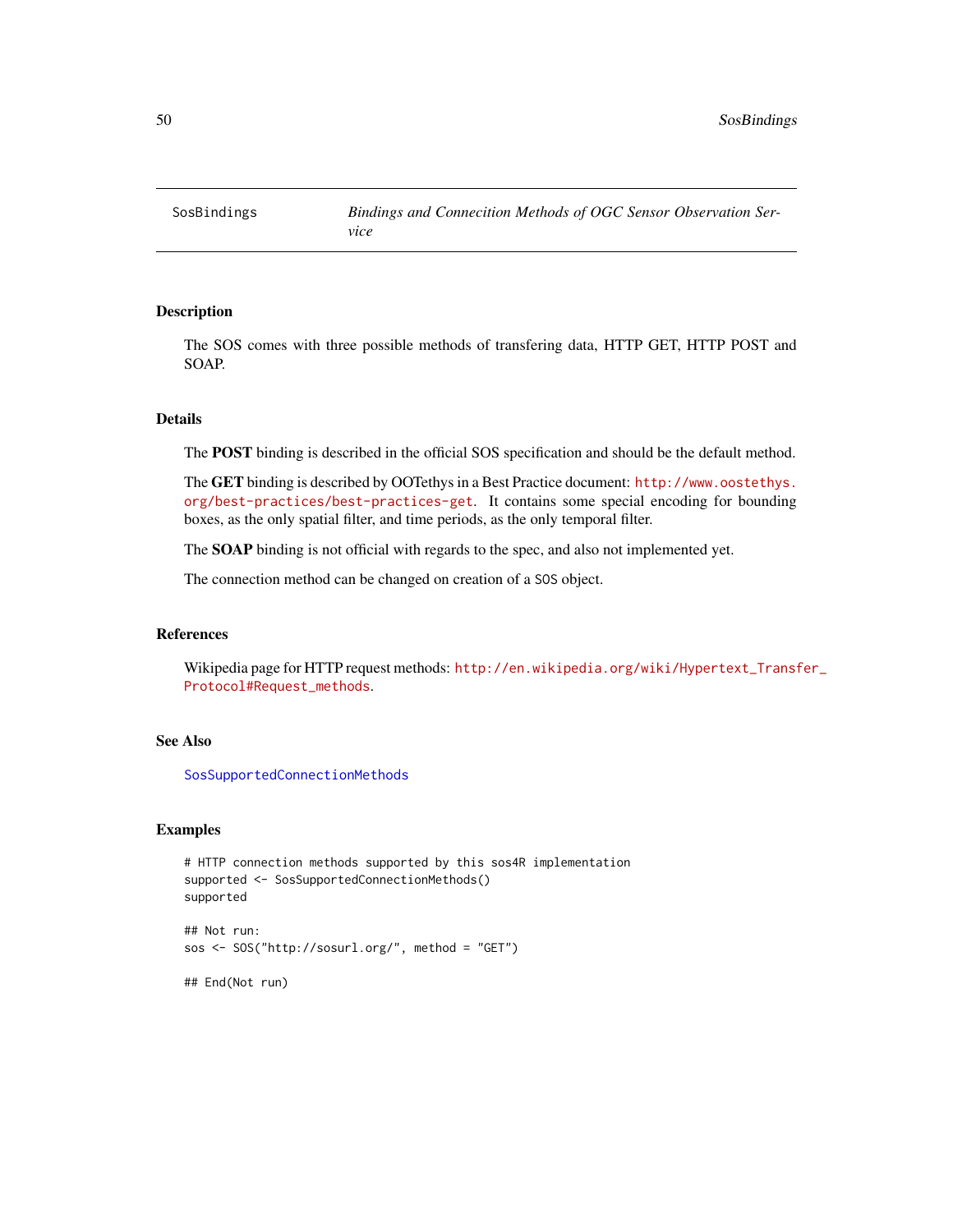<span id="page-50-1"></span>SosCapabilities\_1.0.0-class

*Class and Construction Function for "SosCapabilities\_1.0.0"*

#### <span id="page-50-0"></span>Description

The service metadata document of a Sensor Observation Service.

#### Usage

```
SosCapabilities(version, updateSequence = NA, owsVersion = "1.1.0",
identification = NULL, provider = NULL, operations = NULL,
filterCapabilities = NULL, contents = NULL)
```
# Arguments

| version            | The version of the service.                                                                                                                                                                                                                                                                                     |  |
|--------------------|-----------------------------------------------------------------------------------------------------------------------------------------------------------------------------------------------------------------------------------------------------------------------------------------------------------------|--|
|                    | updateSequence Service metadata document version, value is "increased" whenever any change<br>is made in complete service metadata document. This can be used to request a<br>certain version of a metadata document. Parameter is found in both request and<br>reponse, but may not be supported by a service. |  |
| owsVersion         | The used OWS specification version.                                                                                                                                                                                                                                                                             |  |
| identification     | The identification section of a capabilities document, object of class OwsServiceIdentification.                                                                                                                                                                                                                |  |
| provider           | The provider section of a capabilities document, object of class OwsServiceProvider.                                                                                                                                                                                                                            |  |
| operations         | A list of objects of class OwsOperation in a Operations Metadata object. The<br>provider section of a capabilities document.                                                                                                                                                                                    |  |
| filterCapabilities |                                                                                                                                                                                                                                                                                                                 |  |
|                    | An object of class SosFilter_Capabilities contaning the filter capabilities<br>of a service.                                                                                                                                                                                                                    |  |
| contents           | The provider section of a capabilities document, object of class SosContents.                                                                                                                                                                                                                                   |  |

# Details

This document provides clients with service metadata about a specific service instance, including metadata about the tightly-coupled data served.

The portions of the GetCapabilities response document that are defined in the OWS Common specification are not modified for SOS. The sections of the response that are specific for the SOS are the Filter\_Capabilities and the Contents section.

# Objects from the Class

Objects can be created by calls to the construction function of the form  $SosCapabilities(...)$ including the parameter "owsVersion" for the respective version of the service metadata document.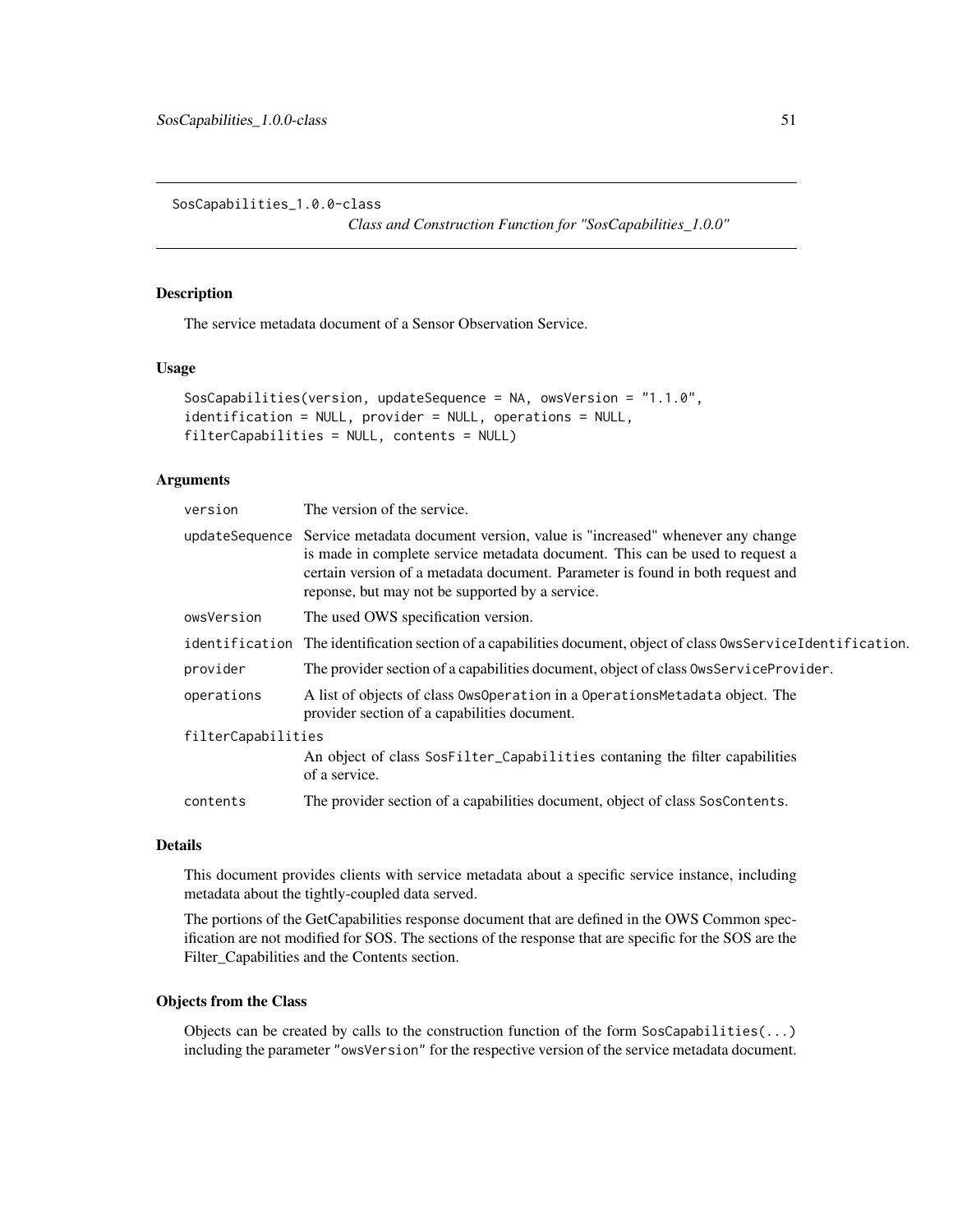# Slots

filterCapabilities: Object of class "SosFilter\_CapabilitiesOrNULL" ~~ identification: Object of class "OwsServiceIdentificationOrNULL" ~~ provider: Object of class "OwsServiceProviderOrNULL" ~~ operations: Object of class "OwsOperationsMetadataOrNULL" ~~ contents: Object of class "OwsContentsOrNULL" ~~ version: Object of class "character" ~~ updateSequence: Object of class "character" ~~ owsVersion: Object of class "character" ~~

#### Extends

Class ["OwsCapabilities\\_1.1.0"](#page-33-0), directly. Class ["OwsCapabilities"](#page-33-0), by class "OwsCapabilities\_1.1.0", distance 2.

# Methods

No methods defined with class "SosCapabilities\_1.0.0" in the signature.

# Author(s)

Daniel Nuest <daniel.nuest@uni-muenster.de>

#### References

Section 8.2.3 of the SOS specification: Na, A., Priest, M. (Eds.), Sensor Observation Service, Open Geospatial Consortium Inc., OGC 06-009r6, Version: 1.0

# See Also

[SosFilter\\_Capabilities](#page-60-0), [SosContents](#page-52-0), [OwsCapabilities](#page-33-0)

# Examples

showClass("SosCapabilities\_1.0.0")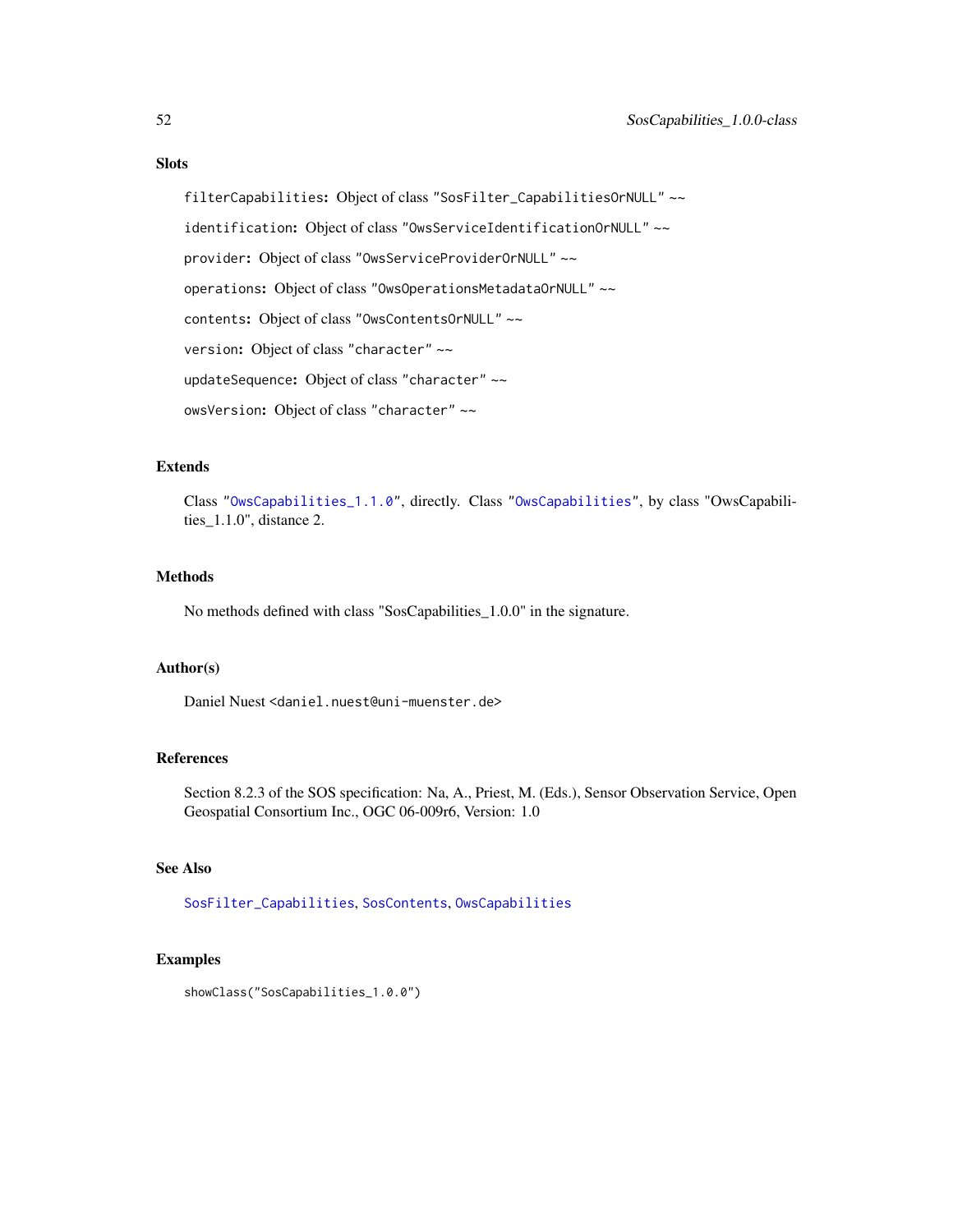<span id="page-52-2"></span><span id="page-52-0"></span>SosContents-class *Class and Construction Function of "SosContents"*

#### <span id="page-52-1"></span>Description

SosContents models the sos:Contents section in a service metadata document.

# Usage

```
SosContents(observationOfferings)
```
#### Arguments

observationOfferings A list of objects of class SosObservationOffering.

# Details

The SosContents section extends the generic ows:Contents elements. It contains the [SosObservationOffering](#page-61-0)s of a Sensor Observation Service.

#### Objects from the Class

Objects can be created by calls to the construction funtion in the form  $SosContents(...).$ 

The virtual class SosContentsOrNULL is used to model optional slots in classes containing SosContents: No objects may be created from it.

# **Slots**

observationOfferings: Object of class "list" ~~ xml: Object of class "XMLAbstractNode" ~~

#### Extends

Class ["OwsContents"](#page-33-0), directly. Class ["SosContentsOrNULL"](#page-52-1), directly. Class ["OwsContentsOrNULL"](#page-33-0), by class "OwsContents", distance 2.

# Methods

```
show signature(object = "SosContents"): ...
```
# Author(s)

Daniel Nuest <daniel.nuest@uni-muenster.de>

# References

See section 8.2.3.2, "Contents Section", of the SOS specification.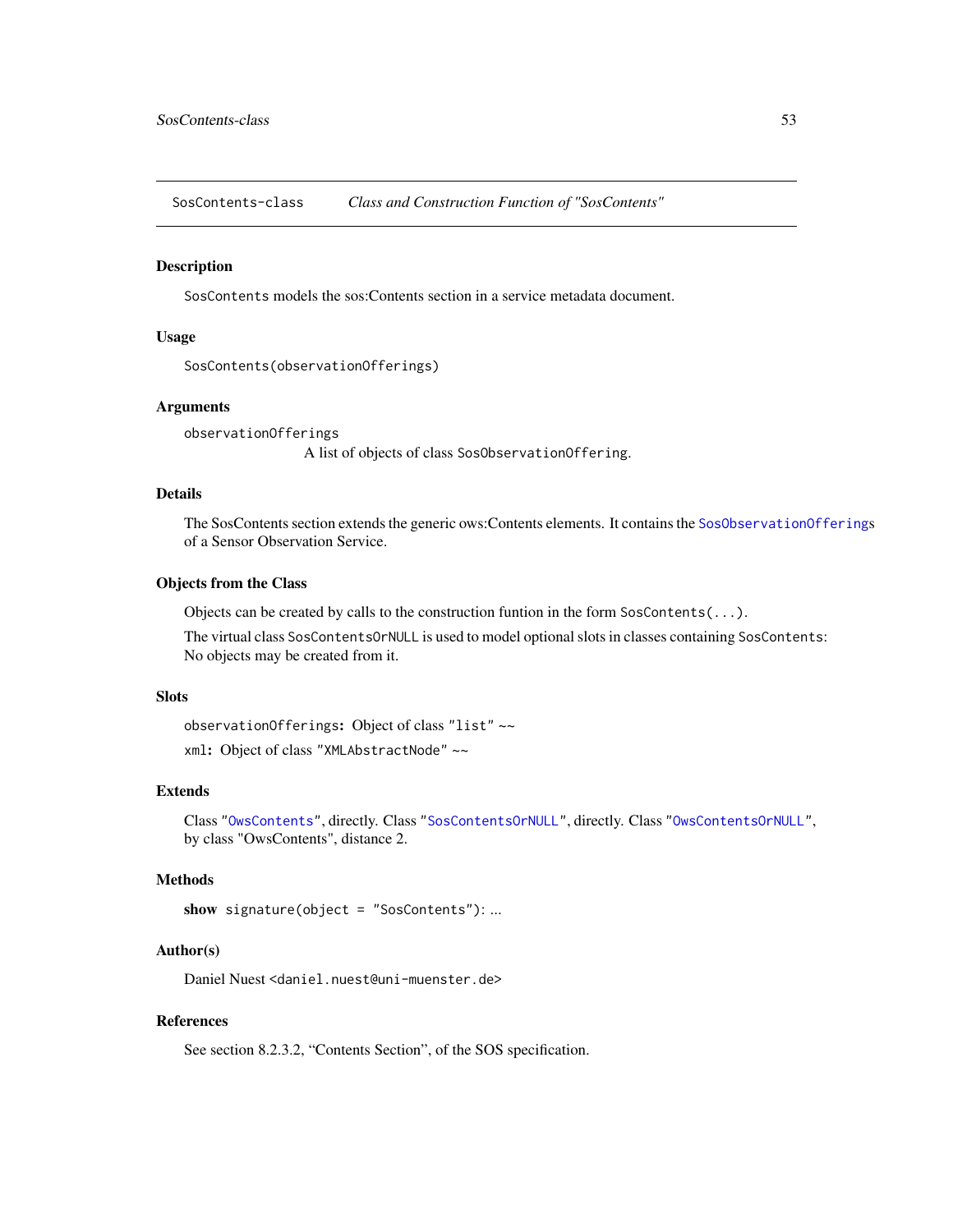# <span id="page-53-0"></span>See Also

[SosObservationOffering](#page-61-0), [OwsContents](#page-33-0)

## Examples

```
showClass("SosContents")
showClass("SosContentsOrNULL")
```
sosConvertString *SOS Conversion functions for Observation Results*

#### Description

These functions are called by the parsers of om:Observation and om:Measurement documents to convert the actual values to the correct classes.

# Usage

```
sosConvertString(x, sos)
sosConvertDouble(x, sos)
sosConvertTime(x, sos)
sosConvertLogical(x, sos)
```
#### Arguments

|            | The object to be converted.                                                                |
|------------|--------------------------------------------------------------------------------------------|
| <b>SOS</b> | An object of class SOS, whose settings, like formating information, can be util-<br>itzed. |

# Details

The methods are automatically called from the given SOS's list of conversion functions. This is either default or can be set manually on creation.

If you want to provide you own conversion functions, follow the example below. Always include the common parameters x and sos.

There are functions to access the converters of a SOS ([sosDataFieldConverters-methods](#page-45-0)) and to combine default and your own converters ([SosDataFieldConvertingFunctions](#page-5-1)).

# Value

An object of the respective class converted from the parameter x.

#### Author(s)

Daniel Nuest <daniel.nuest@uni-muenster.de>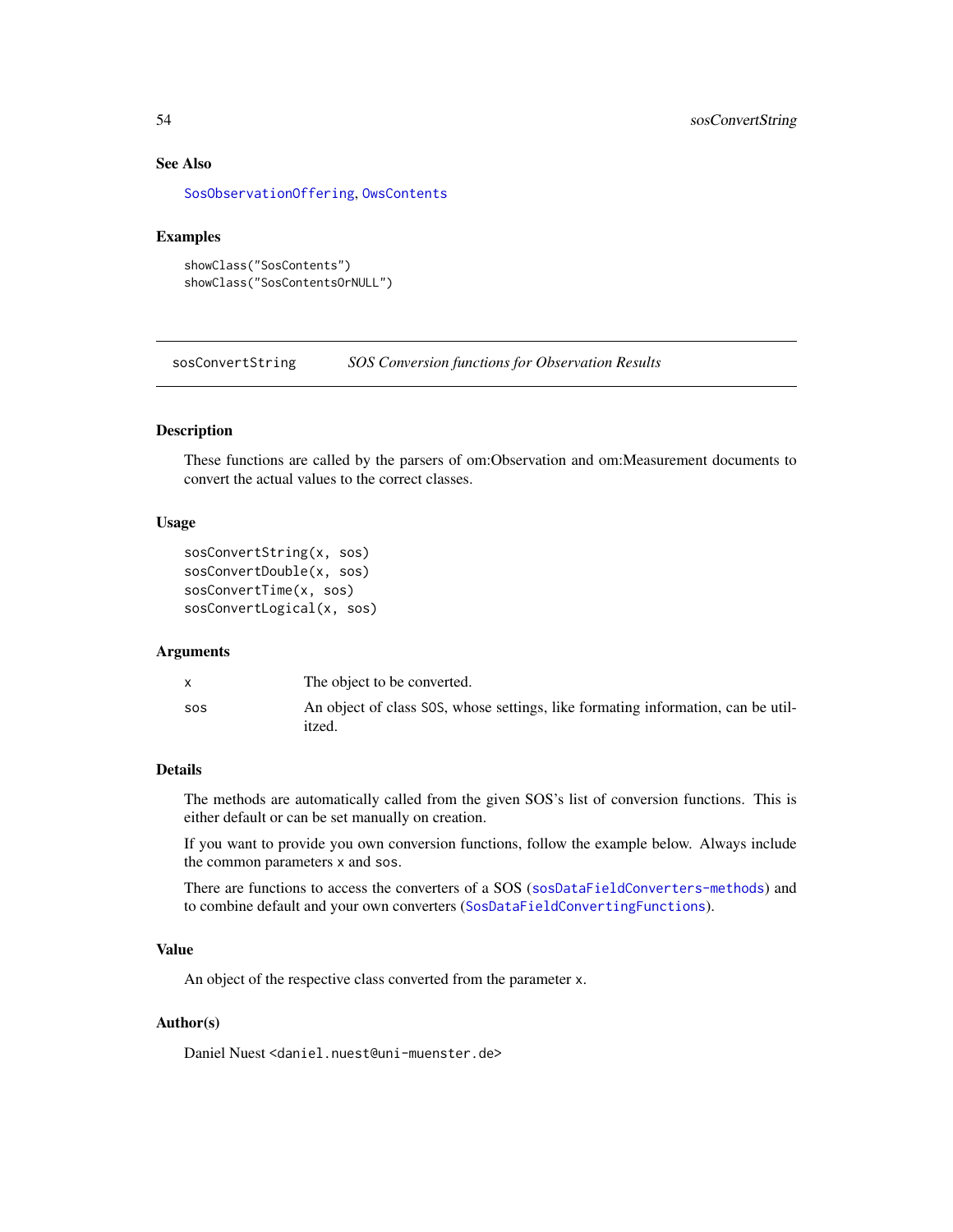#### <span id="page-54-1"></span>sosCreate 55

#### See Also

```
sosDataFieldConverters-methods, SosDataFieldConvertingFunctions
```
#### Examples

```
## Not run:
sos <- SOS(url = SosExampleServices()[[2]])
one <- sosConvertDouble("1", sos)
class(one)
# add conversion rules, also possible to override default ones
myConverters <- SosDataFieldConvertingFunctions(
"C" = sosConvertDouble,
"S/m" = sosConvertDouble)
sos <- SOS(url = SosExampleServices()[[2]], dataFieldConverters = myConverters)
# show converters
sosDataFieldConverters(sos)
## End(Not run)
```

```
sosCreate Convenience Functions for Request Parameter Creations
```
#### <span id="page-54-0"></span>**Description**

These methods can be seen as convenience functions or shortcuts to regularly used parameters in GetObservation requests to a Sensor Observation Service. The remove some complexity and target the most common cases, but also limit flexibility.

#### Usage

```
sosCreateBBOX(lowLat, lowLon, uppLat, uppLon, srsName,
srsDimension = NA_integer_, axisLabels = NA_character_,
uomLabels = NA_character_, propertyName = sosDefaultSpatialOpPropertyName)
sosCreateBBoxMatrix(lowLat, lowLon, uppLat, uppLon)
sosCreateFeatureOfInterest(objectIDs = list(NA), spatialOps = NULL, bbox = NULL,
srsName = NA_character_)
sosCreateEventTime(time, operator)
sosCreateEventTimeList(time, operator)
sosCreateTimeInstant(sos, time, frame = as.character(NA),
calendarEraName = as.character(NA),
indeterminatePosition = as.character(NA))
sosCreateTimePeriod(sos, begin, end, frame = as.character(NA),
calendarEraName = as.character(NA),
indeterminatePosition = as.character(NA), duration = as.character(NA),
```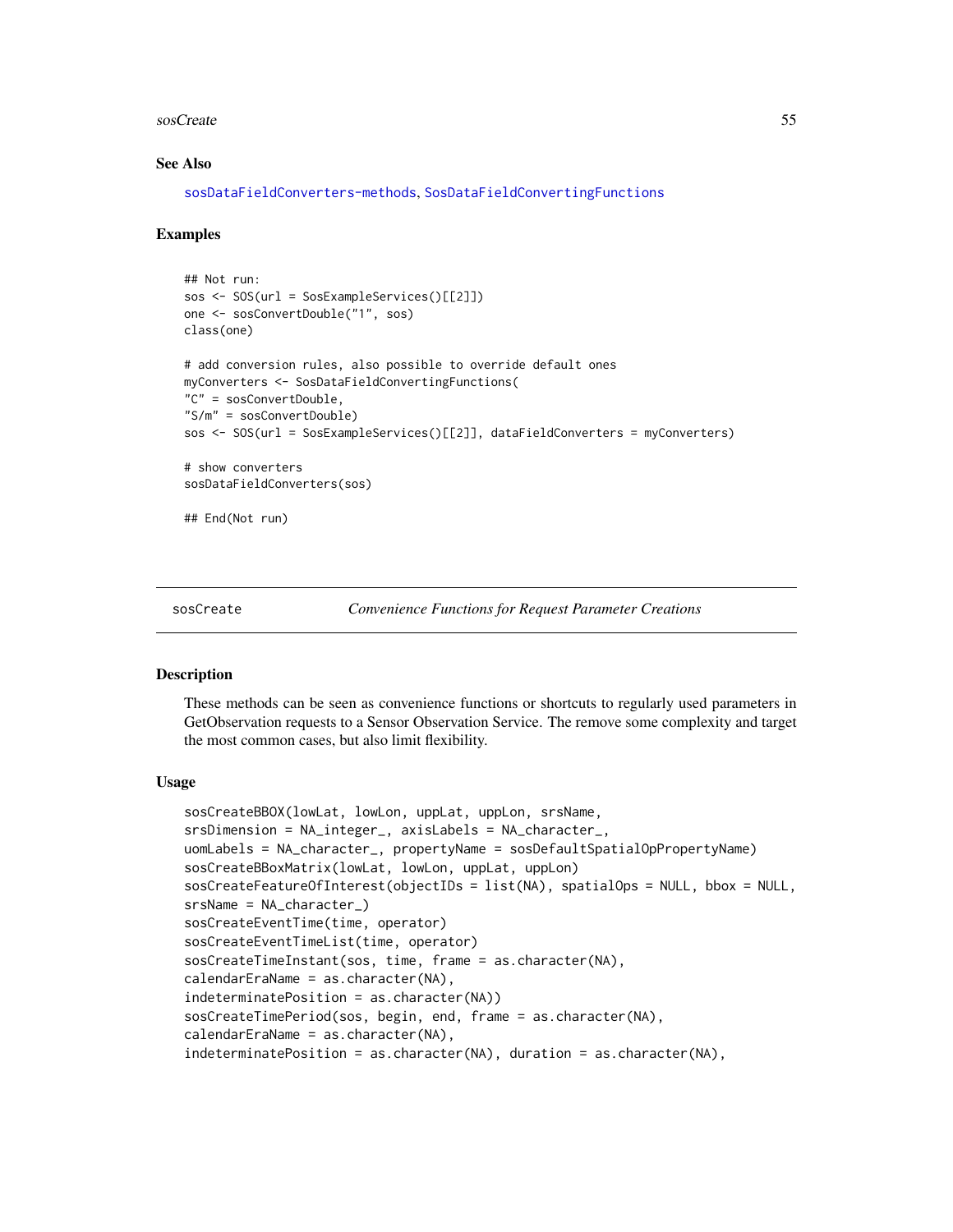#### 56 sosCreate and the state of the state of the state of the state state state state state state state state state state state state state state state state state state state state state state state state state state state

```
timeInterval = NULL)
sosCreateTime(sos, time, operator = sosDefaultTemporalOperator)
```
# Arguments

| lowLat                | Minimum latitude for bounding box and boundinb box matrix.                                                                                                                             |  |
|-----------------------|----------------------------------------------------------------------------------------------------------------------------------------------------------------------------------------|--|
| lowLon                | Minimum longitude for bounding box and boundinb box matrix.                                                                                                                            |  |
| uppLat                | Maximum latitude for bounding box and boundinb box matrix.                                                                                                                             |  |
| uppLon                | Maximum longitude for bounding box and boundinb box matrix.                                                                                                                            |  |
| srsName               | Name of the spatial reference system for bounding box, e.g. "urn: ogc: def: crs: EPSG: 4326"'.                                                                                         |  |
| srsDimension          | Dimensions of the spatial reference system, e.g. '2'.                                                                                                                                  |  |
| axisLabels            | Labels of the axes of a bounding box as an ordered character vector.                                                                                                                   |  |
| uomLabels             | Unit of measurement labels as an ordered character vector for the axes in a<br>bounding box, e.g. "deg"'.                                                                              |  |
| propertyName          | The spatial property name for the bounding box, e.g. "urn: ogc: data: location"'                                                                                                       |  |
| objectIDs             | Identifiers of a feature of interest list.                                                                                                                                             |  |
| spatialOps            | An object of class OgcSpatialOps-class which is inserted into the feature of<br>interest element.                                                                                      |  |
| bbox                  | Shortcut to add a feature of interest with a GmlEnvelope-class, object must be<br>a matrix as created by sosCreateBBoxMatrix().                                                        |  |
| time                  | Object of class "GmlTimeGeometricPrimitive" for sosCreateEventTimeList,<br>or an object of class POSIXt for sosCreateTimePeriod, or an object of class<br>character for sosCreateTime. |  |
| operator              | The operator to be used for the time in sosCreateEventTimeList, e.g. "TM_During"'.                                                                                                     |  |
| SOS                   | An object of class SOS-class for which the element is created. The SOS might<br>for example be required for formatting settings.                                                       |  |
| frame                 | Provides a URI reference that identifies a description of the reference system.                                                                                                        |  |
| calendarEraName       |                                                                                                                                                                                        |  |
|                       | The name of the calendar era.                                                                                                                                                          |  |
| begin                 | Object of class POSIXt.                                                                                                                                                                |  |
| end                   | Object of class POSIXt.                                                                                                                                                                |  |
| indeterminatePosition |                                                                                                                                                                                        |  |
|                       | Inexact temporal positions may be expressed using the optional indeterminatePo-<br>sition parameter. This takes one of the following values: after, before, now,<br>unknown.           |  |
| duration              | Duration of an interval using ISO 8601 syntax for temporal length.                                                                                                                     |  |
| timeInterval          | An object of class "GmlTimeIntervalOrNULL" to be used in a GmlTimePeriod-class.                                                                                                        |  |

# Value

An object of the respective class, or a list in case of sosEventTimeList.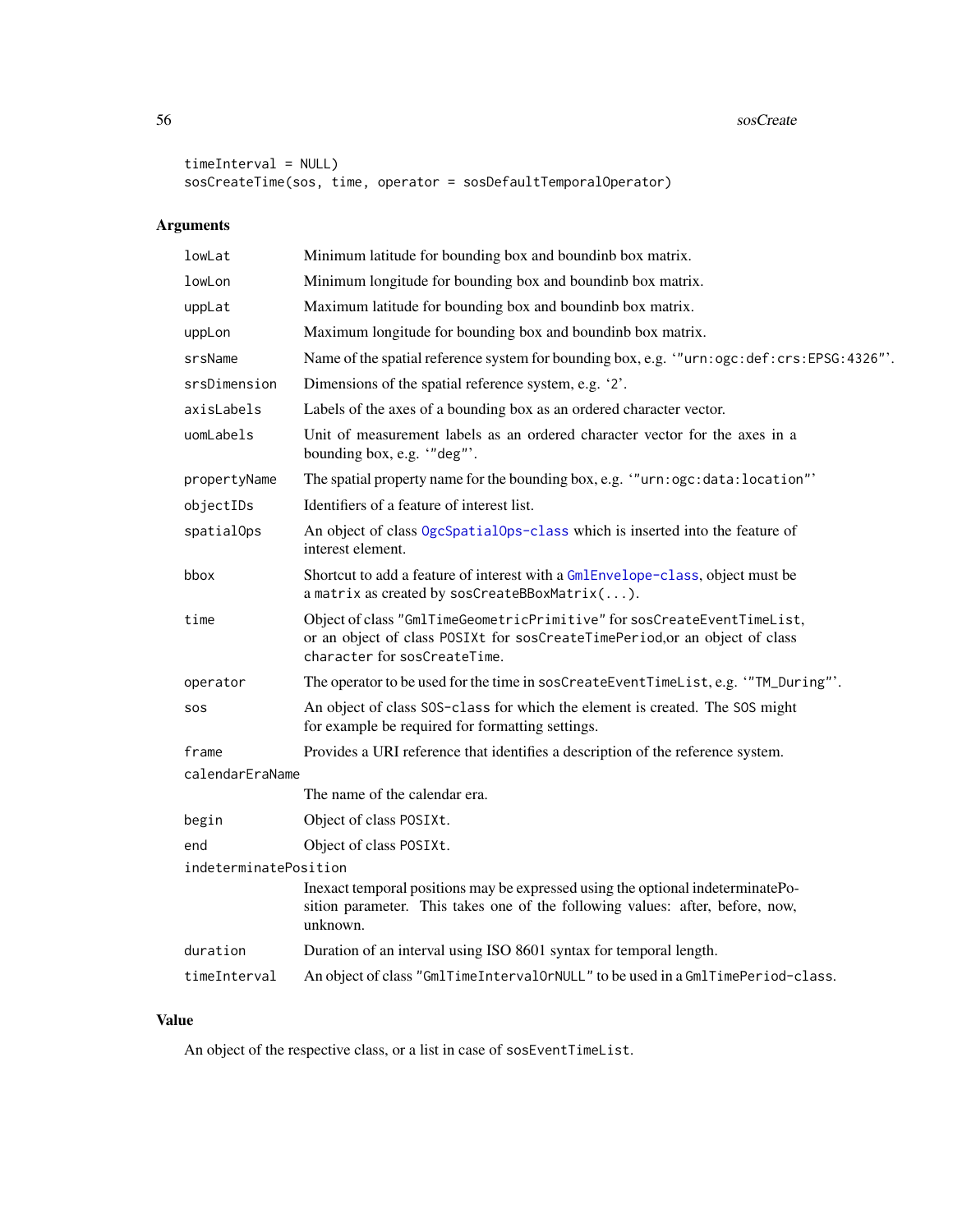#### sosCreate 57

#### Methods

```
signature(time = "GmlTimeGeometricPrimitive") Create sos:time based on the given GmlTimeGeometricPrimitive.
```

```
signature(sos = "SOS", time = "POSIX't") Create sos:time with time instant based on the
    given time.
```

```
signature(sos = "SOS", begin = "POSIXt", end = "POSIXt") Create sostime with time in-terval based on the given begin and end times.
```
#### Author(s)

Daniel Nuest <daniel.nuest@uni-muenster.de>

#### See Also

```
These methods create object of the following classes: GmlTimeInstant-class, GmlTimePeriod-class,
SosEventTime-class, SosFeatureOfInterest-class, OgcBBOX-class, matrix-class.
```
#### Examples

```
# create a feature of interest based on identifiers
foiIDs <- list("urn:ogc:object:feature:1", "urn:ogc:object:feature:2")
foiObj <- sosCreateFeatureOfInterest(objectIDs = foiIDs[1:2])
print(foiObj)
```

```
# create a bounding box matrix and use it to create a spatial feature of interest
bboxMatrix <- sosCreateBBoxMatrix(lowLat = 50.0, lowLon = 7.0,
upplot = 53.0, upplon = 10.0foiBBox <- sosCreateFeatureOfInterest(bbox = bboxMatrix,
srsName = "urn:ogc:def:crs:EPSG:6.8:4326")
print(foiBBox)
```

```
# create a foi with a bounding box
bbox \leq sosCreateBBOX(lowLat = 50.0, lowLon = 7.0, uppLat = 53.0,
uppLon = 10.0, srsName = "urn:ogc:def:crs:EPSG:6.8:4326",
srsDimension = as.integer(2), axisLabels = "lat,lon",
uomLabels = "deg,deg", propertyName = "bboxName")
foiBBox2 <- sosCreateFeatureOfInterest(spatialOps = bbox)
print(foiBBox2)
```

```
## Not run:
last.period <- sosCreateTimePeriod(sos = mySOS,
begin = (Sys.time() - 3600 * 24 * 7), end = Sys.time())
```

```
oneWeek.period <- sosCreateTimePeriod(sos = mySOS,
begin = as.POSIXct("2010/01/01"), end = as.POSIXct("2010/01/07"))
oneWeek.eventTime <- sosCreateEventTimeList(oneWeek.period)
```

```
sosCreateTime(sos = mySOS, time = "2007-07-07 07:00::2008-08-08 08:00")
sosCreateTime(sos = mySOS, time = "2007-07-07 07:00/2010-10-10 10:00")
```

```
sosCreateTime(sos = mySOS, time = "::2007-08-05")
```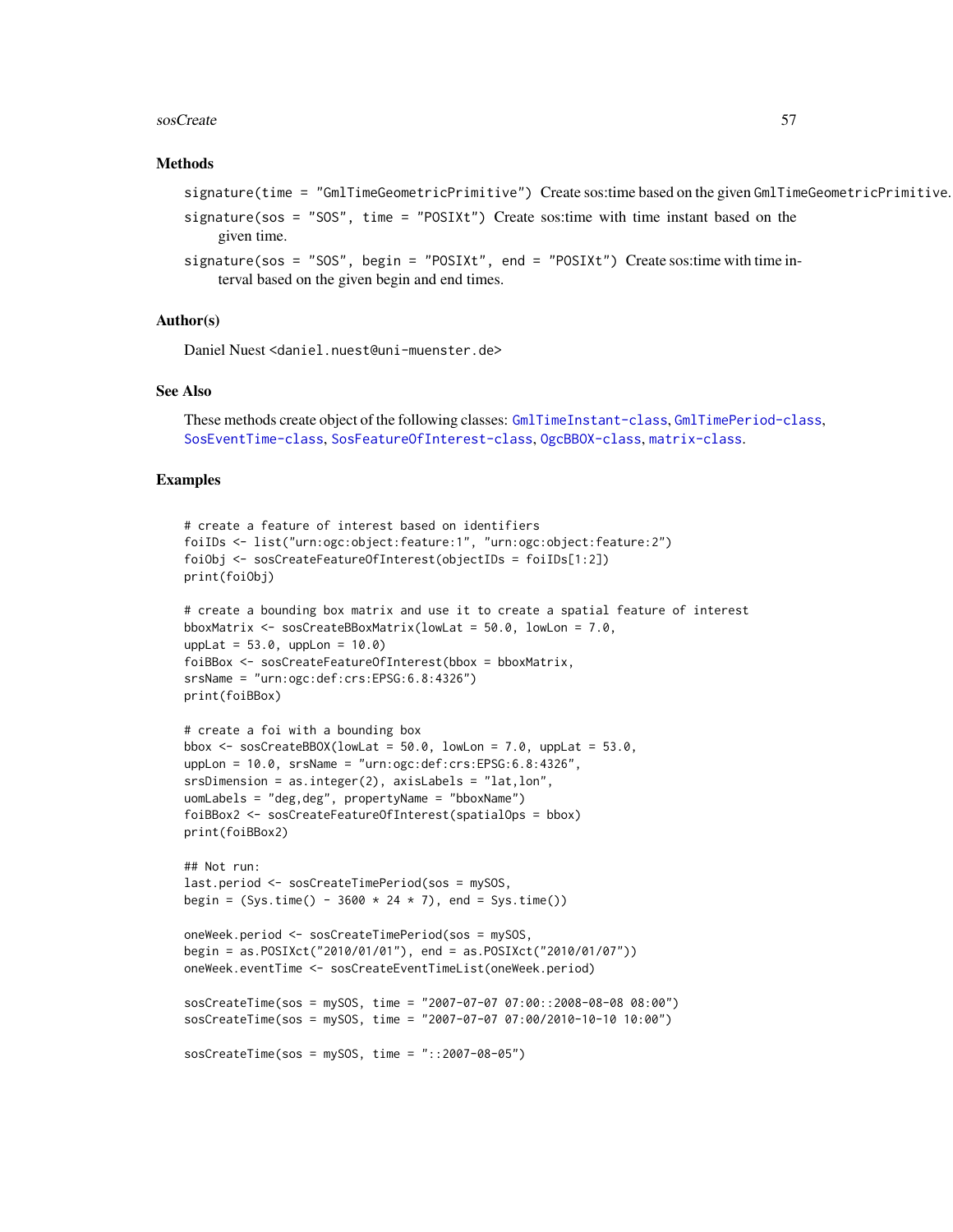```
sosCreateTime(sos = mySOS, time = "2007-08-05/")
## End(Not run)
```
SosEventTime *Classes and Construction Functions for sos:eventTime elements.*

#### <span id="page-57-0"></span>**Description**

Temporal query parameters for GetObservation requests.

#### Usage

```
SosEventTime(temporalOps)
SosEventTimeLatest()
```
#### Arguments

temporalOps An object of class [OgcBinaryTemporalOp-class](#page-25-0)to be wrapped by the sos:eventTime element.

## Details

Specifies the time period(s) for which observations are requested. This allows a client to request observations from a specific instant, multiple instances or periods of time in the past, present and future. The supported range is listed in the selected offering capabilities. The objects of these classes are used in the GetObservation (paramter in [GetObservation\)](#page-15-0).

The request for the latest observation is not standard conform. The distinction between the classes happens eventually during encoding, where both classes have different encoding functions.

A typical example in a POST request: <eventTime> <ogc:TM\_During> <ogc:PropertyName>om:samplingTime</ogc:PropertyName> <gml:TimePeriod> <gml:beginPosition>2006-11-05T17:18:58.000-06:00</gml:beginPosition> <gml:endPosition>2006-11-05T21:18:59.000-06:00</gml:endPosition> </gml:TimePeriod> </ogc:TM\_During> </eventTime>

In GET binding ([SosBindings](#page-49-0)) the eventTime is simply omitted for getting the latest observation.

It is recommended to use the creation functions as shown in the examples.

#### Objects from the Classes

Objects can be created by calls to the construction functions of the form  $SosEventTime(...)$  or SosEventTimeLatest(...).

<span id="page-57-1"></span>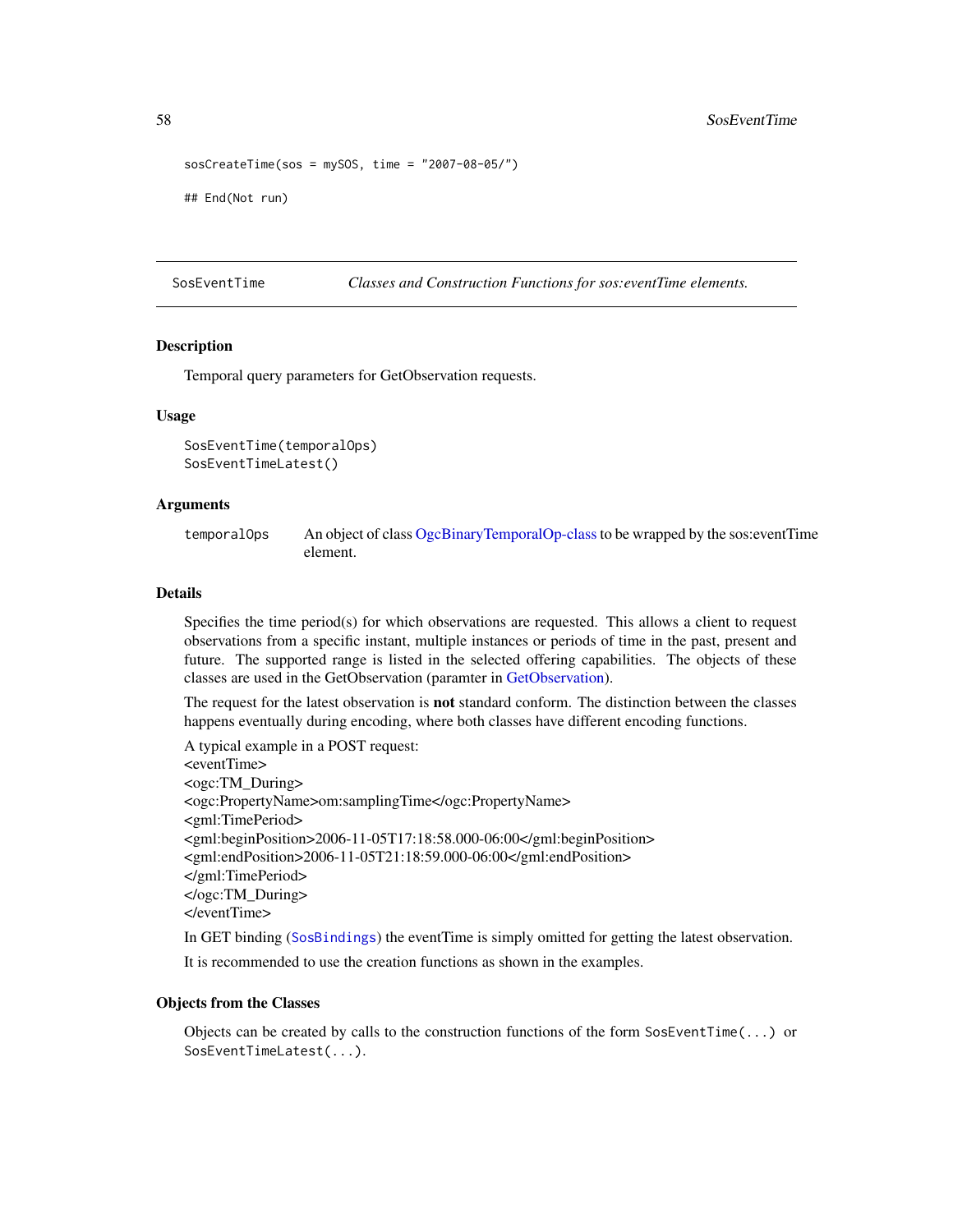# SosEventTime 59

# Slots

temporalOps: Object of class "OgcBinaryTemporalOp" for SosEventTime, the temporal operand to be inserted into the event time, or an object of class "character" for SosEventTimeLatest.

# Methods

```
encodeKVP signature(obj = "SosEventTime", sos = "SOS"): Encode the given object as a
    key-value pair.
```
encodeXML signature(obj = "SosEventTime", sos = "SOS") or signature(obj = "SosEventTimeLatest", sos = Encode the given object as XML.

# Author(s)

Daniel Nuest <daniel.nuest@uni-muenster.de>

#### References

See SOS specification, Table 4: "Parameters of GetObservation Request".

#### See Also

See also [SosGetObservation-class](#page-15-1), [sosCreateEventTimeList-methods](#page-54-0).

#### Examples

```
showClass("SosEventTime")
showClass("SosEventTimeLatest")
## Not run:
# create SosEventTime for all times after the given time stamp
tOps <- TM_After(time = GmlTimeInstant(
timePosition = GmlTimePosition(as.POSIXct("2010-01-01 12:00"))))
time1 <- SosEventTime(tOps)
# encode it as XML and KVP
encodeXML(time1)
encodeKVP(time1)
time2 <- SosEventTimeLatest()
encodeXML(time2)
## End(Not run)
```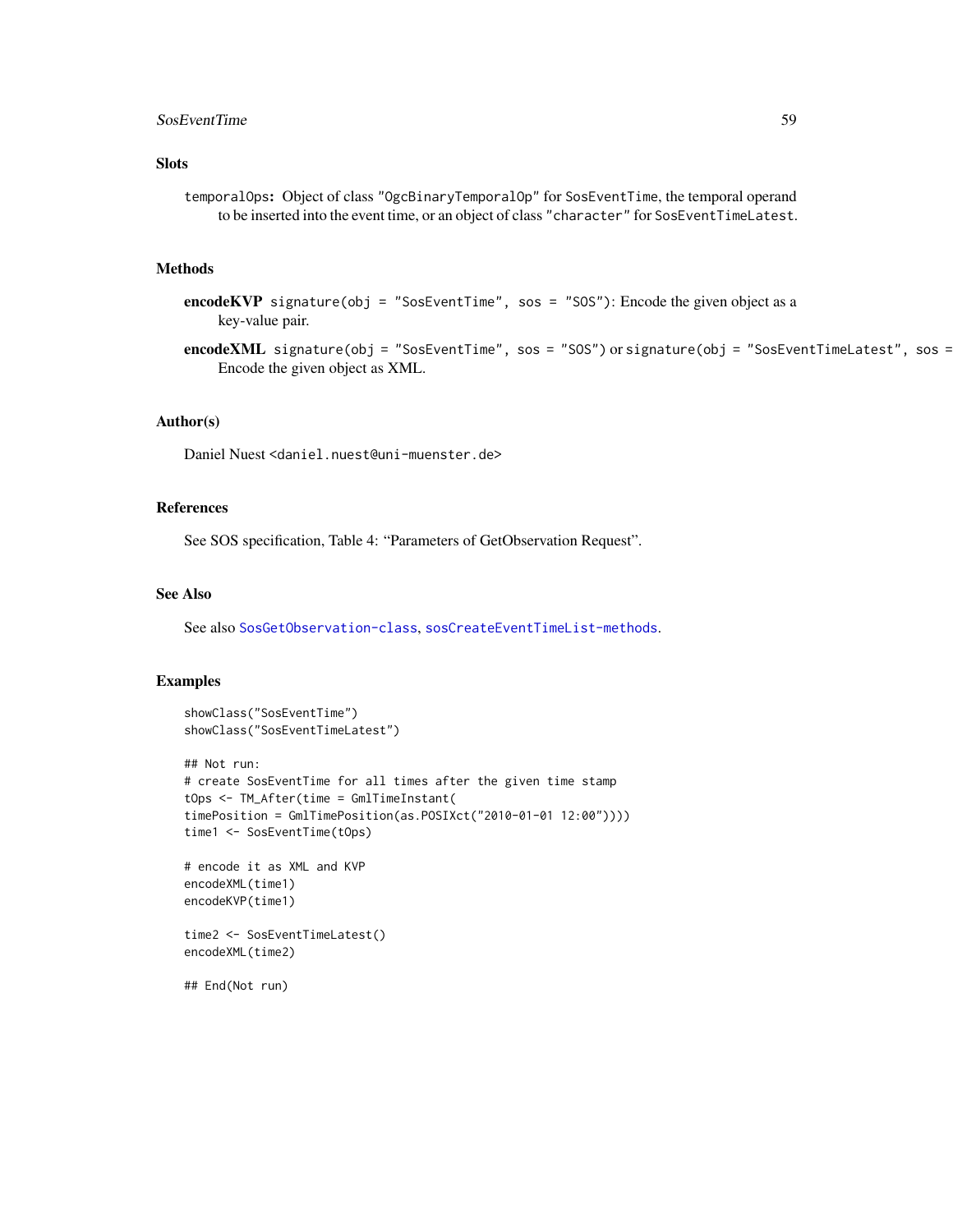```
SosFeatureOfInterest-class
```
*Class and Construction Function for "SosFeatureOfInterest"*

#### <span id="page-59-1"></span>Description

Element in a GetObservation request to a Sensor Observation service to constrain the observations to be returned regarding the observed feature.

# Usage

```
SosFeatureOfInterest(objectIDs = list(NA), spatialOps = NULL)
```
# Arguments

| objectIDs  | A list of character identifiers of features in a SOS.   |
|------------|---------------------------------------------------------|
| spatialOps | An object of class OgcSpatialOps for spatial filtering. |

## Details

Specifies the feature for which observations are requested. This can either be represented by a reference to a feature ID advertised in the capabilities document or can be a spatial constraint.

#### Objects from the Class

Objects can be created by calls to the construction function of the form SosFeatureOfInterest $(\ldots)$ .

SosFeatureOfInterestOrNULL is a virtual class to model optional slots of containing elements: No objects may be created from it.

# **Slots**

objectIDs: Object of class "list": Identifiers of features of interest.

spatialOps: Object of class "OgcSpatialOpsOrNULL": A spatial filtering of the result.

# Extends

Class ["SosFeatureOfInterestOrNULL"](#page-59-1), directly.

# Methods

encodeXML signature(obj = "SosFeatureOfInterest", sos = "ANY"): Convert the object to a XML representation.

# Author(s)

Daniel Nuest <daniel.nuest@uni-muenster.de>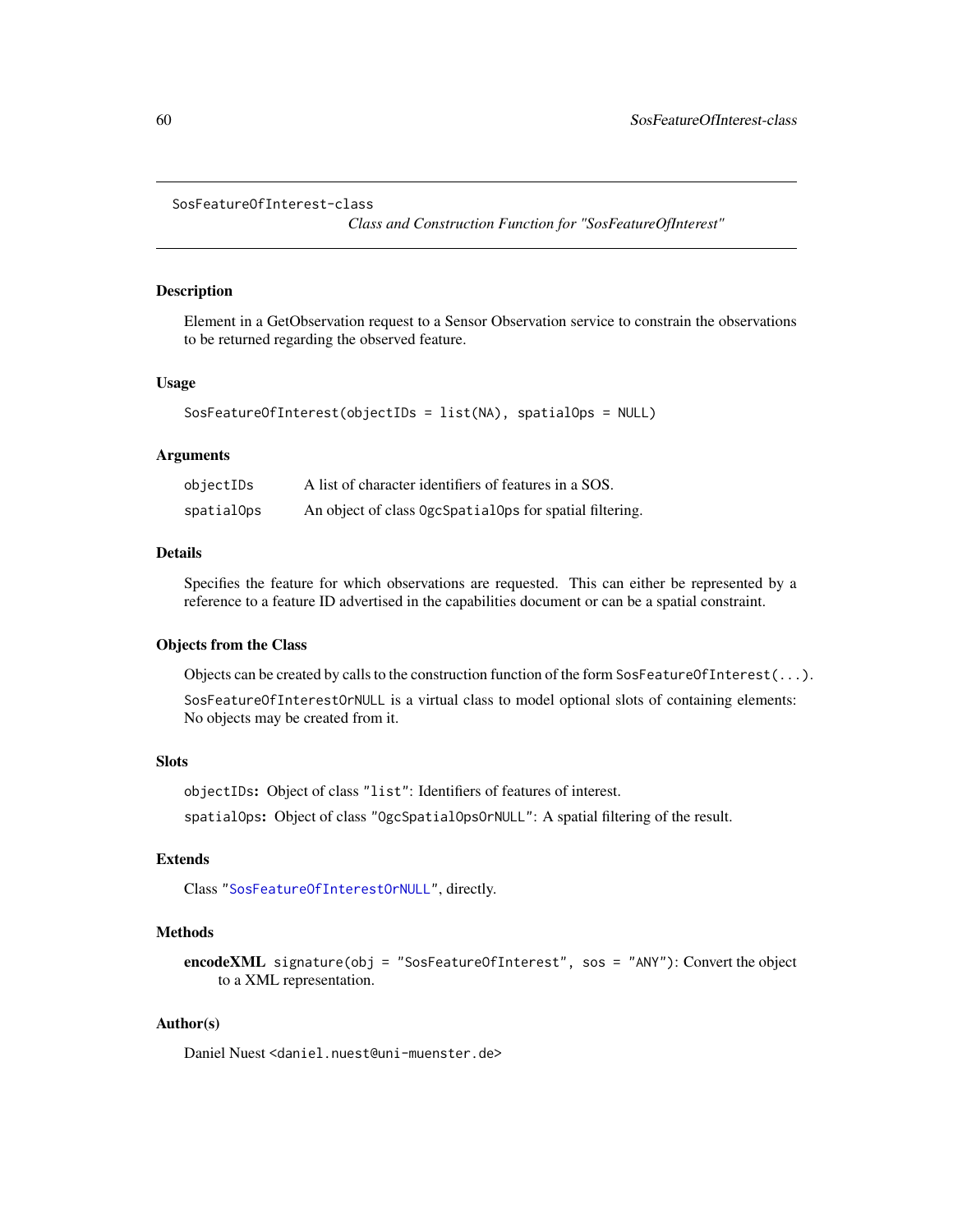#### <span id="page-60-2"></span>References

See section 8.4.2 of the SOS specification: Na, A., Priest, M. (Eds.), Sensor Observation Service, Open Geospatial Consortium Inc., OGC 06-009r6, Version: 1.0

#### See Also

See also [SosGetObservation](#page-15-1), and the convenience creation function [sosCreateFeatureOfInterest-methods](#page-54-0).

#### Examples

```
showClass("SosFeatureOfInterest")
showClass("SosFeatureOfInterestOrNULL")
```
<span id="page-60-0"></span>SosFilter\_Capabilities-class

*Classes and Construction Functions for "SosFilter\_Capabilities" Elements*

#### <span id="page-60-1"></span>Description

Additional section in the service metadata document of a Sensor Observation Service, which contains information about the supported filters.

#### Usage

```
SosFilter_Capabilities(spatial = list(NA_character_),
temporal = list(NA_character_), scalar = list(NA_character_),
id = list(NA_character_))
```
#### Arguments

| temporal | A character list of names of available temporal filters.       |
|----------|----------------------------------------------------------------|
| scalar   | A character list of names of available scalar filters.         |
| id       | A character list of names of available filters on identifiers. |

#### Details

The FilterCapabilities section is used to indicate what types of query parameters are supported by the service. These capabilities refer to the parameters of the GetObservation operation which is the only operation that includes OGC filter-like expressions.

#### Objects from the Class

Objects can be created by calls of the form new("SosFilter\_Capabilities", ...). SosFilter\_CapabilitiesOrNULL is virtual class: No objects may be created from it.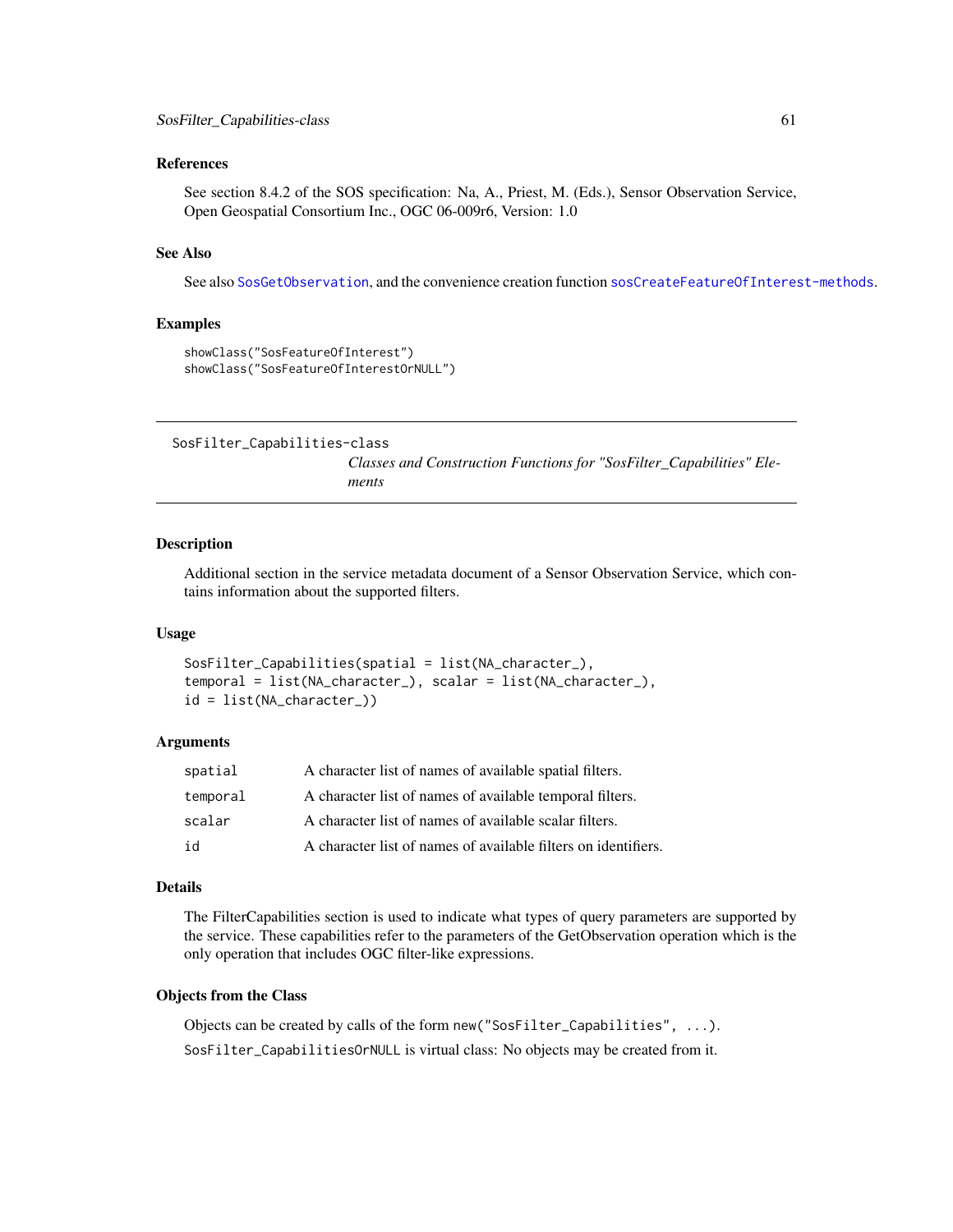# <span id="page-61-1"></span>**Slots**

spatial: Object of class "list" with character strings for names of spatial filters. temporal: Object of class "list" with character strings for names of temporal filters. scalar: Object of class "list" with character strings for names of scalar filters. id: Object of class "list" with character strings for names of ID filters.

# Extends

Class ["SosFilter\\_CapabilitiesOrNULL"](#page-60-1), directly.

# Methods

show signature(object = "SosFilter\_Capabilities"): ...

# Author(s)

Daniel Nuest <daniel.nuest@uni-muenster.de>

#### References

See section 8.2.3.1, "FilterCapabilities Section", the SOS specification: Na, A., Priest, M. (Eds.), Sensor Observation Service, Open Geospatial Consortium Inc., OGC 06-009r6, Version: 1.0

# See Also

[SosCapabilities](#page-50-0)

#### Examples

```
showClass("SosFilter_Capabilities")
showClass("SosFilter_CapabilitiesOrNULL")
```
<span id="page-61-0"></span>SosObservationOffering-class

*Classes and Related Functions for "SosObservationOffering"*

#### Description

SosObservationOfferings collect all metadata about a specific offerign in a Sensor Observation Service.

# Usage

```
SosObservationOffering(id, name = as.character(NA), time, procedure,
observedProperty, featureOfInterest, responseFormat,
intendedApplication = as.character(NA), resultModel = as.character(NA),
responseMode = as.charAt(CNA), boundedBy = list()
```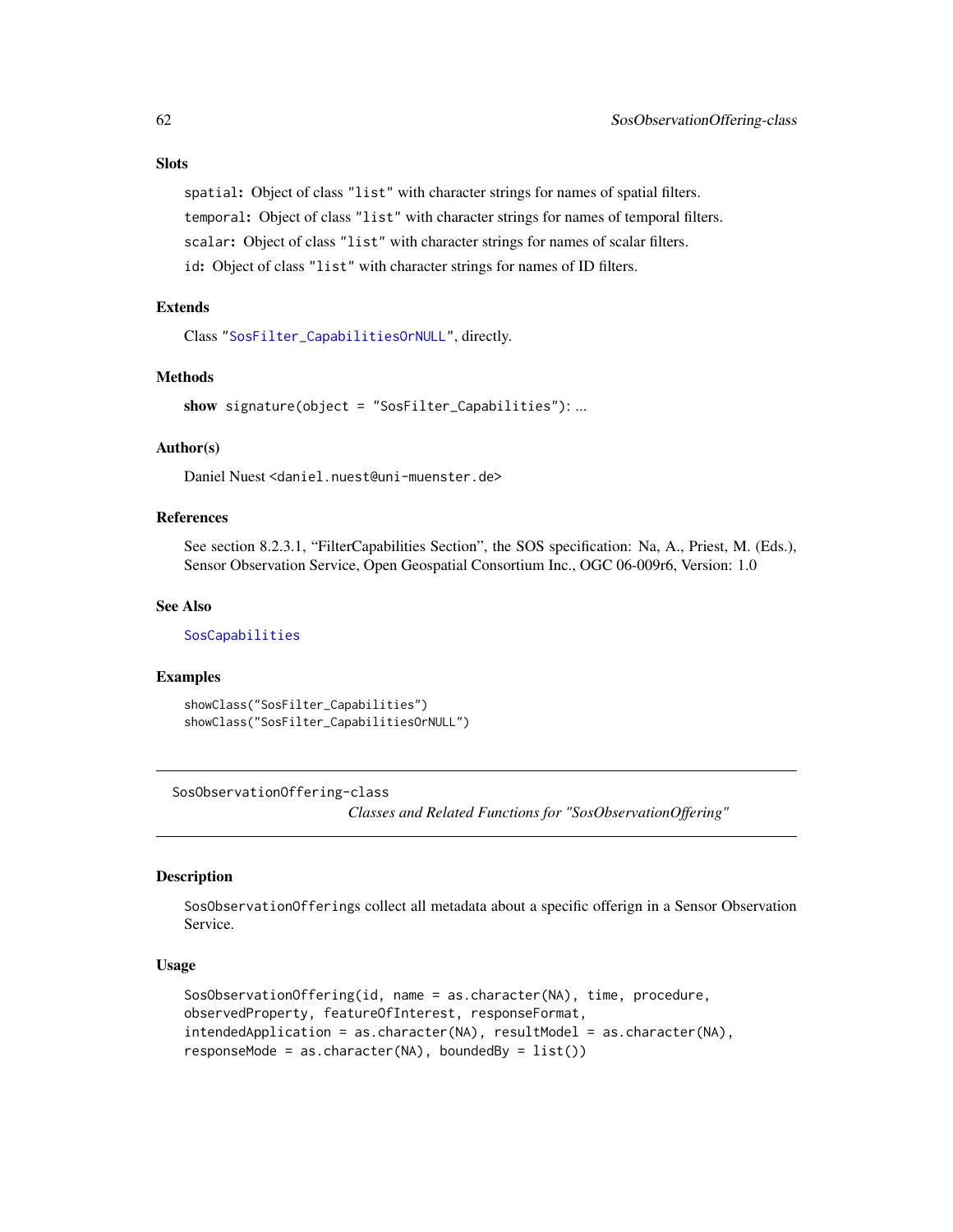### **Arguments**

| boundedBy           | See the corresponding slot description. |  |
|---------------------|-----------------------------------------|--|
| featureOfInterest   |                                         |  |
|                     | See the corresponding slot description. |  |
| id                  | See the corresponding slot description. |  |
| intendedApplication |                                         |  |
|                     | See the corresponding slot description. |  |
| name                | See the corresponding slot description. |  |
| observedProperty    |                                         |  |
|                     | See the corresponding slot description. |  |
| procedure           | See the corresponding slot description. |  |
| responseFormat      | See the corresponding slot description. |  |
| responseMode        | See the corresponding slot description. |  |
| resultModel         | See the corresponding slot description. |  |
| time                | See the corresponding slot description. |  |

#### Details

ObservationOffering provides a mechanism for factoring groups of related observations within a single service instance. A functionally equivalent outcome could be obtained by factoring between different service instances.

# Value

The construction functions return an object of the respective class, e.g. SosObservationOffering.

# Objects from the Class

Objects can be created by calls to the construction functions of the form SosObservationOffering $(\ldots)$ .

#### Slots

boundedBy: Object of class "list": A bounding box that contains all features in this offering.

- featureOfInterest: Object of class "list": Features or feature collections that represent the identifiable object(s) on which the sensor systems are making observations.
- id: Object of class "character": Identifier of an offering.
- intendedApplication: Object of class "list": The intended category of use for this offering such as homeland security or natural resource planning
- name: Object of class "character": The name of an offering.
- observedProperty: Object of class "list": The observable/phenomenon that can be requested in this offering.
- procedure: Object of class "list": A reference to one or more procedures, including sensor systems, instruments, simulators, etc, that supply observations in this offering. The DescribeSensor operation can be called to provide a detailed description of each system.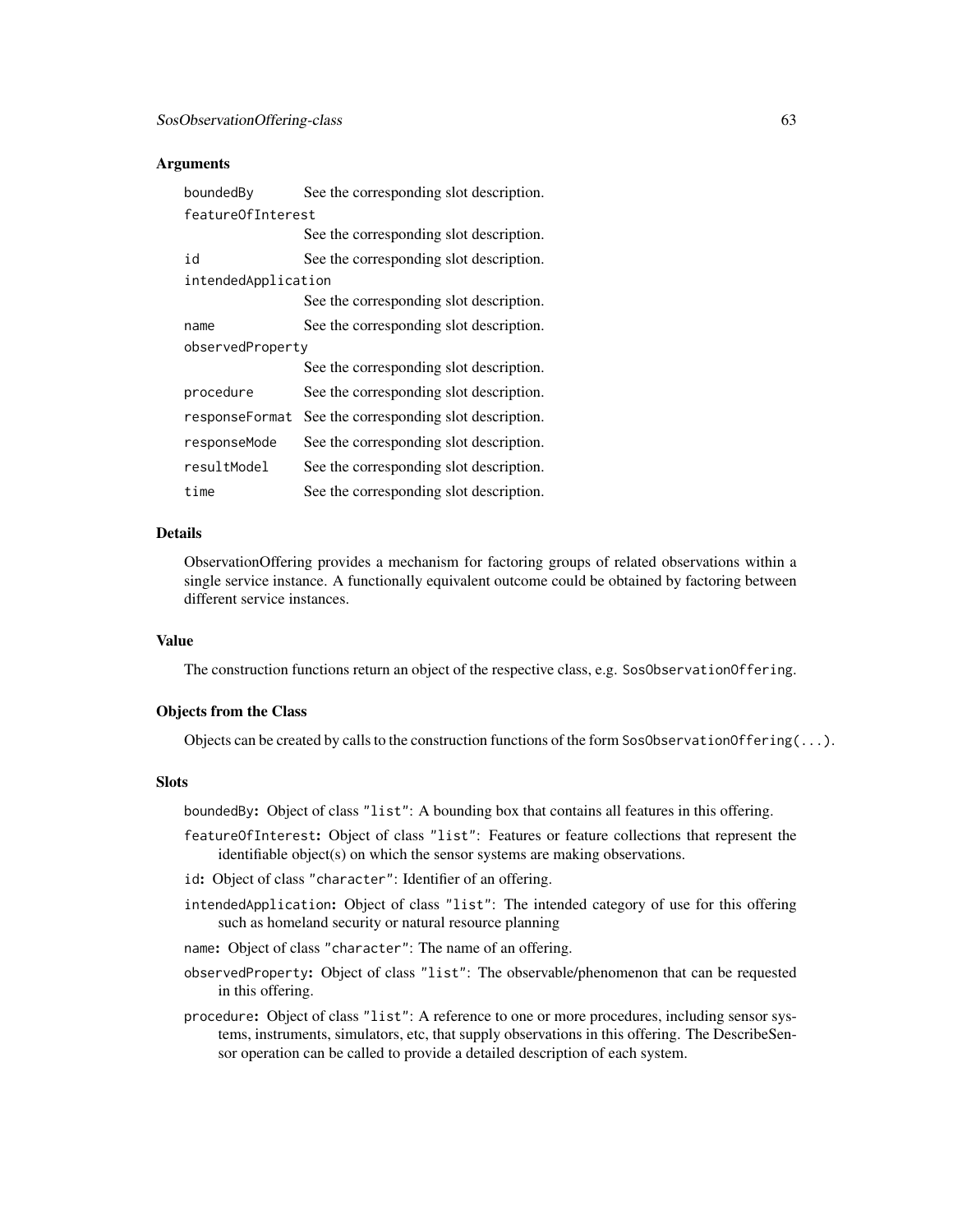- <span id="page-63-0"></span>responseFormat: Object of class "list": MIME type of the data that will be returned as the result of a GetObservation request. This is usually text/xml; subtype="om/0.0.0".
- responseMode: Object of class "list": Indicates what modes of response are supported for this offering. The value of resultTemplate is used to retrieve an observation template that will later be used in calls to GetResult. The other options allow results to appear inline in a resultTag (inline), external to the observation element (out-of-band) or as a MIME attachment (attached).
- resultModel: Object of class "list": Indicates the namespace-qualified name of the result element that will be included in the document returned from a call to GetObservation for this offering, e.g. '"om:Observation"' or '"om:Measurement"'.
- time: Object of class "GmlTimeGeometricPrimitive": Time period for which observations can be obtained. This supports the advertisement of historical as well as real-time observations.

#### **Methods**

sosTime signature(obj = "SosObservationOffering"): Accessor function for the time slot, or to be more precise: the time period for which this offering provides data.

#### Author(s)

Daniel Nuest <daniel.nuest@uni-muenster.de>

#### References

See section 6.3, "Observation Offerings", of the SOS specification: Na, A., Priest, M. (Eds.), Sensor Observation Service, Open Geospatial Consortium Inc., OGC 06-009r6, Version: 1.0

#### See Also

[SosContents](#page-52-0), [SosCapabilities](#page-50-0)

#### Examples

showClass("SosObservationOffering") # TBD examples for construction functions

sosRequest-methods *Send Request to SOS*

# Description

This is the main request function for sending and receiving requests respectively documents from a Sensor Observation Service. It's intended for internal use.

Please use the methods for the SOS operations as long as possible: [getCapabilities-methods](#page-14-0), [describeSensor-methods](#page-10-0), [getObservation-methods](#page-18-1), and [getObservationById-methods](#page-18-0).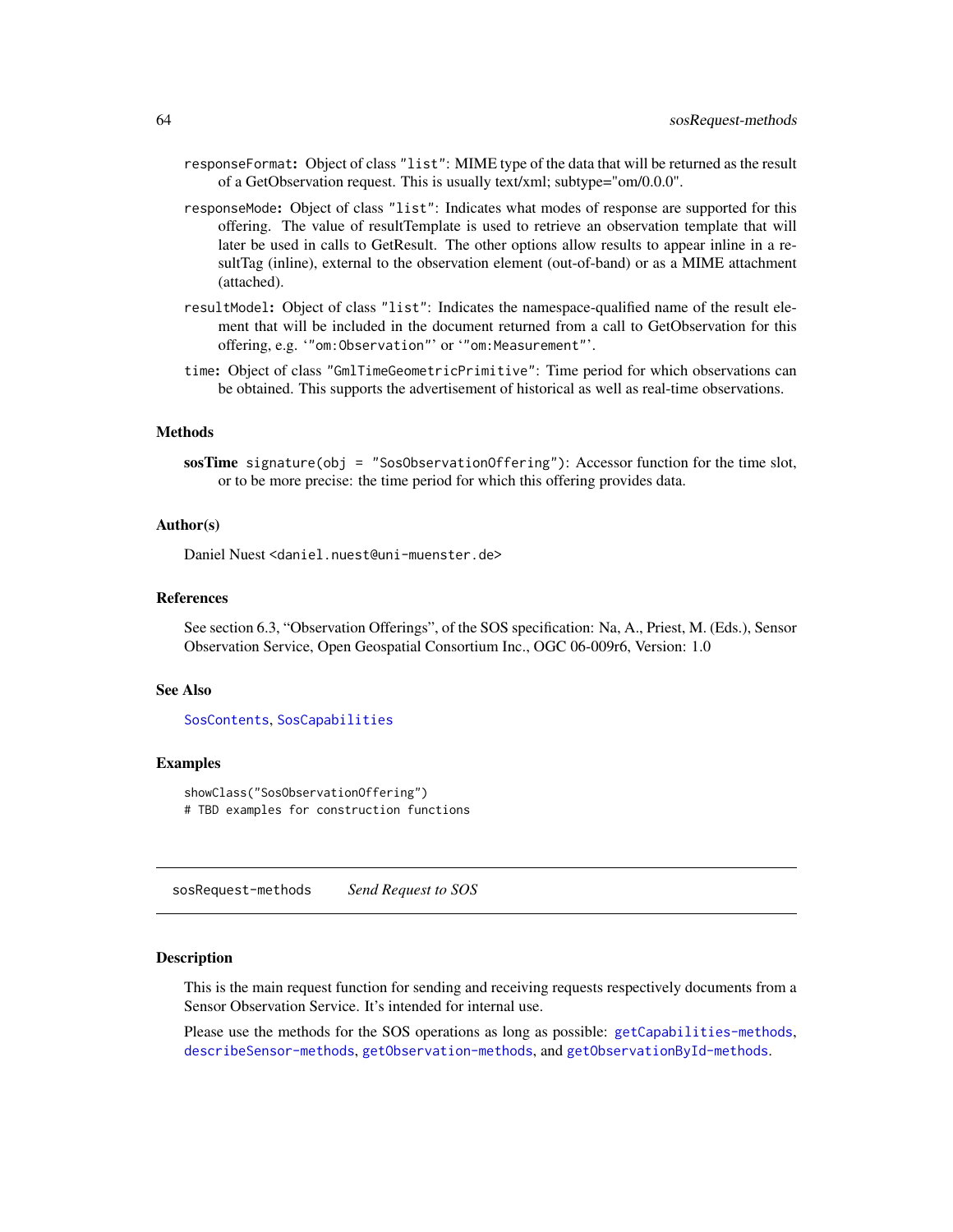#### <span id="page-64-1"></span>Supported 65

#### Methods

signature(sos = "SOS", request = "OwsServiceOperation", verbose = "logical", inspect = "logical") Method sends the given operation to the given SOS connection. verbose activates extensive debugging to the console. inspect prints only the request and response documents to the console.

Supported *Functions to Access Supported Features of the Current sos4R Implementation*

#### <span id="page-64-0"></span>**Description**

These functions can be used to access the supported parameters for a range of settings of a SOS connection.

#### Usage

```
SosSupportedOperations()
SosSupportedComparisonOperators()
SosSupportedConnectionMethods()
SosSupportedGeometryOperands()
SosSupportedResponseFormats()
SosSupportedResponseModes()
SosSupportedResultModels()
SosSupportedSpatialOperators()
SosSupportedTemporalOperators()
SosSupportedServiceVersions()
```
#### Details

Supported features, like connection methods and supported response modes, are accessible by functions starting with "SosSupported". See the examples section for a complete list of these functions.

It is encouraged to rather use these methods than manually set character values for compatibility with future versions, e.g. SosSupportedConnectionMethods()[[1]] instead of directly writing "GET".

#### Value

A list of supported values for the respective parameter.

# Author(s)

Daniel Nuest <daniel.nuest@uni-muenster.de>

# See Also

See [Defaults](#page-5-2) for default values of parameters.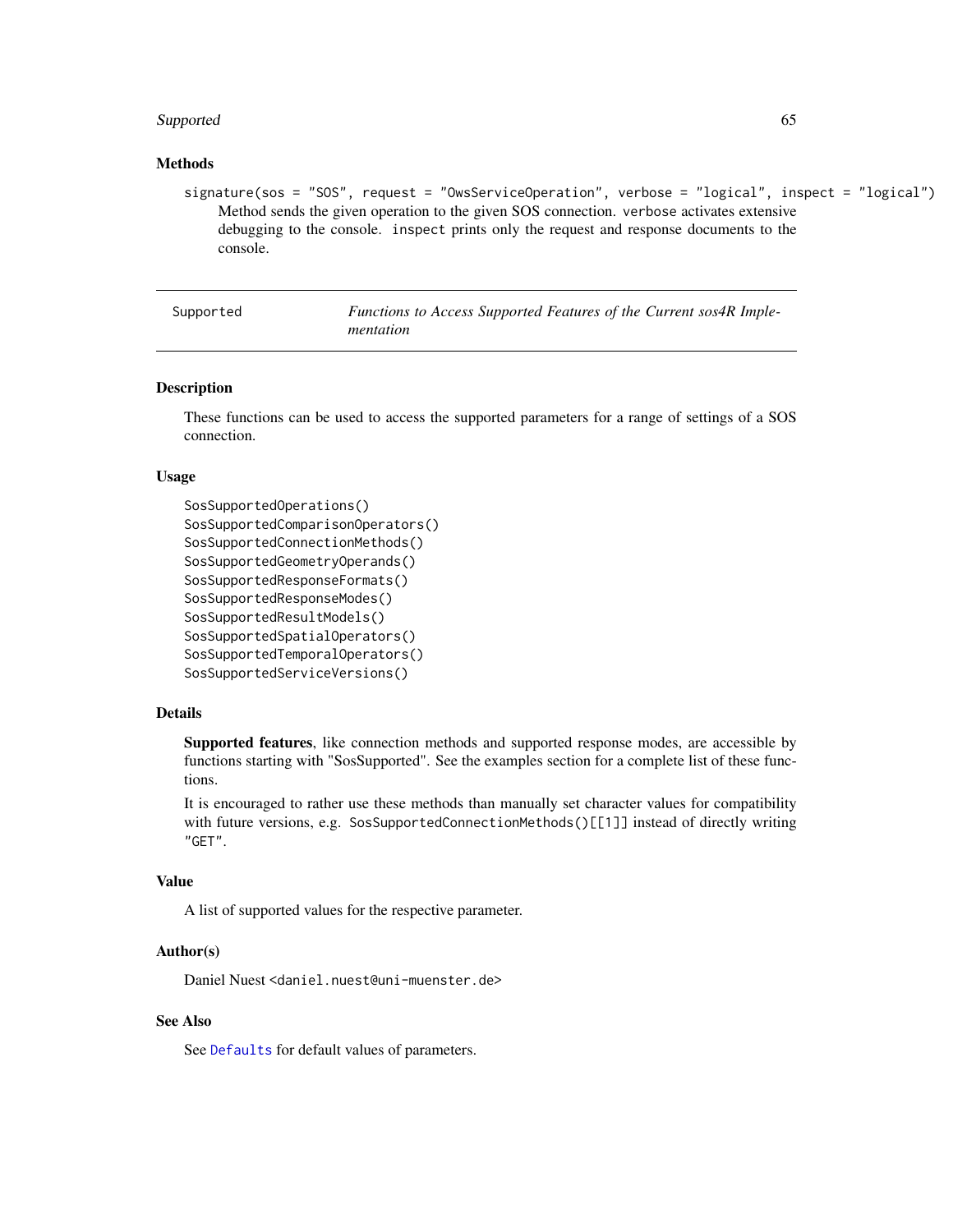# Examples

```
# The supported operations of the specification
SosSupportedOperations()
# HTTP connection methods supported by this sos4R implementation
SosSupportedConnectionMethods()
myConnectionType <- SosSupportedConnectionMethods()[[1]]
myConnectionType
# Formats, modes and models that can be processed by this implementation
SosSupportedResponseFormats()
SosSupportedResultModels()
SosSupportedResponseModes()
# Operators and operands for filtering in a GetObservation request
SosSupportedTemporalOperators()
SosSupportedSpatialOperators()
SosSupportedGeometryOperands()
SosSupportedComparisonOperators()
```
SWE *Classes and Construction Functions for the SWE Namespace*

#### <span id="page-65-0"></span>Description

These classes represent elements from the OpenGIS(R) Sensor Model Language (SensorML) Implementation Specification that are used to model observation data in responses from a Sensor Observation Service.

# Usage

```
SweCompositePhenomenon(id, name, description = as.character(NA), dimension,
components, base = NULL)
SwePhenomenon(id, name, description = as.character(NA))
SwePhenomenonProperty(href = as.character(NA), phenomenon = NULL)
SweTextBlock(tokenSeparator, blockSeparator, decimalSeparator,
id = as.character(NA))
```
# Arguments

|             | Arguments of the construction functions are as follows.           |
|-------------|-------------------------------------------------------------------|
|             | The character string to be used for the id attribute (mandatory). |
| midme       | The character string to be used for the name element (mandatory). |
| description | The character string to be used for the description element.      |
| dimension   | The dimensions of a composite phenomenon (mandatory).             |
| components  | The (sub-) components of a composite phenomenon (mandatory).      |

<span id="page-65-1"></span>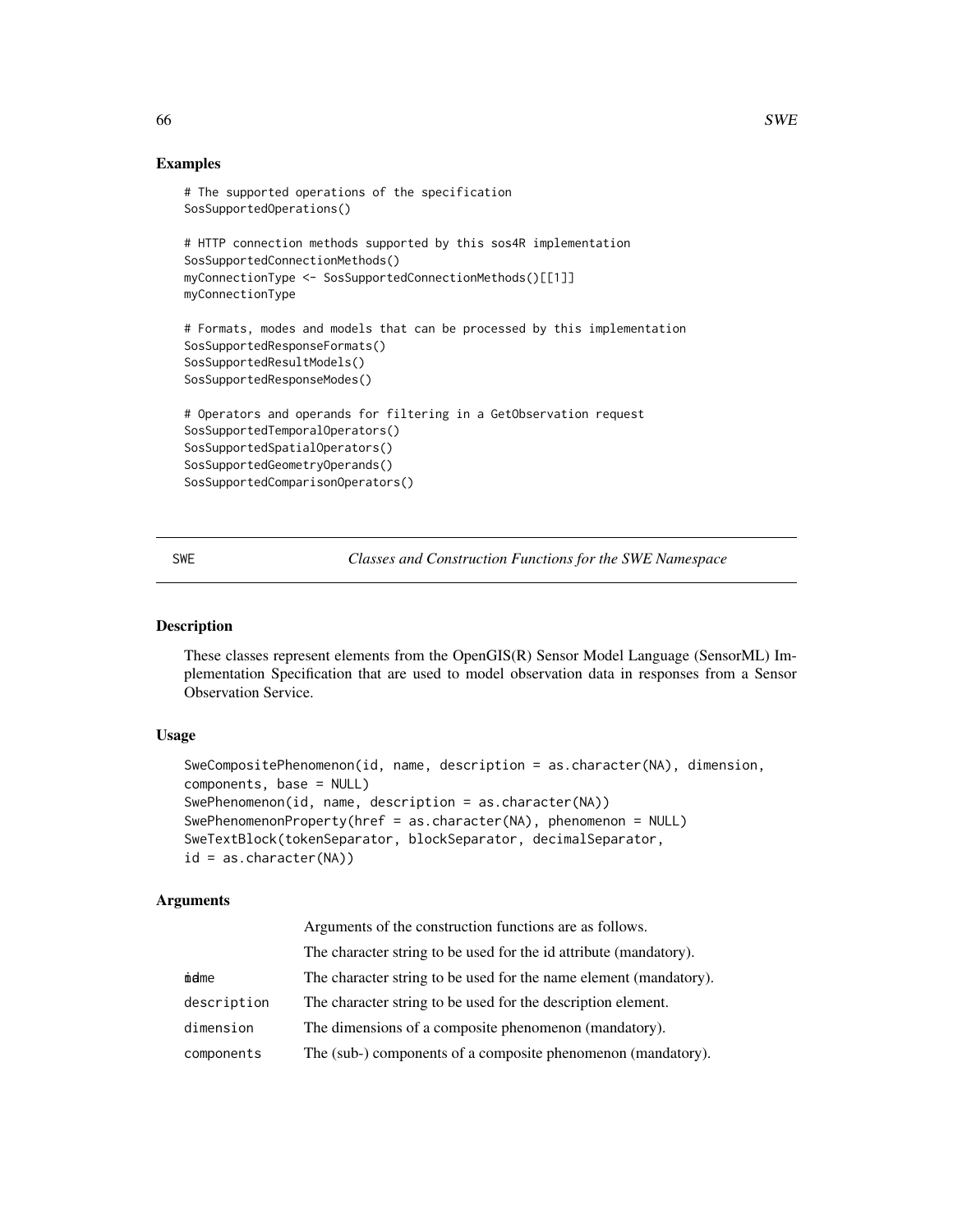| base             | The (optional) base element for a composite phenomenon.                     |  |
|------------------|-----------------------------------------------------------------------------|--|
| href             | A reference to an (online) object instead of a inline property.             |  |
| phenomenon       | The inline phenomenon of a phenomenon property.                             |  |
|                  | token Separator The character to be used as the token seperator, often ",". |  |
|                  | blockSeparator The character to be used as the block seperator, often ";".  |  |
| decimalSeparator |                                                                             |  |
|                  | The character to be used as the decimal seperator, often ".".               |  |

#### Details

The ...OrNULL classes are used to model optional slots.

#### Value

The construction functions return an object of the respective class.

#### Objects from the Class

Objects can be created by calls to the constrction functions of the form SweCompositePhenomenon( ...), SwePhenomenonProperty( ...) and so forth.

The following classes are virtual, no objects may be created from them: SwePhenomenonOrNULL, SwePhenomenonPropertyOrNULL.

# **Slots**

- dimension: Object of class "integer", the value of the dimensions attribute of a composite phenomenon.
- components: Object of class "list", the components of a composite phenomenon.
- base: Object of class "SwePhenomenonPropertyOrNULL", the base of a composite phenomenon, may be NULL.
- id: Object of class "character", the value of the id attribute of a (composite) phenomenon.
- name: Object of class "character", the value of the name element of a (composite) phenomenon.
- description: Object of class "character", the value of the description elements of a phenomenon.
- href: Object of class "character", the value of the href attribute of a phenomenon property which references a phenomenon.
- phenomenon: Object of class "SwePhenomenonOrNULL", the actual (inline) phenomenon of a phenomenon property.
- tokenSeparator: Object of class "character", the symbol to be used as the token seperator in a SweTextBlock, e.g. in the case of "," this would result in attribute1,attribute2.
- blockSeparator: Object of class "character", the symbol to be used as the block seperator in a SweTextBlock, e.g. in the case of ";" this would result in attribute1\_a,attribute2\_a;attribute1\_b,attribute2\_b.
- decimalSeparator: Object of class "character", the symbol to be used as the decimal seperator in a SweTextBlock, e.g. in the case of "." this would result in attribute1,42.0,attribute3,23.0.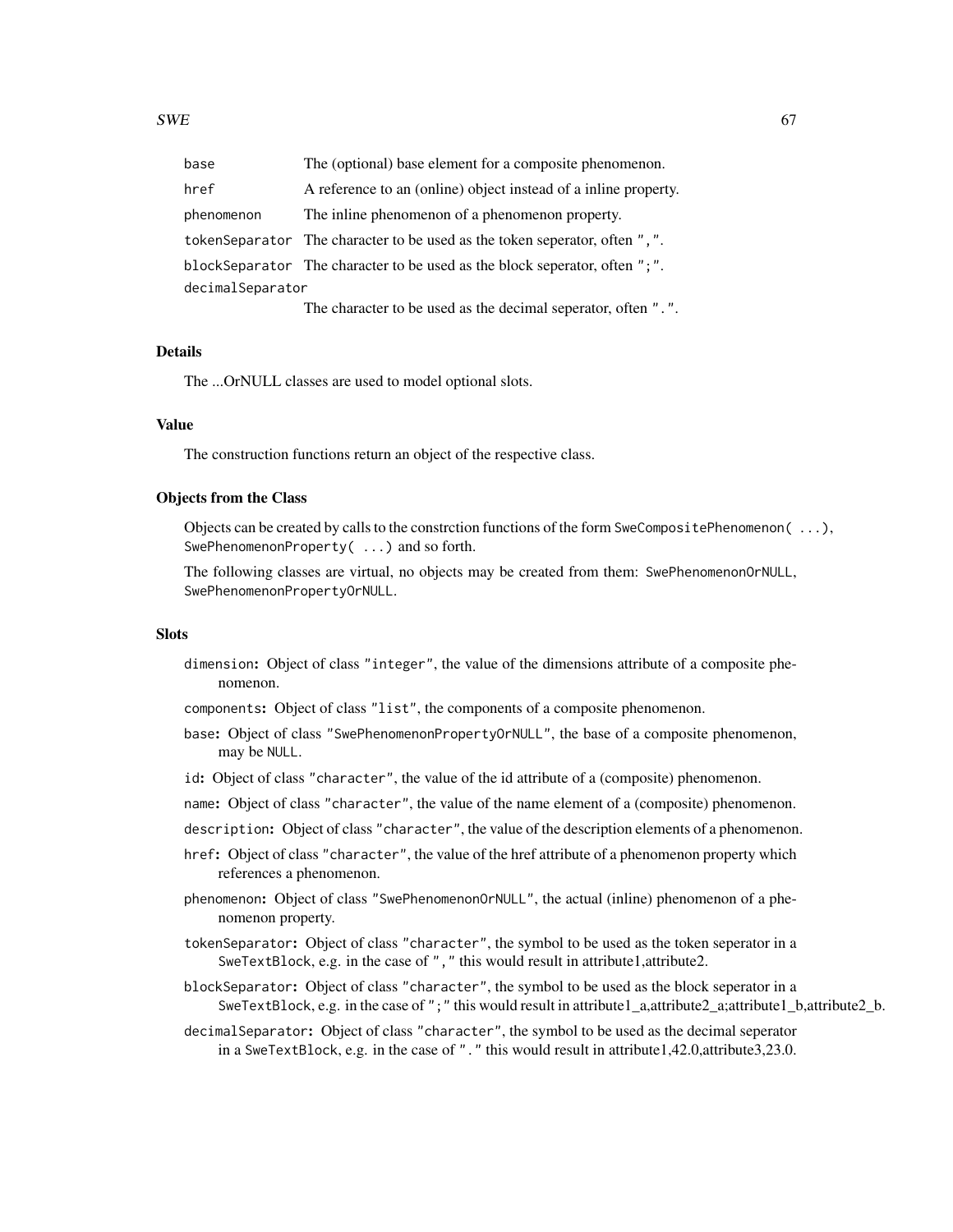#### <span id="page-67-0"></span>Extends

SweCompositePhenomenon: Class ["SwePhenomenon"](#page-65-0), directly. Class ["SwePhenomenonOrNULL"](#page-65-0), by class "SwePhenomenon", distance 2.

SwePhenomenon: Class ["SwePhenomenonOrNULL"](#page-65-0), directly.

SwePhenomenonProperty: Class ["SwePhenomenonPropertyOrNULL"](#page-65-0), directly.

#### Methods

```
show signature(object = "SweCompositePhenomenon"): ...
show signature(object = "SwePhenomenon"): ...
show signature(object = "SwePhenomenonProperty"): ...
show signature(object = "SweTextBlock"): ...
```
# Author(s)

Daniel Nuest <daniel.nuest@uni-muenster.de>

#### References

See section 9, SWE Common XML Encoding and Examples, of Botts, M., Robin, A. (Eds.), OpenGIS(R) Sensor Model Language (SensorML) Implementation Specification, Open Geospatial Consortium Inc., OGC 07-000

#### Examples

```
showClass("SweCompositePhenomenon")
showClass("SwePhenomenon")
showClass("SwePhenomenonProperty")
showClass("SwePhenomenonPropertyOrNULL")
showClass("SweTextBlock")
```
# TBD examples for construction functions

TM\_Operators *Classes and Construction Methods for Temporal Operator Classes*

# Description

Classes for temporal operators from OpenGIS(R) Filter Encoding used in filters in GetObservation requests.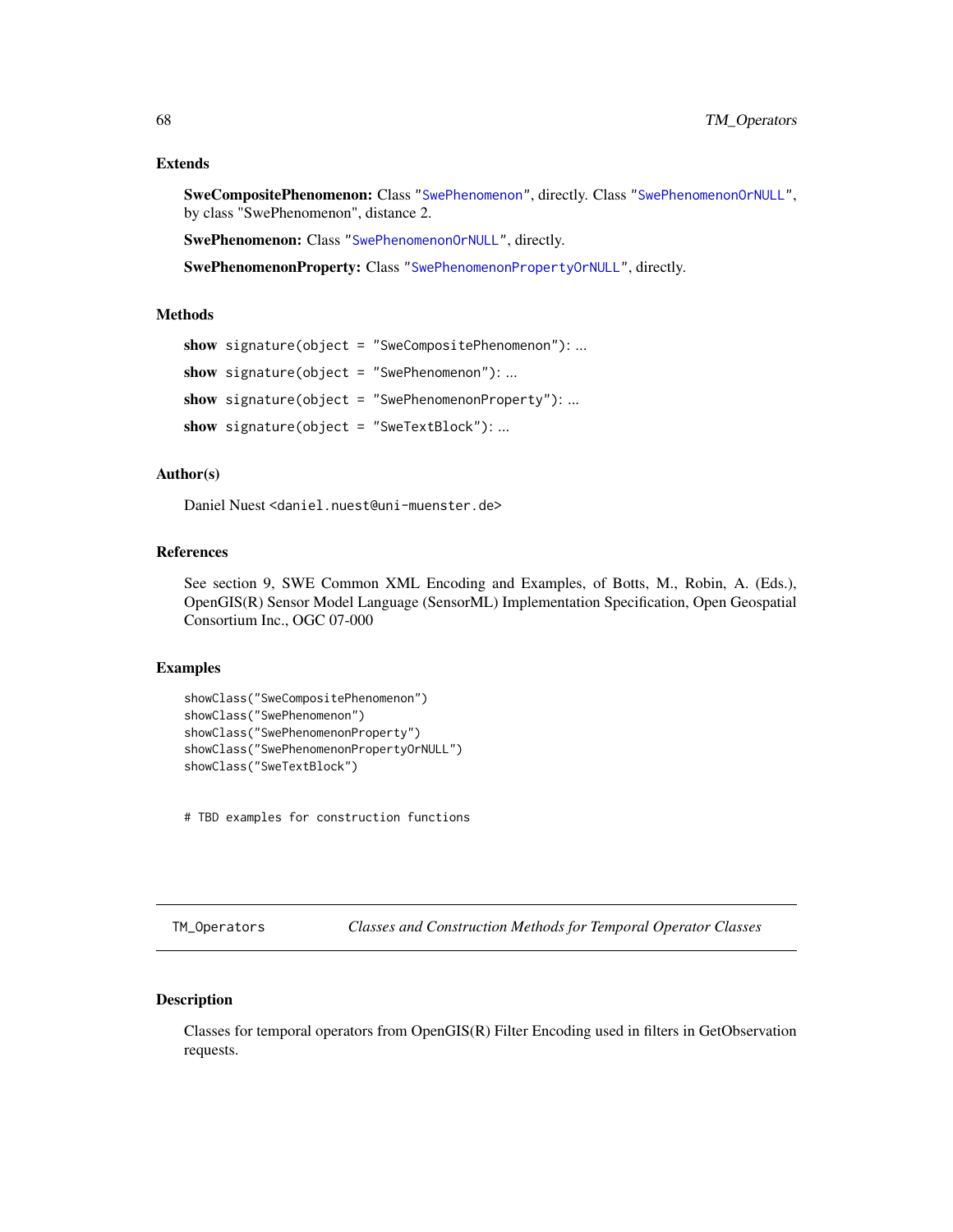# TM\_Operators 69

#### Usage

| TM_After(propertyName = sosDefaultTempOpPropertyName, time)  |  |
|--------------------------------------------------------------|--|
| TM_Before(propertyName = sosDefaultTempOpPropertyName, time) |  |
| TM_During(propertyName = sosDefaultTempOpPropertyName, time) |  |
| TM_Equals(propertyName = sosDefaultTempOpPropertyName, time) |  |

#### Arguments

| propertyName | The name of the property that is used to wrap the time.      |
|--------------|--------------------------------------------------------------|
| time         | A time instant or period to be used as the temporal operand. |

# Value

An object of the respective class, so TM\_After, TM\_Before, TM\_During or TM\_Equals

# Objects from the Class

Objects can be created by calls of the form new("TM\_After", ...).

# **Slots**

```
time: Object of class "GmlTimeInstant" ~~
```
propertyName: Object of class "character" ~~

# Extends

Class ["OgcBinaryTemporalOp"](#page-25-0), directly. Class ["OgcBinaryTemporalOpOrNULL"](#page-25-0), by class "OgcBinaryTemporalOp", distance 2.

# **Methods**

```
encodeXML signature(obj = "TM_After", sos = "SOS"): ...
show signature(object = "TM_After"): ...
encodeXML signature(obj = "TM_Before", sos = "SOS"): ...
show signature(object = "TM_Before"): ...
encodeXML signature(obj = "TM_During", sos = "SOS"): ...
show signature(object = "TM_During"): ...
encodeXML signature(obj = "TM_Equals", sos = "SOS"): ...
show signature(object = "TM_Equals"): ...
```
# Author(s)

Daniel Nuest <daniel.nuest@uni-muenster.de>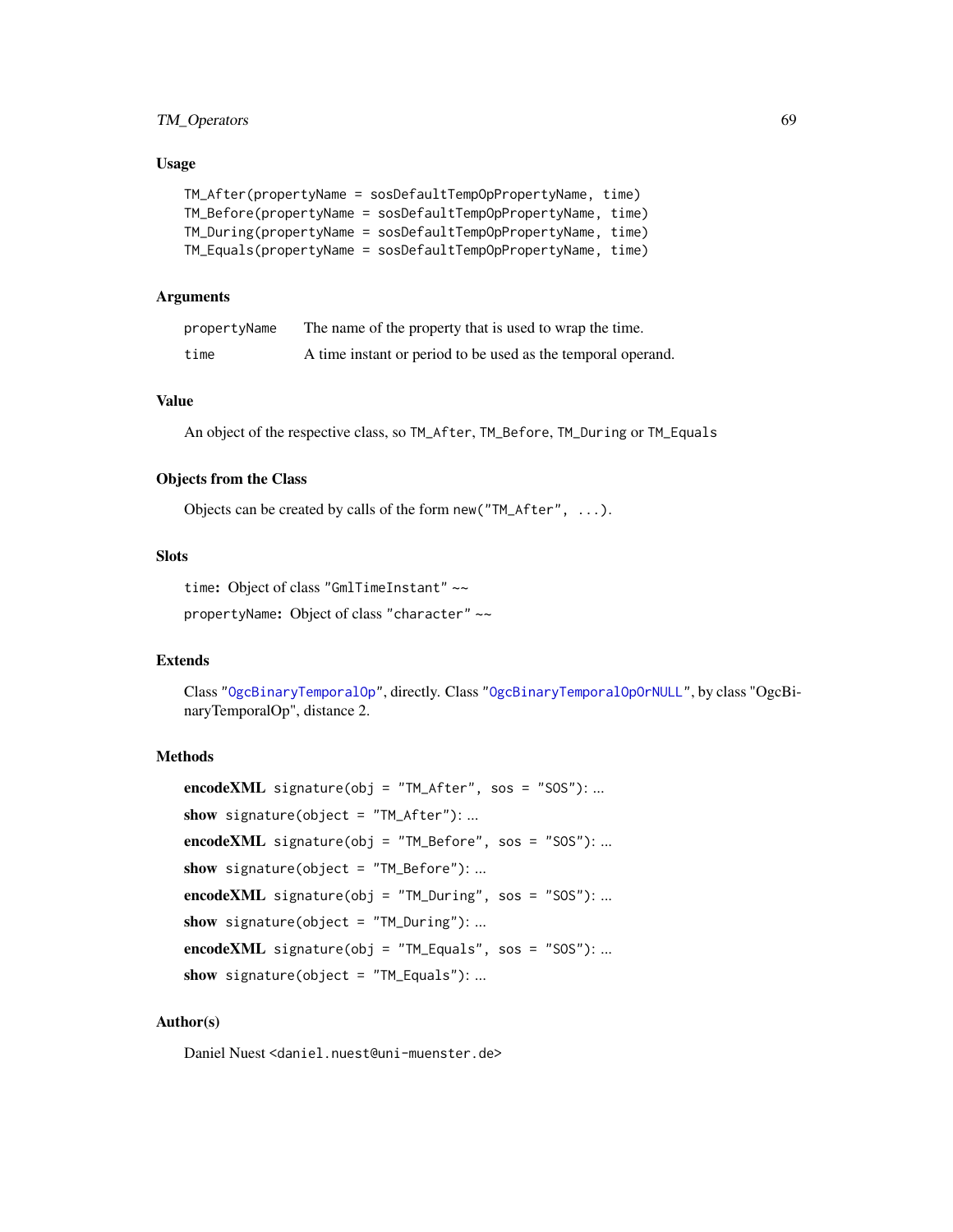# References

Vretanos, Panagiotis A. (Ed.), OpenGIS(R) Filter Encoding Implementation Specification, OGC 04-095, Version: 1.1.0

See the schema file: <http://schemas.opengis.net/sos/1.0.0/ogc4sos.xsd>.

# See Also

[SosGetObservation](#page-15-1)

# Examples

```
showClass("TM_After")
showClass("TM_Before")
showClass("TM_During")
showClass("TM_Equals")
```

```
## Not run:
# create times to use for operators
t1 <- sosCreateTimeInstant(sos = weathersos, time = Sys.time())
p1 <- sosCreateTimePeriod(sos = weathersos,
begin = as.POSIXct("2010-03-01 12:15"),
end = as.POSIXct("2010-03-02 12:15"))
```

```
# create temporal operator
afterNow <- TM_After(time = t1)
print(afterNow)
encodeXML(t1, sos)
```

```
during <- TM_During(time = p1)
print(during)
```
## End(Not run)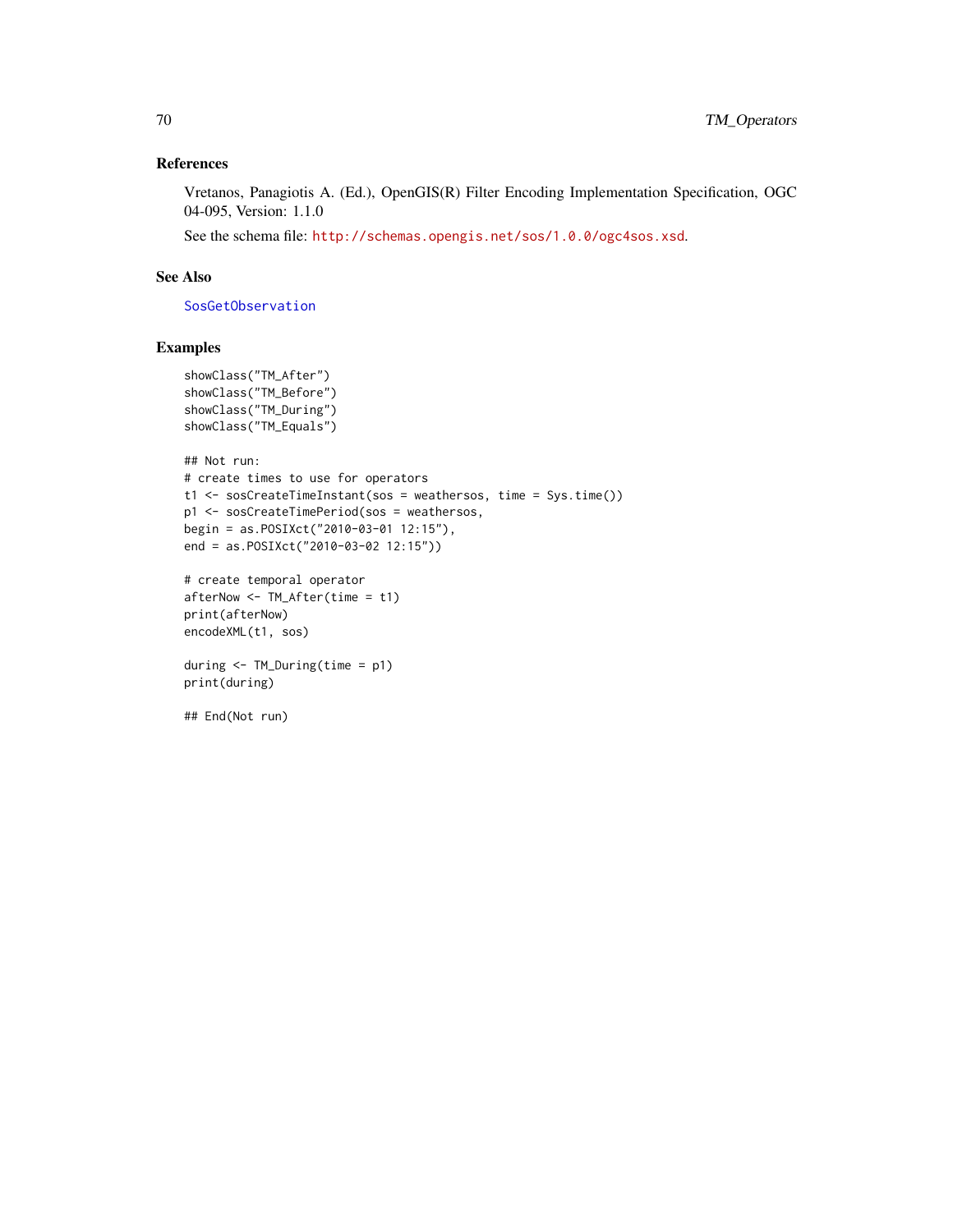# **Index**

∗Topic XML Constants, [6](#page-5-3) encodeRequestXML-methods, [13](#page-12-0) SosBindings, [50](#page-49-1) ∗Topic classes DescribeSensor, [9](#page-8-0) GetObservation, [16](#page-15-2) GmlDirectPosition-class, [20](#page-19-1) OGC, [26](#page-25-1) OmMeasurement, [28](#page-27-0) OmObservation-class, [30](#page-29-0) OmObservationCollection, [33](#page-32-0) OWS, [34](#page-33-1) SA, [43](#page-42-0) SML, [45](#page-44-0) SOS, [46](#page-45-2) SosCapabilities\_1.0.0-class, [51](#page-50-1) SosContents-class, [53](#page-52-2) SosEventTime, [58](#page-57-1) SosFeatureOfInterest-class, [60](#page-59-2) SosFilter\_Capabilities-class, [61](#page-60-2) SosObservationOffering-class, [62](#page-61-1) SWE, [66](#page-65-1) TM\_Operators, [68](#page-67-0) ∗Topic connection sos4R-package, [3](#page-2-0) ∗Topic constants Constants, [6](#page-5-3) SosBindings, [50](#page-49-1) ∗Topic database sos4R-package, [3](#page-2-0) ∗Topic methods checkRequest-methods, [5](#page-4-0) describeSensor-methods, [11](#page-10-1) encodeKVP-methods, [12](#page-11-0) encodeRequestKVP-methods, [12](#page-11-0) encodeRequestSOAP-methods, [13](#page-12-0) encodeRequestXML-methods, [13](#page-12-0) encodeXML-methods, [14](#page-13-0)

getCapabilities-methods, [15](#page-14-1) getObservation-methods, [19](#page-18-2) KML, [25](#page-24-0) parse, [39](#page-38-0) sosCreate, [55](#page-54-1) sosRequest-methods, [64](#page-63-0) ∗Topic misc Defaults, [6](#page-5-3) KML, [25](#page-24-0) parse, [39](#page-38-0) ∗Topic package sos4R-package, [3](#page-2-0) ∗Topic spatial sos4R-package, [3](#page-2-0) ∗Topic ts sos4R-package, [3](#page-2-0) ∗Topic utilities GmlDirectPosition-class, [20](#page-19-1) OGC, [26](#page-25-1) OWS, [34](#page-33-1) read.sos, [42](#page-41-0) sosConvertString, [54](#page-53-0) sosCreate, [55](#page-54-1) Supported, [65](#page-64-1) TM\_Operators, [68](#page-67-0) ∗Topic utitlities GetObservation, [16](#page-15-2) [,OmObservationCollection-method *(*OmObservationCollection*)*, [33](#page-32-0) [[,OmObservationCollection,ANY,missing-method *(*OmObservationCollection*)*, [33](#page-32-0) as.data.frame.OmMeasurement *(*OmMeasurement*)*, [28](#page-27-0) as.data.frame.OmObservation *(*OmObservation-class*)*, [30](#page-29-0) as.list.OmObservationCollection *(*OmObservationCollection*)*, [33](#page-32-0) as.SensorML.SpatialPointsDataFrame *(*SML*)*, [45](#page-44-0)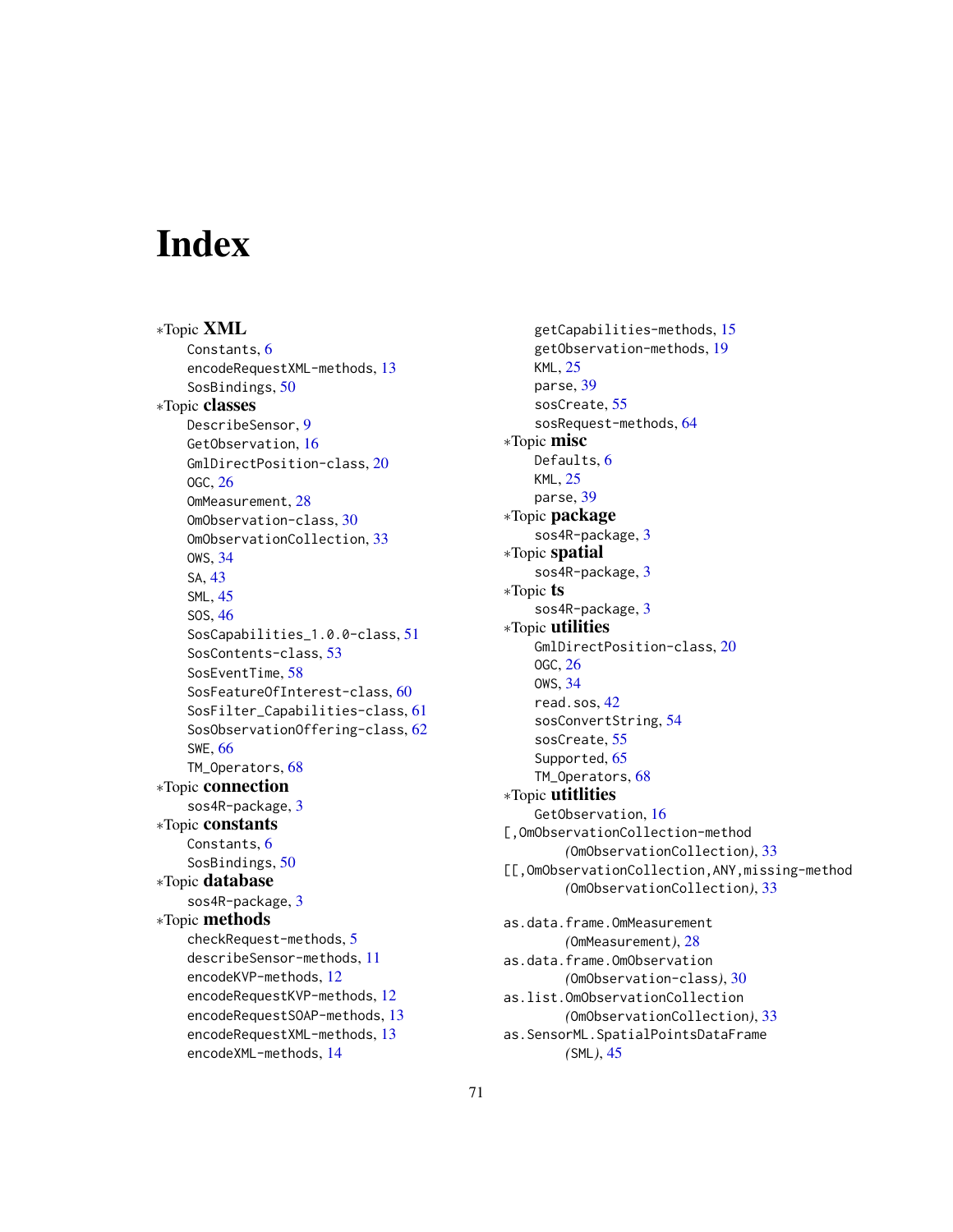# The state of the state of the state of the state of the state of the state of the state of the state of the state of the state of the state of the state of the state of the state of the state of the state of the state of t

as.SosObservationOffering.SpatialPolygons *(*SOS*)*, [46](#page-45-2) as.SpatialPointsDataFrame.OmMeasurement *(*OmMeasurement*)*, [28](#page-27-0) as.SpatialPointsDataFrame.OmObservation *(*OmObservation-class*)*, [30](#page-29-0) as.SpatialPointsDataFrame.OmObservationCollection *(*OmObservationCollection*)*, [33](#page-32-0) bindings *(*SosBindings*)*, [50](#page-49-1) checkRequest *(*checkRequest-methods*)*, [5](#page-4-0) checkRequest,SOS,OwsGetCapabilities\_1.1.0,logical-method *(*encodeRequestKVP-methods*)*, [12](#page-11-0) *(*checkRequest-methods*)*, [5](#page-4-0) checkRequest,SOS,OwsGetCapabilities\_2.0.0,logical-method *(*encodeRequestKVP-methods*)*, [12](#page-11-0) *(*checkRequest-methods*)*, [5](#page-4-0) checkRequest,SOS,SosDescribeSensor,logical-method encodeRequestSOAP, *[15](#page-14-1) (*checkRequest-methods*)*, [5](#page-4-0) checkRequest,SOS,SosGetObservation,logical-method encodeRequestSOAP *(*checkRequest-methods*)*, [5](#page-4-0) checkRequest methods), S<br>checkRequest,SOS,SosGetObservationById,logical-method<sub>(appagde</sub>DequestSOAP-methods) 13 *(*checkRequest-methods*)*, [5](#page-4-0) checkRequest-methods, [5](#page-4-0) connection methods *(*SosBindings*)*, [50](#page-49-1) Constants, [6,](#page-5-3) *[8](#page-7-0)* Defaults, *[6](#page-5-3)*, [6,](#page-5-3) *[65](#page-64-1)* DescribeSensor, [9](#page-8-0) describeSensor, *[10,](#page-9-0) [11](#page-10-1)* describeSensor *(*describeSensor-methods*)*, [11](#page-10-1) describeSensor,SOS,character-method *(*describeSensor-methods*)*, [11](#page-10-1) describeSensor,SOS\_1.0.0,character-method *(*describeSensor-methods*)*, [11](#page-10-1) describeSensor-methods, [11](#page-10-1) encodeKVP, *[18](#page-17-0)*, *[27](#page-26-0)* encodeKVP *(*encodeKVP-methods*)*, [12](#page-11-0) encodeKVP,OgcBinaryTemporalOp,SOS-method *(*encodeKVP-methods*)*, [12](#page-11-0) encodeKVP, POSIXt, SOS-method *(*encodeKVP-methods*)*, [12](#page-11-0) encodeKVP, SosEventTime, ANY-method *(*encodeKVP-methods*)*, [12](#page-11-0) encodeKVP, SosEventTime, SOS-method *(*encodeKVP-methods*)*, [12](#page-11-0) encodeKVP,SosEventTimeLatest,SOS-method *(*encodeKVP-methods*)*, [12](#page-11-0) encodeKVP-methods, [12](#page-11-0) encodeRequestKVP *(*encodeRequestKVP-methods*)*, [12](#page-11-0) encodeRequestKVP,OwsGetCapabilities-method *(*encodeRequestKVP-methods*)*, [12](#page-11-0) encodeRequestKVP,OwsGetCapabilities\_1.1.0-method *(*encodeRequestKVP-methods*)*, [12](#page-11-0) encodeRequestKVP,OwsGetCapabilities\_2.0.0-method *(*encodeRequestKVP-methods*)*, [12](#page-11-0) encodeRequestKVP,SosDescribeSensor-method *(*encodeRequestKVP-methods*)*, [12](#page-11-0) encodeRequestKVP,SosGetObservation-method encodeRequestKVP,SosGetObservationById-method encodeRequestKVP-methods, [12](#page-11-0) *(*encodeRequestSOAP-methods*)*, [13](#page-12-0) *(*encodeRequestSOAP-methods*)*, [13](#page-12-0) encodeRequestSOAP, SosDescribeSensor-method *(*encodeRequestSOAP-methods*)*, [13](#page-12-0) encodeRequestSOAP, SosGetObservation-method *(*encodeRequestSOAP-methods*)*, [13](#page-12-0) encodeRequestSOAP,SosGetObservationById-method *(*encodeRequestSOAP-methods*)*, [13](#page-12-0) encodeRequestSOAP-methods, [13](#page-12-0) encodeRequestXML, *[15](#page-14-1)* encodeRequestXML *(*encodeRequestXML-methods*)*, [13](#page-12-0) encodeRequestXML,OwsGetCapabilities-method *(*encodeRequestXML-methods*)*, [13](#page-12-0) encodeRequestXML,OwsGetCapabilities\_1.1.0-method *(*encodeRequestXML-methods*)*, [13](#page-12-0) encodeRequestXML,OwsGetCapabilities\_2.0.0-method *(*encodeRequestXML-methods*)*, [13](#page-12-0) encodeRequestXML, SosDescribeSensor-method *(*encodeRequestXML-methods*)*, [13](#page-12-0) encodeRequestXML, SosEventTime, SOS-method *(*encodeRequestXML-methods*)*, [13](#page-12-0) encodeRequestXML,SosEventTimeLatest,SOS-method *(*encodeRequestXML-methods*)*, [13](#page-12-0) encodeRequestXML,SosFeatureOfInterest,SOS-method *(*encodeRequestXML-methods*)*, [13](#page-12-0) encodeRequestXML,SosGetObservation-method *(*encodeRequestXML-methods*)*, [13](#page-12-0) encodeRequestXML,SosGetObservationById-method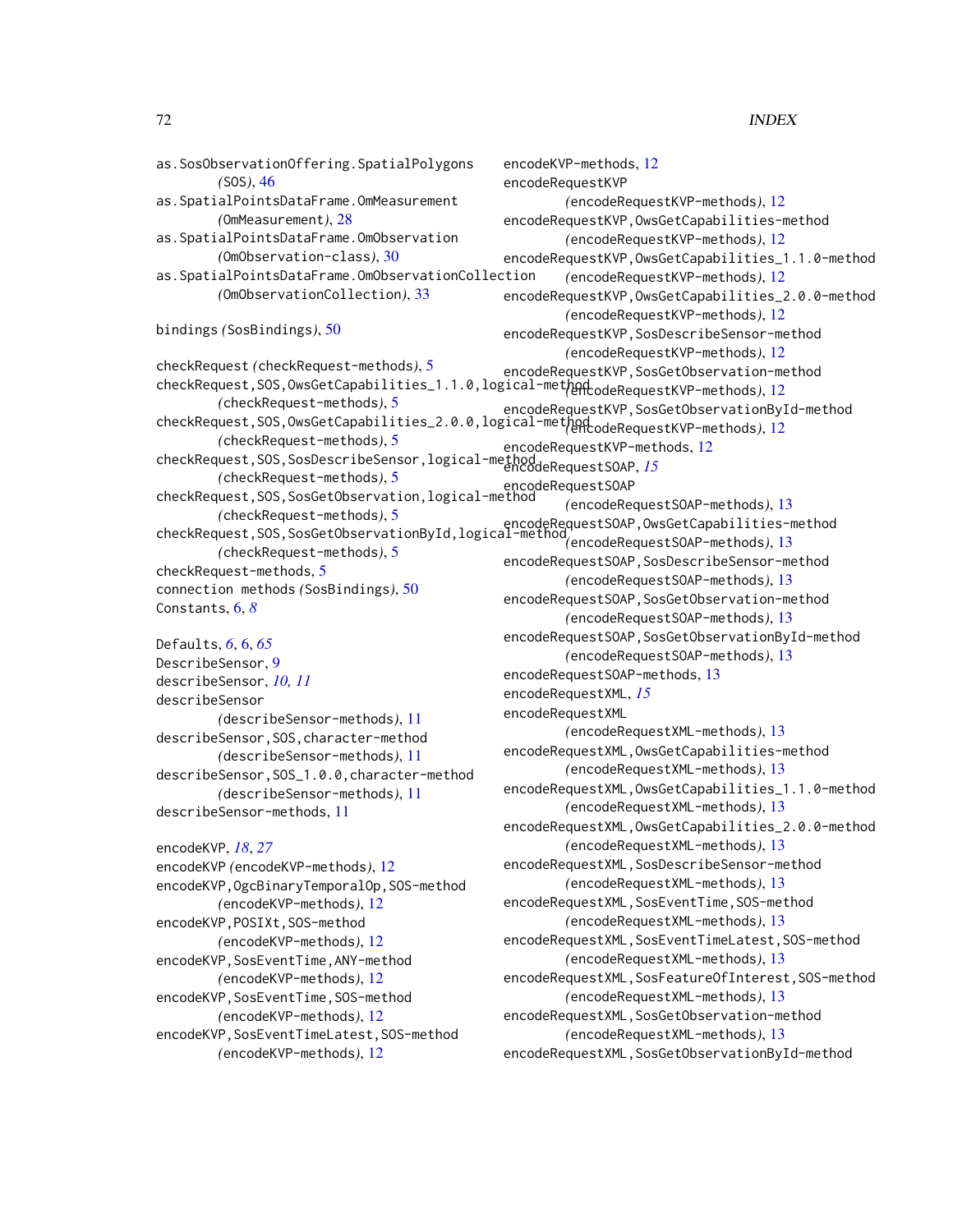#### $I<sub>N</sub>$   $I<sub>3</sub>$   $I<sub>3</sub>$   $I<sub>4</sub>$   $I<sub>5</sub>$   $I<sub>6</sub>$   $I<sub>7</sub>$   $I<sub>8</sub>$   $I<sub>9</sub>$   $I<sub>9</sub>$   $I<sub>9</sub>$   $I<sub>9</sub>$   $I<sub>9</sub>$   $I<sub>9</sub>$   $I<sub>9</sub>$   $I<sub>9</sub>$   $I<sub>9</sub>$   $I<sub>9</sub>$   $I<sub>9</sub>$   $I<sub>9</sub>$   $I$

*(*encodeRequestXML-methods*)*, [13](#page-12-0) encodeRequestXML,XMLNode,SOS-method *(*encodeRequestXML-methods*)*, [13](#page-12-0) encodeRequestXML-methods, [13](#page-12-0) encodeXML, *[13](#page-12-0)*, *[18](#page-17-0)*, *[27](#page-26-0)* encodeXML *(*encodeXML-methods*)*, [14](#page-13-0) encodeXML,character,SOS-method *(*encodeXML-methods*)*, [14](#page-13-0) encodeXML,GmlDirectPosition,SOS-method *(*encodeXML-methods*)*, [14](#page-13-0) encodeXML,GmlEnvelope,SOS-method *(*encodeXML-methods*)*, [14](#page-13-0) encodeXML,GmlLineString,SOS-method *(*encodeXML-methods*)*, [14](#page-13-0) encodeXML,GmlPoint,SOS-method *(*encodeXML-methods*)*, [14](#page-13-0) encodeXML,GmlPointProperty,SOS-method *(*encodeXML-methods*)*, [14](#page-13-0) encodeXML,GmlPolygon,SOS-method *(*encodeXML-methods*)*, [14](#page-13-0) encodeXML,GmlTimeInstant,SOS-method *(*encodeXML-methods*)*, [14](#page-13-0) encodeXML,GmlTimeInstantProperty,SOS-method *(*encodeXML-methods*)*, [14](#page-13-0) encodeXML,GmlTimePeriod,SOS-method *(*encodeXML-methods*)*, [14](#page-13-0) encodeXML,GmlTimePosition,SOS-method *(*encodeXML-methods*)*, [14](#page-13-0) encodeXML,OgcBBOX,SOS-method *(*encodeXML-methods*)*, [14](#page-13-0) encodeXML,OgcComparisonOps,SOS-method *(*encodeXML-methods*)*, [14](#page-13-0) encodeXML,OgcContains,SOS-method *(*encodeXML-methods*)*, [14](#page-13-0) encodeXML, OgcIntersects, SOS-method *(*encodeXML-methods*)*, [14](#page-13-0) encodeXML,OgcOverlaps,SOS-method *(*encodeXML-methods*)*, [14](#page-13-0) encodeXML,POSIXt,SOS-method *(*encodeXML-methods*)*, [14](#page-13-0) encodeXML, SosEventTime, SOS-method *(*encodeXML-methods*)*, [14](#page-13-0) encodeXML,SosEventTimeLatest,SOS-method *(*encodeXML-methods*)*, [14](#page-13-0) encodeXML, SosFeatureOfInterest, SOS-method *(*encodeXML-methods*)*, [14](#page-13-0) encodeXML,TM\_After,SOS-method *(*encodeXML-methods*)*, [14](#page-13-0)

encodeXML,TM\_Before,SOS-method *(*encodeXML-methods*)*, [14](#page-13-0) encodeXML,TM\_During,SOS-method *(*encodeXML-methods*)*, [14](#page-13-0) encodeXML,TM\_Equals,SOS-method *(*encodeXML-methods*)*, [14](#page-13-0) encodeXML,XMLInternalElementNode,SOS-method *(*encodeXML-methods*)*, [14](#page-13-0) encodeXML,XMLNode,SOS-method *(*encodeXML-methods*)*, [14](#page-13-0) encodeXML-methods, [14](#page-13-0) GET *(*SosBindings*)*, [50](#page-49-0) getCapabilities *(*getCapabilities-methods*)*, [15](#page-14-0) getCapabilities,SOS-method *(*getCapabilities-methods*)*, [15](#page-14-0) getCapabilities,SOS\_1.0.0,verbose,inspect-method

*(*getCapabilities-methods*)*, [15](#page-14-0)

*(*getCapabilities-methods*)*, [15](#page-14-0)

*(*getObservation-methods*)*, [19](#page-18-0)

*(*getObservation-methods*)*, [19](#page-18-0) getObservation,SOS,SosObservationOffering-method *(*getObservation-methods*)*, [19](#page-18-0) getObservation,SOS\_1.0.0,character-method *(*getObservation-methods*)*, [19](#page-18-0)

*(*getObservation-methods*)*, [19](#page-18-0)

*(*getObservation-methods*)*, [19](#page-18-0) getObservationById,SOS,character-method *(*getObservation-methods*)*, [19](#page-18-0) getObservationById,SOS\_1.0.0,character-method *(*getObservation-methods*)*, [19](#page-18-0)

*(*getObservation-methods*)*, [19](#page-18-0)

GetObservationById *(*GetObservation*)*, [16](#page-15-0)

getObservation,SOS\_1.0.0,SosObservationOffering-method

getObservation,SOS,character-method

getCapabilities,SOS\_1.0.0-method

getCapabilities-methods, [15](#page-14-0) GetObservation, [16,](#page-15-0) *[58](#page-57-0)* getObservation, *[43](#page-42-0)*, *[47](#page-46-0)* getObservation

getObservation-methods, [19](#page-18-0)

getObservationById-methods

gmlBeginName *(*Constants*)*, [6](#page-5-0)

gmlBeginPositionName *(*Constants*)*, [6](#page-5-0) gmlBoundedByName *(*Constants*)*, [6](#page-5-0) gmlDescriptionName *(*Constants*)*, [6](#page-5-0)

getObservationById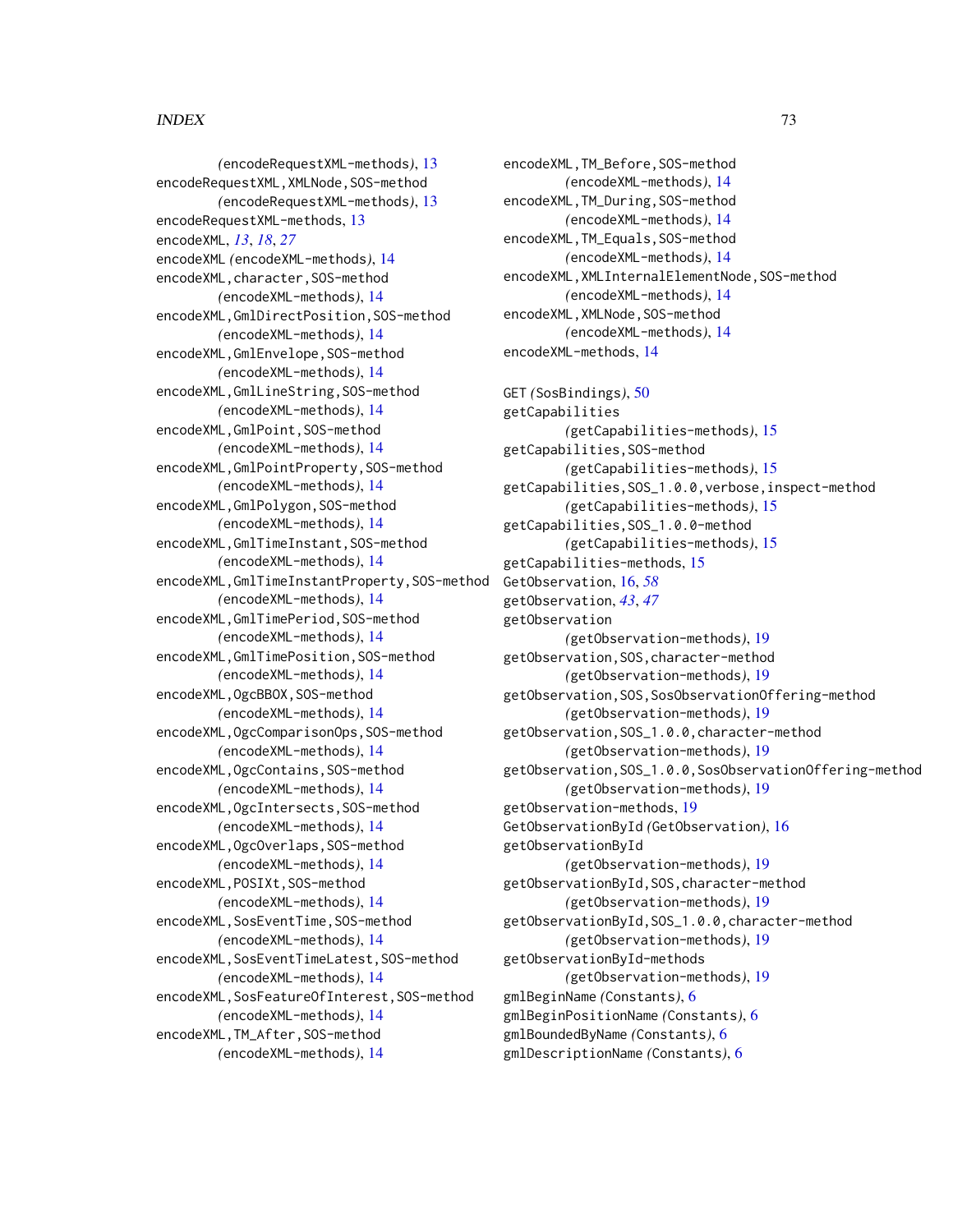GmlDirectPosition *(*GmlDirectPosition-class*)*, [20](#page-19-0) GmlDirectPosition-class, [20](#page-19-0) GmlDirectPositionLatLon *(*GmlDirectPosition-class*)*, [20](#page-19-0) GmlDirectPositionOrNULL-class *(*GmlDirectPosition-class*)*, [20](#page-19-0) gmlDurationName *(*Constants*)*, [6](#page-5-0) gmlEndName *(*Constants*)*, [6](#page-5-0) gmlEndPositionName *(*Constants*)*, [6](#page-5-0) GmlEnvelope *(*GmlDirectPosition-class*)*, [20](#page-19-0) GmlEnvelope-class *(*GmlDirectPosition-class*)*, [20](#page-19-0) gmlEnvelopeName *(*Constants*)*, [6](#page-5-0) GmlFeature, *[22](#page-21-0)*, *[44](#page-43-0)* GmlFeature-class *(*GmlDirectPosition-class*)*, [20](#page-19-0) GmlFeatureCollection *(*GmlDirectPosition-class*)*, [20](#page-19-0) GmlFeatureCollection-class *(*GmlDirectPosition-class*)*, [20](#page-19-0) gmlFeatureCollectionName *(*Constants*)*, [6](#page-5-0) gmlFeatureMemberName *(*Constants*)*, [6](#page-5-0) GmlFeatureOrGmlFeaturePropertyOrNULL-class *(*GmlDirectPosition-class*)*, [20](#page-19-0) GmlFeatureOrNULL, *[22](#page-21-0)*, *[44](#page-43-0)* GmlFeatureOrNULL-class *(*GmlDirectPosition-class*)*, [20](#page-19-0) GmlFeatureProperty *(*GmlDirectPosition-class*)*, [20](#page-19-0) GmlFeatureProperty-class *(*GmlDirectPosition-class*)*, [20](#page-19-0) GmlGeometry, *[22](#page-21-0)* GmlGeometry-class *(*GmlDirectPosition-class*)*, [20](#page-19-0) GmlLineString-class *(*GmlDirectPosition-class*)*, [20](#page-19-0) gmlLowerCornerName *(*Constants*)*, [6](#page-5-0) GmlMeasure, *[29,](#page-28-0) [30](#page-29-0)* GmlMeasure *(*GmlDirectPosition-class*)*, [20](#page-19-0) GmlMeasure-class *(*GmlDirectPosition-class*)*, [20](#page-19-0) gmlNameName *(*Constants*)*, [6](#page-5-0) gmlNamespacePrefix *(*Constants*)*, [6](#page-5-0) GmlPoint *(*GmlDirectPosition-class*)*, [20](#page-19-0) GmlPoint-class *(*GmlDirectPosition-class*)*, [20](#page-19-0)

gmlPointName *(*Constants*)*, [6](#page-5-0) GmlPointOrNULL-class *(*GmlDirectPosition-class*)*, [20](#page-19-0) GmlPointProperty *(*GmlDirectPosition-class*)*, [20](#page-19-0) GmlPointProperty-class *(*GmlDirectPosition-class*)*, [20](#page-19-0) GmlPolygon-class *(*GmlDirectPosition-class*)*, [20](#page-19-0) gmlPosName *(*Constants*)*, [6](#page-5-0) gmlRelatedTimeName *(*Constants*)*, [6](#page-5-0) GmlTimeGeometricPrimitive, *[22](#page-21-0)* GmlTimeGeometricPrimitive-class *(*GmlDirectPosition-class*)*, [20](#page-19-0) GmlTimeInstant *(*GmlDirectPosition-class*)*, [20](#page-19-0) GmlTimeInstant-class *(*GmlDirectPosition-class*)*, [20](#page-19-0) gmlTimeInstantName *(*Constants*)*, [6](#page-5-0) GmlTimeInstantOrNULL, *[22](#page-21-0)* GmlTimeInstantOrNULL-class *(*GmlDirectPosition-class*)*, [20](#page-19-0) GmlTimeInstantProperty *(*GmlDirectPosition-class*)*, [20](#page-19-0) GmlTimeInstantProperty-class *(*GmlDirectPosition-class*)*, [20](#page-19-0) GmlTimeInstantPropertyOrNULL, *[22](#page-21-0)* GmlTimeInstantPropertyOrNULL-class *(*GmlDirectPosition-class*)*, [20](#page-19-0) GmlTimeInterval *(*GmlDirectPosition-class*)*, [20](#page-19-0) GmlTimeInterval-class *(*GmlDirectPosition-class*)*, [20](#page-19-0) gmlTimeIntervalName *(*Constants*)*, [6](#page-5-0) GmlTimeIntervalOrNULL, *[22](#page-21-0)* GmlTimeIntervalOrNULL-class *(*GmlDirectPosition-class*)*, [20](#page-19-0) gmlTimeLengthName *(*Constants*)*, [6](#page-5-0) GmlTimeObject, *[22](#page-21-0)* GmlTimeObject-class *(*GmlDirectPosition-class*)*, [20](#page-19-0) GmlTimeObjectOrNULL, *[22](#page-21-0)* GmlTimeObjectOrNULL-class *(*GmlDirectPosition-class*)*, [20](#page-19-0) GmlTimePeriod *(*GmlDirectPosition-class*)*, [20](#page-19-0) GmlTimePeriod-class *(*GmlDirectPosition-class*)*, [20](#page-19-0)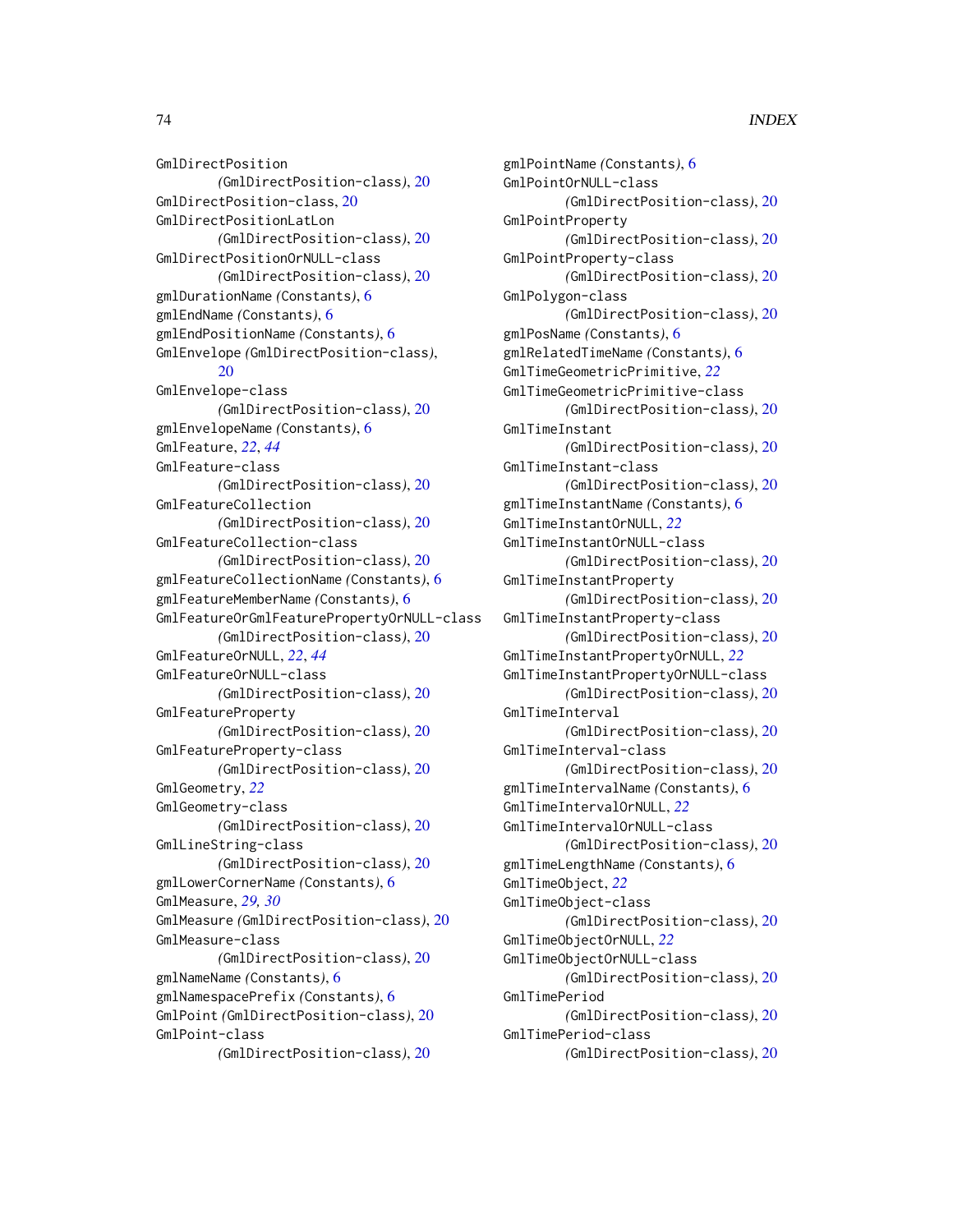gmlTimePeriodName *(*Constants*)*, [6](#page-5-0) GmlTimePosition *(*GmlDirectPosition-class*)*, [20](#page-19-0) GmlTimePosition-class *(*GmlDirectPosition-class*)*, [20](#page-19-0) gmlTimePositionName *(*Constants*)*, [6](#page-5-0) GmlTimePositionOrNULL-class *(*GmlDirectPosition-class*)*, [20](#page-19-0) GmlTimePrimitive, *[22](#page-21-0)* GmlTimePrimitive-class *(*GmlDirectPosition-class*)*, [20](#page-19-0) gmlUpperCornerName *(*Constants*)*, [6](#page-5-0)

```
HTTP (SosBindings), 50
```
KML, [25](#page-24-0) kml *(*KML*)*, [25](#page-24-0) kmlName *(*KML*)*, [25](#page-24-0)

length,OmObservationCollection-method *(*OmObservationCollection*)*, [33](#page-32-0) length.OmObservationCollection *(*OmObservationCollection*)*, [33](#page-32-0)

mimeSubtypeOM *(*Constants*)*, [6](#page-5-0) mimeTypeCSV *(*Constants*)*, [6](#page-5-0) mimeTypeKML *(*KML*)*, [25](#page-24-0) mimeTypeOM *(*Constants*)*, [6](#page-5-0) mimeTypeSML *(*Constants*)*, [6](#page-5-0) mimeTypeXML *(*Constants*)*, [6](#page-5-0)

```
names.OmMeasurement (OmMeasurement), 28
names.OmObservation
        (OmObservation-class), 30
names.OmObservationCollection
        (OmObservationCollection), 33
```
# OGC, [26](#page-25-0)

ogc *(*OGC*)*, [26](#page-25-0) ogcArithmeticOperatorsName *(*Constants*)*, [6](#page-5-0) OgcBBOX *(*OGC*)*, [26](#page-25-0) OgcBBOX-class *(*OGC*)*, [26](#page-25-0) ogcBBOXName *(*Constants*)*, [6](#page-5-0) OgcBinarySpatialOp, *[27](#page-26-0)* OgcBinarySpatialOp *(*OGC*)*, [26](#page-25-0) OgcBinarySpatialOp-class *(*OGC*)*, [26](#page-25-0) OgcBinaryTemporalOp, *[69](#page-68-0)* OgcBinaryTemporalOp *(*OGC*)*, [26](#page-25-0) OgcBinaryTemporalOp-class, *[58](#page-57-0)*

OgcBinaryTemporalOp-class *(*OGC*)*, [26](#page-25-0) OgcBinaryTemporalOpOrNULL, *[27](#page-26-0)*, *[69](#page-68-0)* OgcBinaryTemporalOpOrNULL-class *(*OGC*)*, [26](#page-25-0) ogcComparisonOpBetweenName *(*Constants*)*, [6](#page-5-0) ogcComparisonOpEqualToName *(*Constants*)*, [6](#page-5-0) ogcComparisonOperatorsName *(*Constants*)*, [6](#page-5-0) ogcComparisonOpGreaterThanName *(*Constants*)*, [6](#page-5-0) ogcComparisonOpGreaterThanOrEqualToName *(*Constants*)*, [6](#page-5-0) ogcComparisonOpIsLikeName *(*Constants*)*, [6](#page-5-0) ogcComparisonOpIsNotEqualTo *(*Constants*)*, [6](#page-5-0) ogcComparisonOpIsNull *(*Constants*)*, [6](#page-5-0) ogcComparisonOpLessThanOrEqualToName *(*Constants*)*, [6](#page-5-0) ogcComparisonOpLessThenName *(*Constants*)*, [6](#page-5-0) OgcComparisonOps *(*OGC*)*, [26](#page-25-0) OgcComparisonOps-class, *[17](#page-16-0)* OgcComparisonOps-class *(*OGC*)*, [26](#page-25-0) OgcContains *(*OGC*)*, [26](#page-25-0) OgcContains-class *(*OGC*)*, [26](#page-25-0) ogcContainsName *(*Constants*)*, [6](#page-5-0) ogcEIDName *(*Constants*)*, [6](#page-5-0) ogcFIDName *(*Constants*)*, [6](#page-5-0) ogcGeometryOperandEnvelopeName *(*Constants*)*, [6](#page-5-0) ogcGeometryOperandLineStringName *(*Constants*)*, [6](#page-5-0) ogcGeometryOperandName *(*Constants*)*, [6](#page-5-0) ogcGeometryOperandPointName *(*Constants*)*, [6](#page-5-0) ogcGeometryOperandPolygonName *(*Constants*)*, [6](#page-5-0) ogcGeometryOperandsName *(*Constants*)*, [6](#page-5-0) ogcIdCapabilities *(*Constants*)*, [6](#page-5-0) OgcIntersects *(*OGC*)*, [26](#page-25-0) OgcIntersects-class *(*OGC*)*, [26](#page-25-0) ogcIntersectsName *(*Constants*)*, [6](#page-5-0) ogcLiteralName *(*Constants*)*, [6](#page-5-0) ogcLogicalOperatorsName *(*Constants*)*, [6](#page-5-0) ogcNamespacePrefix *(*Constants*)*, [6](#page-5-0) OgcOverlaps *(*OGC*)*, [26](#page-25-0)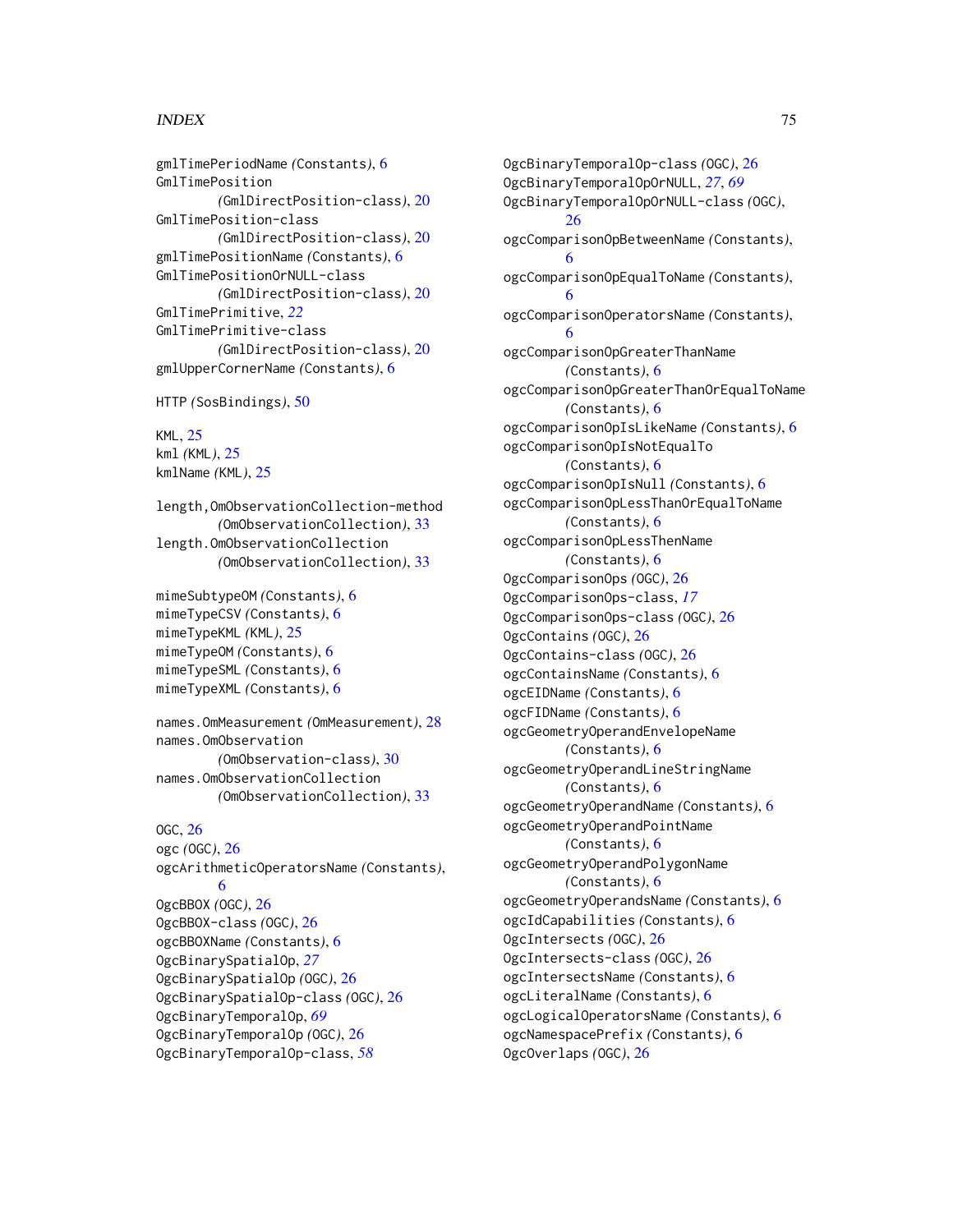OgcOverlaps-class *(*OGC*)*, [26](#page-25-0) ogcOverlapsName *(*Constants*)*, [6](#page-5-0) ogcPropertyNameName *(*Constants*)*, [6](#page-5-0) ogcScalarCapabilitiesName *(*Constants*)*, [6](#page-5-0) ogcSpatialCapabilitiesName *(*Constants*)*, [6](#page-5-0)

ogcSpatialOpBBOXName *(*Constants*)*, [6](#page-5-0) ogcSpatialOpBeyondName *(*Constants*)*, [6](#page-5-0) ogcSpatialOpContainsName *(*Constants*)*, [6](#page-5-0) ogcSpatialOpCrossesName *(*Constants*)*, [6](#page-5-0) ogcSpatialOpDisjointName *(*Constants*)*, [6](#page-5-0) ogcSpatialOpDWithinName *(*Constants*)*, [6](#page-5-0) ogcSpatialOpEqualsName *(*Constants*)*, [6](#page-5-0) ogcSpatialOperatorName *(*Constants*)*, [6](#page-5-0) ogcSpatialOperatorsName *(*Constants*)*, [6](#page-5-0) ogcSpatialOpIntersectsName *(*Constants*)*, [6](#page-5-0)

ogcSpatialOpOverlapsName *(*Constants*)*, [6](#page-5-0) OgcSpatialOps, *[27](#page-26-0)* OgcSpatialOps *(*OGC*)*, [26](#page-25-0) OgcSpatialOps-class *(*OGC*)*, [26](#page-25-0) OgcSpatialOpsOrNULL, *[27](#page-26-0)* OgcSpatialOpsOrNULL-class *(*OGC*)*, [26](#page-25-0) ogcSpatialOpTouchesName *(*Constants*)*, [6](#page-5-0) ogcSpatialOpWithinName *(*Constants*)*, [6](#page-5-0) ogcTempOpTMAfterName *(*Constants*)*, [6](#page-5-0) ogcTempOpTMBeforeName *(*Constants*)*, [6](#page-5-0) ogcTempOpTMBeginsName *(*Constants*)*, [6](#page-5-0) ogcTempOpTMBegunByName *(*Constants*)*, [6](#page-5-0) ogcTempOpTMContainsName *(*Constants*)*, [6](#page-5-0) ogcTempOpTMDuringName *(*Constants*)*, [6](#page-5-0) ogcTempOpTMEndedByName *(*Constants*)*, [6](#page-5-0) ogcTempOpTMEndsName *(*Constants*)*, [6](#page-5-0) ogcTempOpTMEqualsName *(*Constants*)*, [6](#page-5-0) ogcTempOpTMMeetsName *(*Constants*)*, [6](#page-5-0) ogcTempOpTMMetByName *(*Constants*)*, [6](#page-5-0) ogcTempOpTMOverlappedBy *(*Constants*)*, [6](#page-5-0) ogcTempOpTMOverlapsName *(*Constants*)*, [6](#page-5-0) ogcTempOpTTMOverlappedBy *(*Constants*)*, [6](#page-5-0) ogcTemporalCapabilitiesName

#### *(*Constants*)*, [6](#page-5-0)

ogcTemporalOperandName *(*Constants*)*, [6](#page-5-0) ogcTemporalOperandsName *(*Constants*)*, [6](#page-5-0) ogcTemporalOperatorName *(*Constants*)*, [6](#page-5-0) ogcTemporalOperatorsName *(*Constants*)*, [6](#page-5-0) omCategoryObservationName *(*Constants*)*, [6](#page-5-0) omComplexObservationName *(*Constants*)*, [6](#page-5-0) omCountObservationName *(*Constants*)*, [6](#page-5-0)

omFeatureOfInterestName *(*Constants*)*, [6](#page-5-0) omGeometryObservationName *(*Constants*)*, [6](#page-5-0) OmMeasurement, [28,](#page-27-0) *[34](#page-33-0)* OmMeasurement-class *(*OmMeasurement*)*, [28](#page-27-0) omMeasurementName *(*Constants*)*, [6](#page-5-0) omMemberName *(*Constants*)*, [6](#page-5-0) OmObservation, *[30](#page-29-0)*, *[34](#page-33-0)* OmObservation *(*OmObservation-class*)*, [30](#page-29-0) OmObservation-class, [30](#page-29-0) OmObservationCollection, [33](#page-32-0) OmObservationCollection-class *(*OmObservationCollection*)*, [33](#page-32-0) omObservationCollectionName *(*Constants*)*, [6](#page-5-0) omObservationName *(*Constants*)*, [6](#page-5-0) OmObservationOrNULL, *[30](#page-29-0)*, *[32](#page-31-0)* OmObservationOrNULL-class *(*OmObservation-class*)*, [30](#page-29-0) OmObservationProperty *(*OmObservation-class*)*, [30](#page-29-0) OmObservationProperty-class *(*OmObservation-class*)*, [30](#page-29-0) omObservedPropertyName *(*Constants*)*, [6](#page-5-0) omProcedureName *(*Constants*)*, [6](#page-5-0) omResultName *(*Constants*)*, [6](#page-5-0) omResultTimeName *(*Constants*)*, [6](#page-5-0) omSamplingTimeName *(*Constants*)*, [6](#page-5-0) omTemporalObservationName *(*Constants*)*, [6](#page-5-0) omTruthObservationName *(*Constants*)*, [6](#page-5-0) OWS, [34](#page-33-0) owsAbstractName *(*Constants*)*, [6](#page-5-0) owsAccessConstraintsName *(*Constants*)*, [6](#page-5-0) owsAllowedValuesName *(*Constants*)*, [6](#page-5-0) owsAnyValueName *(*Constants*)*, [6](#page-5-0) OwsCapabilities, *[38](#page-37-0)*, *[52](#page-51-0)* OwsCapabilities *(*OWS*)*, [34](#page-33-0) OwsCapabilities-class *(*OWS*)*, [34](#page-33-0) OwsCapabilities\_1.1.0, *[38](#page-37-0)*, *[52](#page-51-0)* OwsCapabilities\_1.1.0-class *(*OWS*)*, [34](#page-33-0) OwsCapabilities\_2.0.0-class *(*OWS*)*, [34](#page-33-0) owsConstraintName *(*Constants*)*, [6](#page-5-0) OwsContents, *[53,](#page-52-0) [54](#page-53-0)* OwsContents *(*OWS*)*, [34](#page-33-0) OwsContents-class *(*OWS*)*, [34](#page-33-0) OwsContentsOrNULL, *[53](#page-52-0)* OwsContentsOrNULL-class *(*OWS*)*, [34](#page-33-0) owsDCPName *(*Constants*)*, [6](#page-5-0) OwsException *(*OWS*)*, [34](#page-33-0)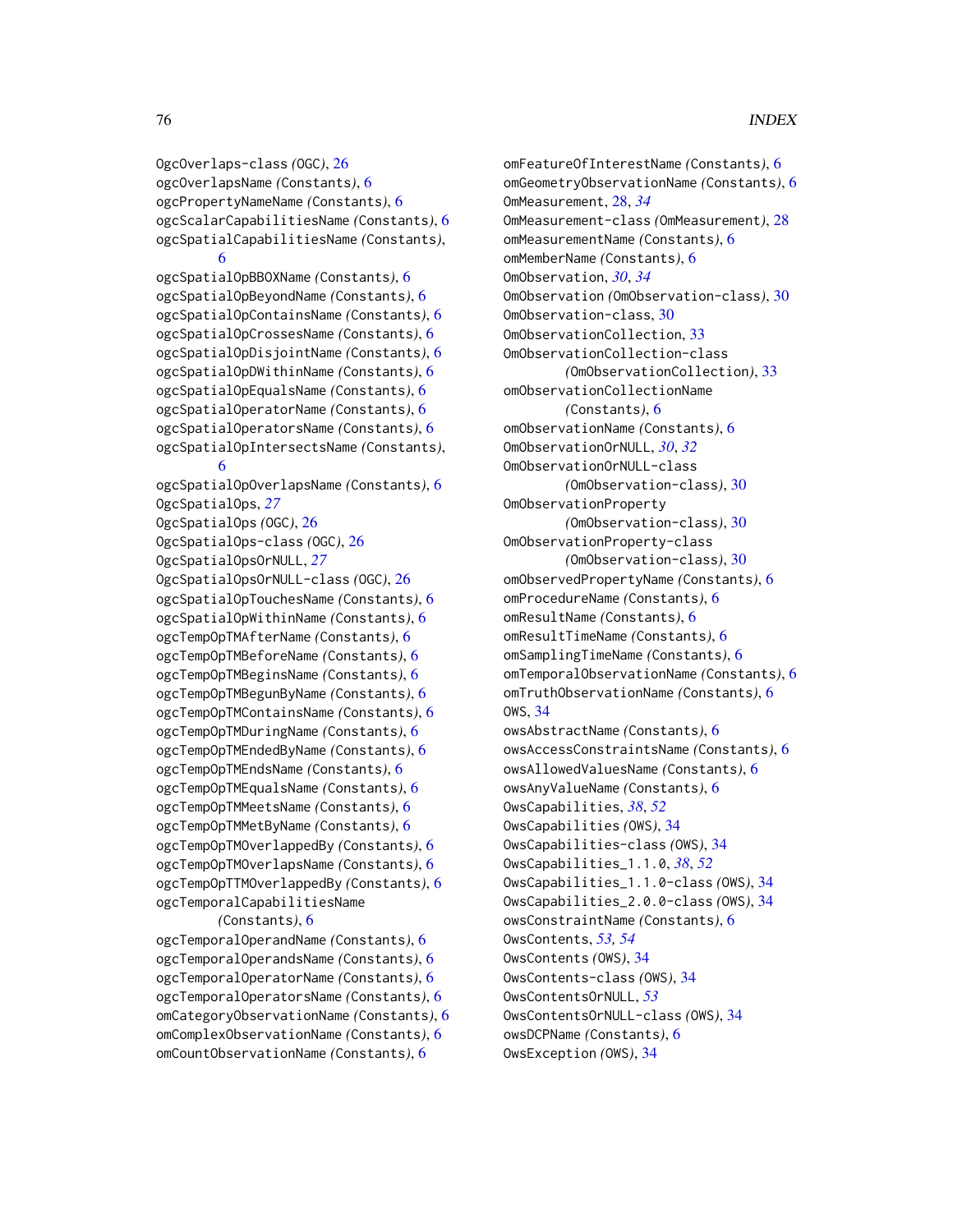OwsException-class *(*OWS*)*, [34](#page-33-0) owsExceptionName *(*Constants*)*, [6](#page-5-0) OwsExceptionReport *(*OWS*)*, [34](#page-33-0) OwsExceptionReport-class *(*OWS*)*, [34](#page-33-0) owsExceptionReportName *(*Constants*)*, [6](#page-5-0) OwsExceptionsData, *[35](#page-34-0)*, *[37](#page-36-0)* OwsExceptionsData *(*Constants*)*, [6](#page-5-0) owsExceptionTextName *(*Constants*)*, [6](#page-5-0) owsFeesName *(*Constants*)*, [6](#page-5-0) OwsGetCapabilities, *[38](#page-37-0)* OwsGetCapabilities *(*OWS*)*, [34](#page-33-0) OwsGetCapabilities-class *(*OWS*)*, [34](#page-33-0) OwsGetCapabilities\_1.1.0, *[38](#page-37-0)* OwsGetCapabilities\_1.1.0-class *(*OWS*)*, [34](#page-33-0) OwsGetCapabilities\_2.0.0-class *(*OWS*)*, [34](#page-33-0) owsGetName *(*Constants*)*, [6](#page-5-0) owsHTTPName *(*Constants*)*, [6](#page-5-0) owsKeywordName *(*Constants*)*, [6](#page-5-0) owsKeywordsName *(*Constants*)*, [6](#page-5-0) owsMaximumValueName *(*Constants*)*, [6](#page-5-0) owsMetadataName *(*Constants*)*, [6](#page-5-0) owsMinimumValueName *(*Constants*)*, [6](#page-5-0) owsNamespacePrefix *(*Constants*)*, [6](#page-5-0) OwsOperation *(*OWS*)*, [34](#page-33-0) OwsOperation-class *(*OWS*)*, [34](#page-33-0) owsOperationName *(*Constants*)*, [6](#page-5-0) OwsOperationsMetadata *(*OWS*)*, [34](#page-33-0) OwsOperationsMetadata-class *(*OWS*)*, [34](#page-33-0) owsOperationsMetadataName *(*Constants*)*, [6](#page-5-0) OwsOperationsMetadataOrNULL-class *(*OWS*)*, [34](#page-33-0) owsParameterName *(*Constants*)*, [6](#page-5-0) owsPostName *(*Constants*)*, [6](#page-5-0) owsProfileName *(*Constants*)*, [6](#page-5-0) owsProviderNameName *(*Constants*)*, [6](#page-5-0) owsProviderSiteName *(*Constants*)*, [6](#page-5-0) OwsRange *(*OWS*)*, [34](#page-33-0) OwsRange-class *(*OWS*)*, [34](#page-33-0) owsRangeName *(*Constants*)*, [6](#page-5-0) owsServiceContactName *(*Constants*)*, [6](#page-5-0) OwsServiceIdentification *(*OWS*)*, [34](#page-33-0) OwsServiceIdentification-class *(*OWS*)*, [34](#page-33-0) owsServiceIdentificationName *(*Constants*)*, [6](#page-5-0) OwsServiceIdentificationOrNULL, *[38](#page-37-0)* OwsServiceIdentificationOrNULL-class *(*OWS*)*, [34](#page-33-0) OwsServiceOperation, *[10](#page-9-0)*, *[18](#page-17-0)*, *[38](#page-37-0)*

OwsServiceOperation-class *(*OWS*)*, [34](#page-33-0) OwsServiceProvider *(*OWS*)*, [34](#page-33-0) OwsServiceProvider-class *(*OWS*)*, [34](#page-33-0) owsServiceProviderName *(*Constants*)*, [6](#page-5-0) OwsServiceProviderOrNULL, *[38](#page-37-0)* OwsServiceProviderOrNULL-class *(*OWS*)*, [34](#page-33-0) owsServiceTypeName *(*Constants*)*, [6](#page-5-0) owsServiceTypeVersionName *(*Constants*)*, [6](#page-5-0) owsSpacingName *(*Constants*)*, [6](#page-5-0) owsTitleName *(*Constants*)*, [6](#page-5-0) owsValueName *(*Constants*)*, [6](#page-5-0)

## parse, [39](#page-38-0)

parseCategoryObservation *(*parse*)*, [39](#page-38-0) parseComplexObservation *(*parse*)*, [39](#page-38-0) parseComponent *(*parse*)*, [39](#page-38-0) parseCompositePhenomenon *(*parse*)*, [39](#page-38-0) parseCoordinate *(*parse*)*, [39](#page-38-0) parseCoordinate-method *(*parse*)*, [39](#page-38-0) parseCountObservation *(*parse*)*, [39](#page-38-0) parseCSV *(*parse*)*, [39](#page-38-0) parseDataArray *(*parse*)*, [39](#page-38-0) parseElementType *(*parse*)*, [39](#page-38-0) parseEncoding *(*parse*)*, [39](#page-38-0) parseFeatureCollection *(*parse*)*, [39](#page-38-0) parseField *(*parse*)*, [39](#page-38-0) parseFile *(*parse*)*, [39](#page-38-0) parseFile,SOS\_1.0.0,character-method *(*parse*)*, [39](#page-38-0) parseFile-method *(*parse*)*, [39](#page-38-0) parseFOI *(*parse*)*, [39](#page-38-0) parseGeometryObservation *(*parse*)*, [39](#page-38-0) parseKML *(*KML*)*, [25](#page-24-0) parseLocation *(*parse*)*, [39](#page-38-0) parseLocation-method *(*parse*)*, [39](#page-38-0) parseMeasure *(*parse*)*, [39](#page-38-0) parseMeasurement *(*parse*)*, [39](#page-38-0) parseNoParsing *(*parse*)*, [39](#page-38-0) parseObservation *(*parse*)*, [39](#page-38-0) parseObservationCollection *(*parse*)*, [39](#page-38-0) parseObservationProperty *(*parse*)*, [39](#page-38-0) parseOM *(*parse*)*, [39](#page-38-0) parseOwsException *(*parse*)*, [39](#page-38-0) parseOwsExceptionReport *(*parse*)*, [39](#page-38-0) parseOwsOperation *(*parse*)*, [39](#page-38-0) parseOwsRange *(*parse*)*, [39](#page-38-0) parseOwsServiceIdentification *(*parse*)*, [39](#page-38-0) parseOwsServiceProvider *(*parse*)*, [39](#page-38-0)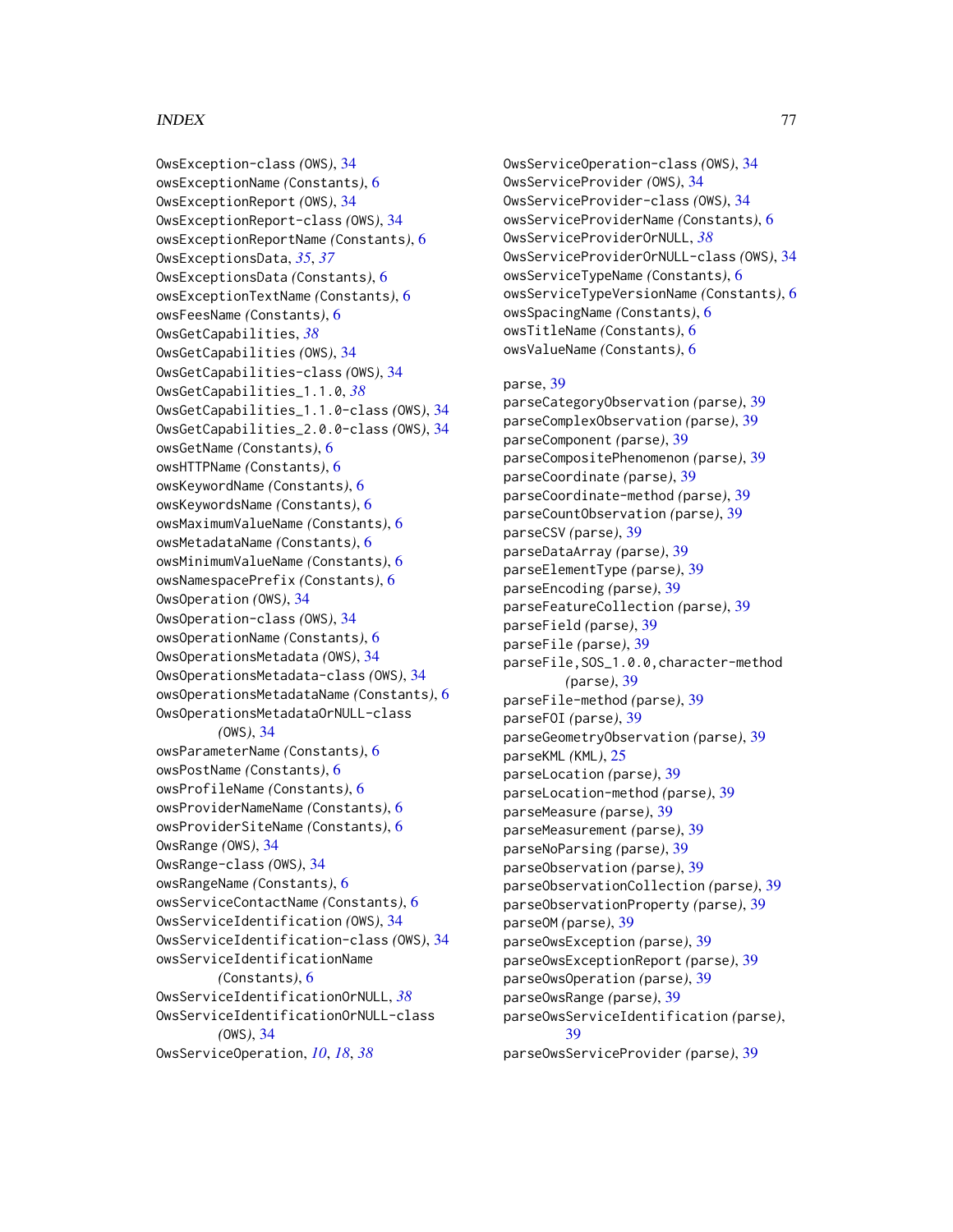parsePhenomenonProperty *(*parse*)*, [39](#page-38-0) parsePoint *(*parse*)*, [39](#page-38-0) parsePosition *(*parse*)*, [39](#page-38-0) parseResult *(*parse*)*, [39](#page-38-0) parseSamplingPoint *(*parse*)*, [39](#page-38-0) parseSamplingTime *(*parse*)*, [39](#page-38-0) parseSensorML *(*parse*)*, [39](#page-38-0) parseSosCapabilities *(*parse*)*, [39](#page-38-0) parseSosFilter\_Capabilities *(*parse*)*, [39](#page-38-0) parseSosObservationOffering *(*parse*)*, [39](#page-38-0) parseSwePosition *(*parse*)*, [39](#page-38-0) parseSwePosition-method *(*parse*)*, [39](#page-38-0) parseTemporalObservation *(*parse*)*, [39](#page-38-0) parseTextBlock *(*parse*)*, [39](#page-38-0) parseTimeGeometricPrimitiveFromParent *(*parse*)*, [39](#page-38-0) parseTimeInstant *(*parse*)*, [39](#page-38-0) parseTimeInstantProperty *(*parse*)*, [39](#page-38-0) parseTimePeriod *(*parse*)*, [39](#page-38-0) parseTimePosition *(*parse*)*, [39](#page-38-0) parseTruthObservation *(*parse*)*, [39](#page-38-0) parseValues *(*parse*)*, [39](#page-38-0) parseVector *(*parse*)*, [39](#page-38-0) parseVector-method *(*parse*)*, [39](#page-38-0) plot,SensorML,missing-method *(*SML*)*, [45](#page-44-0) plot,SOS,missing-method *(*SOS*)*, [46](#page-45-0) plot,SosObservationOffering,missing-method *(*SOS*)*, [46](#page-45-0) plot.SensorML *(*SML*)*, [45](#page-44-0) plot.SOS *(*SOS*)*, [46](#page-45-0) plot.SosObservationOffering *(*SOS*)*, [46](#page-45-0) POST *(*SosBindings*)*, [50](#page-49-0) print,GmlDirectPosition-method *(*GmlDirectPosition-class*)*, [20](#page-19-0) print,GmlEnvelope-method *(*GmlDirectPosition-class*)*, [20](#page-19-0) print,GmlFeatureCollection-method *(*GmlDirectPosition-class*)*, [20](#page-19-0) print,GmlFeatureProperty-method *(*GmlDirectPosition-class*)*, [20](#page-19-0) print,GmlGeometry-method *(*GmlDirectPosition-class*)*, [20](#page-19-0) print,GmlMeasure-method *(*GmlDirectPosition-class*)*, [20](#page-19-0) print,GmlPoint-method

*(*GmlDirectPosition-class*)*, [20](#page-19-0) print,GmlPointProperty-method *(*GmlDirectPosition-class*)*, [20](#page-19-0) print,GmlTimeInstant-method *(*GmlDirectPosition-class*)*, [20](#page-19-0) print,GmlTimeInstantProperty-method *(*GmlDirectPosition-class*)*, [20](#page-19-0) print,GmlTimeInterval-method *(*GmlDirectPosition-class*)*, [20](#page-19-0) print,GmlTimePeriod-method *(*GmlDirectPosition-class*)*, [20](#page-19-0) print,GmlTimePosition-method *(*GmlDirectPosition-class*)*, [20](#page-19-0) print,OgcBBOX-method *(*OGC*)*, [26](#page-25-0) print,OgcContains-method *(*OGC*)*, [26](#page-25-0) print,OgcIntersects-method *(*OGC*)*, [26](#page-25-0) print,OgcOverlaps-method *(*OGC*)*, [26](#page-25-0) print,OmMeasurement-method *(*OmMeasurement*)*, [28](#page-27-0) print,OmObservation-method *(*OmObservation-class*)*, [30](#page-29-0) print,OmObservationCollection-method *(*OmObservationCollection*)*, [33](#page-32-0) print,OmObservationProperty-method *(*OmObservation-class*)*, [30](#page-29-0) print,OwsCapabilities-method *(*OWS*)*, [34](#page-33-0) print,OwsCapabilities\_1.1.0-method *(*OWS*)*, [34](#page-33-0) print,OwsCapabilities\_2.0.0-method *(*OWS*)*, [34](#page-33-0) print,OwsContents-method *(*OWS*)*, [34](#page-33-0) print,OwsException-method *(*OWS*)*, [34](#page-33-0) print,OwsExceptionReport-method *(*OWS*)*, [34](#page-33-0) print,OwsGetCapabilities-method *(*OWS*)*, [34](#page-33-0) print,OwsGetCapabilities\_1.1.0-method *(*OWS*)*, [34](#page-33-0) print,OwsGetCapabilities\_2.0.0-method *(*OWS*)*, [34](#page-33-0) print,OwsOperation-method *(*OWS*)*, [34](#page-33-0) print,OwsOperationsMetadata-method *(*OWS*)*, [34](#page-33-0) print,OwsRange-method *(*OWS*)*, [34](#page-33-0) print,OwsServiceIdentification-method *(*OWS*)*, [34](#page-33-0) print,OwsServiceOperation-method *(*OWS*)*, [34](#page-33-0) print,OwsServiceProvider-method *(*OWS*)*, [34](#page-33-0) print,SaSamplingPoint-method *(*SA*)*, [43](#page-42-0)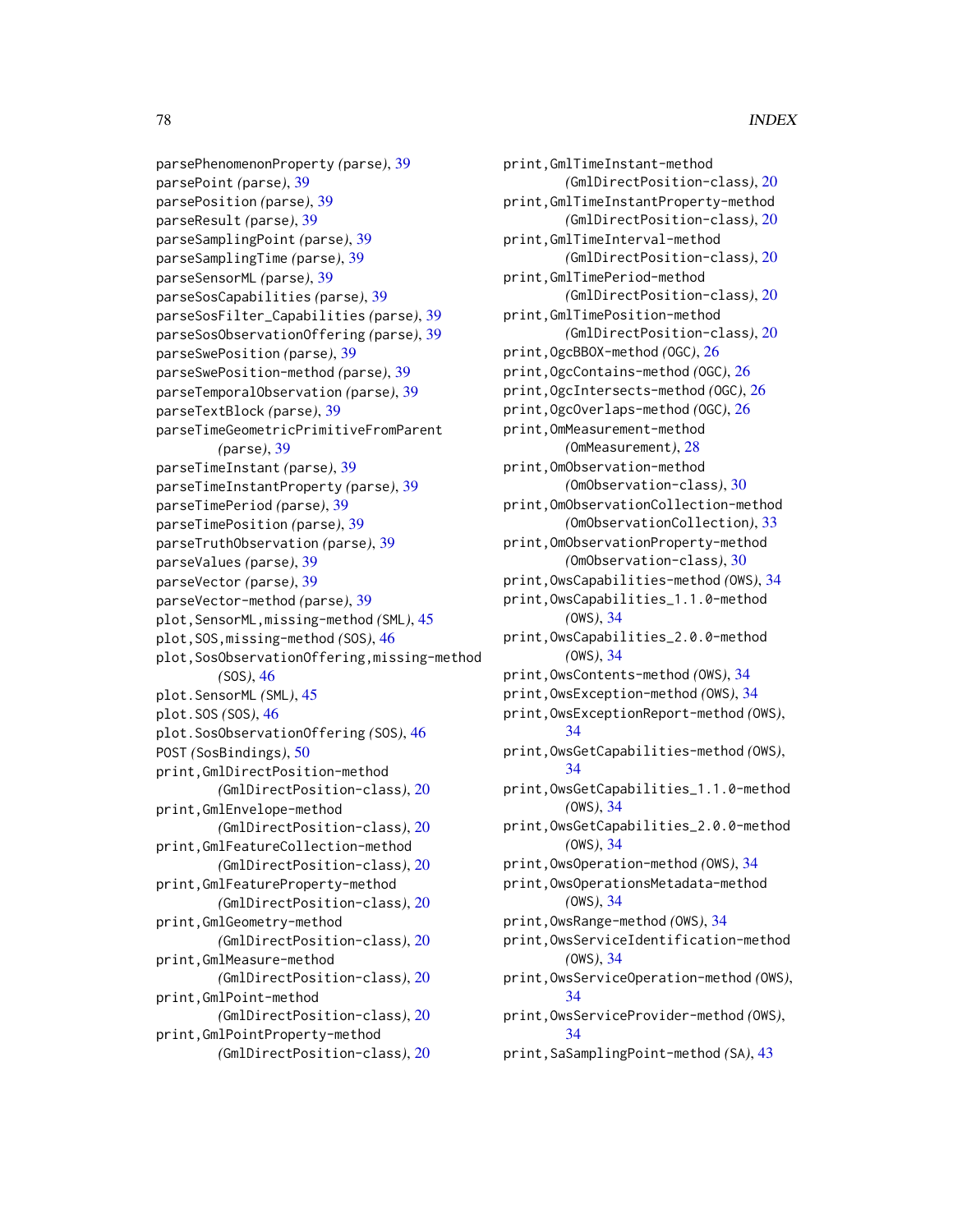print,SaSamplingSurface-method *(*SA*)*, [43](#page-42-0) print,SensorML-method *(*SML*)*, [45](#page-44-0) print,SOS-method *(*SOS*)*, [46](#page-45-0) print,SOS\_1.0.0-method *(*SOS*)*, [46](#page-45-0) print,SosContents-method *(*SosContents-class*)*, [53](#page-52-0) print,SosDescribeSensor-method *(*DescribeSensor*)*, [9](#page-8-0) print,SosEventTime-method *(*SosEventTime*)*, [58](#page-57-0) print,SosFeatureOfInterest-method *(*SosFeatureOfInterest-class*)*, [60](#page-59-0) print,SosFilter\_Capabilities-method *(*SosFilter\_Capabilities-class*)*, [61](#page-60-0) print,SosGetObservation-method *(*GetObservation*)*, [16](#page-15-0) print,SosGetObservationById-method *(*GetObservation*)*, [16](#page-15-0) print,SosObservationOffering-method *(*SosObservationOffering-class*)*, [62](#page-61-0) print,SweCompositePhenomenon-method *(*SWE*)*, [66](#page-65-0) print,SwePhenomenon-method *(*SWE*)*, [66](#page-65-0) print,SwePhenomenonProperty-method *(*SWE*)*, [66](#page-65-0) print,SweTextBlock-method *(*SWE*)*, [66](#page-65-0) print,TM\_After-method *(*TM\_Operators*)*, [68](#page-67-0) print,TM\_Before-method *(*TM\_Operators*)*, [68](#page-67-0) print,TM\_During-method *(*TM\_Operators*)*, [68](#page-67-0) print,TM\_Equals-method *(*TM\_Operators*)*, [68](#page-67-0) print.summary.GmlTimePeriod *(*GmlDirectPosition-class*)*, [20](#page-19-0) print.summary.OmObservation *(*OmObservation-class*)*, [30](#page-29-0) print.summary.OmObservationCollection *(*OmObservationCollection*)*, [33](#page-32-0) print.summary.OwsRange *(*OWS*)*, [34](#page-33-0) print.summary.SOS *(*SOS*)*, [46](#page-45-0) print.summary.SosObservationOffering *(*SOS*)*, [46](#page-45-0)

SA, [43](#page-42-0)

sa *(*SA*)*, [43](#page-42-0) sampling features *(*SA*)*, [43](#page-42-0) saPositionName *(*Constants*)*, [6](#page-5-0) saSampledFeatureName *(*Constants*)*, [6](#page-5-0) SaSamplingPoint *(*SA*)*, [43](#page-42-0) SaSamplingPoint-class *(*SA*)*, [43](#page-42-0) saSamplingPointName *(*Constants*)*, [6](#page-5-0) SaSamplingSurface *(*SA*)*, [43](#page-42-0) saSamplingSurface *(*Constants*)*, [6](#page-5-0) SaSamplingSurface-class *(*SA*)*, [43](#page-42-0) saSamplingTimeName *(*Constants*)*, [6](#page-5-0) SensorML, *[11](#page-10-0)* SensorML *(*SML*)*, [45](#page-44-0) SensorML-class *(*SML*)*, [45](#page-44-0) show,GmlDirectPosition-method *(*GmlDirectPosition-class*)*, [20](#page-19-0) show,GmlEnvelope-method *(*GmlDirectPosition-class*)*, [20](#page-19-0) show,GmlFeatureCollection-method *(*GmlDirectPosition-class*)*, [20](#page-19-0) show,GmlFeatureProperty-method *(*GmlDirectPosition-class*)*, [20](#page-19-0) show,GmlGeometry-method *(*GmlDirectPosition-class*)*, [20](#page-19-0) show,GmlMeasure-method *(*GmlDirectPosition-class*)*, [20](#page-19-0) show,GmlPoint-method *(*GmlDirectPosition-class*)*, [20](#page-19-0) show,GmlPointProperty-method *(*GmlDirectPosition-class*)*, [20](#page-19-0) show,GmlTimeInstant-method *(*GmlDirectPosition-class*)*, [20](#page-19-0) show,GmlTimeInterval-method *(*GmlDirectPosition-class*)*, [20](#page-19-0) show,GmlTimePeriod-method *(*GmlDirectPosition-class*)*, [20](#page-19-0) show,GmlTimePosition-method *(*GmlDirectPosition-class*)*, [20](#page-19-0) show,OgcBBOX-method *(*OGC*)*, [26](#page-25-0) show,OgcContains-method *(*OGC*)*, [26](#page-25-0) show,OgcIntersects-method *(*OGC*)*, [26](#page-25-0) show,OgcOverlaps-method *(*OGC*)*, [26](#page-25-0) show,OmMeasurement-method *(*OmMeasurement*)*, [28](#page-27-0) show,OmObservation-method *(*OmObservation-class*)*, [30](#page-29-0) show,OmObservationCollection-method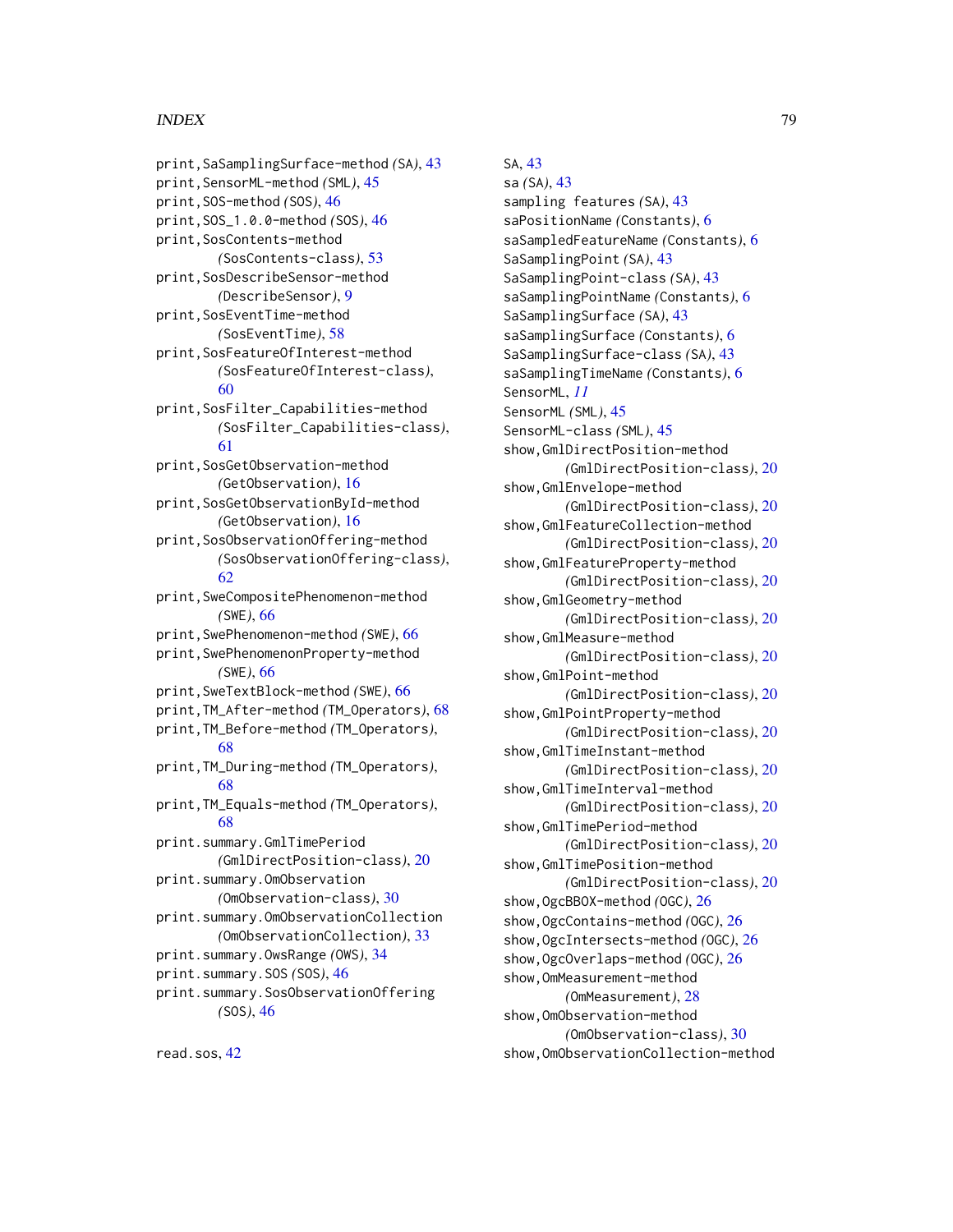*(*OmObservationCollection*)*, [33](#page-32-0) show,OmObservationProperty-method *(*OmObservation-class*)*, [30](#page-29-0) show,OwsCapabilities-method *(*OWS*)*, [34](#page-33-0) show,OwsCapabilities\_1.1.0-method *(*OWS*)*, [34](#page-33-0) show,OwsCapabilities\_2.0.0-method *(*OWS*)*, [34](#page-33-0) show,OwsContents-method *(*OWS*)*, [34](#page-33-0) show,OwsException-method *(*OWS*)*, [34](#page-33-0) show,OwsExceptionReport-method *(*OWS*)*, [34](#page-33-0) show,OwsGetCapabilities-method *(*OWS*)*, [34](#page-33-0) show,OwsGetCapabilities\_1.1.0-method *(*OWS*)*, [34](#page-33-0) show,OwsGetCapabilities\_2.0.0-method *(*OWS*)*, [34](#page-33-0) show,OwsOperation-method *(*OWS*)*, [34](#page-33-0) show,OwsOperationsMetadata-method *(*OWS*)*, [34](#page-33-0) show,OwsRange-method *(*OWS*)*, [34](#page-33-0) show,OwsServiceIdentification-method *(*OWS*)*, [34](#page-33-0) show,OwsServiceOperation-method *(*OWS*)*, [34](#page-33-0) show,OwsServiceProvider-method *(*OWS*)*, [34](#page-33-0) show,SaSamplingPoint-method *(*SA*)*, [43](#page-42-0) show,SaSamplingSurface-method *(*SA*)*, [43](#page-42-0) show, SensorML-method *(SML)*, [45](#page-44-0) show,SOS-method *(*SOS*)*, [46](#page-45-0) show,SOS\_1.0.0-method *(*SOS*)*, [46](#page-45-0) show,SosContents-method *(*SosContents-class*)*, [53](#page-52-0) show, SosDescribeSensor-method *(*DescribeSensor*)*, [9](#page-8-0) show,SosEventTime-method *(*SosEventTime*)*, [58](#page-57-0) show,SosFeatureOfInterest-method *(*SosFeatureOfInterest-class*)*, [60](#page-59-0) show,SosFilter\_Capabilities-method *(*SosFilter\_Capabilities-class*)*, [61](#page-60-0) show,SosGetObservation-method *(*GetObservation*)*, [16](#page-15-0) show,SosGetObservationById-method *(*GetObservation*)*, [16](#page-15-0) show, SosObservationOffering-method *(*SosObservationOffering-class*)*,

[62](#page-61-0) show,SweCompositePhenomenon-method *(*SWE*)*, [66](#page-65-0) show,SwePhenomenon-method *(*SWE*)*, [66](#page-65-0) show, SwePhenomenonProperty-method *(*SWE*)*, [66](#page-65-0) show,SweTextBlock-method *(*SWE*)*, [66](#page-65-0) show,TM\_After-method *(*TM\_Operators*)*, [68](#page-67-0) show,TM\_Before-method *(*TM\_Operators*)*, [68](#page-67-0) show,TM\_During-method *(*TM\_Operators*)*, [68](#page-67-0) show,TM\_Equals-method *(*TM\_Operators*)*, [68](#page-67-0) SML, [45](#page-44-0) sml *(*SML*)*, [45](#page-44-0) smlSensorMLName *(*Constants*)*, [6](#page-5-0) SOAP *(*SosBindings*)*, [50](#page-49-0) SOS, [46,](#page-45-0) *[48,](#page-47-0) [49](#page-48-0)* SOS-class, *[40](#page-39-0)* SOS-class *(*SOS*)*, [46](#page-45-0) sos4R *(*sos4R-package*)*, [3](#page-2-0) sos4R-package, [3](#page-2-0) SOS\_1.0.0 *(*SOS*)*, [46](#page-45-0) SOS\_1.0.0-class *(*SOS*)*, [46](#page-45-0) sosAbstract *(*SOS*)*, [46](#page-45-0) sosAbstract,OwsServiceIdentification-method *(*OWS*)*, [34](#page-33-0) sosAbstract,SensorML-method *(*SML*)*, [45](#page-44-0) sosAbstract,SOS-method *(*SOS*)*, [46](#page-45-0) sosAbstract-method *(*SOS*)*, [46](#page-45-0) sosAttributeFileName *(*Constants*)*, [6](#page-5-0) SosBinding *(*SosBindings*)*, [50](#page-49-0) SosBindings, *[5](#page-4-0)*, *[12,](#page-11-0) [13](#page-12-0)*, *[17](#page-16-0)*, [50,](#page-49-0) *[58](#page-57-0)* sosBoundedBy *(*SOS*)*, [46](#page-45-0) sosBoundedBy,list-method *(*SOS*)*, [46](#page-45-0) sosBoundedBy,OmObservationCollection-method *(*OmObservationCollection*)*, [33](#page-32-0) sosBoundedBy, SensorML-method *(SML)*, [45](#page-44-0) sosBoundedBy,SosObservationOffering-method *(*SosObservationOffering-class*)*, [62](#page-61-0) sosBoundedBy-method *(*SOS*)*, [46](#page-45-0) SosCapabilities, *[62](#page-61-0)*, *[64](#page-63-0)* SosCapabilities *(*SosCapabilities\_1.0.0-class*)*, [51](#page-50-0) SosCapabilities-class *(*SosCapabilities\_1.0.0-class*)*, [51](#page-50-0) SosCapabilities\_1.0.0-class, [51](#page-50-0)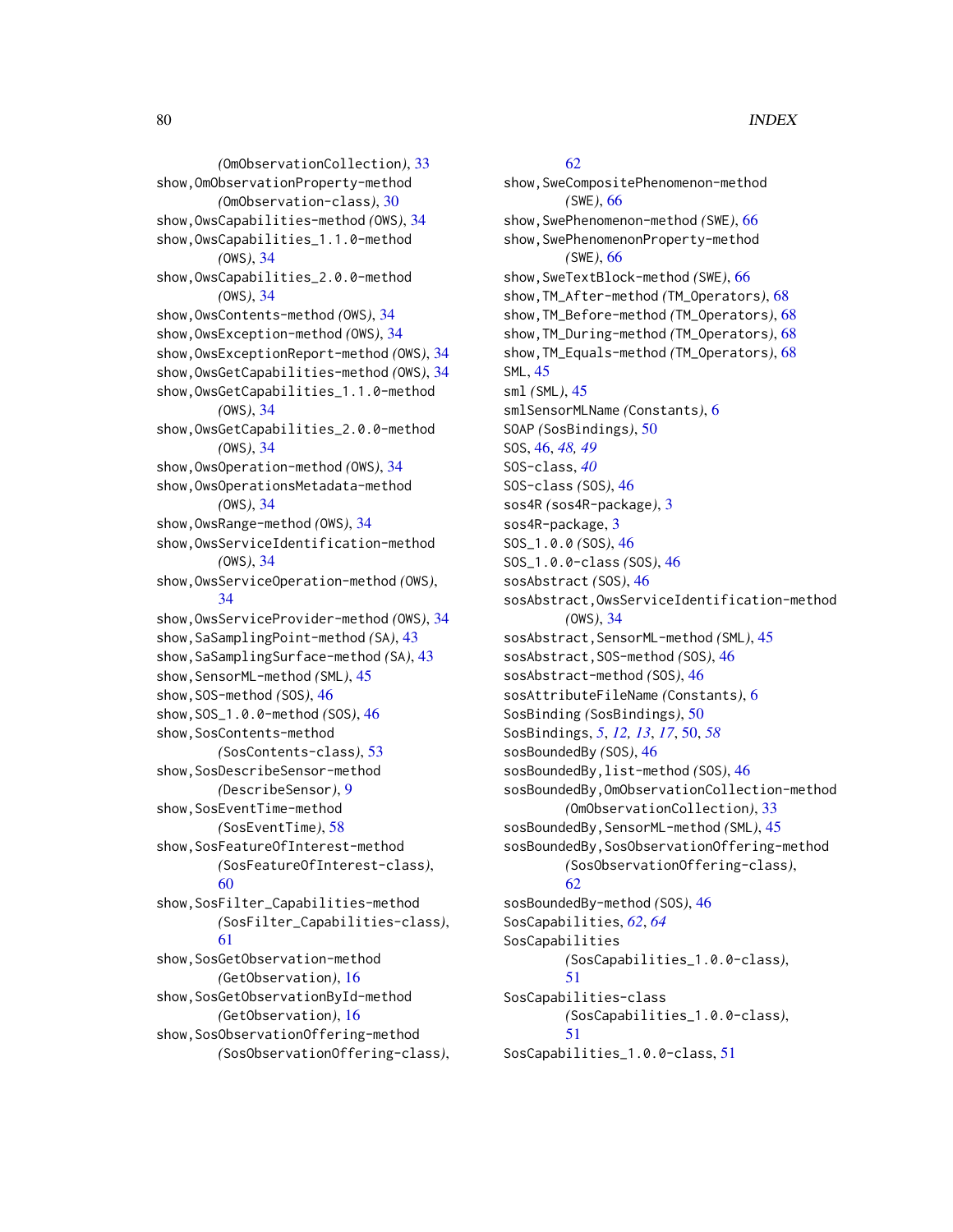sosCapabilitiesDocumentOriginal *(*SOS*)*, [46](#page-45-0) sosCapabilitiesDocumentOriginal,SOS-method *(*SOS*)*, [46](#page-45-0) sosCapabilitiesName *(*Constants*)*, [6](#page-5-0) sosCapabilitiesUrl *(*SOS*)*, [46](#page-45-0) sosCapabilitiesUrl,SOS-method *(*SOS*)*, [46](#page-45-0) sosCapabilitiesUrl-method *(*SOS*)*, [46](#page-45-0) sosCaps *(*SOS*)*, [46](#page-45-0) sosCaps,SOS-method *(*SOS*)*, [46](#page-45-0) sosCaps-methods *(*SOS*)*, [46](#page-45-0) sosChanges *(*sos4R-package*)*, [3](#page-2-0) sosCheatSheet *(*sos4R-package*)*, [3](#page-2-0) SosContents, *[52](#page-51-0)*, *[64](#page-63-0)* SosContents *(*SosContents-class*)*, [53](#page-52-0) sosContents *(*SOS*)*, [46](#page-45-0) sosContents,SOS-method *(*SOS*)*, [46](#page-45-0) SosContents-class, [53](#page-52-0) sosContents-methods *(*SOS*)*, [46](#page-45-0) sosContentsName *(*Constants*)*, [6](#page-5-0) SosContentsOrNULL, *[53](#page-52-0)* SosContentsOrNULL-class *(*SosContents-class*)*, [53](#page-52-0) sosConvertDouble *(*sosConvertString*)*, [54](#page-53-0) sosConvertLogical *(*sosConvertString*)*, [54](#page-53-0) sosConvertString, [54](#page-53-0) sosConvertTime *(*sosConvertString*)*, [54](#page-53-0) sosCoordinates *(*SOS*)*, [46](#page-45-0) sosCoordinates,GmlDirectPosition-method *(*GmlDirectPosition-class*)*, [20](#page-19-0) sosCoordinates,GmlFeatureCollection-method *(*GmlDirectPosition-class*)*, [20](#page-19-0) sosCoordinates,GmlFeatureProperty-method *(*GmlDirectPosition-class*)*, [20](#page-19-0) sosCoordinates,GmlPoint-method *(*GmlDirectPosition-class*)*, [20](#page-19-0) sosCoordinates,GmlPointProperty-method *(*GmlDirectPosition-class*)*, [20](#page-19-0) sosCoordinates,list-method *(*SOS*)*, [46](#page-45-0) sosCoordinates,OmObservation-method *(*OmObservation-class*)*, [30](#page-29-0) sosCoordinates,OmObservationCollection-method sosDataFieldConverters-methods *(*SOS*)*, [46](#page-45-0) *(*OmObservationCollection*)*, [33](#page-32-0) sosCoordinates, SaSamplingPoint-method *(*SA*)*, [43](#page-42-0) sosCoordinates,SensorML-method *(*SML*)*, [45](#page-44-0) sosCoordinates,SosObservationOffering-method sosDefault *(*Defaults*)*, [6](#page-5-0)

*(*SOS*)*, [46](#page-45-0)

sosCoordinates-method *(*SOS*)*, [46](#page-45-0) sosCreate, [55](#page-54-0) sosCreateBBOX *(*sosCreate*)*, [55](#page-54-0) sosCreateBBOX,numeric,numeric,numeric,numeric-method *(*sosCreate*)*, [55](#page-54-0) sosCreateBBoxMatrix *(*sosCreate*)*, [55](#page-54-0) sosCreateBBoxMatrix,numeric,numeric,numeric,numeric-method *(*sosCreate*)*, [55](#page-54-0) sosCreateEventTime *(*sosCreate*)*, [55](#page-54-0) sosCreateEventTime,GmlTimeGeometricPrimitive-method *(*sosCreate*)*, [55](#page-54-0) sosCreateEventTime-methods *(*sosCreate*)*, [55](#page-54-0) sosCreateEventTimeList *(*sosCreate*)*, [55](#page-54-0) sosCreateEventTimeList,GmlTimeGeometricPrimitive-method *(*sosCreate*)*, [55](#page-54-0) sosCreateEventTimeList-methods *(*sosCreate*)*, [55](#page-54-0) sosCreateFeatureOfInterest *(*sosCreate*)*, [55](#page-54-0) sosCreateFeatureOfInterest,ANY-method *(*sosCreate*)*, [55](#page-54-0) sosCreateFeatureOfInterest-methods *(*sosCreate*)*, [55](#page-54-0) sosCreateTime *(*sosCreate*)*, [55](#page-54-0) sosCreateTime,SOS,character-method *(*sosCreate*)*, [55](#page-54-0) sosCreateTime-methods *(*sosCreate*)*, [55](#page-54-0) sosCreateTimeInstant *(*sosCreate*)*, [55](#page-54-0) sosCreateTimeInstant,SOS,POSIXt-method *(*sosCreate*)*, [55](#page-54-0) sosCreateTimeInstant-methods *(*sosCreate*)*, [55](#page-54-0) sosCreateTimePeriod *(*sosCreate*)*, [55](#page-54-0) sosCreateTimePeriod,SOS,POSIXt,POSIXt-method *(*sosCreate*)*, [55](#page-54-0) sosCreateTimePeriod-methods *(*sosCreate*)*, [55](#page-54-0) sosDataFieldConverters *(*SOS*)*, [46](#page-45-0) sosDataFieldConverters,SOS-method *(*SOS*)*, [46](#page-45-0) SosDataFieldConvertingFunctions, *[47](#page-46-0)*, *[54,](#page-53-0) [55](#page-54-0)* SosDataFieldConvertingFunctions *(*Defaults*)*, [6](#page-5-0) sosDefaultCharacterEncoding *(*Defaults*)*,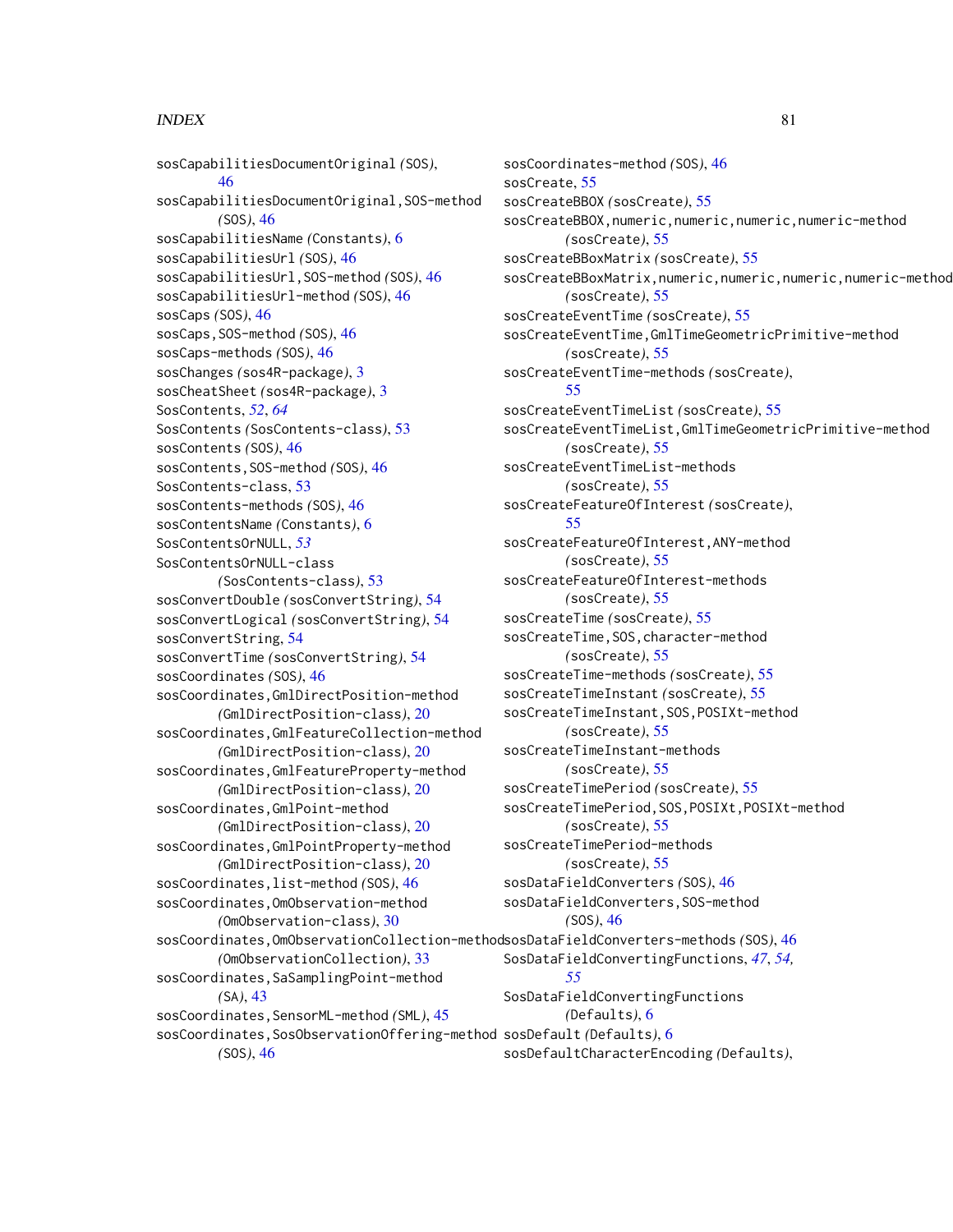## [6](#page-5-0)

sosDefaultColorPalette *(*Defaults*)*, [6](#page-5-0) sosDefaultColumnNameFeatureIdentifier *(*Defaults*)*, [6](#page-5-0) sosDefaultColumnNameLat *(*Defaults*)*, [6](#page-5-0) sosDefaultColumnNameLon *(*Defaults*)*, [6](#page-5-0) sosDefaultColumnNameSRS *(*Defaults*)*, [6](#page-5-0) SosDefaultConnectionMethod *(*Defaults*)*, [6](#page-5-0) sosDefaultDescribeSensorOutputFormat *(*Defaults*)*, [6](#page-5-0) sosDefaultFilenameTimeFormat *(*Defaults*)*, [6](#page-5-0) sosDefaultGetCapAcceptFormats *(*Defaults*)*, [6](#page-5-0) sosDefaultGetCapOwsVersion *(*Defaults*)*, [6](#page-5-0) sosDefaultGetCapSections *(*Defaults*)*, [6](#page-5-0) sosDefaultGetObsResponseFormat *(*Defaults*)*, [6](#page-5-0) sosDefaultReferenceFrameSensorDescription *(*Defaults*)*, [6](#page-5-0) SosDefaults *(*Defaults*)*, [6](#page-5-0) sosDefaultSpatialOpPropertyName *(*Defaults*)*, [6](#page-5-0) sosDefaultTempOpPropertyName *(*Defaults*)*, [6](#page-5-0) sosDefaultTemporalOperator *(*Defaults*)*, [6](#page-5-0) sosDefaultTimeFormat *(*Defaults*)*, [6](#page-5-0) sosDescribeFeatureTypeName *(*Constants*)*, [6](#page-5-0) sosDescribeObservationTypeName *(*Constants*)*, [6](#page-5-0) sosDescribeResultModelName *(*Constants*)*, [6](#page-5-0) SosDescribeSensor *(*DescribeSensor*)*, [9](#page-8-0) SosDescribeSensor-class, *[10](#page-9-0)* SosDescribeSensor-class *(*DescribeSensor*)*, [9](#page-8-0) sosDescribeSensorName *(*Constants*)*, [6](#page-5-0) SosDisabledParsers *(*Defaults*)*, [6](#page-5-0) sosEncoders *(*SOS*)*, [46](#page-45-0) sosEncoders,SOS-method *(*SOS*)*, [46](#page-45-0) SosEncodingFunctions *(*Defaults*)*, [6](#page-5-0) SosEventTime, [58](#page-57-0) SosEventTime-class, *[16](#page-15-0)* SosEventTime-class *(*SosEventTime*)*, [58](#page-57-0) SosEventTimeLatest *(*SosEventTime*)*, [58](#page-57-0) SosEventTimeLatest-class *(*SosEventTime*)*, [58](#page-57-0)

sosEventTimeLatestValue *(*Constants*)*, [6](#page-5-0) sosEventTimeName *(*Constants*)*, [6](#page-5-0) SosExampleServices *(*Defaults*)*, [6](#page-5-0) sosExceptionCodeMeaning *(*SOS*)*, [46](#page-45-0) sosExceptionCodeMeaning,character-method *(*SOS*)*, [46](#page-45-0) sosFeatureIds *(*SOS*)*, [46](#page-45-0) sosFeatureIds,GmlFeatureCollection-method *(*GmlDirectPosition-class*)*, [20](#page-19-0) sosFeatureIds,GmlFeatureProperty-method *(*GmlDirectPosition-class*)*, [20](#page-19-0) sosFeatureIds,list-method *(*SOS*)*, [46](#page-45-0) sosFeatureIds,OmMeasurement-method *(*OmMeasurement*)*, [28](#page-27-0) sosFeatureIds,OmObservation-method *(*OmObservation-class*)*, [30](#page-29-0) sosFeatureIds,OmObservationCollection-method *(*OmObservationCollection*)*, [33](#page-32-0) sosFeatureIds,SaSamplingPoint-method *(*SA*)*, [43](#page-42-0) sosFeatureIds-method *(*SOS*)*, [46](#page-45-0) SosFeatureOfInterest, *[16](#page-15-0)* SosFeatureOfInterest *(*SosFeatureOfInterest-class*)*, [60](#page-59-0) SosFeatureOfInterest-class, [60](#page-59-0) sosFeatureOfInterestName *(*Constants*)*, [6](#page-5-0) SosFeatureOfInterestOrNULL, *[60](#page-59-0)* SosFeatureOfInterestOrNULL-class *(*SosFeatureOfInterest-class*)*, [60](#page-59-0) sosFeaturesOfInterest *(*SOS*)*, [46](#page-45-0) sosFeaturesOfInterest,GmlFeatureCollection-method *(*GmlDirectPosition-class*)*, [20](#page-19-0) sosFeaturesOfInterest,list-method *(*SOS*)*, [46](#page-45-0) sosFeaturesOfInterest,OmMeasurement-method *(*OmMeasurement*)*, [28](#page-27-0) sosFeaturesOfInterest,OmObservation-method *(*OmObservation-class*)*, [30](#page-29-0) sosFeaturesOfInterest,OmObservationCollection *(*OmObservationCollection*)*, [33](#page-32-0) sosFeaturesOfInterest,OmObservationCollection-method *(*OmObservationCollection*)*, [33](#page-32-0) sosFeaturesOfInterest,SOS,character-method *(*SOS*)*, [46](#page-45-0) sosFeaturesOfInterest,SOS-method *(*SOS*)*, [46](#page-45-0)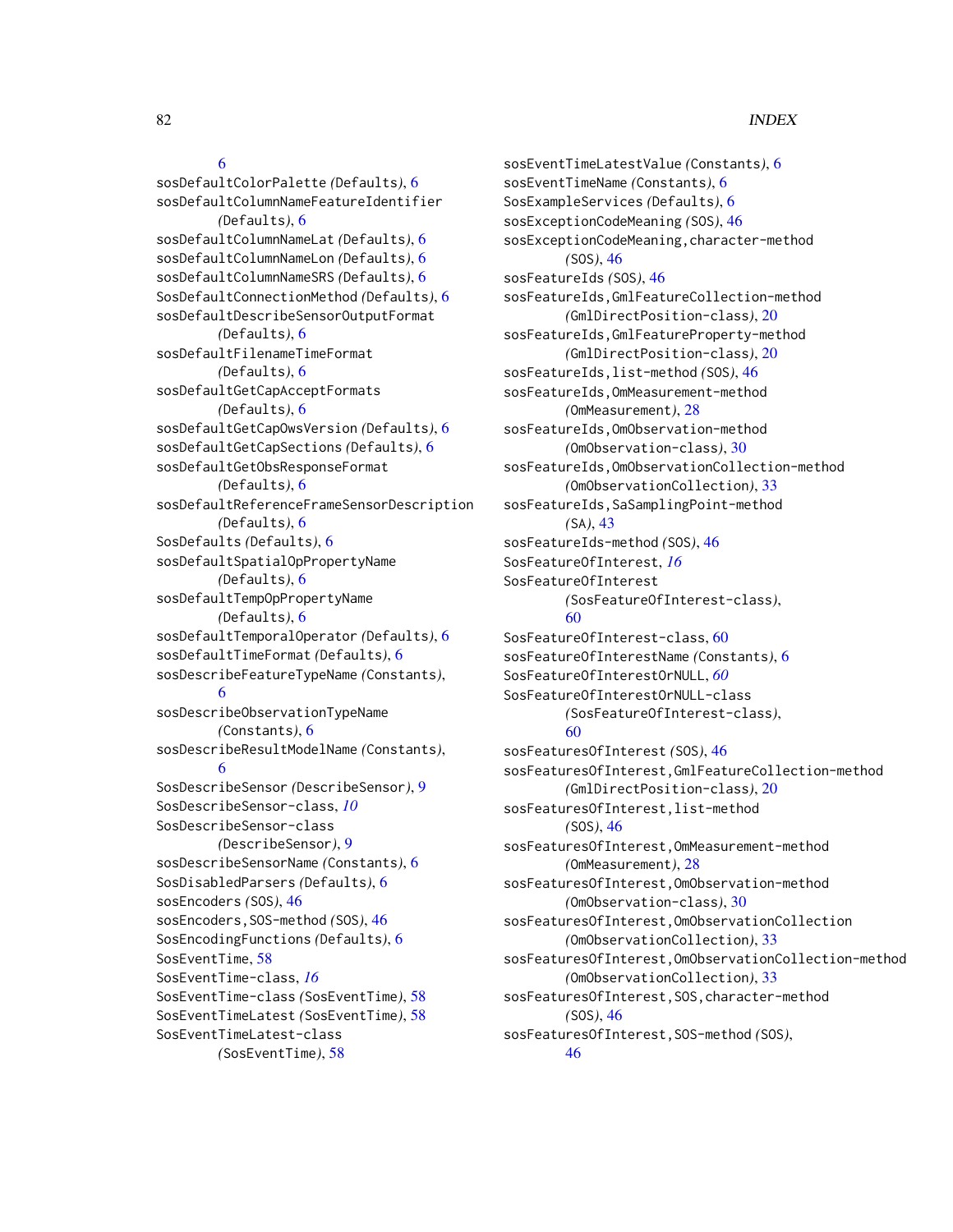```
sosFeaturesOfInterest, SosObservationOffering-sesGetObservationByIdName (Constants)6
        (SOS), 46
sosFeaturesOfInterest-methods (SOS), 46
SosFilter_Capabilities, 52
SosFilter_Capabilities
        (SosFilter_Capabilities-class),
        61
sosFilter_Capabilities (SOS), 46
sosFilter_Capabilities, SOS-method
        (SOS), 46
SosFilter_Capabilities-class, 61
sosFilter_Capabilities-methods (SOS), 46
SosFilter_CapabilitiesOrNULL, 62
SosFilter_CapabilitiesOrNULL-class
        (SosFilter_Capabilities-class),
        61
sosFilterCapabilitiesName (Constants), 6
sosGetCapabilitiesName (Constants), 6
sosGetCRS (SOS), 46
sosGetCRS,character-method (SOS), 46
sosGetCRS,list-method (SOS), 46
sosGetCRS,OmMeasurement-method
        (OmMeasurement), 28
sosGetCRS,OmObservation-method
        (OmObservation-class), 30
sosGetCRS,OmObservationCollection-method
        (OmObservationCollection), 33
sosGetCRS, SensorML-method (SML)45
sosGetCRS,SOS-method (SOS), 46
sosGetCRS, SosObservationOffering-method
        (SOS), 46
sosGetCRS-method (SOS), 46
sosGetDCP (SOS), 46
sosGetDCP,SOS,character-method (SOS), 46
sosGetFeatureOfInterestName
        (Constants), 6
sosGetFeatureOfInterestTimeName
        (Constants), 6
SosGetObservation, 61, 70
SosGetObservation (GetObservation), 16
SosGetObservation-class, 17
SosGetObservation-class
        (GetObservation), 16
SosGetObservationById (GetObservation),
        16
SosGetObservationById-class, 17
SosGetObservationById-class
        (GetObservation), 16
                                               sosGetObservationName (Constants), 6
                                                sosGetResultName (Constants), 6
                                                sosId (SOS), 46
                                                sosId,GmlFeature-method
                                                        (GmlDirectPosition-class), 20
                                                sosId,list-method (SOS), 46
                                                sosId, SensorML-method (SML)45
                                                sosId,SosObservationOffering-method
                                                        (SosObservationOffering-class),
                                                        62
                                                sosId-method (SOS), 46
                                                sosInsertObservationName (Constants), 6
                                                sosIntendedApplicationName (Constants),
                                                        6
                                                sosMethod (SOS), 46
                                                sosMethod,SOS-method (SOS), 46
                                                sosMethod,SOS_1.0.0-method (SOS), 46
                                                sosMethod-methods (SOS), 46
                                                sosName (SOS), 46
                                                sosName,list-method (SOS), 46
                                                sosName,OwsGetCapabilities-method
                                                        (SOS), 46
                                                sosName,OwsOperation-method (SOS), 46
                                                sosName,OwsServiceProvider-method
                                                        (SOS), 46
                                                sosName, SensorML-method (SML)45
                                                sosName, SosDescribeSensor-method (SOS),
                                                        46
                                                sosName, SosGetObservation-method (SOS),
                                                        46
                                                sosName, SosGetObservationById-method
                                                        (SOS), 46
                                                sosName,SosObservationOffering-method
                                                        (SosObservationOffering-class),
                                                        62
                                                sosName-method (SOS), 46
                                                sosNamespacePrefix (Constants), 6
                                                sosNews (sos4R-package), 3
                                                sosObjectIDName (Constants), 6
                                               SosObservationOffering, 48, 53, 54
                                                SosObservationOffering
                                                        (SosObservationOffering-class),
                                                        62
                                                SosObservationOffering-class, 62
                                               sosObservationOfferingListName
                                                        (Constants), 6
                                                sosObservationOfferingName (Constants),
```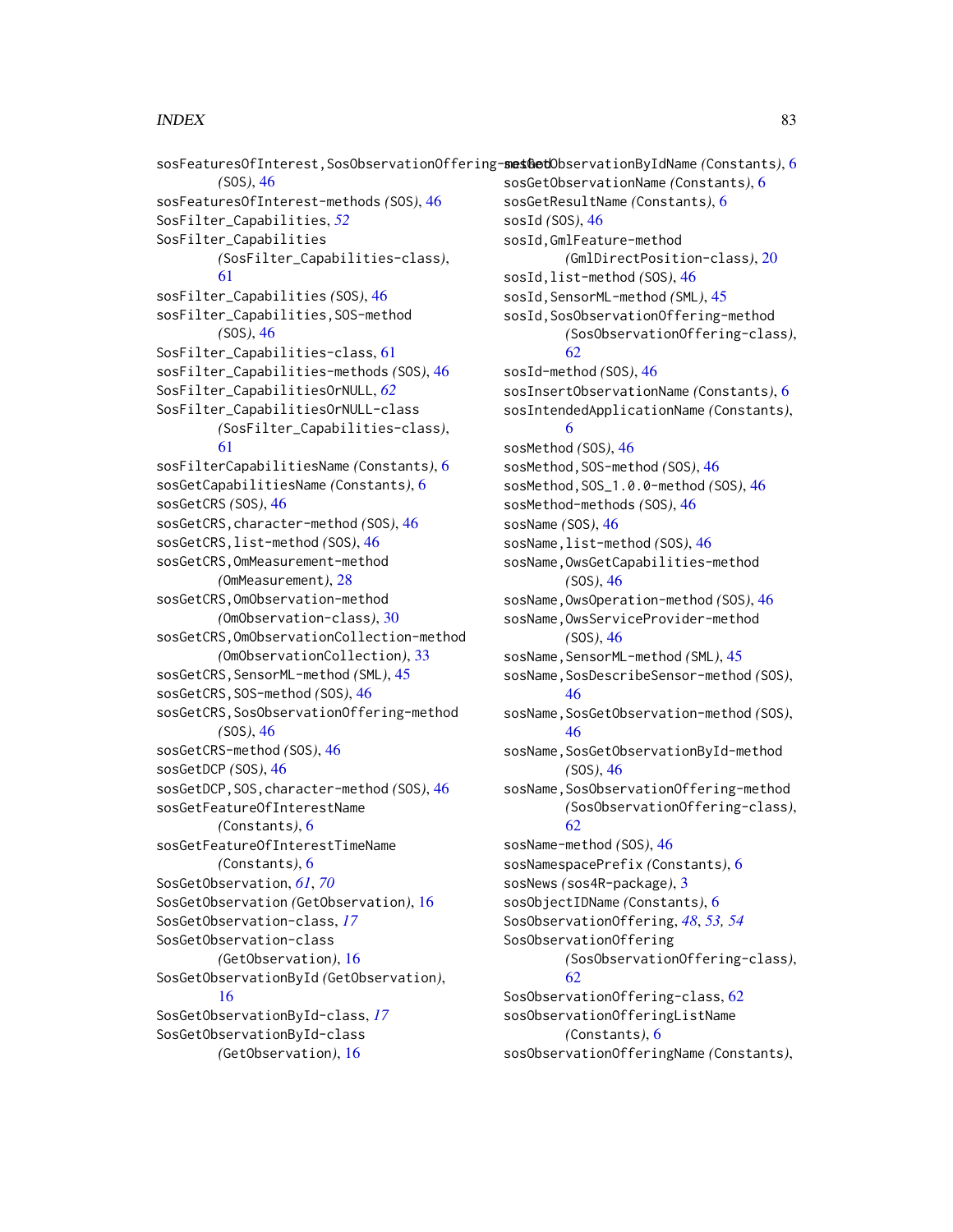#### [6](#page-5-0) sosObservedProperties *(*SOS*)*, [46](#page-45-0) sosObservedProperties,list-method *(*SOS*)*, [46](#page-45-0) sosObservedProperties,OmObservation-method *(*OmObservation-class*)*, [30](#page-29-0) sosObservedProperties,OmObservationCollection sosProcedures *(*SOS*)*, [46](#page-45-0) *(*OmObservationCollection*)*, [33](#page-32-0) sosObservedProperties, OmObservationCollections were hodedures, OmMeasurement-method *(*OmObservationCollection*)*, [33](#page-32-0) sosObservedProperties,SOS-method *(*SOS*)*, [46](#page-45-0) sosObservedProperties, SosObservationOffering-sestPodcedures, OmObservationCollection-method *(*SOS*)*, [46](#page-45-0) sosObservedProperties, SweCompositePhenomenon-sestPodcedures, SOS-method *(SOS)*, [46](#page-45-0) *(*SWE*)*, [66](#page-65-0) sosObservedProperties,SwePhenomenonProperty-method *(*SWE*)*, [66](#page-65-0) sosObservedProperties-methods *(*SOS*)*, [46](#page-45-0) sosObservedPropertyName *(*Constants*)*, [6](#page-5-0) sosOfferingIds *(*SOS*)*, [46](#page-45-0) sosOfferingIds, SOS-method *(SOS)*, [46](#page-45-0) sosOfferingIds-methods *(*SOS*)*, [46](#page-45-0) sosOfferings *(*SOS*)*, [46](#page-45-0) sosOfferings, SOS, character-method *(*SOS*)*, [46](#page-45-0) sosOfferings,SOS-method *(*SOS*)*, [46](#page-45-0) sosOfferings-methods *(*SOS*)*, [46](#page-45-0) sosOperation *(*SOS*)*, [46](#page-45-0) sosOperation, SOS, character-method *(*SOS*)*, [46](#page-45-0) sosOperation-methods *(*SOS*)*, [46](#page-45-0) sosOperations *(*SOS*)*, [46](#page-45-0) sosOperations,OwsCapabilities-method *(*SOS*)*, [46](#page-45-0) sosOperations,SOS-method *(*SOS*)*, [46](#page-45-0) sosOperations,SosCapabilities\_1.0.0-method *(*SOS*)*, [46](#page-45-0) sosOperationsMetadata *(*SOS*)*, [46](#page-45-0) sosOperationsMetadata,SOS-method *(*SOS*)*, [46](#page-45-0) sosOperationsMetadata-methods *(*SOS*)*, [46](#page-45-0) sosParse *(*parse*)*, [39](#page-38-0) sosParse,SOS\_1.0.0,character,logical-method *(*parse*)*, [39](#page-38-0) sosParse,SOS\_1.0.0,character-method *(*parse*)*, [39](#page-38-0) sosParse-methods *(*parse*)*, [39](#page-38-0) sosParsers *(*SOS*)*, [46](#page-45-0) sosParsers,SOS-method *(*SOS*)*, [46](#page-45-0) sosParsers-methods *(*SOS*)*, [46](#page-45-0) SosParsingFunctions, *[41](#page-40-0)* SosParsingFunctions *(*Defaults*)*, [6](#page-5-0) sosProcedureName *(*Constants*)*, [6](#page-5-0) sosProcedures,list-method *(*SOS*)*, [46](#page-45-0) *(*OmMeasurement*)*, [28](#page-27-0) sosProcedures,OmObservation-method *(*OmObservation-class*)*, [30](#page-29-0) *(*OmObservationCollection*)*, [33](#page-32-0) sosProcedures, SosObservationOffering-method *(*SOS*)*, [46](#page-45-0) sosProcedures-methods *(*SOS*)*, [46](#page-45-0) sosRegisterSensorName *(*Constants*)*, [6](#page-5-0) sosRequest *(*sosRequest-methods*)*, [64](#page-63-0) sosRequest, SOS\_1.0.0, OwsServiceOperation, logical, logical-m *(*sosRequest-methods*)*, [64](#page-63-0) sosRequest-methods, [64](#page-63-0) SosResetParsingFunctions *(*Defaults*)*, [6](#page-5-0) sosResponseFormatName *(*Constants*)*, [6](#page-5-0) sosResponseFormats *(*SOS*)*, [46](#page-45-0) sosResponseFormats,OwsOperation-method *(*SOS*)*, [46](#page-45-0) sosResponseFormats,SOS-method *(*SOS*)*, [46](#page-45-0) sosResponseFormats,SosObservationOffering-method *(*SOS*)*, [46](#page-45-0) sosResponseFormats-methods *(*SOS*)*, [46](#page-45-0) sosResponseMode *(*SOS*)*, [46](#page-45-0) sosResponseMode,OwsOperation-method *(*SOS*)*, [46](#page-45-0) sosResponseMode,SOS-method *(*SOS*)*, [46](#page-45-0) sosResponseMode, SosObservationOffering-method *(*SOS*)*, [46](#page-45-0) sosResponseMode-methods *(*SOS*)*, [46](#page-45-0) sosResponseModeName *(*Constants*)*, [6](#page-5-0) sosResult *(*OmObservation-class*)*, [30](#page-29-0) sosResult,character-method *(*SOS*)*, [46](#page-45-0) sosResult,data.frame-method *(*SOS*)*, [46](#page-45-0) sosResult,list-method *(*OmObservation-class*)*, [30](#page-29-0) sosResult,OmMeasurement-method *(*OmMeasurement*)*, [28](#page-27-0) sosResult,OmObservation-method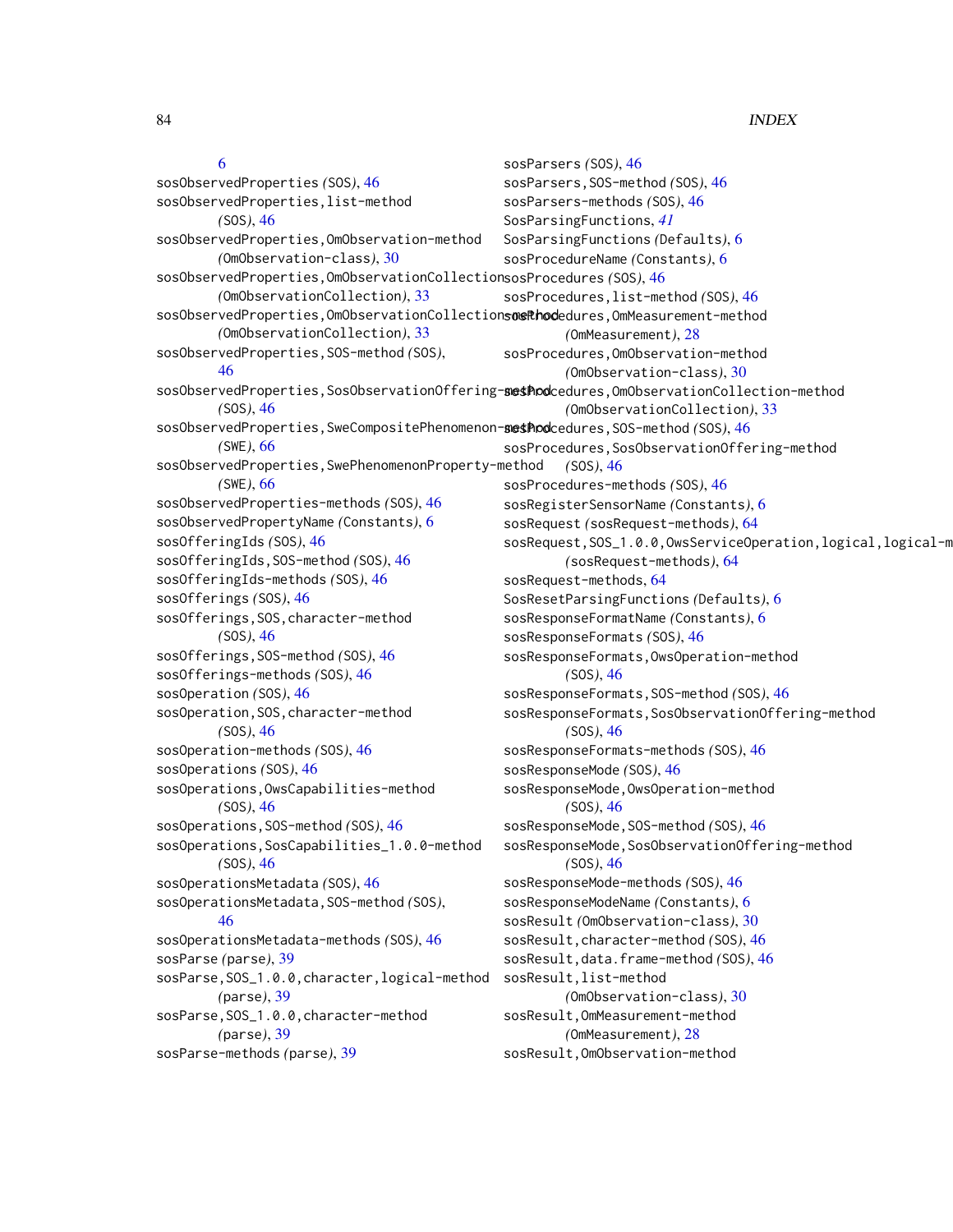*(*OmObservation-class*)*, [30](#page-29-0) sosResult,OmObservationCollection-method *(*OmObservationCollection*)*, [33](#page-32-0) sosResult,OmObservationProperty-method *(*OmObservation-class*)*, [30](#page-29-0) sosResult,OwsExceptionReport-method *(*OWS*)*, [34](#page-33-0) sosResultModelName *(*Constants*)*, [6](#page-5-0) sosResultModels *(*SOS*)*, [46](#page-45-0) sosResultModels,OwsOperation-method *(*SOS*)*, [46](#page-45-0) sosResultModels,SOS-method *(*SOS*)*, [46](#page-45-0) sosResultModels,SosObservationOffering-method *(*SosObservationOffering-class*)*, [62](#page-61-0) sosResultModels-methods *(*SOS*)*, [46](#page-45-0) sosResultName *(*Constants*)*, [6](#page-5-0) sosService *(*Constants*)*, [6](#page-5-0) sosServiceIdentification *(*SOS*)*, [46](#page-45-0) sosServiceIdentification,SOS-method *(*SOS*)*, [46](#page-45-0) sosServiceIdentification-methods *(*SOS*)*, [46](#page-45-0) sosServiceProvider *(*SOS*)*, [46](#page-45-0) sosServiceProvider,SOS-method *(*SOS*)*, [46](#page-45-0) sosServiceProvider-methods *(*SOS*)*, [46](#page-45-0) sosSrsName *(*SOS*)*, [46](#page-45-0) sosSrsName,GmlDirectPosition-method *(*GmlDirectPosition-class*)*, [20](#page-19-0) sosSrsName,GmlPoint-method *(*GmlDirectPosition-class*)*, [20](#page-19-0) sosSrsName, SOS-method *(SOS)*, [46](#page-45-0) sosSrsName-method *(*SOS*)*, [46](#page-45-0) sosSrsName-methods *(*SOS*)*, [46](#page-45-0) SosSupported *(*Supported*)*, [65](#page-64-0) SosSupportedComparisonOperators *(*Supported*)*, [65](#page-64-0) SosSupportedConnectionMethods, *[47](#page-46-0)*, *[50](#page-49-0)* SosSupportedConnectionMethods *(*Supported*)*, [65](#page-64-0) SosSupportedGeometryOperands *(*Supported*)*, [65](#page-64-0) SosSupportedOperations *(*Supported*)*, [65](#page-64-0) SosSupportedResponseFormats *(*Supported*)*, [65](#page-64-0) SosSupportedResponseModes *(*Supported*)*, [65](#page-64-0) SosSupportedResultModels *(*Supported*)*, [65](#page-64-0)

SosSupportedServiceVersions *(*Supported*)*, [65](#page-64-0) SosSupportedSpatialOperators *(*Supported*)*, [65](#page-64-0) SosSupportedTemporalOperators *(*Supported*)*, [65](#page-64-0) sosSwitchCoordinates *(*SOS*)*, [46](#page-45-0) sosSwitchCoordinates,SOS-method *(*SOS*)*, [46](#page-45-0) sosSwitchCoordinates-method *(*SOS*)*, [46](#page-45-0) sosTime *(*SOS*)*, [46](#page-45-0) sosTime,GmlTimeInstant-method *(*GmlDirectPosition-class*)*, [20](#page-19-0) sosTime,GmlTimeInstantProperty-method *(*GmlDirectPosition-class*)*, [20](#page-19-0) sosTime,GmlTimePeriod-method *(*GmlDirectPosition-class*)*, [20](#page-19-0) sosTime,GmlTimePosition-method *(*GmlDirectPosition-class*)*, [20](#page-19-0) sosTime,list-method *(*SOS*)*, [46](#page-45-0) sosTime,SOS-method *(*SOS*)*, [46](#page-45-0) sosTime,SosObservationOffering-method *(*SosObservationOffering-class*)*, [62](#page-61-0) sosTime-methods *(*SOS*)*, [46](#page-45-0) sosTimeFormat *(*SOS*)*, [46](#page-45-0) sosTimeFormat, SOS-method *(SOS)*, [46](#page-45-0) sosTimeFormat-methods *(*SOS*)*, [46](#page-45-0) sosTimeName *(*Constants*)*, [6](#page-5-0) sosTitle *(*SOS*)*, [46](#page-45-0) sosTitle,OwsServiceIdentification-method *(*OWS*)*, [34](#page-33-0) sosTitle,SOS-method *(*SOS*)*, [46](#page-45-0) sosTitle-method *(*SOS*)*, [46](#page-45-0) sosUOM *(*SOS*)*, [46](#page-45-0) sosUOM,data.frame-method *(*SOS*)*, [46](#page-45-0) sosUOM,GmlMeasure-method *(*GmlDirectPosition-class*)*, [20](#page-19-0) sosUOM,list-method *(*SOS*)*, [46](#page-45-0) sosUOM,OmMeasurement-method *(*OmMeasurement*)*, [28](#page-27-0) sosUOM,OmObservation-method *(*OmObservation-class*)*, [30](#page-29-0) sosUOM,OmObservationCollection-method *(*OmObservationCollection*)*, [33](#page-32-0) sosUrl *(*SOS*)*, [46](#page-45-0) sosUrl,SOS-method *(*SOS*)*, [46](#page-45-0) sosUrl,SOS\_1.0.0-method *(*SOS*)*, [46](#page-45-0)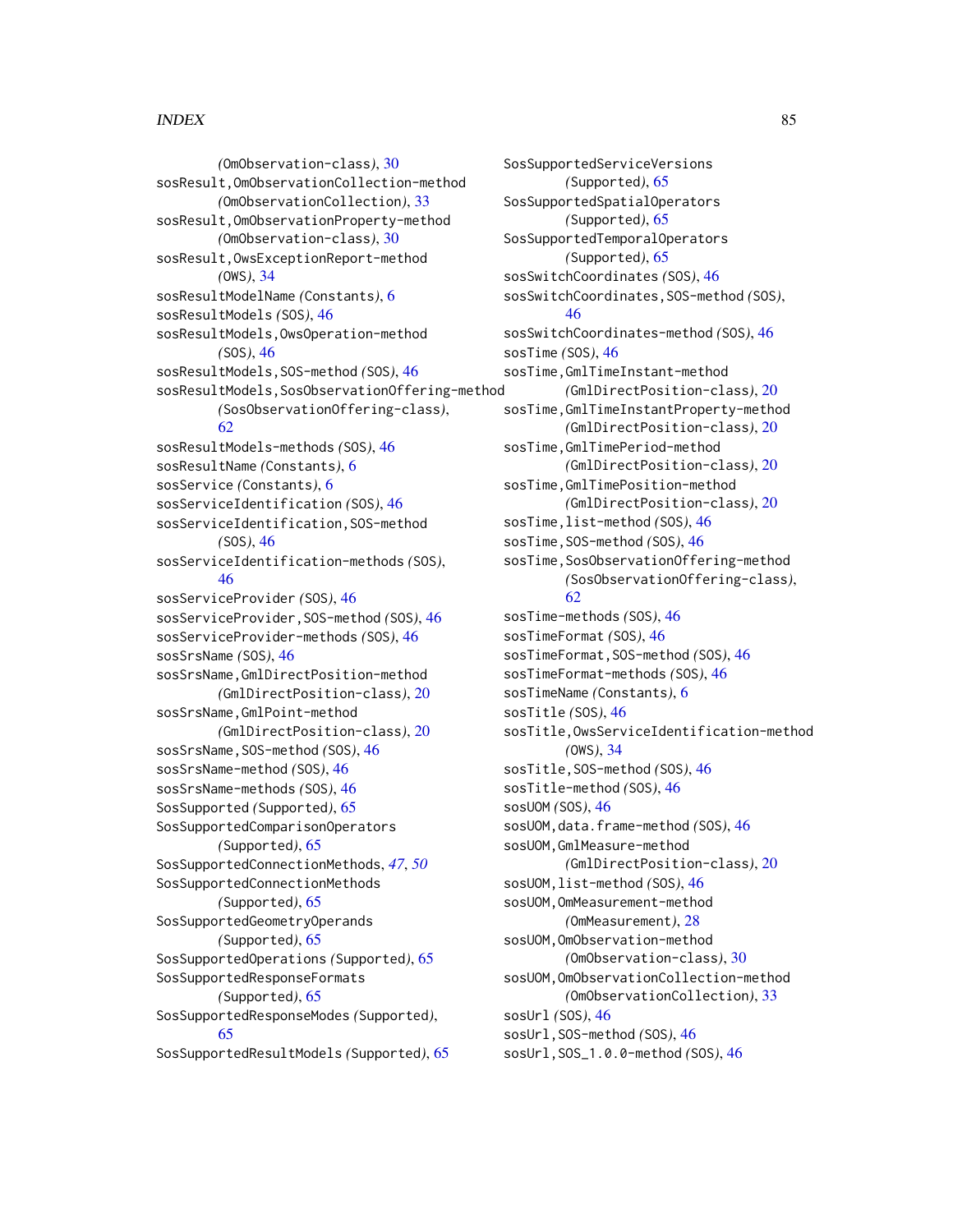sosUrl-methods *(*SOS*)*, [46](#page-45-0) sosVersion *(*SOS*)*, [46](#page-45-0) sosVersion,SOS-method *(*SOS*)*, [46](#page-45-0) sosVersion-methods *(*SOS*)*, [46](#page-45-0) summary.GmlTimePeriod *(*GmlDirectPosition-class*)*, [20](#page-19-0) summary.OmObservation *(*OmObservation-class*)*, [30](#page-29-0) summary.OmObservationCollection *(*OmObservationCollection*)*, [33](#page-32-0) summary.OwsRange *(*OWS*)*, [34](#page-33-0) summary.SOS *(*SOS*)*, [46](#page-45-0) summary.SosObservationOffering *(*SOS*)*, [46](#page-45-0) Supported, [65](#page-64-0) SWE, [66](#page-65-0) sweBaseName *(*Constants*)*, [6](#page-5-0) sweBooleanName *(*Constants*)*, [6](#page-5-0) sweCategoryName *(*Constants*)*, [6](#page-5-0) sweCodeSpaceName *(*Constants*)*, [6](#page-5-0) sweComponentName *(*Constants*)*, [6](#page-5-0) SweCompositePhenomenon *(*SWE*)*, [66](#page-65-0) SweCompositePhenomenon-class *(*SWE*)*, [66](#page-65-0) sweCompositePhenomenonName *(*Constants*)*, [6](#page-5-0) sweCoordinateName *(*Constants*)*, [6](#page-5-0) sweCountName *(*Constants*)*, [6](#page-5-0) sweDataArrayName *(*Constants*)*, [6](#page-5-0) sweDataRecordName *(*Constants*)*, [6](#page-5-0) sweElementTypeName *(*Constants*)*, [6](#page-5-0) sweEncodingName *(*Constants*)*, [6](#page-5-0) sweFieldName *(*Constants*)*, [6](#page-5-0) sweLocationName *(*Constants*)*, [6](#page-5-0) SwePhenomenon, *[68](#page-67-0)* SwePhenomenon *(*SWE*)*, [66](#page-65-0) SwePhenomenon-class *(*SWE*)*, [66](#page-65-0) SwePhenomenonOrNULL, *[68](#page-67-0)* SwePhenomenonOrNULL-class *(*SWE*)*, [66](#page-65-0) SwePhenomenonProperty *(*SWE*)*, [66](#page-65-0) SwePhenomenonProperty-class *(*SWE*)*, [66](#page-65-0) SwePhenomenonPropertyOrNULL, *[68](#page-67-0)* SwePhenomenonPropertyOrNULL-class *(*SWE*)*, [66](#page-65-0) swePositionName *(*Constants*)*, [6](#page-5-0) sweQuantityName *(*Constants*)*, [6](#page-5-0) sweSimpleDataRecordName *(*Constants*)*, [6](#page-5-0) SweTextBlock *(*SWE*)*, [66](#page-65-0) SweTextBlock-class *(*SWE*)*, [66](#page-65-0) sweTextBlockName *(*Constants*)*, [6](#page-5-0)

sweTextName *(*Constants*)*, [6](#page-5-0) sweTimeName *(*Constants*)*, [6](#page-5-0) sweUomName *(*Constants*)*, [6](#page-5-0) sweValueName *(*Constants*)*, [6](#page-5-0) sweValuesName *(*Constants*)*, [6](#page-5-0) sweVectorName *(*Constants*)*, [6](#page-5-0) TM\_After *(*TM\_Operators*)*, [68](#page-67-0) TM\_After-class *(*TM\_Operators*)*, [68](#page-67-0) TM\_Before *(*TM\_Operators*)*, [68](#page-67-0) TM\_Before-class *(*TM\_Operators*)*, [68](#page-67-0) TM\_During *(*TM\_Operators*)*, [68](#page-67-0) TM\_During-class *(*TM\_Operators*)*, [68](#page-67-0) TM\_Equals *(*TM\_Operators*)*, [68](#page-67-0) TM\_Equals-class *(*TM\_Operators*)*, [68](#page-67-0) TM\_Operators, [68](#page-67-0) TM\_Operators-class *(*TM\_Operators*)*, [68](#page-67-0) toString,GmlDirectPosition-method *(*GmlDirectPosition-class*)*, [20](#page-19-0) toString,GmlEnvelope-method *(*GmlDirectPosition-class*)*, [20](#page-19-0) toString,GmlFeatureCollection-method *(*GmlDirectPosition-class*)*, [20](#page-19-0) toString,GmlFeatureProperty-method *(*GmlDirectPosition-class*)*, [20](#page-19-0) toString,GmlGeometry-method *(*GmlDirectPosition-class*)*, [20](#page-19-0) toString,GmlMeasure-method *(*GmlDirectPosition-class*)*, [20](#page-19-0) toString,GmlPoint-method *(*GmlDirectPosition-class*)*, [20](#page-19-0) toString,GmlPointProperty-method *(*GmlDirectPosition-class*)*, [20](#page-19-0) toString,GmlTimeInstant-method *(*GmlDirectPosition-class*)*, [20](#page-19-0) toString,GmlTimeInstantProperty-method *(*GmlDirectPosition-class*)*, [20](#page-19-0) toString,GmlTimeInterval-method *(*GmlDirectPosition-class*)*, [20](#page-19-0) toString,GmlTimePeriod-method *(*GmlDirectPosition-class*)*, [20](#page-19-0) toString,GmlTimePosition-method *(*GmlDirectPosition-class*)*, [20](#page-19-0) toString,OgcBBOX-method *(*OGC*)*, [26](#page-25-0) toString,OgcContains-method *(*OGC*)*, [26](#page-25-0) toString,OgcIntersects-method *(*OGC*)*, [26](#page-25-0) toString,OgcOverlaps-method *(*OGC*)*, [26](#page-25-0) toString,OmMeasurement-method *(*OmMeasurement*)*, [28](#page-27-0)